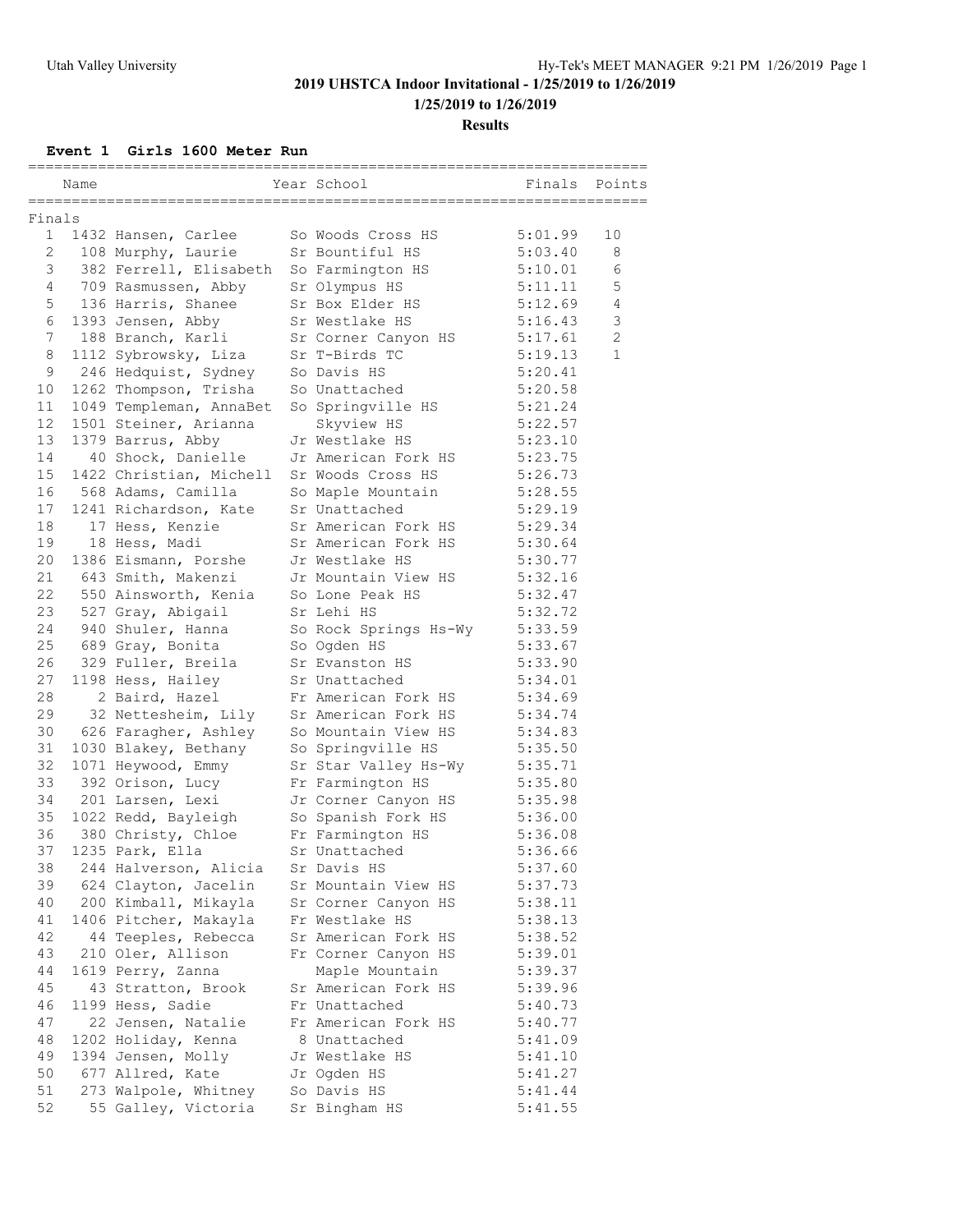**1/25/2019 to 1/26/2019**

#### **Results**

### **....Event 1 Girls 1600 Meter Run**

| 53  | 1627 Rupper, Caroline  | Brighton              | 5:41.63 |
|-----|------------------------|-----------------------|---------|
| 54  | 112 Rorrer Warren, Ann | Sr Bountiful HS       | 5:41.88 |
| 55  | 1411 Scoresby, Alivia  | So Westlake HS        | 5:41.92 |
| 56  | 967 White, Amy         | Sr Shelley HS         | 5:42.72 |
| 57  | 632 Lindley, Kelsi     | Sr Mountain View HS   | 5:42.75 |
| 58  | 874 O'Farrell, Taylor  | Fr Riverton HS        | 5:42.79 |
| 59  | 96 Jenkins, Maddy      | Jr Bountiful HS       | 5:43.56 |
| 60  | 952 Lindstrom, Eliza   | Sr Salem Hills HS     | 5:43.62 |
| 61  | 606 Earley, Sophia     | Fr Morgan             | 5:43.97 |
| 62  | 1269 West, Lydia       | 8 Unattached          | 5:44.05 |
| 63  | 622 Chariton, Jenna    | So Mountain View HS   | 5:44.06 |
| 64  | 118 Stewart, Sammi     | Fr Bountiful HS       | 5:44.43 |
| 65  | 10 Elmont, Cassidy     | Sr American Fork HS   | 5:44.45 |
| 66  | 271 Stanley, Hope      | Fr Davis HS           | 5:44.75 |
| 67  | 372 Worley, Reghan     | Sr Evanston HS        | 5:44.84 |
| 68  | 610 Heywood, Kate      | FR Morgan             | 5:45.28 |
| 69  | 1200 Holiday, Brooke   | 8 Unattached          | 5:45.45 |
| 70  | 1374 Ballard, Anne     | Fr Westlake HS        | 5:45.93 |
| 71  | 270 Stanley, Elizabeth | Fr Davis HS           | 5:46.16 |
| 72  | 92 Hanks, Isabella     | Fr Bountiful HS       | 5:47.47 |
| 73  | 1410 Sampson, Lizzie   | Fr Westlake HS        | 5:47.51 |
| 74  | 16 Hendricks, Shayla   | Sr American Fork HS   | 5:48.26 |
| 75  | 400 Taylor, Brooke     | Fr Farmington HS      | 5:48.47 |
| 76  | 585 Wolfgramm, Riley   | So Maple Mountain     | 5:48.91 |
| 77  | 463 Wardle, Alayna     | 7 Herriman HS         | 5:49.00 |
| 78  | 1620 Randall, Abbie    | Wasatch High School   | 5:49.08 |
| 79  | 21 Jackson, Sariah     | So American Fork HS   | 5:49.25 |
| 80  | 1381 Brower, Isabella  | Jr Westlake HS        | 5:49.94 |
| 81  | 1609 Drury, Grace      | Herriman HS           | 5:50.32 |
| 82  | 821 Stingley, Trysta   | Sr Riverton HS WY     | 5:51.29 |
| 83  | 457 Rousey, Paige      | Jr Herriman HS        | 5:51.57 |
| 84  | 20 Hopkins, Kailey     | Fr American Fork HS   | 5:51.64 |
| 85  | 458 Smith, Brooklyn    | So Herriman HS        | 5:51.90 |
| 86  | 24 Kerr, Kayley        | So American Fork HS   | 5:52.14 |
| 87  | 692 Larson, Brooke     | Sr Ogden HS           | 5:52.35 |
| 88  | 13 Green, Allie        | Sr American Fork HS   | 5:53.40 |
| 89  | 1031 Blakey, Laurissa  | Fr Springville HS     | 5:53.97 |
| 90  | 1364 Pierce, Gentry    | Jr West Jordan HS     | 5:54.12 |
| 91  | 727 Legas, Mia         | Jr Orem HS            | 5:54.50 |
| 92  | 185 Bankhead, Abbie    | Sr Corner Canyon HS   | 5:54.62 |
| 93  | 935 Riley, Alex        | So Rock Springs Hs-Wy | 5:56.45 |
| 94  | 214 Richardson, Kali   | Jr Corner Canyon HS   | 5:56.60 |
| 95  | 42 Stratton, Alyssa    | Fr American Fork HS   | 5:57.01 |
| 96  | 1053 Call, Brooke      | So Stansbury HS       | 5:57.10 |
| 97  | 681 Blair, Abbey       | Sr Oqden HS           | 5:57.20 |
| 98  | 1083 Strasburg, Emily  | So Star Valley Hs-Wy  | 5:57.77 |
| 99  | 209 Oldham, Rachel     | Fr Corner Canyon HS   | 5:57.90 |
| 100 | 1062 Angell, Shaelee   | Jr Star Valley Hs-Wy  | 5:58.41 |
| 101 | 1616 Shale, Brynna     | West High school      | 5:58.42 |
| 102 | 1261 Templeman, Lydia  | 8 Unattached          | 5:58.47 |
| 103 | 223 Evans, Lily        | So Cottonwood HS      | 5:58.49 |
| 104 | 73 Peterson, Kate      | So Bonneville HS      | 5:58.54 |
| 105 | 638 Mortensen, Rachel  | So Mountain View HS   | 5:58.66 |
| 106 | 396 Smith, Hope        | Jr Farmington HS      | 5:58.70 |
| 107 | 1612 Romney, Becca     | Herriman HS           | 5:58.91 |
|     |                        |                       |         |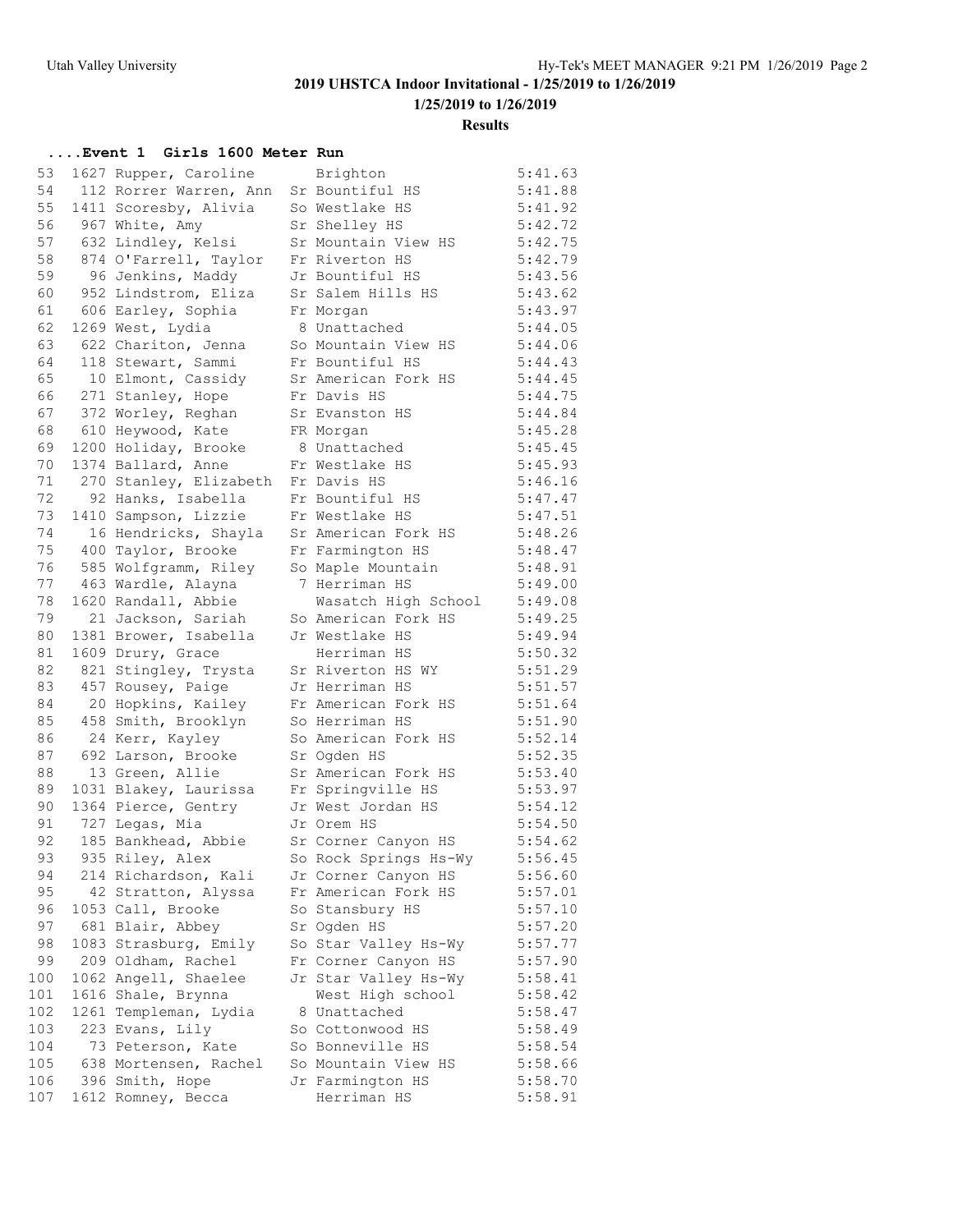**1/25/2019 to 1/26/2019**

#### **Results**

### **....Event 1 Girls 1600 Meter Run**

| 108        | 1416 Williams, Marissa | So Westlake HS        | 5:59.51 |
|------------|------------------------|-----------------------|---------|
| 109        | 1088 Barcinas, Felicia | Jr Syracuse HS        | 5:59.67 |
| 110        | 15 Hansen, Jane        | Jr American Fork HS   | 5:59.80 |
| 111        | 1184 Felix, Lydia      | So Unattached         | 5:59.92 |
| 112        | 798 Chatfield, Sydney  | Jr Riverton HS WY     | 6:00.15 |
| 113        | 1054 Chipman, Katelin  | Jr Stansbury HS       | 6:00.40 |
| 114        | 90 Guzman, Adelaide    | So Bountiful HS       | 6:00.61 |
| 115        | 1029 Ballard, Paige    | Fr Springville HS     | 6:00.64 |
| 116        | 1051 Allen, Miranda    | Sr Stansbury HS       | 6:01.17 |
| 117        | 1444 Paschal, Tiea     | Sr Woods Cross HS     | 6:01.23 |
| 118        | 962 Moulton, Jenna     | Fr Shelley HS         | 6:01.67 |
| 119        | 805 Gose, Lily         | Jr Riverton HS WY     | 6:01.94 |
| 120        | 370 Williams, Lilly    | So Evanston HS        | 6:03.07 |
| 121        | 1195 Hansen, Brooke    | So Unattached         | 6:03.07 |
| 122        | 764 Carver, Samantha   | Fr Pleasant Grove HS  | 6:03.18 |
| 123        | 571 Cooper, Kate       | So Maple Mountain     | 6:03.87 |
| 124        | 941 Sisemore, Scarlett | Sr Rock Springs Hs-Wy | 6:04.54 |
| 125        | 84 Campbell, Naomi     | So Bountiful HS       | 6:04.64 |
| 126        | 1077 Mavy, Eve         | Fr Star Valley Hs-Wy  | 6:05.23 |
| 127        | 964 Nield, Amy         | So Shelley HS         | 6:05.66 |
| 128        | 939 Shannon, Syd       | Sr Rock Springs Hs-Wy | 6:08.06 |
| 129        | 947 Wolfe, Ashlyn      | So Rock Springs Hs-Wy | 6:08.82 |
| 130        |                        | Viewmont HS           |         |
|            | 1626 Mann, Emily       |                       | 6:09.21 |
| 131<br>132 | 397 Smith, Isabelle    | Jr Farmington HS      | 6:11.36 |
|            | 1613 Banks, Juliana    | Cottonwood HS         | 6:12.09 |
| 133        | 268 Smith, Maren       | So Davis HS           | 6:12.49 |
| 134        | 78 Adamson, Sami       | So Bountiful HS       | 6:12.67 |
| 135        | 615 Stevenson, Ella    | Fr Morgan             | 6:13.18 |
| 136        | 3206 Ball, Rachel      | Corner Canyon HS      | 6:13.88 |
| 137        | 966 Rickabaugh, Anna   | Jr Shelley HS         | 6:14.18 |
| 138        | 1621 King, Madelyn     | Wasatch High School   | 6:14.50 |
| 139        | 791 Maroney, McKenna   | Fr Provo HS           | 6:14.63 |
| 140        | 471 Maloney, Roma      | Jr Highland HS        | 6:14.96 |
| 141        | 302 Glauser, Kaleigh   | So Diggers Track Club | 6:15.27 |
| 142        | 203 Lawson, Makenzie   | Jr Corner Canyon HS   | 6:16.49 |
| 143        | 1045 Rees, Jadyn       | So Springville HS     | 6:16.59 |
| 144        | 1058 Ogden, Marian     | Fr Stansbury HS       | 6:16.66 |
| 145        | 785 Cornell, Rebecca   | So Provo HS           | 6:16.71 |
| 146        | 264 Prisbrey, Lily     | Fr Davis HS           | 6:17.03 |
| 147        | 525 Barlow, Hailey     | So Lehi HS            | 6:17.06 |
| 148        | 942 Smith, Kayla       | So Rock Springs Hs-Wy | 6:17.44 |
| 149        | 378 Bradshaw, Abigail  | Jr Farmington HS      | 6:17.47 |
| 150        | 120 Vance, Keri        | So Bountiful HS       | 6:18.41 |
| 151        | 1625 Carter, Margi     | Viewmont HS           | 6:19.25 |
| 152        | 46 Westover, Aubrey    | So American Fork HS   | 6:19.50 |
| 153        | 10000 Anderon, Tabitha | Timpanogos HS         | 6:20.00 |
| 154        | 760 Anderson, Shaylee  | So Pleasant Grove HS  | 6:20.91 |
| 155        | 528 Gray, Annalee      | So Lehi HS            | 6:22.59 |
| 156        | 232 Christensen, Eve   | So Davis HS           | 6:23.63 |
| 157        | 1066 England, Jill     | So Star Valley Hs-Wy  | 6:24.01 |
| 158        | 1258 Starr, Julie      | Jr Unattached         | 6:24.36 |
| 159        | 635 Merchant, Maisy    | So Mountain View HS   | 6:24.67 |
| 160        | 220 Almas, Abigail     | Jr Cottonwood HS      | 6:24.80 |
| 161        | 607 Earley, Vivian     | Jr Morgan             | 6:24.86 |
| 162        | 1059 Packer, Olivia    | Jr Stansbury HS       | 6:24.92 |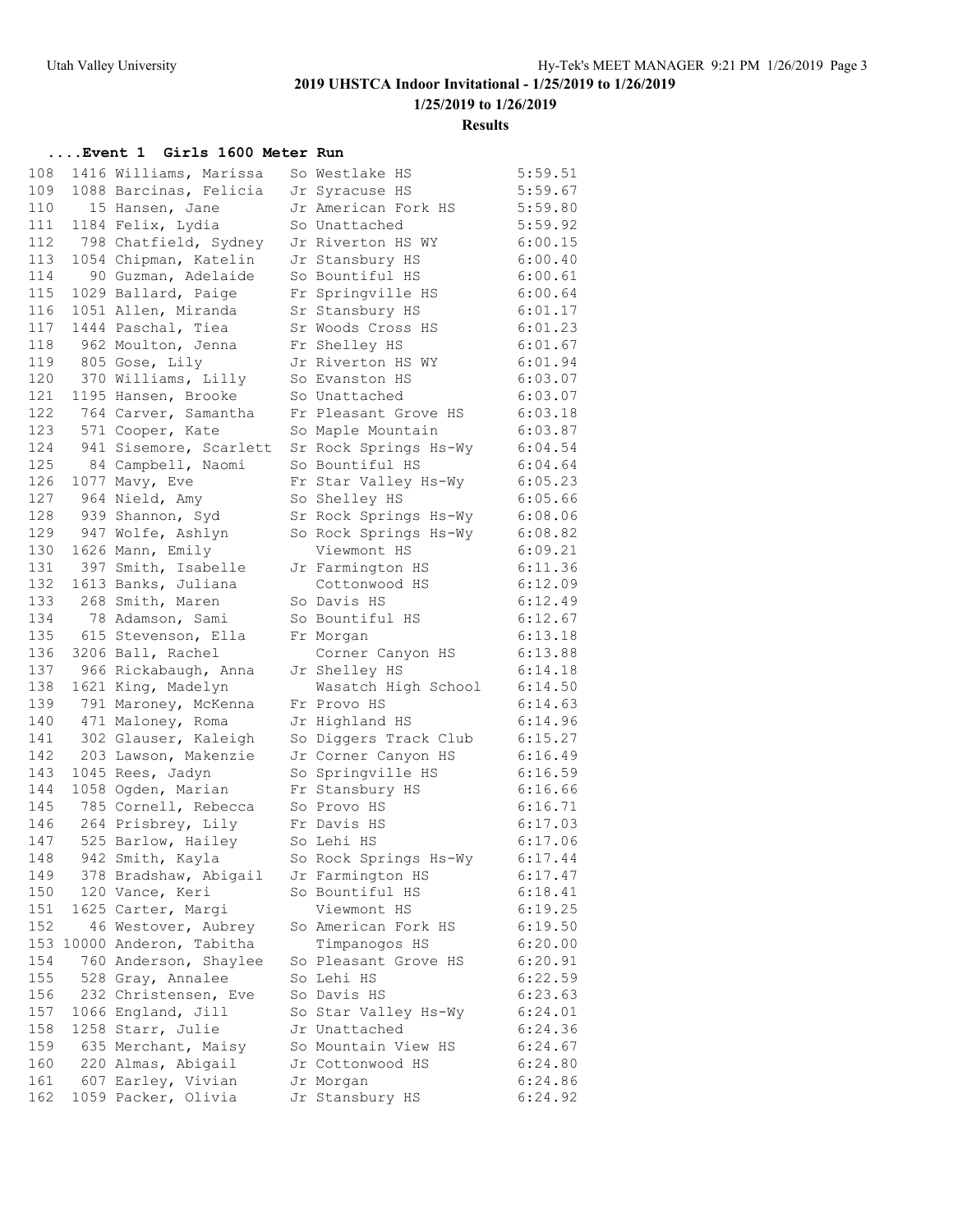**1/25/2019 to 1/26/2019**

#### **Results**

### **....Event 1 Girls 1600 Meter Run**

| 163 | 7 Corey, Sara          | Fr American Fork HS   | 6:25.66 |
|-----|------------------------|-----------------------|---------|
| 164 | 319 Cardon, Hailey     | So Evanston HS        | 6:25.72 |
| 165 | 608 Halls, Elaina      | Jr Morgan             | 6:26.00 |
| 166 | 519 Rosquist, Whitlee  | Jr Juab HS            | 6:26.02 |
| 167 | 501 Wallace, Elizabeth | Jr Hunter HS          | 6:26.27 |
| 168 | 345 Lyman, Sydney      | So Evanston HS        | 6:26.77 |
| 169 | 783 Young, Katie       | So Pleasant Grove HS  | 6:27.17 |
| 170 | 1339 Ballard, Megan    | So West Jordan HS     | 6:27.34 |
| 171 | 682 Boehm, Elisa       | So Ogden HS           | 6:27.57 |
| 172 | 274 Willden, Jane      | Fr Davis HS           | 6:28.03 |
| 173 | 932 Poyer, Erin        | Jr Rock Springs Hs-Wy | 6:28.40 |
| 174 | 1618 Shelley, Cheyenne | Lehi HS               | 6:30.87 |
| 175 | 1087 Allen, Maelee     | Jr Syracuse HS        | 6:31.27 |
| 176 | 1608 Cluff, Adrianna   | Sr Unattached         | 6:31.73 |
| 177 | 1455 Smith, Julia      | Mountain View HS      | 6:32.84 |
| 178 | 475 Atkinson, Erin     | Fr Hillcrest HS       | 6:33.37 |
| 179 | 1102 Jensen, Kylie     | So Syracuse HS        | 6:33.78 |
| 180 | 953 Maestas, Erica     | So Salem Hills HS     | 6:34.70 |
| 181 | 592 Hansen, Genevieve  | 8 Mercury Track Club  | 6:35.42 |
| 182 | 1252 Scott, Kendyll    | Fr Unattached         | 6:35.52 |
| 183 | 216 Smith, Emilee      | Jr Corner Canyon HS   | 6:35.78 |
| 184 | 1070 Hendricks, Gentry | Fr Star Valley Hs-Wy  | 6:36.70 |
| 185 | 401 Taylor, Jessie     | Jr Farmington HS      | 6:37.15 |
| 186 | 403 Van Noy, Coral     | Jr Farmington HS      | 6:37.17 |
| 187 | 1027 Starkey, Sadie    | Jr Spanish Fork HS    | 6:37.48 |
| 188 | 442 Cannon, Lauren     | Fr Herriman HS        | 6:37.99 |
| 189 | 1069 Hale, Emmalee     | Fr Star Valley Hs-Wy  | 6:38.79 |
| 190 | 781 Tueller, Halle     | So Pleasant Grove HS  | 6:38.94 |
| 191 | 1075 Long, Caelyn      | Sr Star Valley Hs-Wy  | 6:39.14 |
| 192 | 1402 Manwaring, Ellie  | So Westlake HS        | 6:40.83 |
| 193 | 180 Price, Victoria    | Jr Copper Hills HS    | 6:41.11 |
| 194 | 627 Freestone, Katie   | Jr Mountain View HS   | 6:41.17 |
| 195 | 640 Romero, Ellie      | Sr Mountain View HS   | 6:41.46 |
| 196 | 252 Jones, Tara        | So Davis HS           | 6:41.65 |
| 197 | 1624 Hritz, MaKenna    | Lehi HS               | 6:42.43 |
| 198 | 616 Waqemaker, Wieke   | Jr Morgan             | 6:43.52 |
| 199 | 1396 Jex, Sarah        | Jr Westlake HS        | 6:45.37 |
| 200 | 346 Mentzel, Marinna   | So Evanston HS        | 6:45.68 |
| 201 | 89 Goble, Rylee        | Fr Bountiful HS       | 6:45.87 |
| 202 | 479 Jensen, Alexus     | So Hillcrest HS       | 6:47.48 |
| 203 | 496 Paradis, Sophia    | Jr Hillcrest HS       | 6:50.84 |
| 204 | 1162 Barney, Sydney    | Jr Maple Mountain     | 6:51.03 |
| 205 | 1107 Stark, Emily      | Jr Syracuse HS        | 6:51.17 |
| 206 | 236 Cox, Katie         | Fr Davis HS           | 6:51.50 |
| 207 | 1079 Olsen, Onikka     | Fr Star Valley Hs-Wy  | 6:52.99 |
| 208 | 354 Rees, Jessica      | Jr Evanston HS        | 6:53.79 |
| 209 | 1392 Holmer, Sydney    | So Westlake HS        | 6:54.40 |
| 210 | 870 Newbold, Dani      | Fr Riverton HS        | 6:55.86 |
| 211 | 771 Frye, Brittany     | So Pleasant Grove HS  | 6:56.11 |
| 212 | 1082 Sitter, Celestie  | Jr Star Valley Hs-Wy  | 6:56.91 |
| 213 | 628 Hansen, Lexi       | So Mountain View HS   | 6:57.67 |
| 214 | 39 Rawlings, Karidy    | Fr American Fork HS   | 6:58.05 |
| 215 | 1365 Pierce, Savannah  | Fr West Jordan HS     | 6:58.56 |
| 216 | 1617 Gill, Catherine   | Jr West Jordan HS     | 7:00.29 |
| 217 | 111 Orgill, April      | Sr Bountiful HS       | 7:01.02 |
|     |                        |                       |         |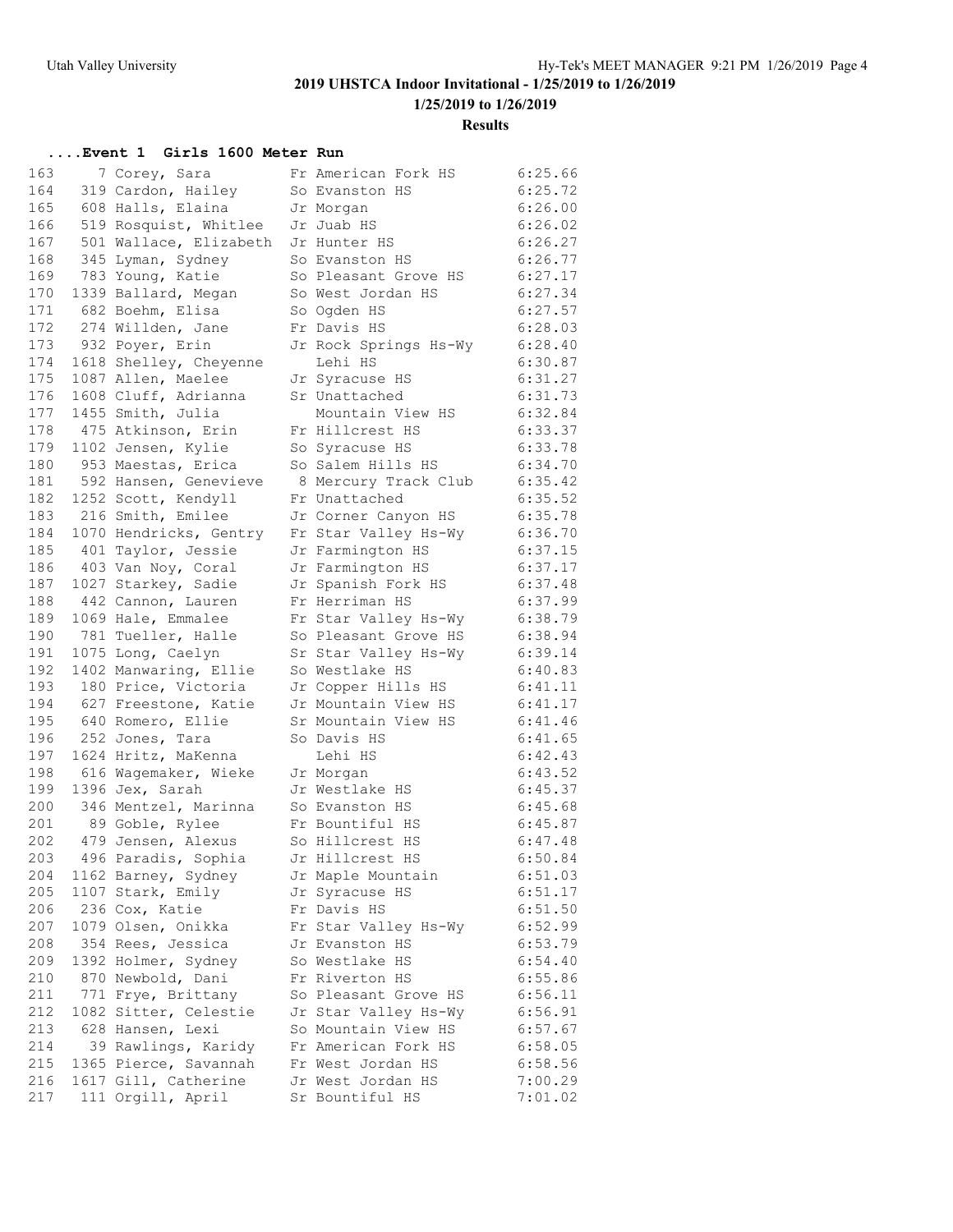**1/25/2019 to 1/26/2019**

#### **Results**

### **....Event 1 Girls 1600 Meter Run**

| 218 |                        | 1628 Burke, Janelle Davis HS                   | 7:01.22 |
|-----|------------------------|------------------------------------------------|---------|
|     |                        | 219 797 Castro, Mariah Fr Riverton HS WY       | 7:01.52 |
| 220 | 1065 Dyer, Tatum       | Fr Star Valley Hs-Wy                           | 7:02.07 |
| 221 | 842 Chidister, Erynn   | Fr Riverton HS                                 | 7:04.69 |
| 222 | 79 Baker, Jessica      | Jr Bountiful HS                                | 7:09.32 |
| 223 |                        | 356 Robertson, Kamery Fr Evanston HS           | 7:14.00 |
| 224 |                        | 762 Blanco, Monica Sr Pleasant Grove HS        | 7:14.43 |
| 225 | 71 Davies, Amanda      | Fr Bonneville HS                               | 7:15.42 |
| 226 |                        | 772 Giles, Averie      So Pleasant Grove HS    | 7:15.49 |
| 227 | 361 Sepos, Mallory     | Fr Evanston HS                                 | 7:16.80 |
| 228 |                        | 41 Stoker, Megan So American Fork HS           | 7:17.68 |
| 229 | 863 Martin, Sarah      | So Riverton HS                                 | 7:24.57 |
| 230 |                        | 903 Young, Josie So Riverton HS                | 7:36.32 |
| 231 | 321 Cerda, Citlali     | So Evanston HS                                 | 7:36.61 |
| 232 | 707 Marriott, Megan    | Jr Olympus HS                                  | 7:37.26 |
| 233 | 1204 Hotton, Samantha  | Jr Unattached                                  | 7:45.64 |
| 234 | 1221 Matheson, Nicole  | Jr Unattached                                  | 7:46.10 |
| 235 |                        | 591 Hansen, Gabriella     8 Mercury Track Club | 7:46.80 |
| 236 | 1420 Campbell, Megan   | So Woods Cross HS                              | 7:47.43 |
| 237 | 848 Emery, Isabel      | So Riverton HS                                 | 7:49.58 |
| 238 | 613 Patton, Aubrey     | Jr Morgan                                      | 8:00.11 |
| 239 |                        | 590 Crofts, Shannyn 6 Mercury Track Club       | 8:01.79 |
| 240 |                        | 698 Berntson, Bailey Jr Olympus HS             | 8:06.36 |
| 241 | 1026 Shoemaker, Karisa | Jr Spanish Fork HS 8:32.27                     |         |

|                 | Name |  | Year School                                 Finals   Points                                    |                |
|-----------------|------|--|------------------------------------------------------------------------------------------------|----------------|
|                 |      |  | 1 1086 Wetzel, Asefa Sr Star Valley Hs-Wy 4:18.37                                              | 10             |
|                 |      |  | 2 187 Boyle, Mark Jr Corner Canyon HS 4:23.49                                                  | 8              |
|                 |      |  | 3 69 Tidwell, Dylan Sr Bingham HS 4:23.79                                                      | 6              |
|                 |      |  | 4 1085 Visser, Peter So Star Valley Hs-Wy 4:24.89<br>5 510 Staryk, Mac Sr Jackson Hole 4:26.40 | $\mathbf 5$    |
|                 |      |  |                                                                                                | $\overline{4}$ |
|                 |      |  | 6 511 Sullivan, Wyatt Sr Jackson Hole 4:28.50                                                  | $\mathsf 3$    |
| $7\overline{ }$ |      |  | 6 Corbridge, Joe Sr American Fork HS 4:30.23                                                   | $\overline{c}$ |
| 8               |      |  | 1426 Davis, Jason Sr Woods Cross HS 4:30.33                                                    | $\mathbf{1}$   |
| 9               |      |  | 487 Hastings, Zac Sr Hillcrest HS 4:32.03                                                      |                |
| 10              |      |  | 194 Harbertson, Alex Jr Corner Canyon HS 4:32.17                                               |                |
| 11              |      |  | 1111 Boyce, Calvin Sr T-Birds TC 4:33.16                                                       |                |
| 12              |      |  | 198 Johnson, Caleb Jr Corner Canyon HS 4:33.49                                                 |                |
|                 |      |  | 13 923 Medina, David Sr Rock Springs Hs-Wy 4:33.87                                             |                |
|                 |      |  | 14 193 Glod, Stephen Sr Corner Canyon HS 4:33.93<br>15 247 Hogan, Jared Sr Davis HS 4:34.83    |                |
|                 |      |  |                                                                                                |                |
| 16              |      |  | 245 Halverson, Jacob Jr Davis HS (245 A:35.01)                                                 |                |
| 17              |      |  | 1043 Paxton, Carter Sr Springville HS 4:35.84                                                  |                |
| 18              |      |  | 186 Beltran, Nathan Jr Corner Canyon HS 4:36.23                                                |                |
| 19              |      |  | 38 Rawlings, Dylan Jr American Fork HS 4:36.61                                                 |                |
| 20              |      |  | 1259 Steed, Aaron Sr Unattached 4:36.82                                                        |                |
| 21              |      |  | 33 Nielsen, Aidan Sr American Fork HS 4:37.36                                                  |                |
| 22              |      |  | 703 Dymond, Jackson Jr Olympus HS (4:38.44                                                     |                |
|                 |      |  | 23 1440 Neuenschwander, Ky Sr Woods Cross HS 4:38.47                                           |                |
| 24              |      |  | 105 Mortensen, Dalton So Bountiful HS 4:38.53                                                  |                |
|                 |      |  | 25 502 Bettridge, Brady Jr Iron Athleti 4:39.11                                                |                |
| 26              |      |  | 439 Valerio, Marcos Sr Green River HS WY 4:39.12                                               |                |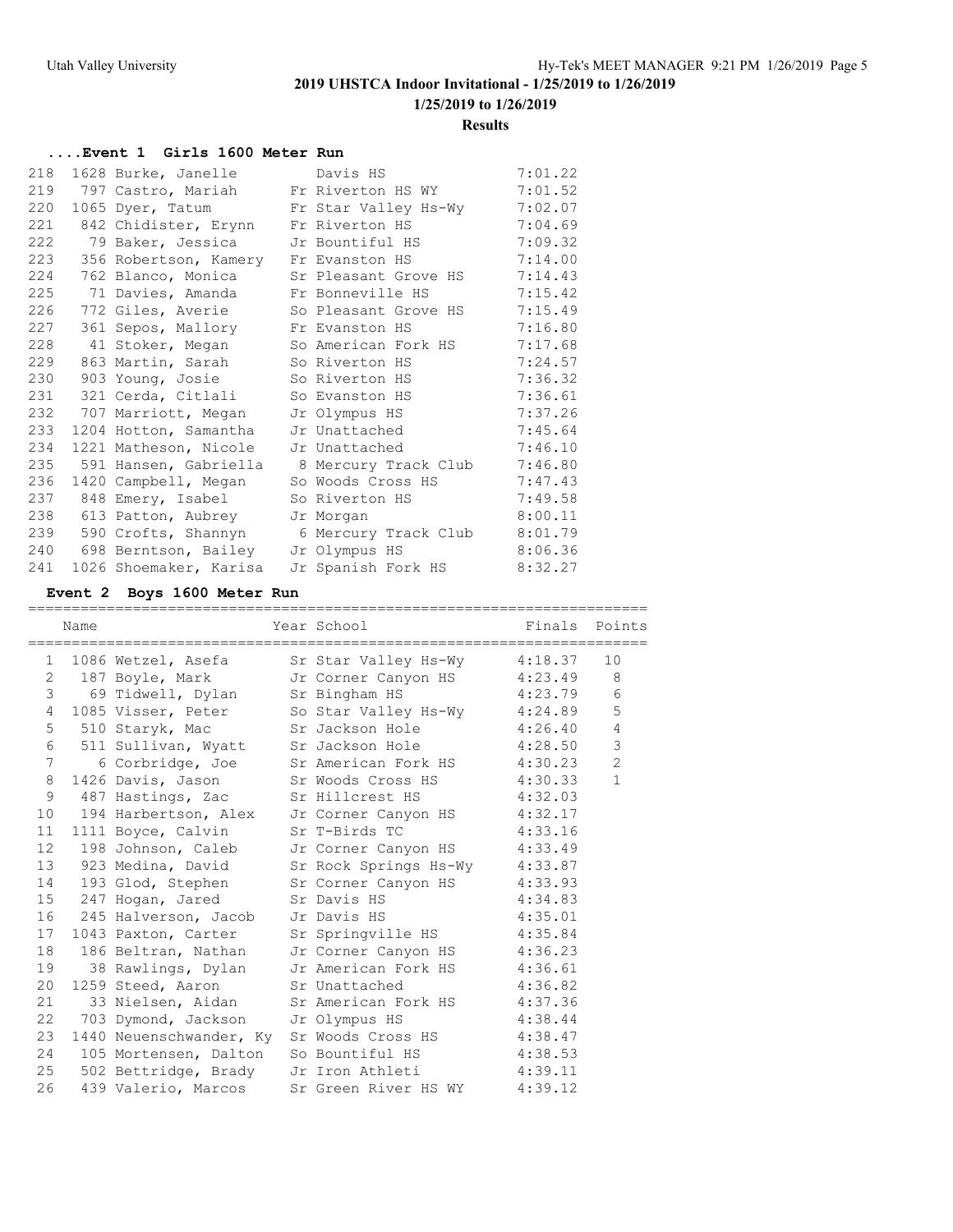**1/25/2019 to 1/26/2019**

#### **Results**

| 27 | 676 Allred, Christophe  | Sr Ogden HS                           | 4:39.50 |
|----|-------------------------|---------------------------------------|---------|
| 28 | 586 Woolford, Isaac     | Fr Maple Mountain                     | 4:39.74 |
| 29 | 1634 Valentine, Ian     | Alta HS                               | 4:39.92 |
| 30 | 1002 Proffit, Zarek     | Jr Snow Canyon HS                     | 4:40.32 |
| 31 | 381 Direda, Garrett     | Jr Farmington HS                      | 4:40.63 |
| 32 | 102 Mason, Daniel       | Jr Bountiful HS                       | 4:40.76 |
| 33 | 234 Coleman, Carson     | Jr Davis HS                           | 4:40.77 |
| 34 | 461 Vickers, Ty         | Sr Herriman HS                        | 4:41.53 |
| 35 | 11 Evans, Logan         | Sr American Fork HS                   | 4:41.87 |
| 36 | 19 Hess, Nate           | So American Fork HS                   | 4:42.08 |
| 37 | 451 Perry, Joshua       | So Herriman HS                        | 4:42.56 |
| 38 | 1 Baird, Andrew         | Sr American Fork HS                   | 4:42.69 |
| 39 | 76 Williams, Nathan     | So Bonneville HS                      | 4:42.77 |
| 40 | 8 Dibb, Kooper          | So American Fork HS                   | 4:43.05 |
| 41 | 1056 Jensen, Trevor     | Jr Stansbury HS                       | 4:43.06 |
| 42 | 1060 Seeley, Tyler      | So Stansbury HS                       | 4:43.60 |
| 43 | 1123 Douglas, Luke      | So Timpanogos HS                      | 4:43.66 |
| 44 | 394 Peterson, Ethan     | Fr Farmington HS                      | 4:43.75 |
| 45 | 1213 Jones, Hunter      | Sr Unattached                         | 4:44.16 |
| 46 | 694 Stromberg, Hite     | Sr Ogden HS                           | 4:44.52 |
| 47 | 318 Cardon, Dallin      | Sr Evanston HS                        | 4:44.57 |
| 48 | 369 Wiley, Weston       | Sr Evanston HS                        | 4:44.82 |
| 49 | 211 Orr, Jake           | So Corner Canyon HS                   | 4:44.95 |
| 50 | 27 McBride, Benjamin    | Jr American Fork HS                   | 4:45.17 |
| 51 | 205 Manwarring, Arik    | Jr Corner Canyon HS                   | 4:45.40 |
| 52 | 1377 Balzotti, Dawson   | Sr Westlake HS                        | 4:45.77 |
| 53 | 1225 Meyers, Braden     | Sr Unattached                         | 4:45.85 |
| 54 | 132 Clark, Cooper       | Jr Box Elder HS                       | 4:45.99 |
| 55 | 481 Davies, Anthony     | So Hillcrest HS                       | 4:46.04 |
| 56 | 1097 Franklin, Kaden    | Sr Syracuse HS                        | 4:46.46 |
| 57 | 189 Dastrup, Ben        | So Corner Canyon HS                   | 4:46.49 |
| 58 | 233 Clove, Mitchell     | Sr Davis HS                           | 4:46.66 |
| 59 | 994 Wallgren, Seth      | Fr Skyridge HS                        | 4:46.81 |
| 60 | 1126 Hansen, Clyn       | Jr Timpanogos HS                      | 4:46.84 |
| 61 | 51 Cortes, Jorge        | Sr Ben Lomond                         | 4:46.90 |
| 62 | 1009 Cable, Matthew     |                                       | 4:47.08 |
| 63 | 752 McGrath, Reese      | Jr Spanish Fork HS<br>Jr Park City HS | 4:47.29 |
| 64 | 1614 Finlinson, Connor  | Davis HS                              | 4:47.30 |
| 65 | 225 Madsen, Cody        | Jr Cottonwood HS                      | 4:47.33 |
| 66 | 256 Larsen, Daniel      | So Davis HS                           | 4:47.34 |
| 67 | 296 Bennett, Jeddy      | Sr Diggers Track Club                 | 4:47.54 |
|    |                         |                                       |         |
| 68 | 1248 Robertson, Creed   | Jr Unattached                         | 4:47.62 |
| 69 | 1033 Eifert, Michael    | Jr Springville HS                     | 4:47.78 |
| 70 | 1425 Clarke, Tim        | Fr Woods Cross HS                     | 4:48.18 |
| 71 | 1234 Palmer, Jerin      | Jr Unattached                         | 4:48.48 |
| 72 | 548 Rasmussen, Alex     | Jr Logan HS                           | 4:48.64 |
| 73 | 1224 Menendez, Satchell | Sr Unattached                         | 4:48.66 |
| 74 | 134 Graves, Russell     | Sr Box Elder HS                       | 4:49.10 |
| 75 | 1023 Reese, Tyler       | So Spanish Fork HS                    | 4:49.41 |
| 76 | 784 Cannegieter, Jacob  | Sr Provo HS                           | 4:49.63 |
| 77 | 388 Hogan, Spencer      | Jr Farmington HS                      | 4:49.89 |
| 78 | 100 Mabey, Ethan        | 8 Bountiful HS                        | 4:50.09 |
| 79 | 1222 Maxfield, Ethan    | Jr Unattached                         | 4:50.29 |
| 80 | 269 Spencer, Tyler      | Fr Davis HS                           | 4:50.41 |
| 81 | 1104 Mecham, Lance      | Jr Syracuse HS                        | 4:50.62 |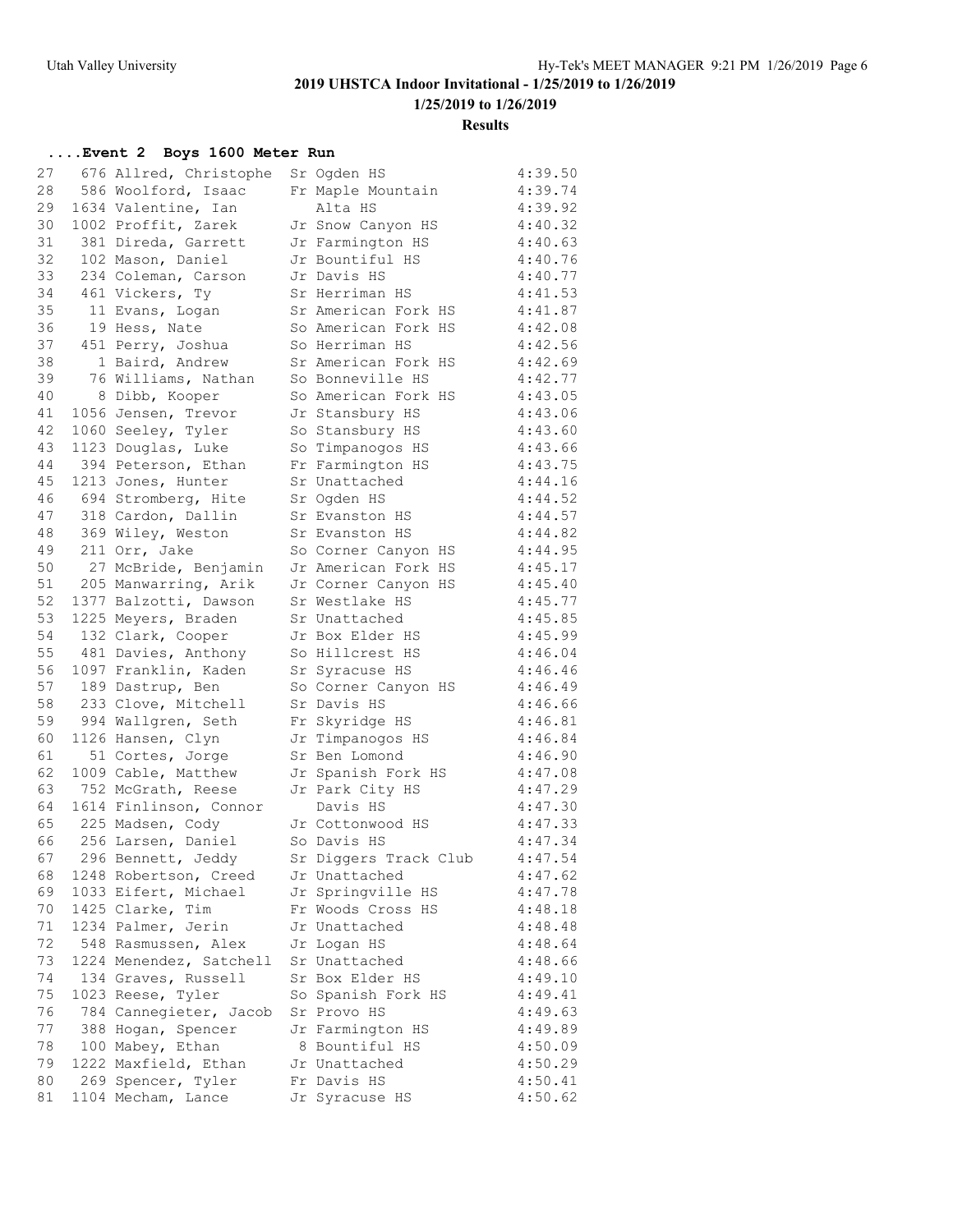**1/25/2019 to 1/26/2019**

#### **Results**

| 82  | 208 Oldham, Peter      | Sr Corner Canyon HS    | 4:50.67 |
|-----|------------------------|------------------------|---------|
| 83  | 1640 Harris, James     | Skyridge HS            | 4:50.71 |
| 84  | 685 Doxey, Thomas      | Jr Ogden HS            | 4:50.95 |
| 85  | 679 Bailey, Max        | Sr Oqden HS            | 4:51.27 |
| 86  | 584 West, Benny        | Fr Maple Mountain      | 4:51.53 |
| 87  | 623 Chipman, Trent     | Jr Mountain View HS    | 4:51.77 |
| 88  | 197 Johnson, Brandon   | Sr Corner Canyon HS    | 4:51.78 |
| 89  | 577 Pontious, Andrew   | Jr Maple Mountain      | 4:51.83 |
| 90  | 31 Nelson, Sam         | So American Fork HS    | 4:52.00 |
| 91  | 1061 Winters, Nathan   | Jr Stansbury HS        | 4:52.04 |
| 92  | 258 Major, Colin       | Jr Davis HS            | 4:52.35 |
| 93  | 385 Haven, Mike        | Jr Farmington HS       | 4:52.37 |
| 94  | 1247 Roberts, T.J.     | Sr Unattached          | 4:52.74 |
| 95  | 1323 Ackerson, Bentley | Jr Wasatch High School | 4:52.76 |
| 96  | 47 Wright, Nathan      | Sr American Fork HS    | 4:53.08 |
| 97  | 1127 Hansen, Thys      | So Timpanogos HS       | 4:53.24 |
| 98  | 1250 Ruebush, Jeremy   | Jr Unattached          | 4:53.38 |
| 99  | 1631 Phillips, Thomas  | Skyridge HS            | 4:53.46 |
| 100 | 1366 Pratt, Isaac      | Sr West Jordan HS      | 4:53.59 |
| 101 | 1076 Loveland, Jessie  | Jr Star Valley Hs-Wy   | 4:53.65 |
| 102 | 690 Jimenez, Philip    | Jr Ogden HS            | 4:53.66 |
| 103 | 190 Day, Carson        | So Corner Canyon HS    | 4:54.96 |
| 104 | 383 Halverson, Isaac   | Fr Farmington HS       | 4:55.22 |
| 105 | 265 Rawlings, Josh     | Jr Davis HS            | 4:55.55 |
| 106 | 449 Pedersen, Conner   | Fr Herriman HS         | 4:55.70 |
| 107 | 589 Coon, Evan         | 8 Mercury Track Club   | 4:55.75 |
| 108 | 98 Leszynski, Daniel   | So Bountiful HS        | 4:56.06 |
| 109 | 238 Ferguson, Nyle     | Sr Davis HS            | 4:56.25 |
| 110 | 1007 Bailey, Spencer   | Jr Spanish Fork HS     | 4:56.34 |
| 111 | 625 Dunford, Easton    | Jr Mountain View HS    | 4:56.39 |
| 112 | 395 Siddoway, Nick     | So Farmington HS       | 4:56.46 |
| 113 | 124 Wood, Justin       | Sr Bountiful HS        | 4:56.64 |
| 114 | 103 Mason, Kimball     | So Bountiful HS        | 4:56.72 |
| 115 | 113 Sanders, Kohl      | So Bountiful HS        | 4:56.73 |
| 116 | 460 Vickers, Chayse    | Fr Herriman HS         | 4:56.75 |
| 117 | 1441 Nuttall, Gabe     | So Woods Cross HS      | 4:57.06 |
| 118 | 1190 Garnica, Logan    | Fr Unattached          | 4:57.24 |
| 119 | 672 Garaway, Noam      | So Northridge HS       | 4:57.27 |
| 120 | 1429 Gehring, Calvin   | So Woods Cross HS      | 4:57.28 |
| 121 | 391 Mitchell, Simon    | So Farmington HS       | 4:57.37 |
| 122 | 996 Bryan, Tim         | So Snow Canyon HS      | 4:57.51 |
| 123 | 297 Bennett, Samuel    | Sr Diggers Track Club  | 4:57.96 |
| 124 | 1641 Harris, Jaccob    | Skyridge HS            | 4:57.99 |
| 125 | 1334 Roach, Andrew     | Jr West High school    | 4:58.06 |
| 126 | 1134 Longhurst, Nathan | Jr Timpanogos HS       | 4:58.23 |
| 127 | 980 Morrison, Logan    | Jr Skyridge HS         | 4:58.29 |
| 128 | 1188 Fuller, Thomas    | Sr Unattached          | 4:58.30 |
| 129 | 1057 Nelson, Isaac     | Jr Stansbury HS        | 4:58.63 |
| 130 | 574 Jensen, John       | Jr Maple Mountain      | 4:58.68 |
| 131 | 1180 Duersch, Harrison | Jr Unattached          | 4:58.74 |
| 132 | 99 Mabey, Adam         | 8 Bountiful HS         | 4:58.76 |
| 133 | 1080 Ramos, Anival     | Sr Star Valley Hs-Wy   | 4:58.77 |
| 133 | 1324 Benson, Josh      | Jr Wasatch High School | 4:58.77 |
| 135 | 787 Hunter, John       | So Provo HS            | 4:58.97 |
| 136 | 1451 White, Caleb      | Fr Woods Cross HS      | 4:59.92 |
|     |                        |                        |         |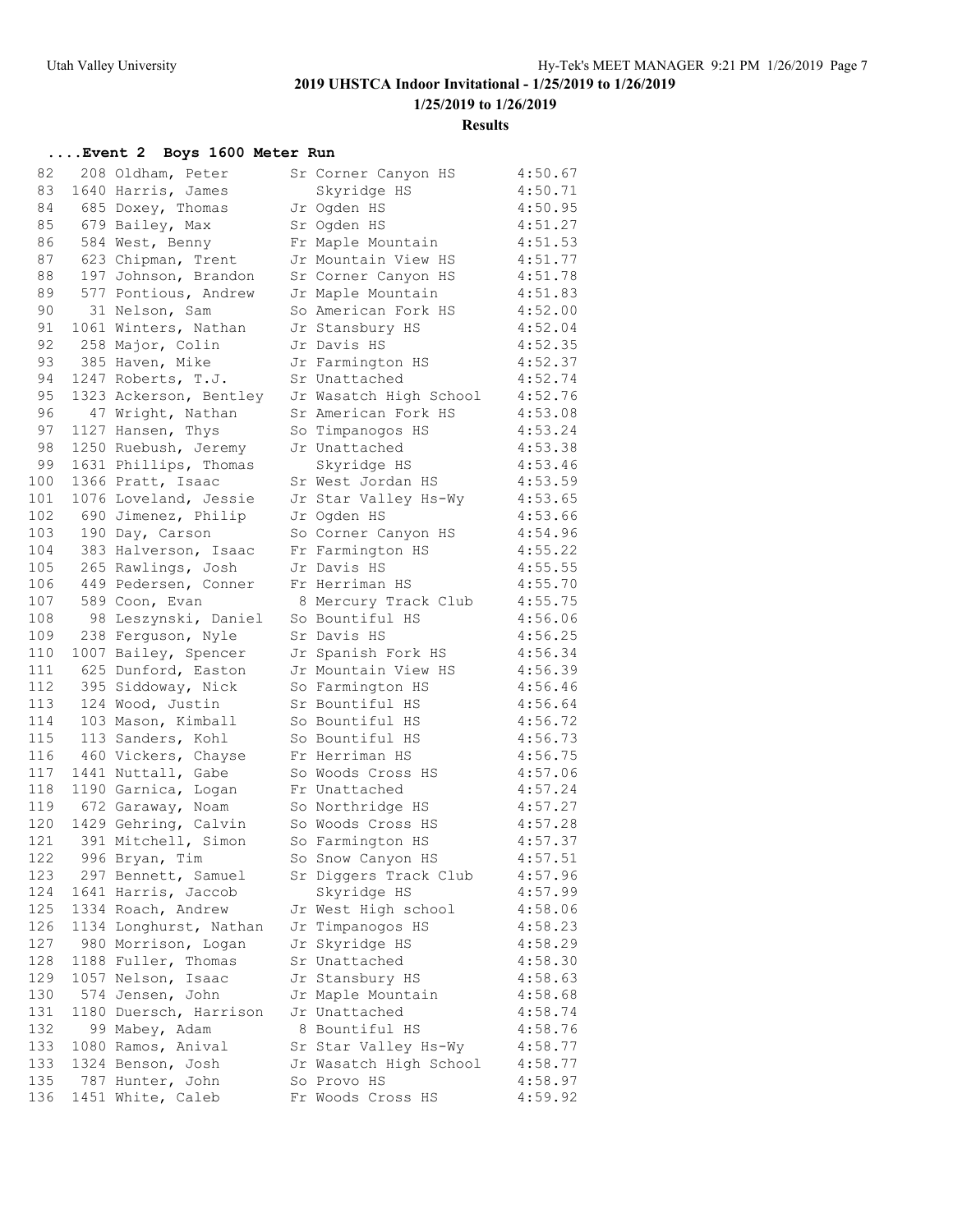**1/25/2019 to 1/26/2019**

#### **Results**

| 137 | 1408 Raff, Joseph      | Sr Westlake HS                              | 5:00.02 |
|-----|------------------------|---------------------------------------------|---------|
| 138 | 1347 Edwards, Landon   | Jr West Jordan HS                           | 5:00.11 |
| 139 | 583 Turley, Josh       | Sr Maple Mountain                           | 5:00.34 |
| 140 | 1361 Peters, Dawson    | Sr West Jordan HS                           | 5:00.48 |
| 141 | 301 Glauser, Chandler  | Sr Diggers Track Club                       | 5:00.73 |
| 142 | 1194 Griggs, Xander    | Jr Unattached                               | 5:00.85 |
| 143 | 774 Harbertson, Trevin | Fr Pleasant Grove HS                        | 5:00.88 |
| 144 | 116 Steenblik, Cole    | Jr Bountiful HS                             | 5:00.95 |
| 145 | 1632 Cook, Nathan      | Skyridge HS                                 | 5:01.12 |
| 146 | 1108 Suttlemyre, Noah  | Jr Syracuse HS                              | 5:01.13 |
| 147 | 644 Stone, Jackson     | Fr Mountain View HS                         | 5:01.20 |
| 148 | 963 Murdoch, Brigham   | Sr Shelley HS                               | 5:01.42 |
| 149 | 634 Merchant, Branson  | Sr Mountain View HS                         | 5:01.52 |
| 150 | 678 Anderson, Spencer  | Jr Oqden HS                                 | 5:01.58 |
| 151 | 1428 Dustin, Zach      | Sr Woods Cross HS                           | 5:01.62 |
| 152 | 387 Hildreth, Drew     | Fr Farmington HS                            | 5:01.67 |
| 153 | 1421 Christian, James  | So Woods Cross HS                           | 5:01.78 |
| 154 | 761 Bean, Cameron      | Jr Pleasant Grove HS                        | 5:01.91 |
| 155 | 213 Rhoads, Tyler      | Jr Corner Canyon HS                         | 5:02.06 |
| 156 | 1005 Verespey, Daniel  | So Snow Canyon HS                           | 5:02.34 |
| 157 | 255 Kitchen, Hunter    | So Davis HS                                 | 5:02.54 |
| 158 | 1348 Ferre, Ethan      | Jr West Jordan HS                           | 5:02.60 |
| 159 | 243 Hall, Josh         | Sr Davis HS                                 | 5:02.69 |
| 160 | 989 Rohde, Bradin      | Jr Skyridge HS                              | 5:02.81 |
| 161 | 1209 Jensen, Koby      | Sr Unattached                               | 5:03.03 |
| 162 | 1239 Price, Ben        | So Unattached                               | 5:03.04 |
| 163 | 809 Kistemann, Micah   | Sr Riverton HS WY                           | 5:03.35 |
| 164 | 683 Boehm, Sam         | Jr Ogden HS                                 | 5:03.73 |
| 165 | 1055 Hales, Noah       | So Stansbury HS                             | 5:03.77 |
| 166 | 219 Allen, Willis      | Sr Cottonwood HS                            | 5:03.78 |
| 167 | 241 Green, Carter      | Fr Davis HS                                 | 5:03.92 |
| 168 | 1067 Foley, Dillon     | Jr Star Valley Hs-Wy                        | 5:04.19 |
| 169 | 605 Dicou, Max         | Morgan                                      | 5:04.57 |
| 170 | 1035 Francom, William  | Jr Springville HS                           | 5:05.02 |
| 171 | 1165 Bracken, Kaden    | So Unattached                               | 5:05.18 |
| 172 | 776 Hillhouse, Nathan  | Fr Pleasant Grove HS                        | 5:05.19 |
| 173 | 1442 Olsen, Jackson    | So Woods Cross HS                           | 5:05.21 |
| 174 | 1642 Stevenson, Jake   | Bountiful HS                                | 5:05.31 |
| 175 | 693 Peterson, Jake     | Fr Oqden HS                                 | 5:05.41 |
| 176 | 379 Bradshaw, Spencer  | 8 Farmington HS                             | 5:05.78 |
| 177 | 688 Eagleton, Nate     | Jr Ogden HS                                 | 5:05.91 |
| 178 | 1436 McNair, Bryson    | Fr Woods Cross HS                           | 5:07.07 |
| 179 | 975 Harmon, Cole       | So Skyridge HS                              | 5:07.26 |
| 180 | 390 Martineau, Tate    | Fr Farmington HS                            | 5:07.53 |
| 181 | 631 Lewis, Joseph      | Sr Mountain View HS                         | 5:07.55 |
| 182 | 109 Murphy, Scott      | Sr Bountiful HS                             | 5:07.73 |
| 183 | 1064 Draney, Noah      |                                             | 5:08.31 |
| 184 | 196 Jensen, Gannon     | So Star Valley Hs-Wy<br>So Corner Canyon HS | 5:08.38 |
|     | 251 Jones, Jacob       | Fr Davis HS                                 |         |
| 185 |                        |                                             | 5:08.39 |
| 186 | 52 Medsker, Joshua     | Sr Ben Lomond                               | 5:08.55 |
| 187 | 904 Babcock, Micah     | Jr Rock Springs Hs-Wy                       | 5:09.20 |
| 188 | 35 Pack, Kaden         | Fr American Fork HS                         | 5:09.29 |
| 189 | 192 Gardiner, Cooper   | Jr Corner Canyon HS                         | 5:09.78 |
| 190 | 572 Funk, Michael      | Jr Maple Mountain                           | 5:09.86 |
| 191 | 34 Pack, Cooper        | Fr American Fork HS                         | 5:10.06 |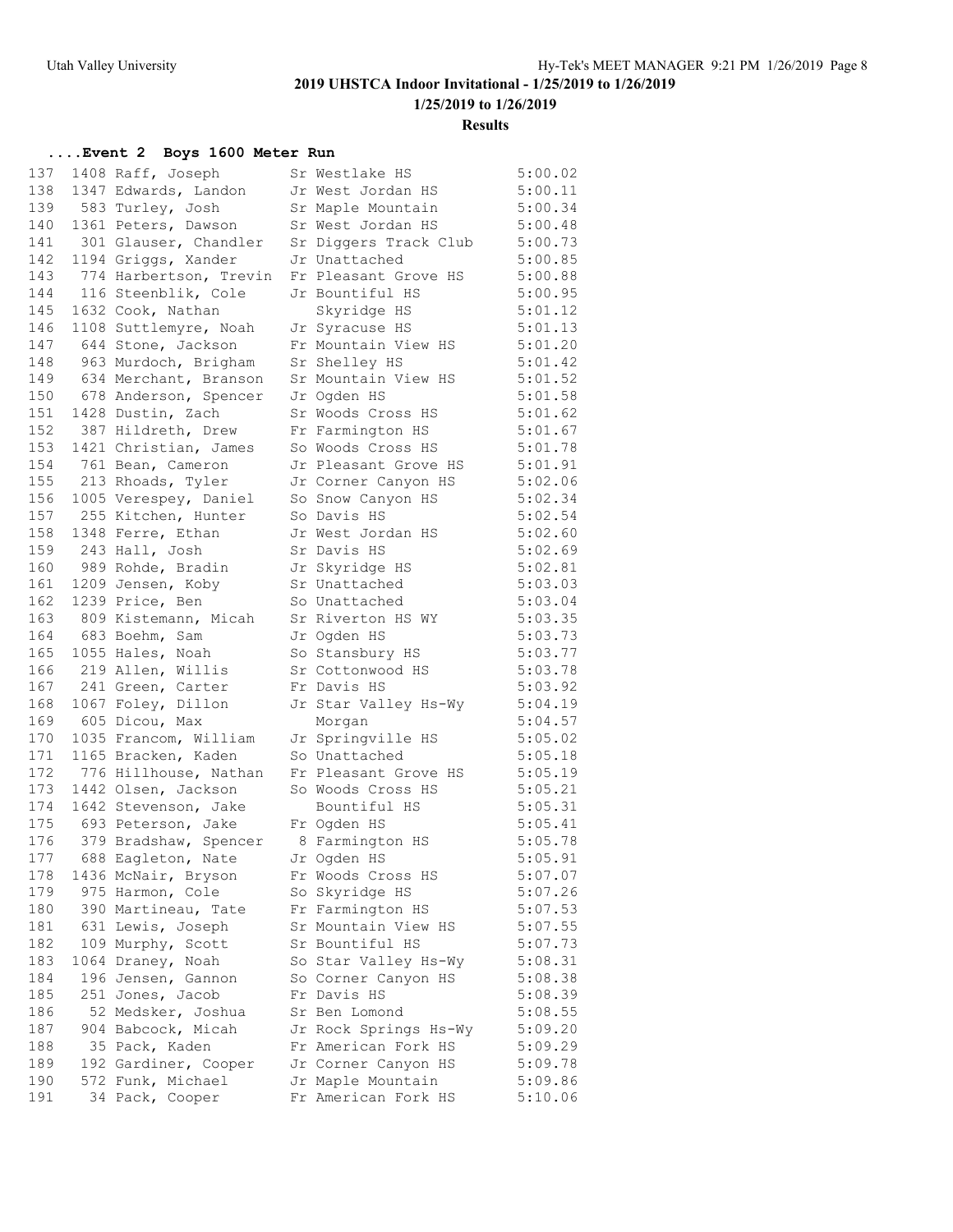**1/25/2019 to 1/26/2019**

#### **Results**

| 192 | 1096 Fessler, Hayden                   | Sr Syracuse HS                     | 5:10.68            |
|-----|----------------------------------------|------------------------------------|--------------------|
| 193 | 1341 Booth, Bridger                    | Sr West Jordan HS                  | 5:10.69            |
| 194 | 646 Williams, Carson                   | Jr Mountain View HS                | 5:11.04            |
| 195 | 1037 Johns, Chase                      | So Springville HS                  | 5:11.34            |
| 196 | 482 Diggins, Nathan                    | Jr Hillcrest HS                    | 5:11.45            |
| 197 | 443 Griffin, Aidan                     | Jr Herriman HS                     | 5:11.78            |
| 198 | 756 Vanover, Sheldon                   | Jr Park City HS                    | 5:12.04            |
| 199 | 926 Morrell, Taden                     | So Rock Springs Hs-Wy              | 5:12.27            |
| 200 | 1032 Bradshaw, Kye                     | So Springville HS                  | 5:13.29            |
| 201 | 1140 Snell, McKay                      | So Timpanogos HS                   | 5:13.54            |
| 202 | 965 Poulsen, Dawson                    | Sr Shelley HS                      | 5:13.58            |
| 203 | 1360 Perkins, Luke                     | Sr West Jordan HS                  | 5:13.73            |
| 204 | 1255 Sill, Oliver                      | So Unattached                      | 5:14.16            |
| 205 | 303 Hayward, Jake                      | Jr Diggers Track Club              | 5:14.72            |
| 206 | 808 Johnson, Hayden                    | Jr Riverton HS WY                  | 5:15.65            |
| 207 | 1000 Mehr, Jared                       | Jr Snow Canyon HS                  | 5:15.87            |
| 208 | 1602 Engler, Truman                    | Skyview HS                         | 5:15.90            |
| 209 | 742 Diamond, Bennett                   | So Park City HS                    | 5:16.00            |
| 210 | 441 Cannon, Daniel                     | Jr Herriman HS                     | 5:16.19            |
| 211 | 1604 Morris, Price                     | Skyview HS                         | 5:16.47            |
| 212 | 917 Huang, Edmon                       | So Rock Springs Hs-Wy              | 5:16.71            |
| 213 | 1637 Crowther, Caleb                   | American Fork HS                   | 5:16.94            |
| 214 | 981 Morrison, Trenton                  | So Skyridge HS                     | 5:17.03            |
| 215 | 1265 Tveit, Magnus                     | So Unattached                      | 5:17.33            |
| 216 | 1639 Poole, Chris                      | Unattached                         | 5:17.35            |
| 217 | 1044 Paxton, Kaden                     | So Springville HS                  | 5:17.44            |
| 218 | 1433 Hunter, Chris                     | Fr Woods Cross HS                  | 5:17.80            |
| 219 | 699 Bickel, Peter                      | So Olympus HS                      | 5:17.88            |
| 220 | 1119 Chantry, Nate                     | Jr Timpanogos HS                   | 5:17.90            |
| 221 | 1266 Tveit, Ries                       | So Unattached                      | 5:17.91            |
| 222 | 1629 Low, Aiden                        | Unattached                         | 5:17.94            |
| 223 | 671 Frost, Ammon                       | So Northridge HS                   | 5:17.96            |
| 224 | 1052 Bowen, Clayton                    | So Stansbury HS                    | 5:17.97            |
| 225 | 231 Bown, Michael                      | So Davis HS                        | 5:18.51            |
| 226 | 330 Gomez, Robert                      | So Evanston HS                     | 5:18.79            |
| 227 | 1120 Christensen, McKay                | So Timpanogos HS                   | 5:18.99            |
| 228 | 1635 Reeves, Nick                      | Bountiful HS                       | 5:19.00            |
| 229 | 491 Jorgensen, Jonas                   | Jr Hillcrest HS                    | 5:19.40            |
| 230 | 1332 Krikov, Aleksandr                 | Jr West High school                | 5:19.50            |
| 231 | 29 Miller, Ashton                      | So American Fork HS                | 5:19.61            |
| 232 | 969 Besaw, Tyler                       | Fr Skyridge HS                     | 5:20.16            |
| 233 | 207 Neyman, Nate                       | So Corner Canyon HS                | 5:20.24            |
| 234 | 1450 Tidwell, Dylan                    | So Woods Cross HS                  | 5:20.31            |
| 235 | 1643 Henry, Will                       | Park City HS                       | 5:20.51            |
| 236 | 1161 Balagna, Colton                   | Fr Unattached                      | 5:20.51            |
| 237 | 696 Adams, Zach                        | So Olympus HS                      | 5:20.86            |
| 238 | 763 Carver, Mike                       | Fr Pleasant Grove HS               | 5:21.00            |
| 239 | 533 Martin, Tyler                      | Fr Lehi HS                         | 5:21.15            |
| 240 | 1135 Narciso, Yahir                    | So Timpanogos HS                   | 5:21.58            |
| 241 | 1116 Bramall, Kyler                    | So Timpanogos HS                   | 5:21.90            |
| 242 | 227 Simpson, Crew                      | Fr Cottonwood HS                   | 5:22.13            |
| 243 |                                        | So Corner Canyon HS                | 5:22.66            |
| 244 | 212 Pugh, Thomas                       |                                    |                    |
| 245 | 204 Loeser, Jayden<br>275 Willden, Sam | Fr Corner Canyon HS<br>Jr Davis HS | 5:22.67<br>5:22.81 |
| 246 | 453 Potter, Tony                       | So Herriman HS                     | 5:23.31            |
|     |                                        |                                    |                    |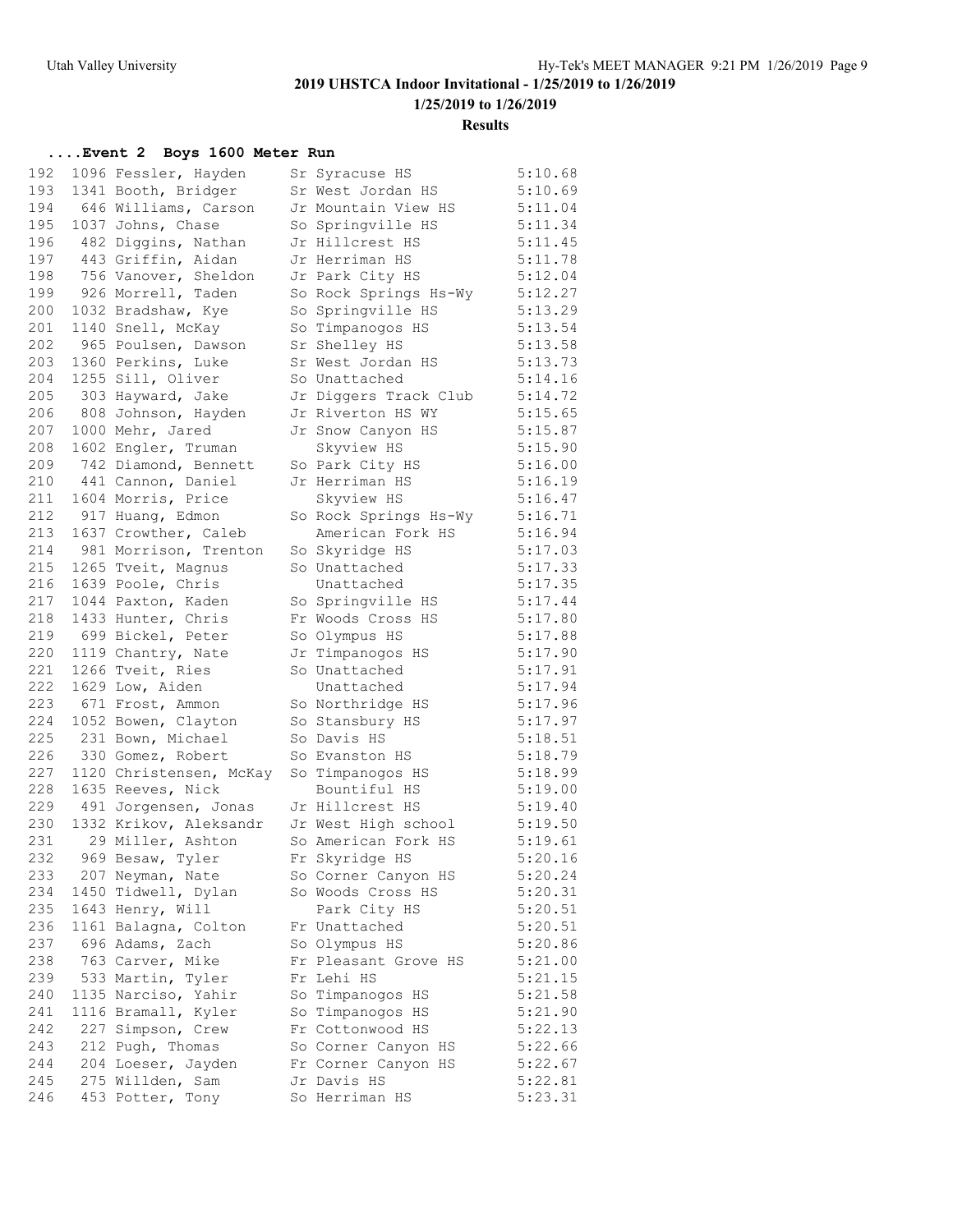**1/25/2019 to 1/26/2019**

#### **Results**

| 247        | 765 Carver, Steven                         | 8 Pleasant Grove HS    | 5:23.52 |
|------------|--------------------------------------------|------------------------|---------|
| 248        | 464 Wardle, Isaac                          | Fr Herriman HS         | 5:23.70 |
| 249        | 377 Bennett, Ryan                          | Fr Farmington HS       | 5:23.81 |
| 250        | 569 Asay, Tyler                            | So Maple Mountain      | 5:24.03 |
| 251        | 1168 Call, Hunter                          | Jr Unattached          | 5:24.20 |
| 252        | 172 Colton, Ethan                          | So Copper Hills HS     | 5:24.50 |
| 253        | 1449 Thornell, Jason                       | Sr Woods Cross HS      | 5:24.63 |
| 254        | 1268 Webster, Corbin                       | Jr Unattached          | 5:24.73 |
| 255        | 602 Bowles, Kaleb                          | Jr Morgan              | 5:25.69 |
| 256        | 573 Hunter, Holden                         | Sr Maple Mountain      | 5:26.02 |
| 257        | 1012 Cobb, Ryan                            | So Spanish Fork HS     | 5:26.55 |
| 258        | 262 Perry, Anderson                        | Fr Davis HS            | 5:26.93 |
| 259        | 237 Eldredge, Josh                         | So Davis HS            | 5:26.95 |
| 260        | 770 Fassbinder, Ricky                      | Jr Pleasant Grove HS   | 5:27.00 |
| 261        | 407 Wheeler, Jacob                         | Fr Farmington HS       | 5:27.01 |
| 262        | 1326 Straddeck, Luke                       | Jr Wasatch High School | 5:27.32 |
| 263        | 140 Millsap, Jacob                         | So Box Elder HS        | 5:27.45 |
| 264        | 1665 Mortensen, Dylan                      | Skyview HS             | 5:27.59 |
| 265        | $1603$ Eck, Joey                           | Skyview HS             | 5:27.73 |
| 266        | 485 Gonzalez, Jordan                       | Jr Hillcrest HS        | 5:28.19 |
| 267        | 360 Sepos, Brandon                         | Sr Evanston HS         | 5:28.27 |
| 268        | 1100 Griffin, Adam                         | Jr Syracuse HS         | 5:28.63 |
| 269        | 489 Holman, Niclas                         | Jr Hillcrest HS        | 5:28.71 |
| 270        | 450 Perry, Jacob                           | Fr Herriman HS         | 5:28.96 |
| 271        | 1018 Marshall, Bryce                       | Jr Spanish Fork HS     | 5:28.99 |
| 272        | 826 Whiteplume, Taryn                      | Sr Riverton HS WY      | 5:29.32 |
| 273        | 1391 Hokanson, Caleb                       | Jr Westlake HS         | 5:29.44 |
| 274        | 1601 Hasken, Tyler                         | Skyview HS             | 5:29.82 |
| 275        | 476 Canals, Greg                           | So Hillcrest HS        | 5:30.04 |
| 276        | 373 Worley, Rylan                          | So Evanston HS         | 5:30.64 |
| 277        | 1380 Boles, Samuel                         | So Westlake HS         | 5:30.93 |
| 278        | 1636 White, Sam                            | Bountiful HS           | 5:31.02 |
| 279        | 408 Williamson, Bodie                      | 8 Farmington HS        | 5:31.09 |
| 280        | 376 Bauco, Carson                          | So Farmington HS       | 5:31.39 |
| 281        | 184 Watts, Merrick                         | Jr Copper Hills HS     | 5:31.70 |
| 282        | 930 Peek, Jackson                          | Jr Rock Springs Hs-Wy  | 5:31.82 |
| 283        | 1344 Dean, Joseph                          | Jr West Jordan HS      | 5:32.04 |
| 284        |                                            | Sr Unattached          | 5:32.05 |
| 285        | 1253 Scott, Stratton<br>127 Agren, Jeffrey | Jr Box Elder HS        | 5:32.24 |
| 286        | 998 Doty, Jd                               | Jr Snow Canyon HS      | 5:32.24 |
|            |                                            |                        | 5:32.25 |
| 287        | 1084 Strgar, Joshua                        | So Star Valley Hs-Wy   |         |
| 288<br>289 | 1208 Jameson, Cole                         | 6 Unattached           | 5:33.10 |
|            | 83 Calder, James                           | Fr Bountiful HS        | 5:33.12 |
| 290        | 792 Briggs, Luke                           | 8 Race Cats            | 5:33.45 |
| 291        | 175 Hilbig, Nathan                         | So Copper Hills HS     | 5:33.80 |
| 292        | 803 Gabel, Tristan                         | Jr Riverton HS WY      | 5:33.99 |
| 293        | 818 Sharp, Donald                          | Jr Riverton HS WY      | 5:34.54 |
| 294        | 74 Tshudy, Damian                          | So Bonneville HS       | 5:34.55 |
| 295        | 1646 Wallace, Vaughn                       | Olympus HS             | 5:34.69 |
| 296        | 779 Price, Bryant                          | Jr Pleasant Grove HS   | 5:35.70 |
| 297        | 218 Tautkus, Gabe                          | Jr Corner Canyon HS    | 5:36.74 |
| 298        | 918 Hunt, Paxton                           | Jr Rock Springs Hs-Wy  | 5:37.22 |
| 299        | 708 Miner, Charlie                         | Jr Olympus HS          | 5:37.35 |
| 300        | 95 Hess, Andrew                            | Jr Bountiful HS        | 5:37.38 |
| 301        | 365 Trujillo, Joseph                       | Jr Evanston HS         | 5:37.46 |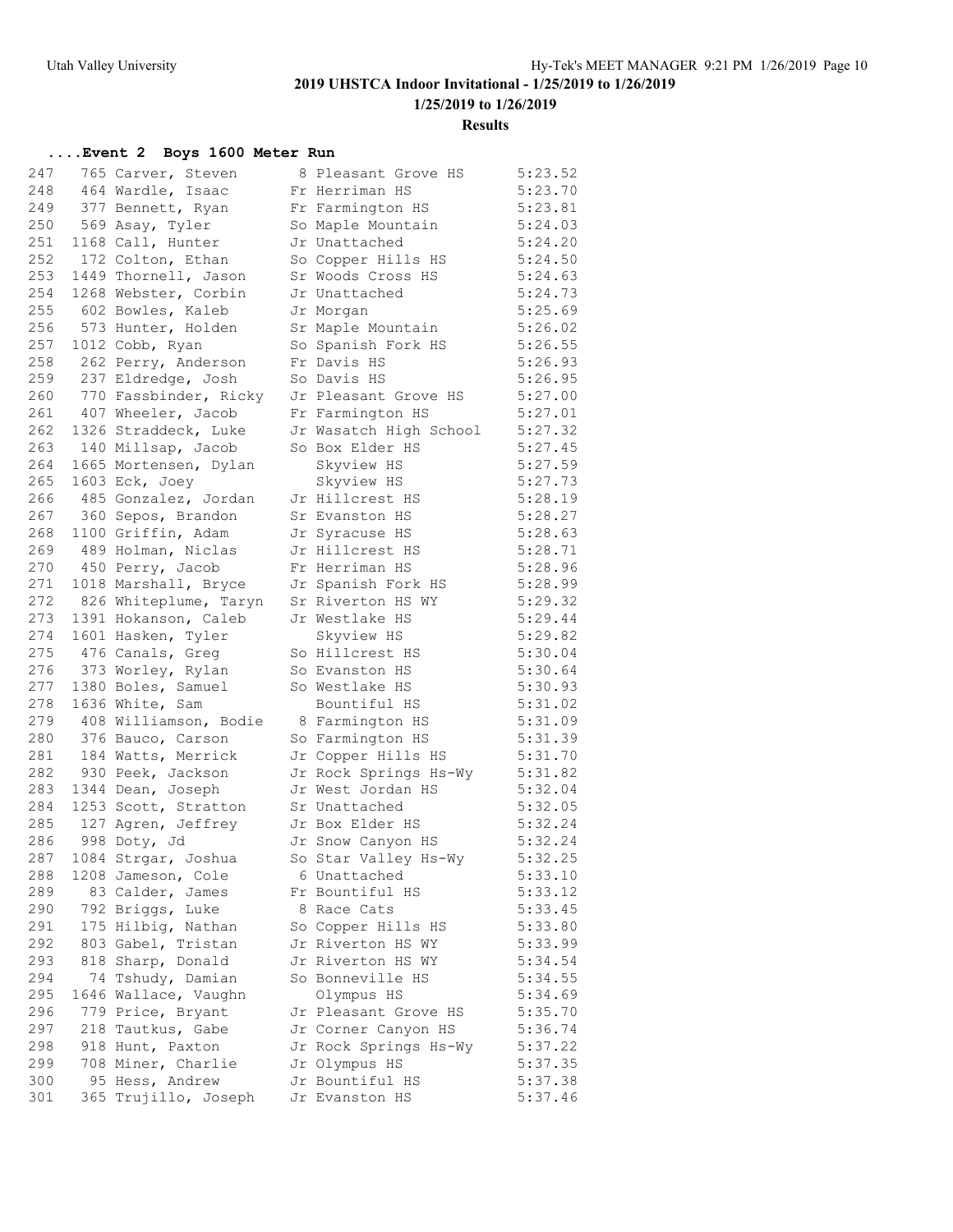**1/25/2019 to 1/26/2019**

**Results**

| 302 | 1019 McNeil, Jonah      | So Spanish Fork HS    | 5:37.99 |
|-----|-------------------------|-----------------------|---------|
| 303 | 181 Scholes, Paeton     | Sr Copper Hills HS    | 5:38.02 |
| 304 | 1388 Harper, Dustin     | Jr Westlake HS        | 5:39.83 |
| 305 | 955 Olson, Grandin      | So Salem Hills HS     | 5:40.03 |
| 306 | 129 Blaine, Benjamin    | So Box Elder HS       | 5:40.15 |
| 307 | 1622 Nelson, Elias      | Stansbury HS          | 5:40.37 |
| 308 | 242 Green, Walker       | Jr Davis HS           | 5:40.49 |
| 309 | 1399 Kroff, Spencer     | Fr Westlake HS        | 5:40.50 |
| 310 | 371 Winfield, Charles   | Jr Evanston HS        | 5:40.78 |
| 311 | 816 Oldman, Caelen      | So Riverton HS WY     | 5:41.10 |
| 312 | 978 Lindsey, Ryan       | Fr Skyridge HS        | 5:42.00 |
| 313 | 793 Abeyta, Gabriel     | Jr Riverton HS WY     | 5:42.24 |
| 314 | 839 Cannon, Gavin       | Jr Riverton HS        | 5:42.29 |
| 315 | 840 Cannon, Malachi     | Jr Riverton HS        | 5:42.69 |
| 316 | 1073 Hyde, Aaron        | So Star Valley Hs-Wy  | 5:42.91 |
| 317 | 593 Hansen, Truman      | 8 Mercury Track Club  | 5:43.06 |
| 318 | 384 Haven, Jace         | Fr Farmington HS      | 5:43.50 |
| 319 | 865 Maxfield, Logan     | Fr Riverton HS        | 5:44.35 |
| 320 | 191 Ericson, Koji       | Jr Corner Canyon HS   | 5:44.87 |
| 321 | 1236 Paxton, Garrett    | 8 Unattached          | 5:45.27 |
| 322 | 355 Richens, Kurtis     | Fr Evanston HS        | 5:45.28 |
| 323 | 580 Rober, Briggs       | So Maple Mountain     | 5:45.63 |
| 324 | 1063 Buchanan, Connor   | So Star Valley Hs-Wy  | 5:46.28 |
| 325 | 884 Soter, Nick         | Fr Riverton HS        | 5:46.54 |
| 326 | 1081 Schwab, Steven     | Fr Star Valley Hs-Wy  | 5:48.31 |
| 327 | 927 Murphy, Thomas      | So Rock Springs Hs-Wy | 5:48.85 |
| 328 | 199 Kemp, Jacob         | Fr Corner Canyon HS   | 5:49.04 |
| 329 | 1154 Nelson, Logan      | Sr Tooele HS          | 5:49.78 |
| 330 | 447 Messel, Taylor      | So Herriman HS        | 5:51.36 |
| 331 | 1409 Salle, Kaden       | Fr Westlake HS        | 5:51.65 |
| 332 | 1090 Bouy, Hunter       | Jr Syracuse HS        | 5:52.10 |
| 333 | 943 Smith, Levi         | So Rock Springs Hs-Wy | 5:53.61 |
| 334 | 535 Smith, Trevor       | So Lehi HS            | 5:53.70 |
| 335 | 490 Hooper, Charles     | Fr Hillcrest HS       | 5:54.07 |
| 336 | 363 Sinche, Dante       | So Evanston HS        | 5:54.96 |
| 337 | 454 Ramsey, Cade        | Fr Herriman HS        | 5:55.29 |
| 338 | 310 Anderson, Ayden     | So Evanston HS        | 5:55.96 |
| 339 | 480 Croft, Derek        | Fr Hillcrest HS       | 5:59.21 |
| 340 | 834 Bartlome, Alex      | Fr Riverton HS        | 6:01.79 |
| 341 | 557 Johnson, Preston    | So Lone Peak HS       | 6:04.69 |
| 342 | 1418 Willoughby, Parker | Fr Westlake HS        | 6:04.78 |
| 343 | 1197 Haskell, Stockton  | Jr Unattached         | 6:08.02 |
| 344 | 1048 Taylor, Jaden      | So Springville HS     | 6:08.67 |
| 345 | 829 Albrecht, Tevan     | Fr Riverton HS        | 6:09.08 |
| 346 | 799 Cooper, Jamison     | Fr Riverton HS WY     | 6:10.50 |
| 347 | 1400 Lapierre, Pedro    | Sr Westlake HS        | 6:10.62 |
| 348 | 1072 Heywood, James     | Fr Star Valley Hs-Wy  | 6:11.76 |
| 349 | 202 Lawson, Ethan       | Fr Corner Canyon HS   | 6:13.86 |
| 350 | 711 Scott, Stratten     | Jr Olympus HS         | 6:14.09 |
| 351 | 64 Olschewski, Hunter   | Fr Bingham HS         | 6:16.80 |
| 352 | 1074 Jardine, Paul      | Jr Star Valley Hs-Wy  | 6:20.56 |
| 353 | 313 Aros, David         | Fr Evanston HS        | 6:22.02 |
| 354 | 179 Prescott, Eric      | So Copper Hills HS    | 6:23.33 |
| 355 | 1417 Willis, Jaxson     | So Westlake HS        | 6:25.06 |
| 356 | 221 Boone, Nathan       | Jr Cottonwood HS      | 6:25.55 |
|     |                         |                       |         |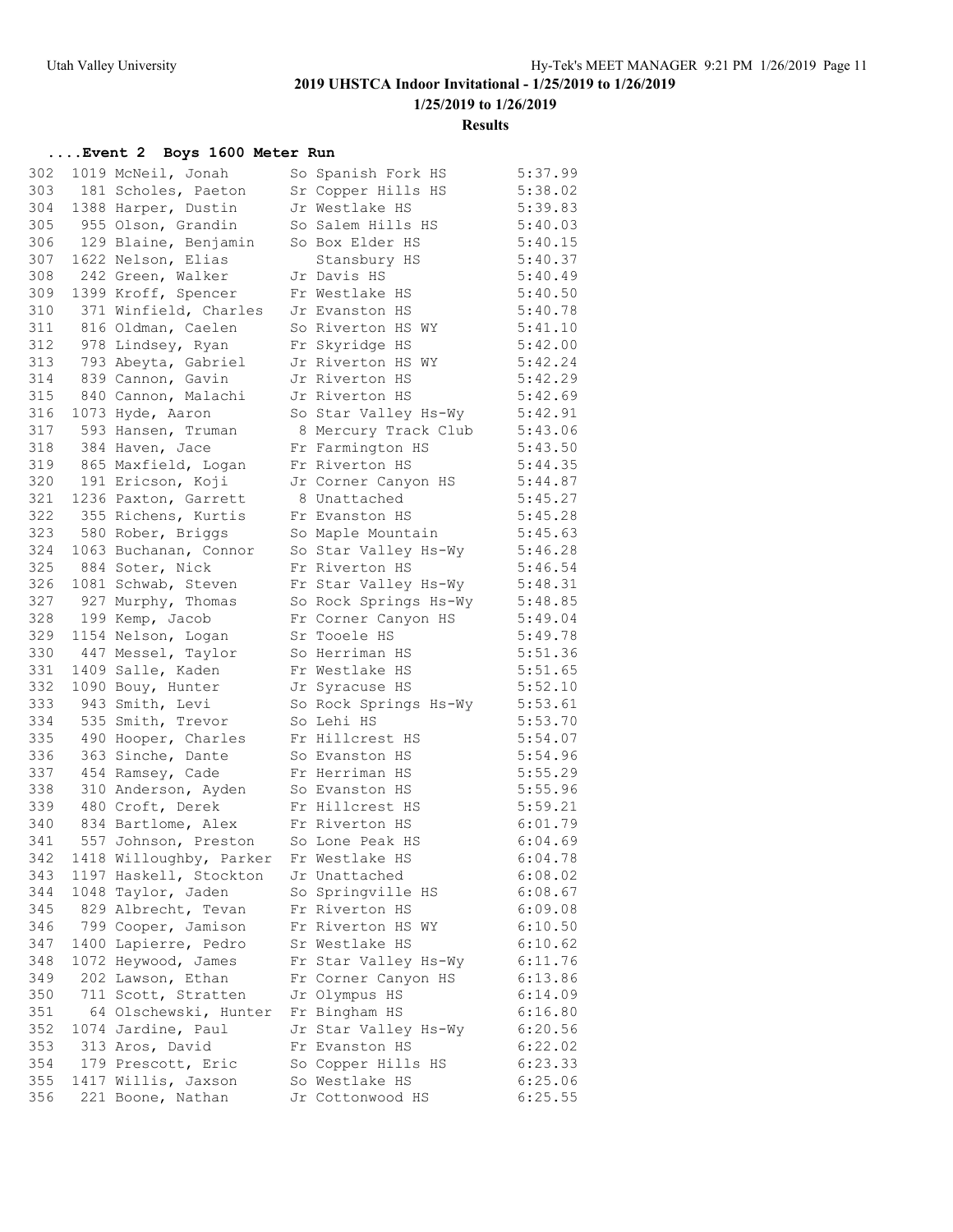**1/25/2019 to 1/26/2019**

#### **Results**

### **....Event 2 Boys 1600 Meter Run**

|     | 357 777 Isenberg, Kobe   | So Pleasant Grove HS  | 6:25.91 |
|-----|--------------------------|-----------------------|---------|
| 358 | 309 Rapoza, Kaden        | Fr Diggers Track Club | 6:26.98 |
| 359 | 307 Oldham, Ammon        | So Diggers Track Club | 6:28.90 |
|     | 360 399 Stewart, Carson  | So Farmington HS      | 6:53.26 |
|     | 361 1427 Duncan, Sanford | Jr Woods Cross HS     | 6:58.00 |

#### **Event 3 Girls 400 Meter Dash**

|          | Name |                                           | Year School                                | Finals             |                       | H# Points      |
|----------|------|-------------------------------------------|--------------------------------------------|--------------------|-----------------------|----------------|
| 1        |      | 438 York, Jasie                           | Sr Gold Medal A                            | 58.36              | 1                     | 10             |
| 2        |      | 434 Nielson, Adi                          | So Gold Medal A                            | 58.62              | $\overline{2}$        | 8              |
| 3        |      | 418 Dabb, Larissa                         | Sr Gold Medal A                            | 59.71              | 1                     | 6              |
| 4        |      | 435 Reeves, Emma                          | Jr Gold Medal A                            | 1:00.35            | 3                     | 5              |
| 5        |      | 416 Cheney, Aubree                        | Sr Gold Medal A                            | 1:00.83            | $\mathbf{2}^{\prime}$ | $\overline{4}$ |
| 6        |      | 1322 Wimmer, Jade                         | Jr Velocitas Tr                            | 1:01.00            | 3                     | $\mathcal{S}$  |
| 7        |      | 905 Bedard, Alyssa                        | Jr Rock Springs Hs-Wy                      | 1:01.01            | $\overline{4}$        | $\overline{2}$ |
| 8        |      | 415 Cardall, Brittany                     | Sr Gold Medal A                            | 1:01.30            | 3                     | $\mathbf{1}$   |
| 9        |      | 419 Garver, Zoe                           | So Gold Medal A                            | 1:01.59            | $\overline{2}$        |                |
| 10       |      | 1687 Rookstool, Ashley                    | Unattached                                 | 1:01.72            | 5                     |                |
| 11       |      | 934 Ramirez, Jenae                        | Sr Rock Springs Hs-Wy                      | 1:02.11            | 4                     |                |
| 12       |      | 254 Kealamakia, Bailey                    | Jr Davis HS                                | 1:02.17            | 7                     |                |
| 13       |      | 1407 Pontius, Brilee                      | So Westlake HS                             | 1:02.20            | 5                     |                |
| 14       |      | 1192 Goff, Alexia                         | Fr Unattached                              | 1:02.23            | 5                     |                |
| 15       |      | 806 Hawk, Rheannon                        | Sr Riverton HS WY                          | 1:02.64            | 7                     |                |
| 16       |      | 170 Butler, Elizabeth                     | Jr Clearfield H                            | 1:02.67            | 1                     |                |
| 17       |      | 411 Andrewsen, Shelby                     | Jr Gold Medal A                            | 1:02.80            | 2                     |                |
| 18       |      | 552 Belliston, Ashlyn                     | Sr Lone Peak HS                            | 1:03.08            | 4                     |                |
| 19       |      | 123 Wilkinson, Sarah                      | Fr Bountiful HS                            | 1:03.29            | 6                     |                |
| 20       |      | 327 Ellingford, Shelys                    | Fr Evanston HS                             | 1:03.54            | 8                     |                |
| 21       |      | 878 Richards, Tatjana                     | Sr Riverton HS                             | 1:03.63            | 6                     |                |
| 22       |      | 1244 Rickenbach, Leah                     | Sr Unattached                              | 1:03.80            | 8                     |                |
| 23       |      | 1217 Lundahl, Laura                       | Jr Unattached                              | 1:03.89            | 3                     |                |
| 24       |      | 596 Medina, Nadia                         | 6 Mercury Track Club                       | 1:04.18            | 7                     |                |
| 25       |      | 712 Spence, Meg                           | Jr Olympus HS                              | 1:04.34            | 7                     |                |
| 26       |      | 922 Longfellow, Shaunt                    | Jr Rock Springs Hs-Wy                      | 1:04.44            | 5                     |                |
| 27       |      | 595 Kitiona, Oteta                        | 8 Mercury Track Club                       | 1:04.67            | 12                    |                |
| 28       |      | 505 Klemic, Kaysie                        | Sr Iron Athleti                            | 1:04.73            | - 7                   |                |
| 29       |      | 560 Schow, Sadie                          | So Lone Peak HS                            | 1:04.93            | 10                    |                |
| 30       |      | 1684 buening, sarah                       | Bingham HS                                 | 1:05.17            | 6                     |                |
| 31       |      | 1187 Forsgren, Mataya                     | So Unattached                              | 1:05.18            | 6                     |                |
| 32       |      | 1656 Poll, Meg                            | So Syracuse HS                             | 1:05.41            | 6                     |                |
| 33       |      | 555 Hansen, Alyce                         | So Lone Peak HS                            | 1:05.50            | 7<br>7                |                |
| 34       |      | 329 Fuller, Breila                        | Sr Evanston HS                             | 1:05.51            |                       |                |
| 35       |      | 861 Lawson, Makayla                       | Jr Riverton HS                             | 1:05.75            | 7                     |                |
| 36       |      | 1156 Stuart, Emma                         | Fr Tooele HS                               | 1:05.94            | 12                    |                |
| 37<br>38 |      | 182 Stock, Sadie<br>1316 Liddiard, Annika | So Copper Hills HS                         | 1:05.94<br>1:06.52 | 8<br>9                |                |
|          |      |                                           | Sr Velocitas Tr                            |                    |                       |                |
| 39       |      | 87 Gardner, Meghan                        | So Bountiful HS                            | 1:06.53            | 8                     |                |
| 40       |      | 598 Pontvianne, Nisa                      | 8 Mercury Track Club                       | 1:06.68            | 9                     |                |
| 41       |      | 1329 Dellapenta, Sophia                   | So West High school                        | 1:06.95            | 13                    |                |
| 42<br>43 |      | 151 Hawkins, Lily                         | Jr Cheetahs                                | 1:06.96            | 4                     |                |
| 44       |      | 1431 Hall, Brielle                        | Fr Woods Cross HS<br>So Rock Springs Hs-Wy | 1:06.99            | $\mathsf 9$<br>12     |                |
|          |      | 931 Politi, Olivia                        |                                            | 1:07.23            |                       |                |
| 45       |      | 1193 Gomm, Ally                           | Sr Unattached                              | 1:07.26            | 1                     |                |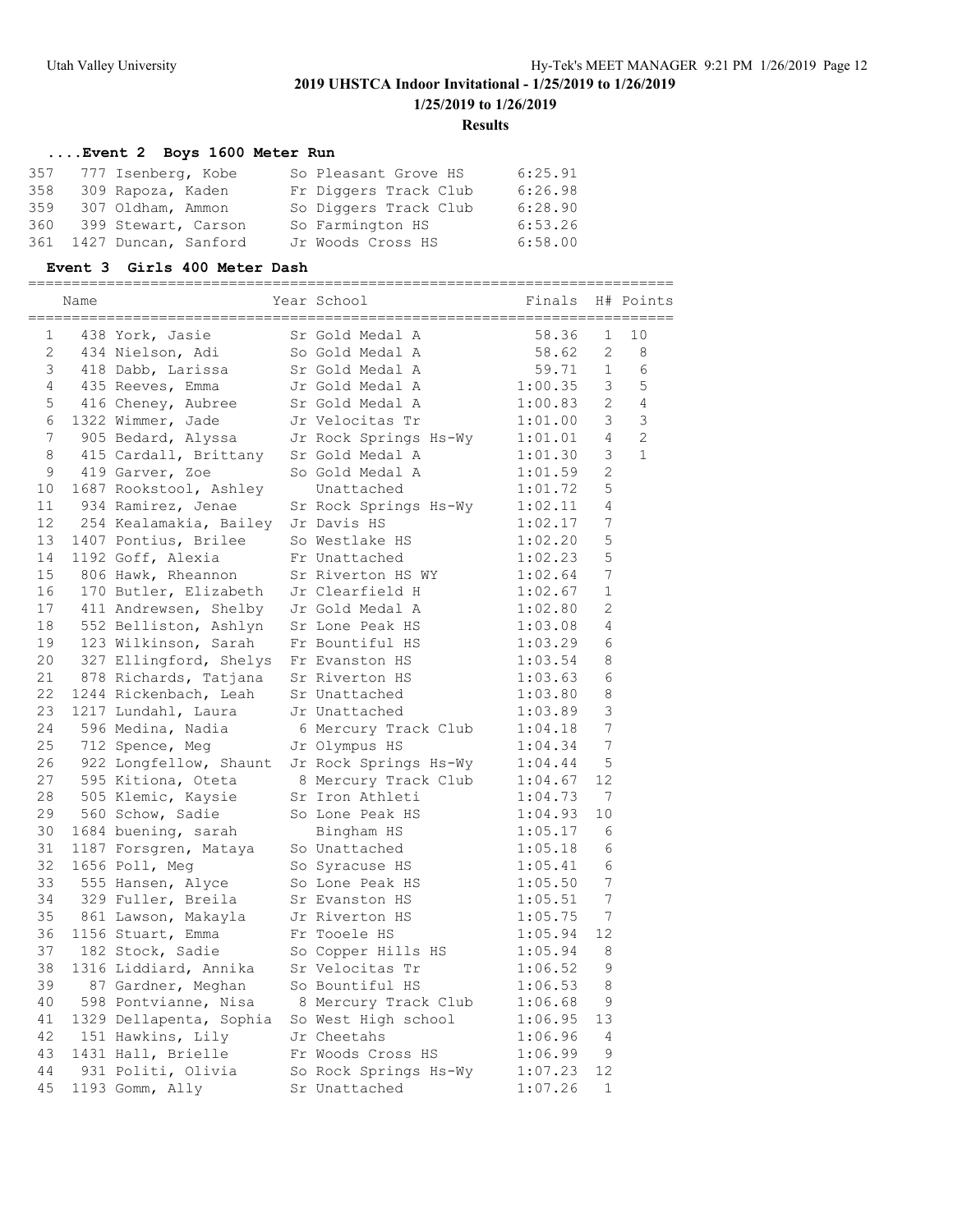**1/25/2019 to 1/26/2019**

**Results**

## **....Event 3 Girls 400 Meter Dash**

| 46 | 600 Turner, Makiah     | 5 Mercury Track Club  | 1:07.36 | 8           |
|----|------------------------|-----------------------|---------|-------------|
| 47 | 158 Lara, Theresa      | Jr Cheetahs           | 1:07.45 | 8           |
| 48 | 324 Demander, Lexi     | Sr Evanston HS        | 1:07.48 | 8           |
| 49 | 504 Gilbert, Kailey    | So Iron Athleti       | 1:07.56 | $\mathsf 9$ |
| 50 | 348 Nelson, Tia        | So Evanston HS        | 1:07.66 | - 8         |
| 51 | 993 Wallgren, Emily    | Sr Skyridge HS        | 1:07.88 | 10          |
| 52 | 928 Nacey, Kenady      | So Rock Springs Hs-Wy | 1:07.99 | 13          |
| 53 | 1443 Paschal, Jaycie   | Fr Woods Cross HS     | 1:08.22 | 9           |
| 54 | 1611 Boggess, Kapri    | Salem Hills HS        | 1:08.54 | 9           |
| 55 | 114 Schmitt, Hannah    | Fr Bountiful HS       | 1:09.10 | 9           |
| 56 | 734 Williams, Jessica  | Sr Orem HS            | 1:09.28 | 10          |
| 57 | 670 Brinn, Keely       | Jr Northridge HS      | 1:09.73 | 10          |
| 58 | 153 Iradykynda, Espera | Jr Cheetahs           | 1:10.08 | 6           |
| 59 | 506 Leavitt, Kayley    | Fr Iron Athleti       | 1:10.51 | 11          |
| 60 | 518 Oveson, Rose       | Sr Juab HS            | 1:10.62 | 11          |
| 61 | 1624 Hritz, MaKenna    | Lehi HS               | 1:10.68 | 10          |
| 62 | 1164 Black, Brynn      | Jr Unattached         | 1:10.99 | 10          |
| 63 | 831 Allan, Kyla        | Jr Riverton HS        | 1:11.13 | - 9         |
| 64 | 1136 Pinegar, Sophie   | Jr Timpanogos HS      | 1:12.76 | 10          |
| 65 | 80 Blodgett, Emma      | Sr Bountiful HS       | 1:13.08 | 11          |
| 66 | 920 Johns, Hanna       | So Rock Springs Hs-Wy | 1:13.63 | 13          |
| 67 | 588 Burton, Kayla      | Sr Mercury Track Club | 1:13.69 | 6           |
| 68 | 567 Thompson, Janna    | Jr Manti HS           | 1:13.93 | 11          |
| 69 | 614 Sheffield, Adalynn | Jr Morgan             | 1:15.27 | 10          |
| 70 | 946 Willoughby, Amery  | So Rock Springs Hs-Wy | 1:15.81 | 13          |
| 71 | 1216 Longmore, Lauryn  | So Unattached         | 1:15.85 | 11          |
| 72 | 933 Proz, Brissa       | Fr Rock Springs Hs-Wy | 1:16.50 | 13          |
| 73 | 299 Broadhead, Natalie | Sr Diggers Track Club | 1:17.29 | 11          |
| 74 | 1166 Briggs, Karina    | So Unattached         | 1:17.57 | 12          |
| 75 | 704 Fuhriman, Kate     | Jr Olympus HS         | 1:18.01 | 13          |
| 76 | 1649 Abbott, Ciara     | Northridge HS         | 1:18.02 | 13          |
| 77 | 1319 Rymer, Bailey     | Fr Velocitas Tr       | 1:19.13 | 11          |
| 78 | 827 Wildcat, Jazimine  | So Riverton HS WY     | 1:25.20 | 12          |
| 79 | 312 Arnold, Carlyna    | Fr Evanston HS        | 1:26.08 | 12          |
| 80 | 804 Gard, Evelyn       | Fr Riverton HS WY     | 1:33.33 | 12          |
| 81 | 613 Patton, Aubrey     | Jr Morgan             | 1:35.42 | 11          |

### **Event 4 Boys 400 Meter Dash**

|                | Name |                       | Year School            | Finals |                | H# Points     |
|----------------|------|-----------------------|------------------------|--------|----------------|---------------|
| $\mathbf{1}$   |      | 421 Hazlett, Eli      | Jr Gold Medal A        | 49.70  | $\mathbf{1}$   | 1 N           |
| $\mathfrak{D}$ |      | 524 Abudu, Ashraf     | Sr Lehi HS             | 50.04  | $\overline{4}$ | -8            |
| 3              |      | 1307 Peterson, Austin | Sr Utah Sprint Academy | 50.89  | $\mathbf{1}$   | 6             |
| 4              |      | 1647 bonney, Ian      | Unattached             | 51.23  | $\mathbf{1}$   | 5             |
| 5              |      | 431 Mogensen, Hunter  | Sr Gold Medal A        | 51.73  | $\mathcal{L}$  |               |
| 6              |      | 1299 Guiness, Carter  | Jr Utah Sprint Academy | 51.89  | 1              | 3             |
| 7              |      | 561 Ward, Gavin       | So Lone Peak HS        | 51.93  | 3              | $\mathcal{P}$ |
| 8              |      | 364 Smith, Kody       | Sr Evanston HS         | 51.95  | 3              |               |
| 9              |      | 1403 Masias, Matt     | Jr Westlake HS         | 52.22  | 7              |               |
| 10             |      | 1288 Lehr, Connor     | Sr Utah Prospects      | 52.23  | $\mathcal{L}$  |               |
| 11             |      | 195 Hong, Kasey       | Jr Corner Canyon HS    | 52.46  | 3              |               |
| 12             |      | 673 Reaves, Dylan     | Sr Northridge HS       | 52.63  | $\mathcal{L}$  |               |
| 13             |      | 1657 Sturgeon, Gavin  | Sr Skyridge HS         | 52.80  | $\overline{2}$ |               |
| 14             |      | 4 Brailsford, Derek   | Sr American Fork HS    | 52.90  | 3              |               |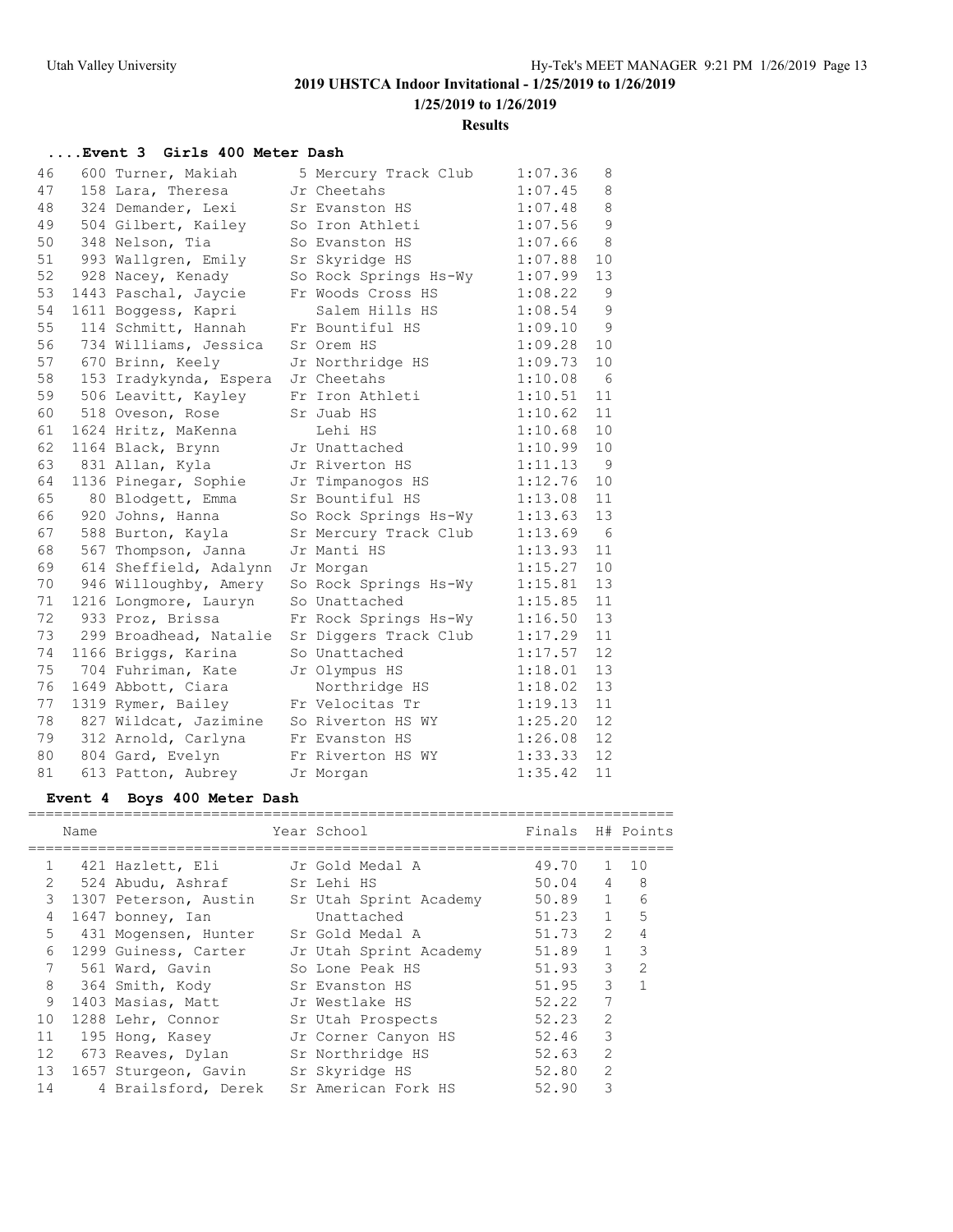#### **Results**

### **....Event 4 Boys 400 Meter Dash**

| 15 | 160 Littlefield, Xande | Sr Cheetahs           | 53.38 | 12             |
|----|------------------------|-----------------------|-------|----------------|
| 16 | 85 Clark, Ammon        | Jr Bountiful HS       | 53.39 | 4              |
| 17 | 562 Whisman, Elijah    | Jr Lone Peak HS       | 53.45 | 6              |
| 18 | 347 Morris, Gabe       | Jr Evanston HS        | 54.20 | 6              |
| 19 | 1227 Moffat, Jacob     | Jr Unattached         | 54.50 | 4              |
| 20 | 589 Coon, Evan         | 8 Mercury Track Club  | 54.58 | 6              |
| 21 | 566 Sterner, Jaden     | Sr Manti HS           | 54.58 | $\overline{5}$ |
| 22 | 1419 Bott, Landon      | So Woods Cross HS     | 54.63 | 7              |
| 23 | 547 Orton, Nathan      | Jr Logan HS           | 54.95 | 10             |
| 24 | 700 Cedillo, Hector    | Sr Olympus HS         | 55.07 | $-5$           |
| 25 | 597 Nash Jr, Terrence  | Jr Mercury Track Club | 55.09 | 13             |
| 26 | 735 Barnhart, Kaleb    | Jr Park City HS       | 55.17 | 7              |
| 27 | 1630 nelson, robert    | Lehi HS               | 55.41 | 16             |
| 28 | 1335 Turner, Torin     | Jr West High school   | 55.48 | $\overline{4}$ |
| 29 | 988 Pack, Bridger      | Sr Skyridge HS        | 55.53 | 15             |
| 30 | 1271 Winn, Cory        | Sr Unattached         | 55.54 | 8              |
| 31 | 1658 Kelly, Reagan     | Sr Springville HS     | 55.56 | 6              |
| 32 | 576 Meredith, Brandon  | Sr Maple Mountain     | 55.58 | 9              |
| 33 | 1153 Moreno, Spencer   | Sr Tooele HS          | 55.60 | 15             |
| 34 | 908 Christopherson, Dy | Jr Rock Springs Hs-Wy | 55.63 | 9              |
| 35 | 563 Whisman, Julian    | Fr Lone Peak HS       | 55.67 | 5              |
|    | 36 115 Sebring, Conner | Jr Bountiful HS       | 55.69 | 17             |
|    | 37 937 Salcido, Erick  | Sr Rock Springs Hs-Wy | 55.73 | $\overline{7}$ |
| 38 | 37 Rasmussen, Tim      | So American Fork HS   | 56.06 | 17             |
| 39 | 1189 Gardner, Xander   | Fr Unattached         | 56.07 | 16             |
| 40 | 1290 Manwill, Elijah   | Jr Utah Prospects     | 56.13 | 10             |
| 41 | 582 Taylor, Gavin      | Jr Maple Mountain     | 56.15 | 16             |
| 42 | 1605 Strate, Kason     | Skyview HS            | 56.15 | 6              |
| 43 | 91 Hadley, Keaton      | Fr Bountiful HS       | 56.15 | 6              |
| 44 | 9999 Reeder, Josh      | Unattached            | 56.21 | $\overline{7}$ |
| 45 | 536 Tauai, Isaiah      | So Lehi HS            | 56.22 | 12             |
| 46 | 584 West, Benny        | Fr Maple Mountain     | 56.24 | 10             |
| 47 | 149 Cox, Tyler         | So Cheetahs           | 56.40 | 9              |
| 48 | 915 Goich, Cole        | Sr Rock Springs Hs-Wy | 56.47 | 7              |
| 49 | 949 Brown, Larson      | Jr Salem Hills HS     | 56.53 | 8              |
| 50 | 512 Bradley, Justus    | So Juab HS            | 56.53 | 9              |
| 51 | 374 Bosgieter, Hunter  | Jr Falcon Elite       | 56.74 | - 6            |
| 52 | 514 Fletcher, Coltin   | Jr Juab HS            | 56.85 | 9              |
| 53 | 228 Sintyl, Wilkerlin  | So Cottonwood HS      | 56.92 | 15             |
| 54 | 1178 Delaney, Alex     | Jr Unattached         | 56.93 | 7              |
| 55 | 581 Skelton, David     | Jr Maple Mountain     | 56.98 | $7\phantom{.}$ |
| 56 | 1220 Matheson, Bryton  | Jr Unattached         | 57.19 | 10             |
| 57 | 1207 Jacobo, Anthony   | Sr Unattached         | 57.21 | 8              |
| 58 | 924 Mei, Kevin         | Sr Rock Springs Hs-Wy | 57.35 | 9              |
| 59 | 437 Walker, Gaige      | Jr Gold Medal A       | 57.42 | 15             |
| 60 | 916 Granados, Edgar    | Jr Rock Springs Hs-Wy | 57.44 | 17             |
| 61 | 674 Reaves, Kameron    | Jr Northridge HS      | 57.55 | 10             |
| 62 | 983 Mortenson, Nathan  | Jr Skyridge HS        | 57.74 | 14             |
| 63 | 1648 Abbott, Jacob     | Northridge HS         | 57.77 | 10             |
| 64 | 830 Allan, Gage        | Fr Riverton HS        | 57.94 | 17             |
| 65 | 58 Hunter, McKay       | So Bingham HS         | 58.39 | 10             |
| 66 | 716 Uyeda, Tyler       | Sr Olympus HS         | 58.43 | 12             |
| 67 | 126 Wright, Josh       | So Bountiful HS       | 58.50 | 14             |
| 68 | 1321 Sparks, Benjamin  | Jr Velocitas Tr       | 58.58 | 11             |
| 69 | 1430 Goodman, Cole     | Jr Woods Cross HS     | 58.67 | 11             |
|    |                        |                       |       |                |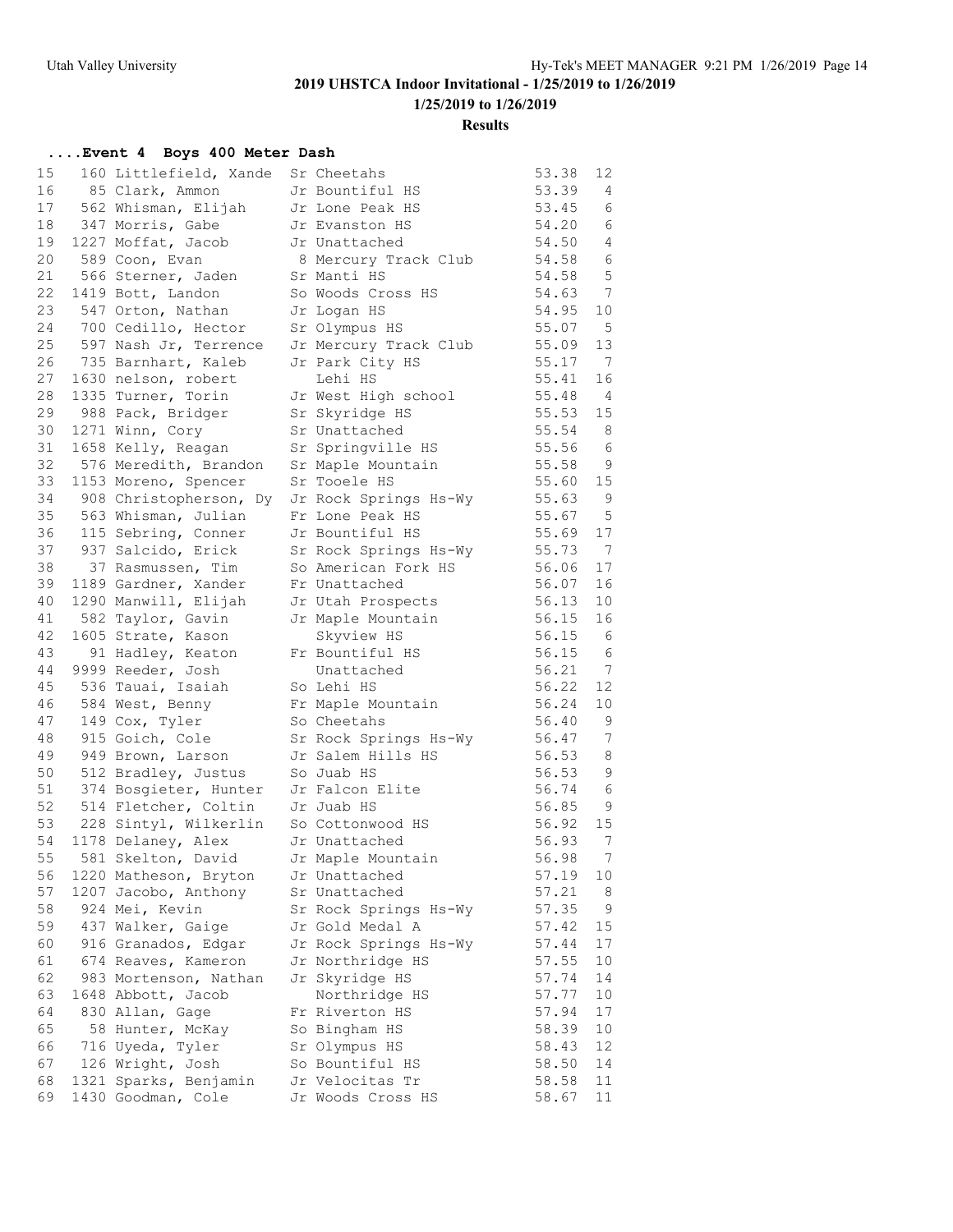### **Results**

### **....Event 4 Boys 400 Meter Dash**

| 70  | 162 Parke, Kevin                       | Sr Cheetahs           | 58.92   | 8  |
|-----|----------------------------------------|-----------------------|---------|----|
| 71  | 1312 Carter, Ethan                     | Jr Velocitas Tr       | 58.94   | 6  |
| 72  | 549 Tellez-Quiroz, Jai                 | Fr Logan HS           | 59.09   | 16 |
| 73  | 1091 Burrell, Carter                   | So Syracuse HS        | 59.13   | 8  |
| 74  | 110 Nelson, Brenden                    | So Bountiful HS       | 59.21   | 11 |
| 75  | 824 Walig, Samuel                      | Sr Riverton HS WY     | 59.28   | 15 |
| 76  | 1659 Wood, Josh                        | Lone Peak HS          | 59.59   | 14 |
| 77  | 683 Boehm, Sam                         | Jr Ogden HS           | 59.94   | 11 |
| 78  | 325 Driver, Logan                      | So Evanston HS        | 1:00.12 | 11 |
| 79  | 122 Whipple, Zachary                   | Jr Bountiful HS       | 1:00.49 | 11 |
| 80  | 517 McFarland, Josh                    | Jr Juab HS            | 1:00.71 | 9  |
| 81  | 173 Cruz-Vargas, Diego                 | Sr Copper Hills HS    | 1:01.04 | 16 |
| 82  | 317 Burgos, Omar                       | Fr Evanston HS        | 1:01.40 | 16 |
| 83  | 509 Wood, Kort                         | Jr Iron Athleti       | 1:01.45 | 17 |
| 84  | 155 Jenkins, Milo                      | Fr Cheetahs           | 1:01.56 | 8  |
| 85  | 912 Franklin, Tyler                    | So Rock Springs Hs-Wy | 1:01.61 | 14 |
| 86  | 1439 Neuenschwander, Ca                | So Woods Cross HS     | 1:02.12 | 11 |
| 87  | 911 Faigl, Nick                        | Jr Rock Springs Hs-Wy | 1:02.14 | 13 |
| 88  | 936 Ross, Parker                       | So Rock Springs Hs-Wy | 1:02.23 | 12 |
| 89  | 503 Ford, Jaren                        | Fr Iron Athleti       | 1:02.46 | 16 |
| 90  | 117 Stevens, Malachi                   | 8 Bountiful HS        | 1:02.60 | 11 |
| 91  | 101 Macarilay, Jared                   | Sr Bountiful HS       | 1:02.83 | 12 |
| 92  | 181 Scholes, Paeton                    | Sr Copper Hills HS    | 1:03.04 | 12 |
| 93  | 365 Trujillo, Joseph                   | Jr Evanston HS        | 1:03.19 | 13 |
| 94  | 693 Peterson, Jake                     | Fr Ogden HS           | 1:03.43 | 12 |
| 95  | 352 Quintero, Tyler                    | So Evanston HS        | 1:04.17 | 16 |
| 96  | 362 Sharp, Garet                       | Jr Evanston HS        | 1:04.51 | 13 |
| 97  | 820 Spoonhunter, Malco                 | Sr Riverton HS WY     | 1:04.86 | 15 |
| 98  | 755 Spangenburg, Axel Fr Park City HS  |                       | 1:04.90 | 15 |
| 99  | 817 Petsche, Anthony Sr Riverton HS WY |                       | 1:05.75 | 13 |
| 100 | 121 Wait, Dallin                       | So Bountiful HS       | 1:05.95 | 13 |
| 101 | 526 Cobabe, Nathan                     | Jr Lehi HS            | 1:06.06 | 14 |
| 102 | 1182 Falla, Juan                       | Sr Unattached         | 1:06.20 | 15 |
| 103 | 1650 Dastrup, David                    | Jr Unattached         | 1:06.55 | 13 |
| 104 | 366 Webster, Austin Jr Evanston HS     |                       | 1:07.63 | 14 |
| 105 | 558 Lamont, Cameron                    | So Lone Peak HS       | 1:07.73 | 12 |
| 106 | 1171 Christensen, Colto                | Fr Unattached         | 1:08.14 | 13 |
| 107 | 718 Young, Whitland                    | Fr Olympus HS         | 1:14.26 | 14 |
| 108 | 1652 Pokhrel, Roman                    | Cottonwood HS         | 1:14.99 | 17 |
| 109 | 314 Baldwin, Ryan                      | So Evanston HS        | 1:18.57 | 17 |

### **Event 5 Girls 4x800 Meter Relay**

|  | School                       |  | Finals Points              |
|--|------------------------------|--|----------------------------|
|  | 1 Springville HS 'A'         |  | $9:58.66$ 10               |
|  | 2 Bountiful HS 'A'           |  | 10:09.39 8                 |
|  | 3 Pleasant Grove HS 'A'      |  | $10:12.52$ 6               |
|  | 1) 773 Harbertson, Makena Jr |  | 2) 780 Runnels, Makaila Sr |
|  | 3) 767 Cryer, Becca Jr       |  | 4) 778 McKown, Mya Sr      |
|  | 4 Mountain View HS 'A'       |  | $10:14.18$ 5               |
|  | 1) 624 Clayton, Jacelin Sr   |  | 2) 632 Lindley, Kelsi Sr   |
|  | 3) 643 Smith, Makenzi Jr     |  | 4) 626 Faragher, Ashley So |
|  | 5 Ogden HS 'A'               |  | 10:14.20                   |
|  | 1) 677 Allred, Kate Jr       |  | 2) 689 Gray, Bonita So     |
|  |                              |  |                            |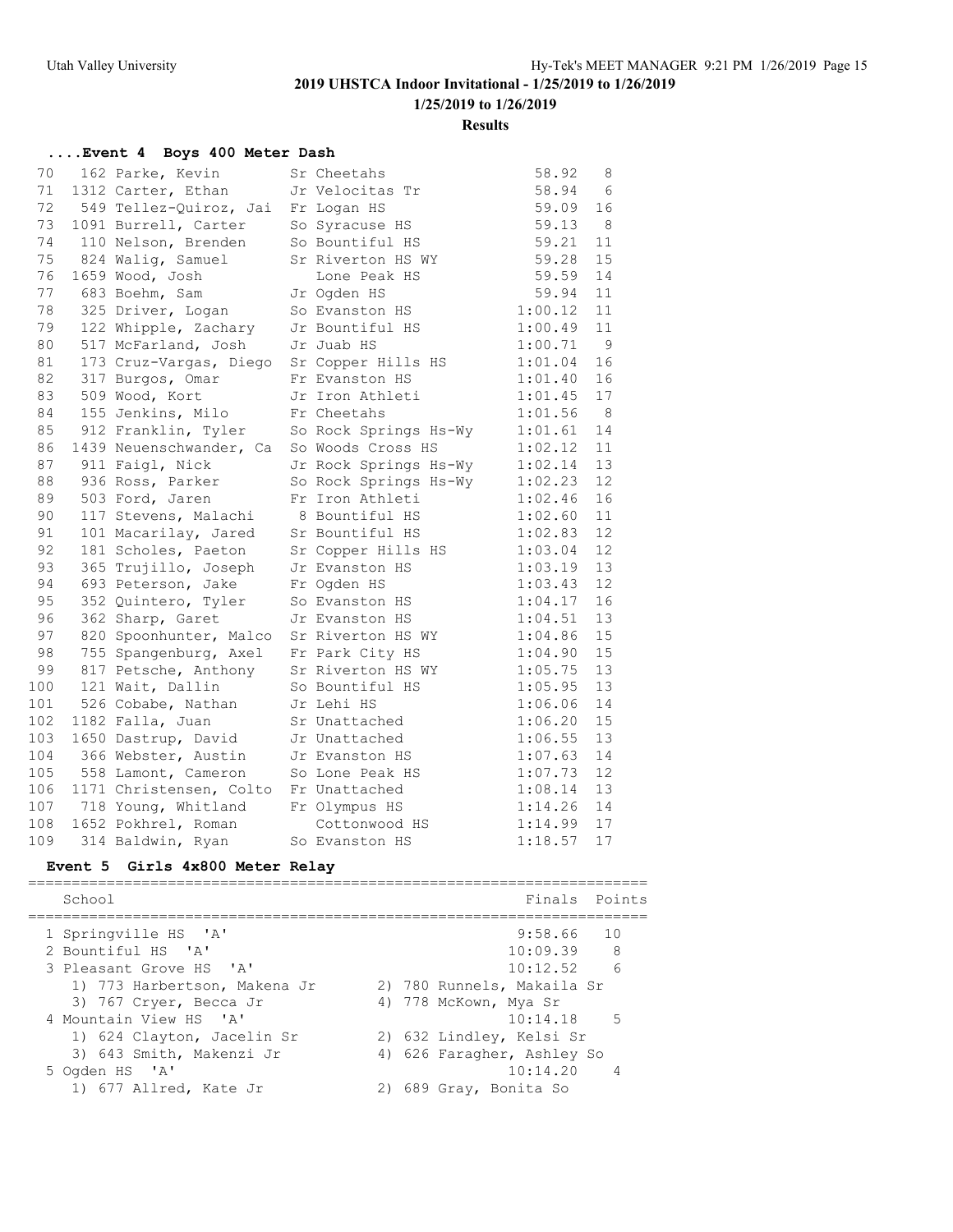**1/25/2019 to 1/26/2019**

#### **Results**

#### **....Event 5 Girls 4x800 Meter Relay**

| 3) 684 Crabtree, Katie So    | 4) 692 Larson, Brooke Sr      |
|------------------------------|-------------------------------|
| 6 Olympus HS 'A'             | 10:22.28<br>$\mathcal{S}$     |
| 1) 712 Spence, Meg Jr        | 2) 701 Chipman, Lane So       |
| 3) 715 Thomas, Kate Jr       | 4) 709 Rasmussen, Abby Sr     |
| 7 Park City HS 'A'           | 10:31.60 2                    |
| 1) 738 Brown, Grace Jr       | 2) 739 Criscione, Isabella Jr |
| 3) 747 Kovar, Klaire So      | 4) 754 Shewell, Chloe So      |
| 8 Springville HS 'B'         | 11:03.50<br>1                 |
| 9 Evanston HS 'A'            | 11:03.55                      |
| 1) 348 Nelson, Tia So        | 2) 319 Cardon, Hailey So      |
| 3) 372 Worley, Reghan Sr     | 4) 370 Williams, Lilly So     |
| 10 Bountiful HS 'B'          | 11:08.24                      |
| 11 Mountain View HS 'B'      | 11:10.45                      |
| 12 Riverton HS WY 'A'        | 11:27.52                      |
| 1) 798 Chatfield, Sydney Jr  | 2) 821 Stingley, Trysta Sr    |
| 3) 805 Gose, Lily Jr         | 4) 812 McDonald, Kate Fr      |
| 13 Ogden HS 'B'              | 11:29.67                      |
| 1) 680 Beus, Abby So         | 2) 681 Blair, Abbey Sr        |
| 3) 695 Willey, Sasha So      | 4) 691 Kalista, Mackenzie Jr  |
| 14 Syracuse HS 'A'           | 11:44.67                      |
| 1) 1088 Barcinas, Felicia Jr | 2) 1102 Jensen, Kylie So      |
| 3) 1087 Allen, Maelee Jr     | 4) 1107 Stark, Emily Jr       |
| 15 Bonneville HS 'A'         | 11:53.02                      |
| 1) 73 Peterson, Kate So      | 2) 72 Munoz, Chasity Jr       |
| 3) 71 Davies, Amanda Fr      | 4) 70 Clarck, Anna So         |
| 16 Bountiful HS 'C'          | 11:58.20                      |
| 17 Morgan 'A'                | 12:12.01                      |

#### **Event 6 Boys 4x800 Meter Relay**

======================================================================= School **Finals** Points

======================================================================= 1 Corner Canyon HS 'A' 1) 194 Harbertson, Alex Jr 2) 211 Orr, Jake So 3) 186 Beltran, Nathan Jr 4) 187 Boyle, Mark Jr 2 Davis HS 'A' 8:39.61 8 3 West Jordan HS 'A' 8:40.88 6 1) 1347 Edwards, Landon Jr 2) 1341 Booth, Bridger Sr 3) 1340 Birchum, Spencer Jr 4) 1345 DeHaan, Drake Sr 4 Mountain View HS 'A' 8:41.96 5 1) 619 Bell, Asa Sr 2) 621 Bradley, Ethan Jr 3) 634 Merchant, Branson Sr 4) 636 Meyers, Braden Sr 5 Springville HS 'A' 8:46.03 4 1) 1035 Francom, William Jr 2) 6 Bountiful HS 'A' 8:46.12 3 7 Ogden HS 'A' 8:48.97 2 1) 678 Anderson, Spencer Jr 2) 679 Bailey, Max Sr 3) 690 Jimenez, Philip Jr 4) 685 Doxey, Thomas Jr 8 Snow Canyon HS 'A' 3:52.83 1 1) 996 Bryan, Tim So 2) 1002 Proffit, Zarek Jr 3) 1005 Verespey, Daniel So 4) 1000 Mehr, Jared Jr 9 West Jordan HS 'B' 8:54.65 1) 1355 Maxfield, Ethan Jr 2) 1360 Perkins, Luke Sr 3) 1366 Pratt, Isaac Sr 4) 1361 Peters, Dawson Sr 10 Syracuse HS 'A' 8:57.02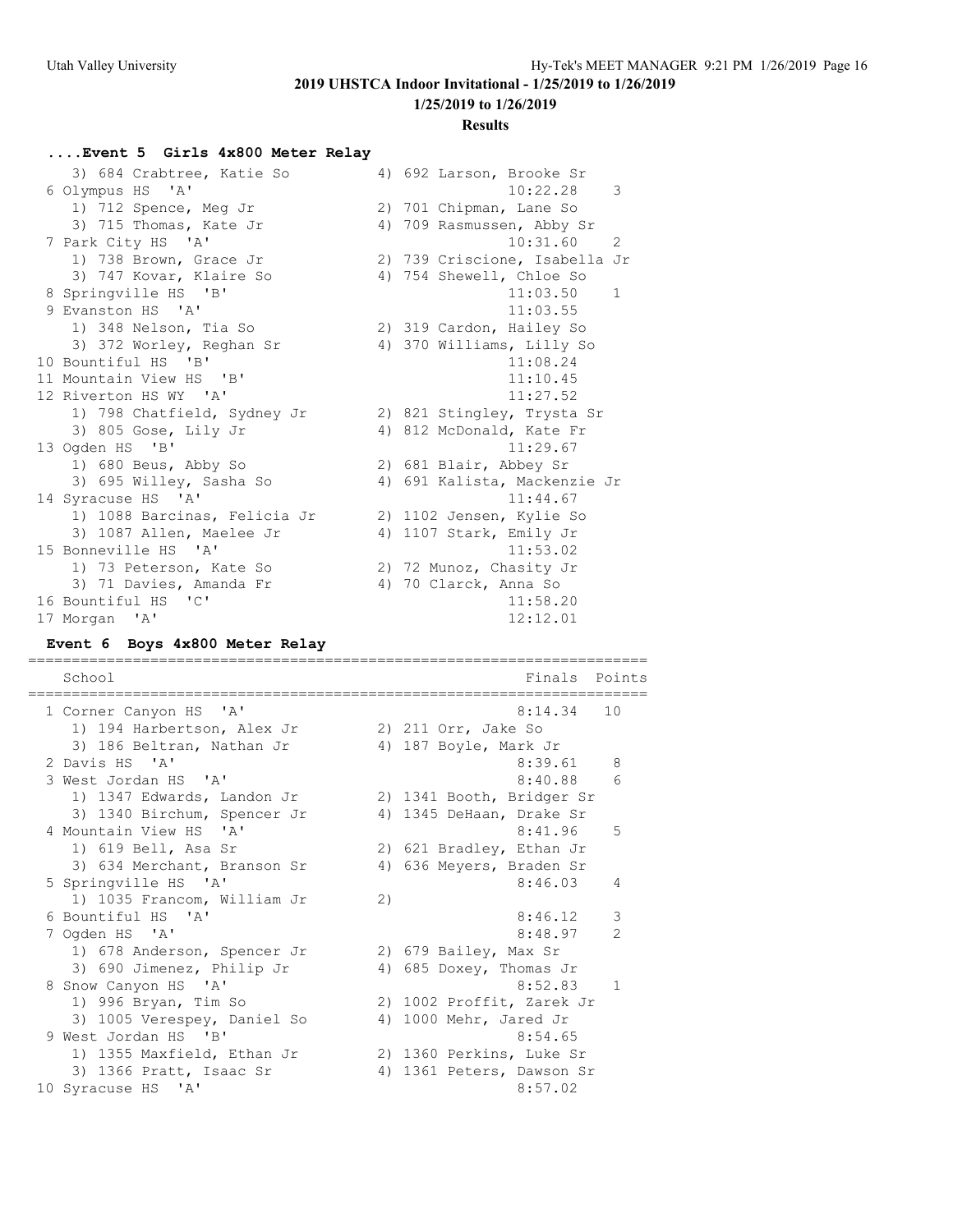**1/25/2019 to 1/26/2019**

#### **Results**

### **....Event 6 Boys 4x800 Meter Relay**

| 1) 1097 Franklin, Kaden Sr  | 2) 1096 Fessler, Hayden Sr   |
|-----------------------------|------------------------------|
| 3) 1108 Suttlemyre, Noah Jr | 4) 1104 Mecham, Lance Jr     |
| 11 Diggers Track Club 'A'   | 8:57.88                      |
| 1) 297 Bennett, Samuel Sr   | 2) 296 Bennett, Jeddy Sr     |
| 3) 301 Glauser, Chandler Sr | 4) 303 Hayward, Jake Jr      |
| 12 Lehi HS 'A'              | 8:59.03                      |
| 1) 529 Hassell, Alex Jr     | 2) 530 Howell, Luke Jr       |
| 3) 532 Hunt, Parker SR      | 4) 537 Watts, Cameron SR     |
| 13 Hillcrest HS 'A'         | 8:59.95                      |
| 1) 483 Engar, Chandler Jr   | 2) 482 Diggins, Nathan Jr    |
| 3) 481 Davies, Anthony So   | 4) 487 Hastings, Zac Sr      |
| 14 Bountiful HS 'B'         | 9:05.11                      |
| 15 Olympus HS 'A'           | 9:05.26                      |
| 1) 713 Spence, Skyler Jr    | 2) 705 Hoon, Kage So         |
| 3) 714 Spence, William Fr   | 4) 700 Cedillo, Hector Sr    |
| 16 Davis HS 'B'             | 9:11.50                      |
| 17 Evanston HS 'A'          | 9:14.05                      |
| 1) 330 Gomez, Robert So     | 2) 318 Cardon, Dallin Sr     |
| 3) 339 Hunt, Logan Jr       | 4) 369 Wiley, Weston Sr      |
| 18 Bountiful HS 'C'         | 9:23.45                      |
| 19 Springville HS 'B'       | 9:35.90                      |
| 20 Bonneville HS 'A'        | 9:36.44                      |
| 1) 75 Vasquez, Jorge Jr     | 2) 76 Williams, Nathan So    |
| 3) 74 Tshudy, Damian So     | 4)                           |
| 21 Spanish Fork HS 'A'      | 9:37.25                      |
| 22 Farmington HS 'A'        | 9:40.67                      |
| 1) 377 Bennett, Ryan Fr     | 2) 390 Martineau, Tate Fr    |
| 3) 383 Halverson, Isaac Fr  | 4) 394 Peterson, Ethan Fr    |
| 23 Mountain View HS 'B'     | 9:41.17                      |
| 24 Riverton HS WY 'A'       | 9:43.15                      |
| 1) 809 Kistemann, Micah Sr  | 2) 803 Gabel, Tristan Jr     |
| 3) 826 Whiteplume, Taryn Sr | 4) 808 Johnson, Hayden Jr    |
| 25 Hillcrest HS 'B'         | 10:18.39                     |
| 1) 489 Holman, Niclas Jr    | 2) 476 Canals, Greg So       |
| 3) 485 Gonzalez, Jordan Jr  | 4) 491 Jorgensen, Jonas Jr   |
| 26 Riverton HS WY 'B'       | 11:07.93                     |
| 1) 799 Cooper, Jamison Fr   | 2) 818 Sharp, Donald Jr      |
| 3) 816 Oldman, Caelen So    | 793 Abeyta, Gabriel Jr<br>4) |

### **Event 7 Girls 60 Meter Hurdles**

|                | Name          |                       | Year School           | Prelims    | H#  |
|----------------|---------------|-----------------------|-----------------------|------------|-----|
|                |               |                       |                       |            |     |
|                | Preliminaries |                       |                       |            |     |
|                |               | 375 Holiday, Sydney   | Jr FK Elite           | 9.00q      | - 2 |
| $\mathfrak{D}$ |               | 559 Proffit, Brooklyn | So Lone Peak HS       | 9.53q 5    |     |
| 3              |               | 422 Hill, Annie       | Jr Gold Medal A       | $9.56q$ 9  |     |
| 4              |               | 905 Bedard, Alyssa    | Jr Rock Springs Hs-Wy | 9.61q 4    |     |
| 5              |               | 289 Stuart, Hannah    | So Desert Hills HS    | 9.76q 6    |     |
| 5              |               | 291 Welch, Jenna      | Jr Desert Hills HS    | $9.76q$ 7  |     |
| 7              |               | 999 Jackson, Darcy    | So Snow Canyon HS     | $9.77q$ 12 |     |
| 8              |               | 1240 Reddish, Jessica | Sr Unattached         | $9.81q$ 1  |     |
| 9              |               | 1095 Davies, Sara     | Sr Syracuse HS        | $9.85q$ 12 |     |
| 10             |               | 157 Kuhn, Brittany    | Sr Cheetahs           | 9.86q 8    |     |
| 11             |               | 1017 Mangum, Jessi    | So Spanish Fork HS    | 9.89q      | -8  |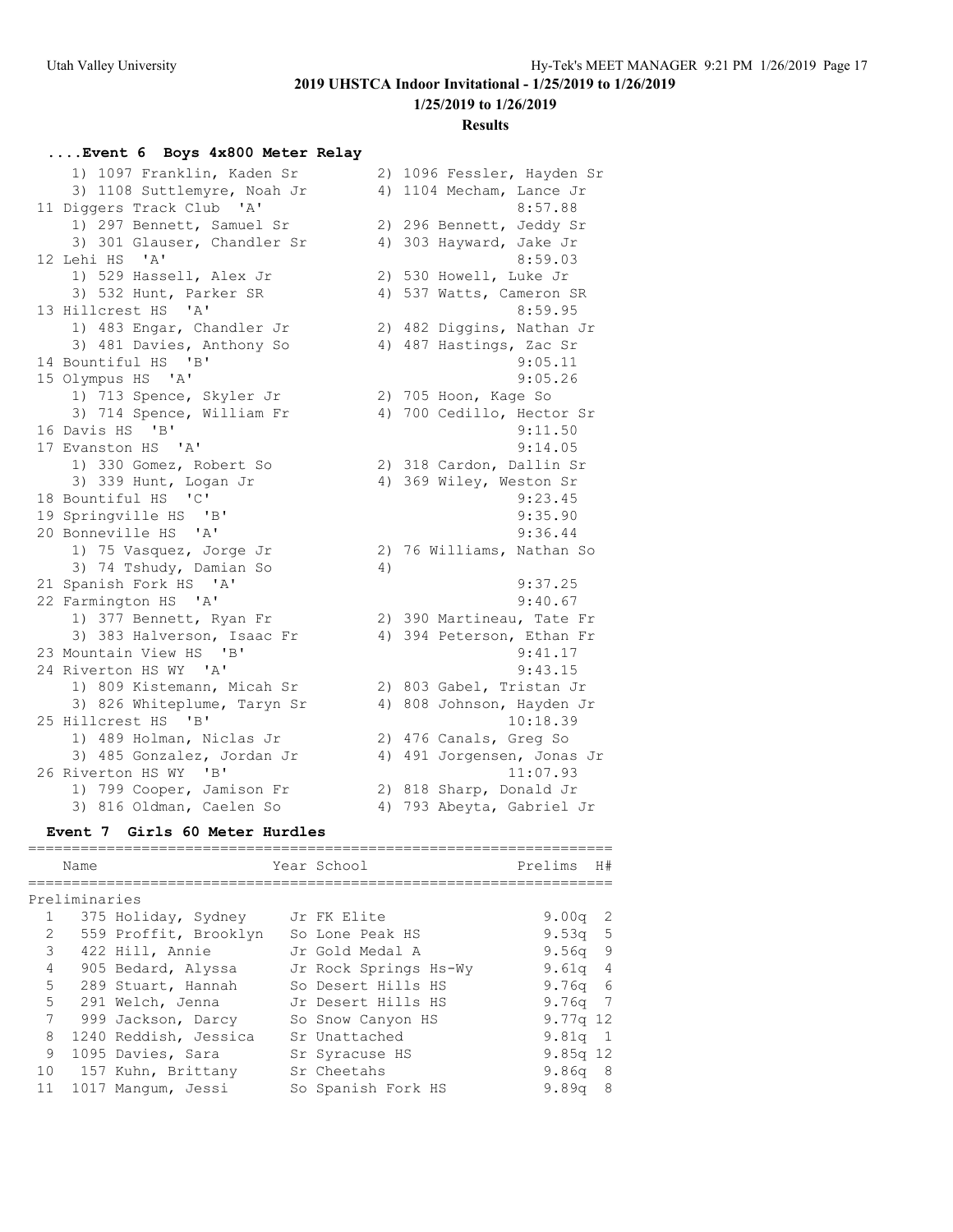**1/25/2019 to 1/26/2019**

#### **Results**

### **....Event 7 Girls 60 Meter Hurdles**

| 12 | 429 Merrill, Lauren     | Sr Gold Medal A        | 9.89q 11 |                 |
|----|-------------------------|------------------------|----------|-----------------|
| 13 | 290 Taylor, Chloe       | Sr Desert Hills HS     | 9.90     | 11              |
| 14 | 1011 Clements, Kimball  | Sr Spanish Fork HS     | 9.91     | 10 <sub>o</sub> |
| 14 | 1242 Richins, Kaitlyn   | So Unattached          | 9.91     | $\mathbf{1}$    |
| 16 | 1298 Butterfield, Kayla | Sr Utah Sprint Academy | 9.94     | 3               |
| 17 | 295 Bagley, Emma        | Jr Diggers Track Club  | 9.97     | $\mathsf 9$     |
| 18 | 9 Edwards, Madeline     | Jr American Fork HS    | 10.02    | $\mathcal{E}$   |
| 19 | 1297 Brandt, Bailey     | Sr Utah Sprint Academy | 10.10    | 10              |
| 20 | 725 Johnson, Adelaide   | Sr Orem HS             | 10.14    | $7\phantom{.0}$ |
| 21 | 878 Richards, Tatjana   | Sr Riverton HS         | 10.38    | 3               |
| 22 | 334 Hall, Gabby         | Sr Evanston HS         | 10.41    | 4               |
| 23 | 737 Brotherson, Katie   | Sr Park City HS        | 10.43    | 6               |
| 24 | 595 Kitiona, Oteta      | 8 Mercury Track Club   | 10.48    | 2               |
| 25 | 806 Hawk, Rheannon      | Sr Riverton HS WY      | 10.50    | 6               |
| 26 | 667 Richins, Audri      | Jr North Summit HS     | 10.50    | $\sqrt{2}$      |
| 27 | 542 Davidson, Shea      | Sr Logan HS            | 10.62    | $\mathcal{E}$   |
| 28 | 997 Chandler, Sophia    | Jr Snow Canyon HS      | 10.70    | 4               |
| 29 | 1278 Holl, Madeline     | Sr Utah Profits        | 10.77    | 11              |
| 30 | 1141 Vance, Kathryn     | Sr Timpanogos HS       | 10.81    | 1               |
| 31 | 137 Jarman, Hailey      | Sr Box Elder HS        | 10.83    | 6               |
| 32 | 1040 McHoes, Brianna    | Sr Springville HS      | 10.97    | $\mathsf 9$     |
| 33 | 750 Maki, Haley         | Sr Park City HS        | 10.98    | $\mathbf{1}$    |
| 34 | 1068 Friend, Madison    | Sr Star Valley Hs-Wy   | 11.04    | $\mathsf S$     |
| 35 | 1505 Briggs, Reagan     | American Fork HS       | 11.06    | $\mathbf 5$     |
| 36 | 284 Nielson, Darci      | Sr Desert Hills HS     | 11.07    | $\overline{5}$  |
| 37 | 1305 Madsen, Olivia     | So Utah Sprint Academy | 11.14    | 12              |
| 38 | 125 Woolley, Briel      | Jr Bountiful HS        | 11.18    | $\overline{4}$  |
| 39 | 484 Erekson, Maggie     | So Hillcrest HS        | 11.25    | 12              |
| 40 | 178 Miller, Makayla     | Jr Copper Hills HS     | 11.28    | 11              |
| 41 | 104 Misener, Katelynn   | So Bountiful HS        | 11.30    | 5               |
| 42 | 854 Holdaway, Aubrey    | Jr Riverton HS         | 11.51    | 9               |
| 43 | 1008 Burnham, Emma      | Jr Spanish Fork HS     | 11.52    | 10              |
| 44 | 338 Horrocks, Ellie     | So Evanston HS         | 11.52    | 12              |
| 45 | 1660 Stegelmeier, Elnor | Unattached             | 11.52    | $6\overline{6}$ |
| 46 | 1013 Fallon, Kate       | Fr Spanish Fork HS     | 11.54    | 11              |
| 47 | 507 Rich, Aubrey        | Sr Iron Athleti        | 11.79    | 7               |
| 48 | 1356 Morrison, Emilee   | Sr West Jordan HS      | 11.83    | 6               |
| 49 | 106 Mortensen, Olivia   | Jr Bountiful HS        | 11.84    | 10              |
| 50 | 612 Matthews, Lindsay   | Jr Morgan              | 11.85    | 7               |
| 51 | 508 Slaughter, Kenzie   | So Iron Athleti        | 11.89    | 10              |
| 52 | 474 Schwendiman, Ruth   | So Highland HS         | 11.96 7  |                 |
| 53 | 326 Durrant, Madi       | Fr Evanston HS         | 12.11    | 9               |
| 54 | 1304 Lee, Kelsey        | Jr Utah Sprint Academy | 12.29    | 8               |
| 55 | 604 Coles, Sydney       | Jr Morgan              | 12.31    | 7               |
| 56 | 795 Bookless, Ashlynn   | So Riverton HS WY      | 12.82    | 10              |
| 57 | 592 Hansen, Genevieve   | 8 Mercury Track Club   | 13.28    | 8               |
| 58 | 1353 Kay, London        | Jr West Jordan HS      | 13.69    | 1               |
| 59 | 342 Larocco, Willow     | So Evanston HS         | 14.01    | 5               |
| 60 | 500 Morales-Varela, Sh  | Jr Hunter HS           | 14.50    | 11              |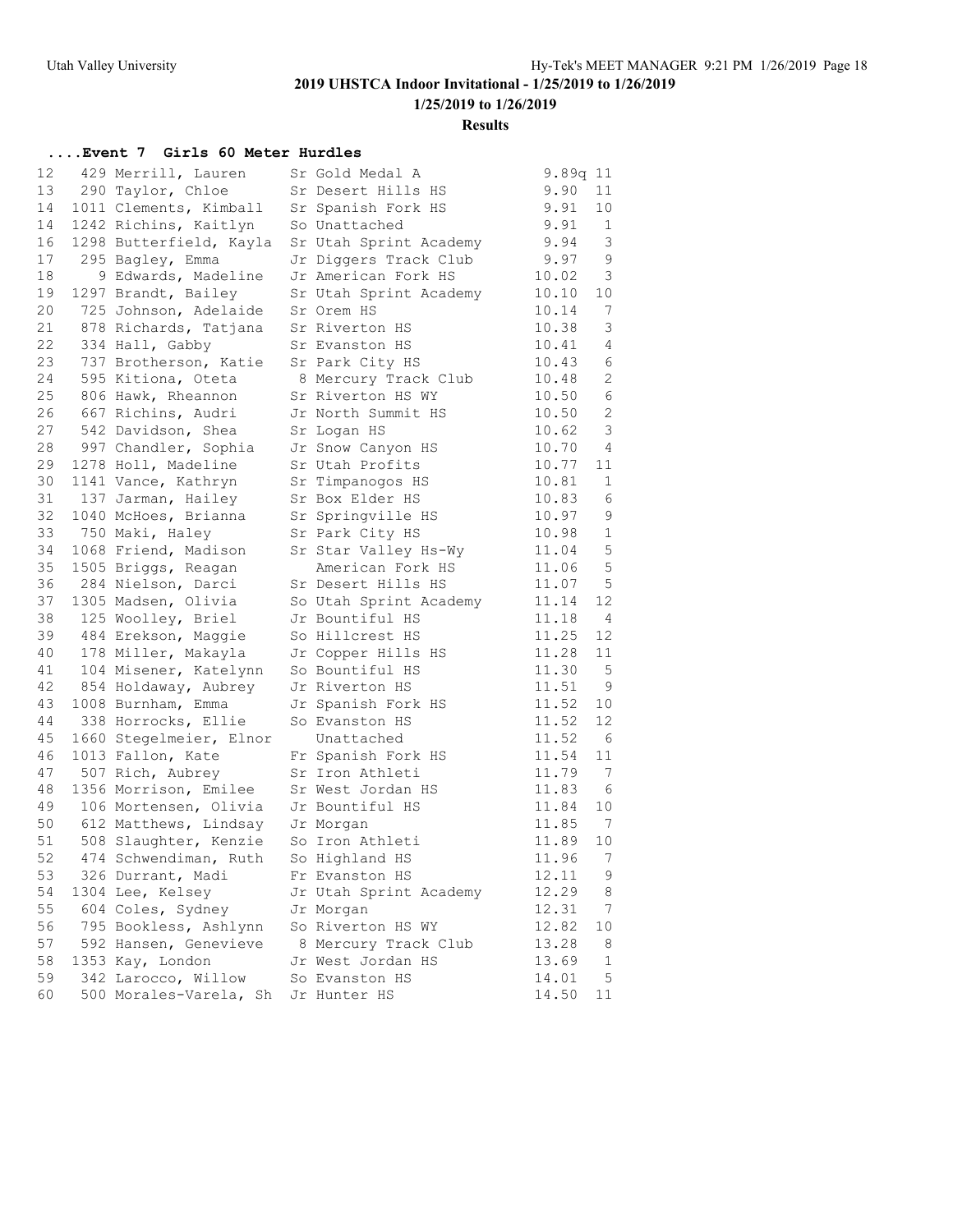**1/25/2019 to 1/26/2019**

#### **Results**

**Event 7 Girls 60 Meter Hurdles**

|                       | Name          |                                                               | Year School                              | Finals H# Points |                          |                     |
|-----------------------|---------------|---------------------------------------------------------------|------------------------------------------|------------------|--------------------------|---------------------|
|                       |               |                                                               |                                          |                  |                          |                     |
| Finals                |               |                                                               |                                          |                  |                          |                     |
| 1                     |               | 375 Holiday, Sydney                                           | Jr FK Elite                              | 8.91             | 1                        | 10                  |
| $\mathbf{2}^{\prime}$ |               | 422 Hill, Annie                                               | Jr Gold Medal A<br>Jr Desert Hills HS    | 9.42             | $\mathbf{1}$             | 8                   |
| 3                     |               | 291 Welch, Jenna                                              |                                          | 9.50             | $\mathbf{1}$             | 6                   |
| $4\degree$            |               | 905 Bedard, Alyssa                                            | Jr Rock Springs Hs-Wy                    | 9.53             | 1                        | 5                   |
| 5                     |               | 429 Merrill, Lauren Sr Gold Medal A                           |                                          | 9.73             |                          | $2 \quad$<br>4      |
| 6                     |               | 559 Proffit, Brooklyn So Lone Peak HS                         |                                          | 9.76<br>9.79     | $\mathbf{1}$             | 3<br>$\overline{2}$ |
| 7                     |               | 1095 Davies, Sara                                             | Sr Syracuse HS                           |                  | 2<br>2                   | $\mathbf{1}$        |
| 8<br>9                |               | 1017 Mangum, Jessi                                            | So Spanish Fork HS<br>Sr Unattached      | 9.89             | 2                        |                     |
| 10                    |               | 1240 Reddish, Jessica<br>999 Jackson, Darcy So Snow Canyon HS |                                          | 9.96<br>10.24    | 2                        |                     |
|                       |               |                                                               | 11 289 Stuart, Hannah So Desert Hills HS | 10.54            | $\mathbf{1}$             |                     |
| 12                    |               | 157 Kuhn, Brittany Sr Cheetahs                                |                                          | 11.74            | 2                        |                     |
|                       |               |                                                               |                                          |                  |                          |                     |
|                       |               | Event 8 Boys 60 Meter Hurdles                                 |                                          |                  |                          |                     |
|                       | Name          |                                                               | Year School                              | Prelims          | H#                       |                     |
|                       | Preliminaries |                                                               |                                          |                  |                          |                     |
|                       |               | 1 1246 Rinslisbacher, Cyr Sr Unattached                       |                                          | $8.51q$ 5        |                          |                     |
|                       |               | 2 150 Hartvigsen, Joshua Sr Cheetahs                          |                                          | 8.82q            | 7                        |                     |
| 3                     |               | 1328 Trane, Ryan Fr Weber HS                                  |                                          | 8.86q            | 4                        |                     |
|                       |               | 4 260 Noriega, Cole Jr Davis HS                               |                                          | 8.99q            | 8                        |                     |
| 5                     |               | 278 Denos, Tate                                               | Sr Desert Hills HS                       | $9.00q$ 1        |                          |                     |
| 6                     |               | 1645 Russon, Austin                                           | Pleasant Grove HS                        | 9.02q            | 6                        |                     |
| 7                     |               | 280 Goulding, Kire Jr Desert Hills HS                         |                                          | 9.08q            | 9                        |                     |
| 8                     |               | 67 Suitter, Payton                                            | Jr Bingham HS                            | 9.09q            | $\mathsf 9$              |                     |
| 9                     |               | 1306 Newman, Davey                                            | Jr Utah Sprint Academy                   | 9.11q            | 6                        |                     |
| 10                    |               | 915 Goich, Cole                                               | Sr Rock Springs Hs-Wy                    | 9.12q            | 8                        |                     |
| 11                    |               | 316 Barker, Jamin                                             | Jr Evanston HS                           | 9.27q            | $\sqrt{2}$               |                     |
| 12                    |               | 249 Isom, Tate                                                | Jr Davis HS                              | 9.32q            | 4                        |                     |
| 13                    |               | 1310 White, Aj                                                | Jr Utah Sprint Academy                   | 9.37             | $\mathbf{1}$             |                     |
| 14                    |               | 1669 Dopp, Joel<br>919 Hymas, Seth                            | Layton High School                       | 9.47             | 3                        |                     |
| 15 <sub>1</sub>       |               |                                                               | Jr Rock Springs Hs-Wy                    | 9.49             | 5                        |                     |
| 16                    |               | 277 Crandall, Joshua                                          | So Desert Hills HS                       | 9.50 2           |                          |                     |
| 17                    |               | 1092 Burrell, Trevor                                          | Sr Syracuse HS                           | $9.55 - 3$       |                          |                     |
| 18                    |               | 536 Tauai, Isaiah                                             | So Lehi HS                               | 9.57             | $\overline{\phantom{0}}$ |                     |
| 19                    |               | 1327 Hemming, Harmon                                          | Jr Weber HS                              | 9.68             | 10                       |                     |
|                       |               | 20 432 Moore, Jacob                                           | Jr Gold Medal A                          | $9.69$ 2         |                          |                     |
| 21                    |               | 1229 Naea, Devin                                              | So Unattached                            | 9.74             | 8                        |                     |
| 22                    |               | 183 Traver, Trey                                              | So Copper Hills HS                       | 9.78             | 5                        |                     |
| 23                    |               | 386 Hayes, David                                              | Jr Farmington HS                         | 9.89             | $\sqrt{2}$               |                     |
| 24                    |               | 253 Karras, Griffin                                           | Jr Davis HS                              | 9.90             | 3                        |                     |
| 25                    |               | 492 Lloyd, Brock                                              | Sr Hillcrest HS                          | 9.97             | 9                        |                     |
| 26                    |               | 1232 Obray, Acelan                                            | Sr Unattached                            | 10.05            | 7<br>7                   |                     |
| 27<br>28              |               | 522 Forsyth, Bracken<br>1036 Harlow, Timothy                  | Sr Layton High School                    | 10.05            | 9                        |                     |
| 29                    |               | 1047 Snapp, Connor                                            | Jr Springville HS<br>Jr Springville HS   | 10.09<br>10.10   | 5                        |                     |
| 30                    |               | 107 Murphy, Brandon                                           | Sr Bountiful HS                          | 10.16            | 7                        |                     |
| 31                    |               | 916 Granados, Edgar                                           | Jr Rock Springs Hs-Wy                    | 10.41            | 9                        |                     |
| 32                    |               | 423 Hill, Connely                                             | 2 Gold Medal A                           | 10.41            | 5                        |                     |
| 33                    |               | 601 Bird, Payton                                              | Sr Morgan                                | 10.55            | 8                        |                     |
| 34                    |               | 706 Kitiona, Timothy                                          | Sr Olympus HS                            | 10.71            | 5                        |                     |
|                       |               |                                                               |                                          |                  |                          |                     |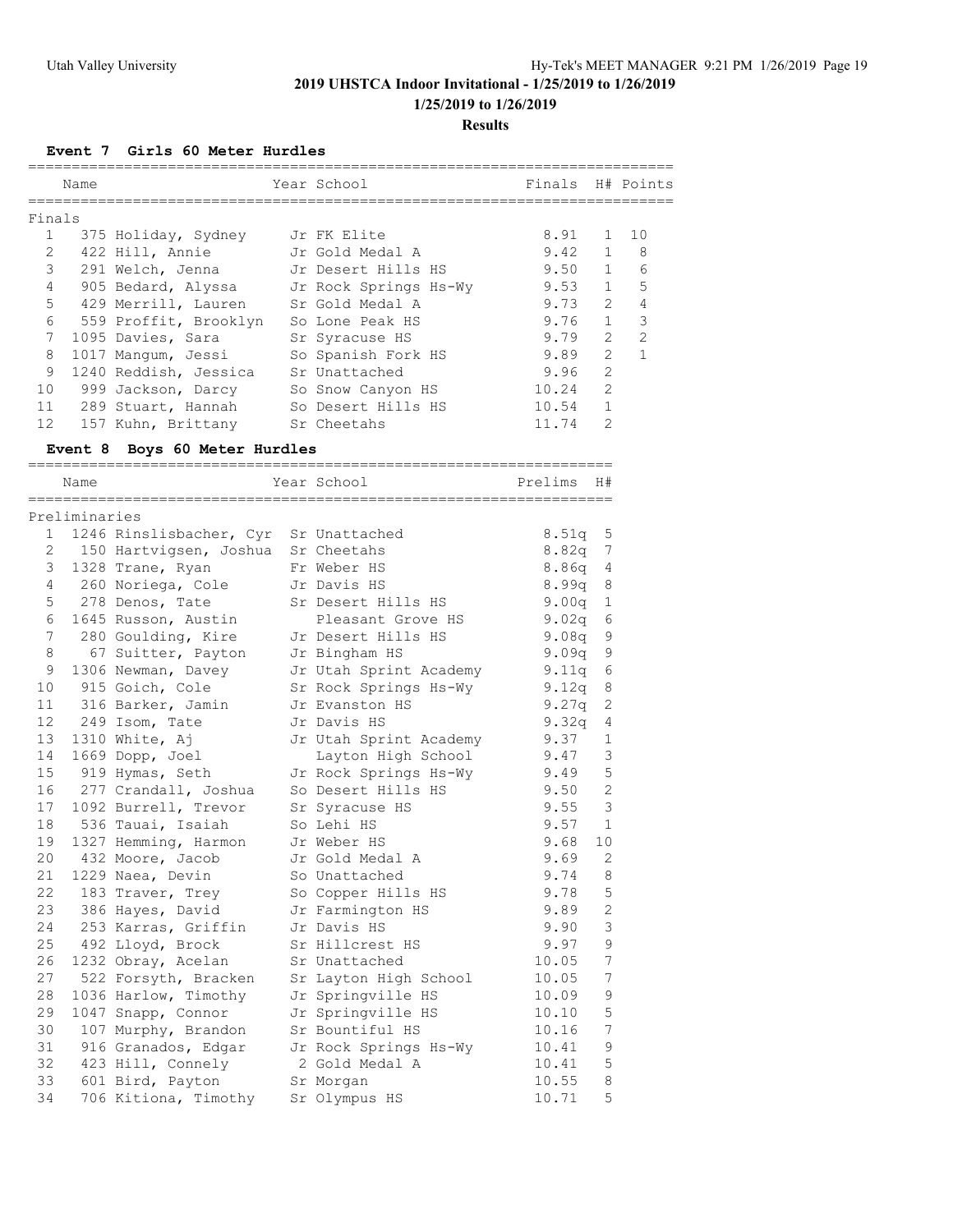#### **Results**

### **....Event 8 Boys 60 Meter Hurdles**

| 35 | 983 Mortenson, Nathan                   | Jr Skyridge HS      | 10.71<br>8              |
|----|-----------------------------------------|---------------------|-------------------------|
| 36 | 122 Whipple, Zachary                    | Jr Bountiful HS     | 6<br>10.78              |
| 37 | 1296 Roby, Darrian                      | Sr Utah Prospects   | 11.17<br>4              |
| 38 | 82 Breckenridge, Cano                   | So Bountiful HS     | 11.23<br>9              |
| 39 | 717 Wilson, Drew                        | Jr Olympus HS       | 11.60<br>$\overline{4}$ |
| 40 | 526 Cobabe, Nathan                      | Jr Lehi HS          | 11.97<br>$\mathbf{1}$   |
| 41 | 629 Jex, Josh                           | Jr Mountain View HS | 12.25<br>8              |
| 42 | 611 London, Liam                        | Fr Morgan           | 13.37<br>7              |
| 43 | 495 Morton, Jacob Jr Hillcrest HS       |                     | 17.33<br>3              |
|    | 224 Lokonobei, Lawrenc Sr Cottonwood HS |                     | 6<br>DO                 |

#### **Event 8 Boys 60 Meter Hurdles**

|                   | Name |                         | Year School            | Finals |                | H# Points               |
|-------------------|------|-------------------------|------------------------|--------|----------------|-------------------------|
|                   |      |                         |                        |        |                |                         |
| Finals            |      |                         |                        |        |                |                         |
|                   |      | 150 Hartvigsen, Joshua  | Sr Cheetahs            | 8.54   | $\overline{1}$ | 1 O                     |
| 2                 |      | 1328 Trane, Ryan        | Fr Weber HS            | 8.69   | $\mathbf{1}$   | 8                       |
| 3                 |      | 1645 Russon, Austin     | Pleasant Grove HS      | 8.82   | $\mathbf{1}$   | 6                       |
| 4                 |      | 260 Noriega, Cole       | Jr Davis HS            | 8.87   | $\mathbf{1}$   | 5                       |
| 5                 |      | 67 Suitter, Payton      | Jr Bingham HS          | 8.92   | $\mathcal{L}$  | 4                       |
| 6                 |      | 1306 Newman, Davey      | Jr Utah Sprint Academy | 9.12   | $\mathcal{L}$  | $\overline{\mathbf{3}}$ |
| 7                 |      | 915 Goich, Cole         | Sr Rock Springs Hs-Wy  | 9.16   | $\mathcal{L}$  | $\mathcal{L}$           |
| 8                 |      | 249 Isom, Tate          | Jr Davis HS            | 9.21   | $\mathcal{L}$  |                         |
| 9                 |      | 280 Goulding, Kire      | Jr Desert Hills HS     | 9.27   | $\mathcal{L}$  |                         |
| 10                |      | 316 Barker, Jamin       | Jr Evanston HS         | 9.42   | $\mathcal{L}$  |                         |
| 11                |      | 1246 Rinslisbacher, Cyr | Sr Unattached          | 9.80   |                |                         |
| $12 \overline{ }$ |      | 278 Denos, Tate         | Sr Desert Hills HS     | 16.97  |                |                         |

#### **Event 9 Girls 60 Meter Dash**

|                 | Name          |                                         |  | Year School                                           | Prelims    | H# |  |  |
|-----------------|---------------|-----------------------------------------|--|-------------------------------------------------------|------------|----|--|--|
|                 | Preliminaries |                                         |  |                                                       |            |    |  |  |
|                 |               | 1 375 Holiday, Sydney Jr FK Elite       |  |                                                       | 7.74q 1    |    |  |  |
| $\overline{2}$  |               |                                         |  | 1300 Henderson, Cassidy Sr Utah Sprint Academy        | $7.94q$ 2  |    |  |  |
| 3               |               | 409 Adamson, Calli Sr Gold Medal A      |  |                                                       | $8.00q$ 3  |    |  |  |
| $4\overline{ }$ |               | 412 Ballard, Amy Sr Gold Medal A        |  |                                                       | $8.06q$ 5  |    |  |  |
| 5               |               | 142 Mundell, Ashlyn 6 Casper            |  |                                                       | 8.12q20    |    |  |  |
| 6               |               | 415 Cardall, Brittany Sr Gold Medal A   |  |                                                       | $8.15q$ 4  |    |  |  |
| $7^{\circ}$     |               | 1662 Norton, Ellie                      |  | Lone Peak HS                                          | $8.16q$ 10 |    |  |  |
| 8               |               | 1243 Richter, Alison So Unattached      |  |                                                       | 8.18q 21   |    |  |  |
| 9               |               |                                         |  | 905 Bedard, Alyssa     Jr Rock Springs Hs-Wy          | J8.18 21   |    |  |  |
| 10              |               | 143 Andam, Camilla Sr Cheetahs          |  |                                                       | 8.19 16    |    |  |  |
|                 |               | 11 48 Thomas, Malaiyah So Bear River H  |  |                                                       | 8.20 1     |    |  |  |
|                 |               | 12 520 Walker, Ronnie Jr Juab HS        |  |                                                       | 8.20 7     |    |  |  |
| 13              |               |                                         |  | 1298 Butterfield, Kayla Sr Utah Sprint Academy 8.22 6 |            |    |  |  |
| 14              |               | 9 Edwards, Madeline Jr American Fork HS |  |                                                       | 8.22       | 19 |  |  |
| 15              |               | 1223 McCloy, Makenna Jr Unattached      |  |                                                       | 8.26       | 15 |  |  |
| 16              |               | 494 Miller, Morgan Jr Hillcrest HS      |  |                                                       | 8.27       | 13 |  |  |
|                 |               | 17 413 Beus, Mandy                      |  | Sr Gold Medal A                                       | 8.29       | 11 |  |  |
| 18              |               | 467 Frank, Amy Sr Highland HS           |  |                                                       | 8.29       | 10 |  |  |
| 19              |               | 1314 Hightower, Isabell Jr Velocitas Tr |  |                                                       | 8.31 8     |    |  |  |
| 20              |               | 148 Blaylock, Brooklyn Fr Cheetahs      |  |                                                       | 8.33 14    |    |  |  |
| 21              |               | 497 Stonebraker, Alain So Hillcrest HS  |  |                                                       | 8.34       | 12 |  |  |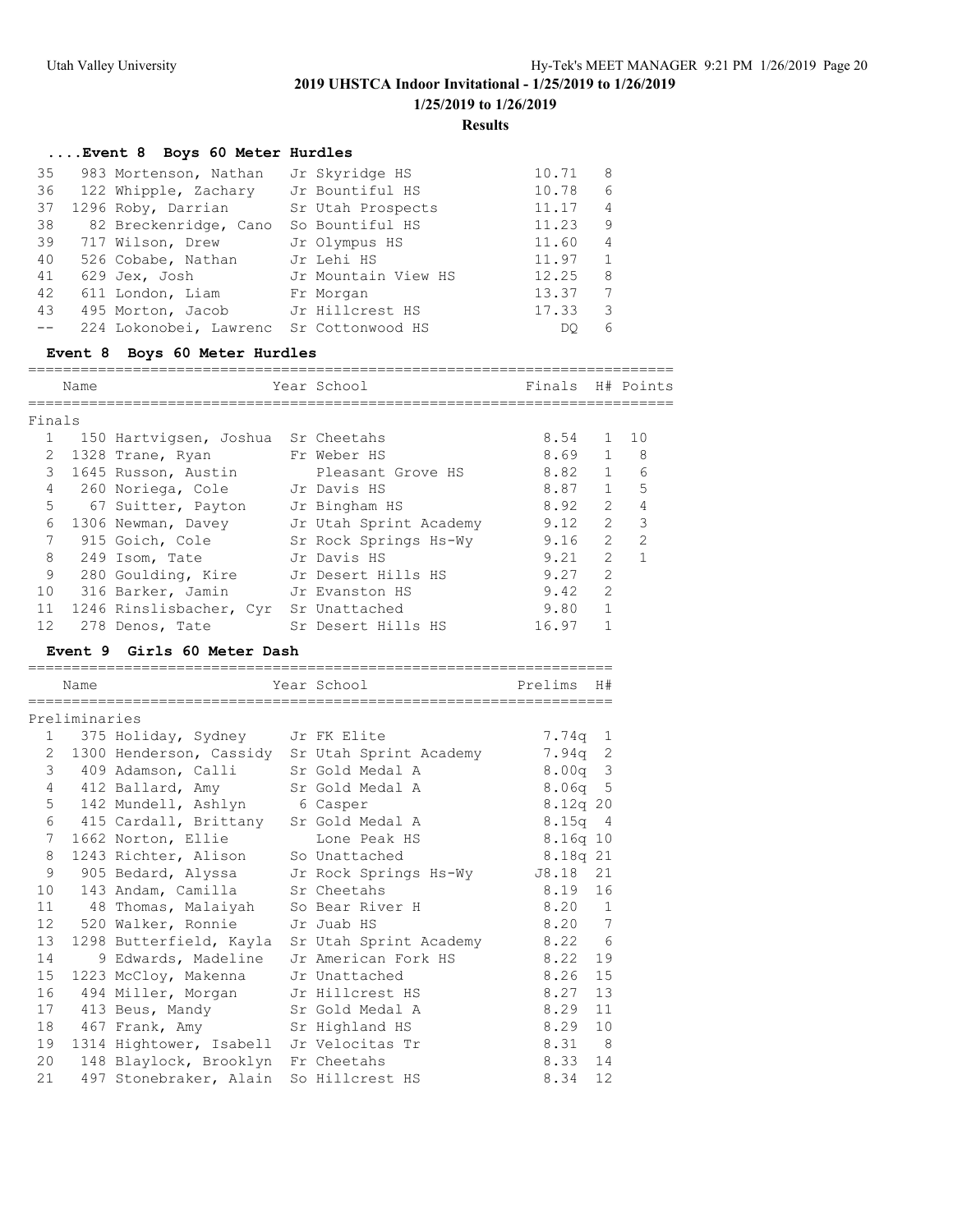### **Results**

## **....Event 9 Girls 60 Meter Dash**

| 22       | 152 Heideman, Kaya                                                                | Jr Cheetahs                            | 8.35 | 15                       |
|----------|-----------------------------------------------------------------------------------|----------------------------------------|------|--------------------------|
| 23       | 945 Wanjoku, Favour                                                               | Jr Rock Springs Hs-Wy                  | 8.36 | 18                       |
| 24       | 288 Stewart, Kiki                                                                 | Sr Desert Hills HS                     | 8.38 | 18                       |
| 25       | 1305 Madsen, Olivia                                                               | So Utah Sprint Academy                 | 8.43 | 13                       |
| 26       | 740 Crossland, Coral                                                              | Jr Park City HS                        | 8.45 | $\overline{1}$           |
| 27       | 290 Taylor, Chloe                                                                 | Sr Desert Hills HS                     | 8.45 | $-5$                     |
| 28       | 831 Allan, Kyla                                                                   | Jr Riverton HS                         | 8.48 | 20                       |
| 29       | 279 Echohawk, Mia                                                                 | So Desert Hills HS                     | 8.48 | $\overline{4}$           |
| 30       | 472 Martin, Molly                                                                 | Jr Highland HS                         | 8.49 | $\overline{4}$           |
| 31       | 595 Kitiona, Oteta                                                                | 8 Mercury Track Club                   | 8.51 | $\mathbf{2}$             |
| 32       | 599 Ragin, Harmonie                                                               | 8 Mercury Track Club                   | 8.53 | $\mathsf S$              |
| 33       | 560 Schow, Sadie                                                                  | So Lone Peak HS                        | 8.54 | 20                       |
| 34       | 1672 Phippen, Kathryn                                                             | Northridge HS                          | 8.55 | 6                        |
| 35       | 427 Larsen, Madison Jr Gold Medal A                                               |                                        | 8.57 | 14                       |
| 36       | 5 Brailsford, Rebeka So American Fork HS                                          |                                        | 8.59 | $6\overline{6}$          |
| 37       | 750 Maki, Haley                                                                   | Sr Park City HS                        | 8.60 | 10                       |
| 38       | 147 Bilic, Anna                                                                   | Jr Cheetahs                            | 8.63 | $\overline{\mathbf{3}}$  |
| 39       | 1303 Lankford, Scarlet                                                            | Jr Utah Sprint Academy                 | 8.65 | 11                       |
| 40       | 1507 Maw, Maddie                                                                  | Utah Sprint Academy                    | 8.66 | 8                        |
| 40       | 746 Jackenthal, Skylar                                                            | Sr Park City HS                        | 8.66 | $\mathbf{1}$             |
| 42       | 1211 Johnson, Kyla                                                                | Sr Unattached                          | 8.68 | $\overline{\phantom{0}}$ |
| 43       | 542 Davidson, Shea                                                                | Sr Logan HS                            | 8.68 | 8 <sup>8</sup>           |
| 44       | 230 Baird, Miranda                                                                | Sr Davis HS                            | 8.68 | 19                       |
| 45       | 872 Nielsen, Makayla                                                              | Jr Riverton HS                         | 8.69 | 10                       |
| 46       | 1142 Aspinall, Boots                                                              | Sr Toa Track Club                      | 8.69 | 17                       |
| 47       | 36 Pitcher, Ella                                                                  | So American Fork HS                    | 8.70 | 20                       |
| 48       | 1148 Perez, Neriah                                                                | 7 Toa Track Club                       | 8.71 | 13                       |
| 49       | 1003 Rowley, Kenya                                                                | So Snow Canyon HS                      | 8.71 | $5^{\circ}$              |
| 50       |                                                                                   | Sr Cheetahs                            | 8.73 | 19                       |
| 51       | 166 Shepherd, Katie<br>737 Brotherson, Katie Sr Park City HS                      |                                        | 8.74 | $\overline{\phantom{a}}$ |
| 52       | 1238 Peck, Katyrra                                                                | So Unattached                          | 8.74 | 17                       |
| 53       | 999 Jackson, Darcy                                                                |                                        | 8.74 | 14                       |
| 54       | 806 Hawk, Rheannon                                                                | So Snow Canyon HS<br>Sr Riverton HS WY | 8.74 | 17                       |
| 55       | 87 Gardner, Meghan                                                                | So Bountiful HS                        | 8.75 | 21                       |
| 56       |                                                                                   |                                        | 8.76 |                          |
| 57       | 1278 Holl, Madeline                                                               | Sr Utah Profits                        | 8.76 | 6                        |
|          | 974 Hanson, Bailee                                                                | Jr Skyridge HS                         |      | 11<br>17                 |
| 58       | 293 Woolley, Makenzie Sr Desert Hills HS<br>552 Belliston, Ashlyn Sr Lone Peak HS |                                        | 8.77 |                          |
| 59       |                                                                                   |                                        | 8.77 | 19<br>16                 |
| 60<br>61 | 49 Hemond, Kaitlyn                                                                | Sr Beaver HS                           | 8.78 | 13                       |
|          | 493 Martin, Elizabeth So Hillcrest HS                                             |                                        | 8.78 |                          |
| 62       | 1301 Jensen, Emery                                                                | Sr Utah Sprint Academy                 | 8.78 | 21                       |
| 63       | 182 Stock, Sadie                                                                  | So Copper Hills HS                     | 8.79 | 7                        |
| 64       | 428 Manuel, Kalissa                                                               | Fr Gold Medal A                        | 8.82 | 17                       |
| 65       | 878 Richards, Tatjana                                                             | Sr Riverton HS                         | 8.82 | 2                        |
| 66       | 970 Conner, Carly                                                                 | Fr Skyridge HS                         | 8.83 | 16                       |
| 67       | 907 Brandt, Rhys                                                                  | Jr Rock Springs Hs-Wy                  | 8.84 | 19                       |
| 68       | 1141 Vance, Kathryn                                                               | Sr Timpanogos HS                       | 8.85 | - 6                      |
| 69       | 1217 Lundahl, Laura                                                               | Jr Unattached                          | 8.89 | 19                       |
| 70       | 1504 Anderson, Hannah                                                             | Desert Hills HS                        | 8.90 | $7\phantom{.0}$          |
| 71       | 1013 Fallon, Kate                                                                 | Fr Spanish Fork HS                     | 8.90 | 20                       |
| 72       | 153 Iradykynda, Espera                                                            | Jr Cheetahs                            | 8.90 | $\overline{4}$           |
| 73       | 62 Miller, Emily                                                                  | So Bingham HS                          | 8.90 | 18                       |
| 74       | 1145 Maile, Aria                                                                  | 6 Toa Track Club                       | 8.91 | 14                       |
| 75       | 651 Flake, Savannah                                                               | So Mountain View WY                    | 8.93 | $\overline{2}$           |
| 76       | 506 Leavitt, Kayley                                                               | Fr Iron Athleti                        | 8.94 | 17                       |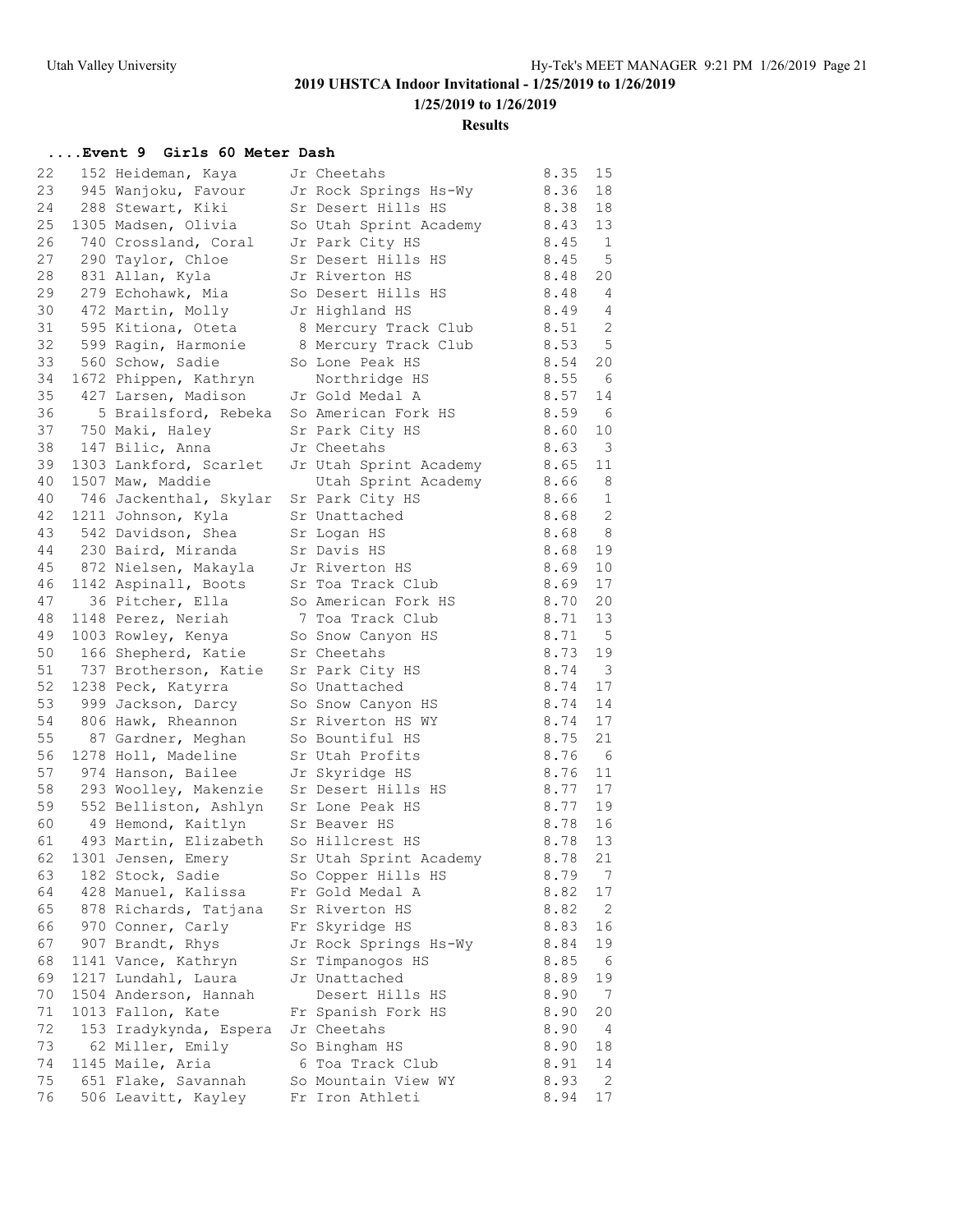**1/25/2019 to 1/26/2019**

### **Results**

## **....Event 9 Girls 60 Meter Dash**

| 77         | 928 Nacey, Kenady                          | So Rock Springs Hs-Wy                 | 8.95         | 15                      |
|------------|--------------------------------------------|---------------------------------------|--------------|-------------------------|
| 78         | 145 Bachorowski, Megan                     | Jr Cheetahs                           | 8.97         | 11                      |
| 79         | 470 Lyons, Lourdes                         | Sr Highland HS                        | 8.98         | 15                      |
| 80         | 298 Biggs, Maja                            | Sr Diggers Track Club                 | 8.99         | - 8                     |
| 81         | 144 Bachorowski, Ella                      | Jr Cheetahs                           | 9.00         | 12                      |
| 82         | 1660 Stegelmeier, Elnor                    | Unattached                            | 9.00         | - 9                     |
| 83         | 1004 Shepherd, Mylei                       | Jr Snow Canyon HS                     | 9.01         | $\overline{9}$          |
| 84         | 327 Ellingford, Shelys                     | Fr Evanston HS                        | 9.02         | 18                      |
| 85         | 931 Politi, Olivia                         | So Rock Springs Hs-Wy                 | 9.03         | 16                      |
| 86         | 1505 Briggs, Reagan                        | American Fork HS                      | 9.04         | 12                      |
| 87         | 1304 Lee, Kelsey                           | Jr Utah Sprint Academy                | 9.04         | - 6                     |
| 88         | 137 Jarman, Hailey                         | Sr Box Elder HS                       | 9.05         | - 9                     |
| 89         | 80 Blodgett, Emma                          | Sr Bountiful HS                       | 9.07         | $10$                    |
| 89         | 326 Durrant, Madi                          | Fr Evanston HS                        | 9.07         | 9                       |
| 91         | 1251 Sandstrom, Gracie                     | So Unattached                         | 9.07         | $\overline{\mathbf{3}}$ |
| 92         | 823 Vincent, Annie                         | So Riverton HS WY                     | 9.07         | 13                      |
| 93         | 341 Lange, Victoria                        | So Evanston HS                        | 9.07         | 14                      |
| 94         | 159 Lewis, Mae Ling                        | Jr Cheetahs                           | 9.09         | 10                      |
| 95         | 1173 Clark, Rachel                         | So Unattached                         | 9.13         | $\overline{7}$          |
| 96         | 600 Turner, Makiah                         | 5 Mercury Track Club                  | 9.14         | 17                      |
| 97         | 125 Woolley, Briel                         | Jr Bountiful HS                       | 9.15         | 11                      |
| 98         | 749 Luna, Mima                             | So Park City HS                       | 9.15         | $\overline{7}$          |
| 99         | 1181 Fairey, Emberli                       | So Unattached                         | 9.16         | 15                      |
| 100        | 473 Noudjougoto, Belvi                     | Sr Highland HS                        | 9.16         | 21                      |
| 101        | 1357 Newsom, Alison                        | So West Jordan HS                     | 9.17         | 10                      |
| 102        | 662 Nebeker, Challis                       | Sr Mountain View WY                   | 9.19         | 21                      |
| 103        | 1254 Siddoway, Emily                       | Sr Unattached                         | 9.20         | 16                      |
| 104        | 165 Ruiz, Mya                              | 7 Cheetahs                            | 9.20         | 15                      |
| 105        | 430 Moberly, Mercedes                      | So Gold Medal A                       | 9.20         | $\overline{9}$          |
| 106        | 668 Schroeder, Kelly                       | So North Summit HS                    | 9.20         | 13                      |
| 107        | 1187 Forsgren, Mataya                      | So Unattached                         | 9.21         | 8                       |
| 108        | 45 Tilton, Victoria                        | Sr American Fork HS                   | 9.23         | 5                       |
| 109        | 1128 Harding, Dasha                        | So Timpanogos HS                      | 9.23         | $\overline{4}$          |
| 110        | 320 Casali, Nicole                         | So Evanston HS                        | 9.26         | 20                      |
| 110        | 60 Martin, Brenna                          | Sr Bingham HS                         | 9.26         | $\overline{\mathbf{3}}$ |
| 112        | 158 Lara, Theresa                          | Jr Cheetahs                           | 9.27         | 16                      |
| 113        | 657 Hunt, Jaynee                           | Jr Mountain View WY                   | 9.27         | $\overline{1}$          |
| 114        | 500 Morales-Varela, Sh Jr Hunter HS        |                                       | 9.27         | 11                      |
| 115        | 178 Miller, Makayla Jr Copper Hills HS     |                                       | 9.28         | $\overline{\mathbf{3}}$ |
| 116        | 484 Erekson, Maggie So Hillcrest HS        |                                       | 9.30         | 7                       |
| 117        | 968 Archer, Brooke So Skyridge HS          |                                       | 9.30         | 8 <sup>8</sup>          |
| 118        | 106 Mortensen, Olivia                      | Jr Bountiful HS                       | 9.31         | 2                       |
| 119        | 1666 DeWitt, Grace                         |                                       | 9.35         | 6                       |
| 120        |                                            | Utah Sprint Academy                   | 9.40         | $\mathbf 1$             |
| 121        | 649 Cherrington, Alyss<br>1359 Osai, Kaili | Fr Mountain View WY                   |              |                         |
| 121        |                                            | Sr West Jordan HS<br>7 Toa Track Club | 9.48<br>9.48 | 4<br>17                 |
|            | 1149 Sam Fong-Talia, Dh                    |                                       |              |                         |
| 123        | 357 Rogers, Kirsten                        | So Evanston HS                        | 9.52         | 4                       |
| 124<br>125 | 1001 Moltzen, Rylee                        | So Snow Canyon HS                     | 9.53         | 2                       |
|            | 306 Miner, Ka Lea                          | Fr Diggers Track Club                 | 9.54         | 8                       |
| 126        | 920 Johns, Hanna                           | So Rock Springs Hs-Wy                 | 9.63         | 10                      |
| 127<br>128 | 299 Broadhead, Natalie                     | Sr Diggers Track Club                 | 9.63         | $\mathbf{1}$            |
|            | 57 Haws, Addison                           | So Bingham HS                         | 9.64         | 20                      |
| 129        | 946 Willoughby, Amery                      | So Rock Springs Hs-Wy                 | 9.64         | 4                       |
| 130<br>131 | 1330 Deschenes, Elle                       | 1 West High school                    | 9.67         | 3                       |
|            | 54 Deppe, Paige                            | So Bingham HS                         | 9.77         | 18                      |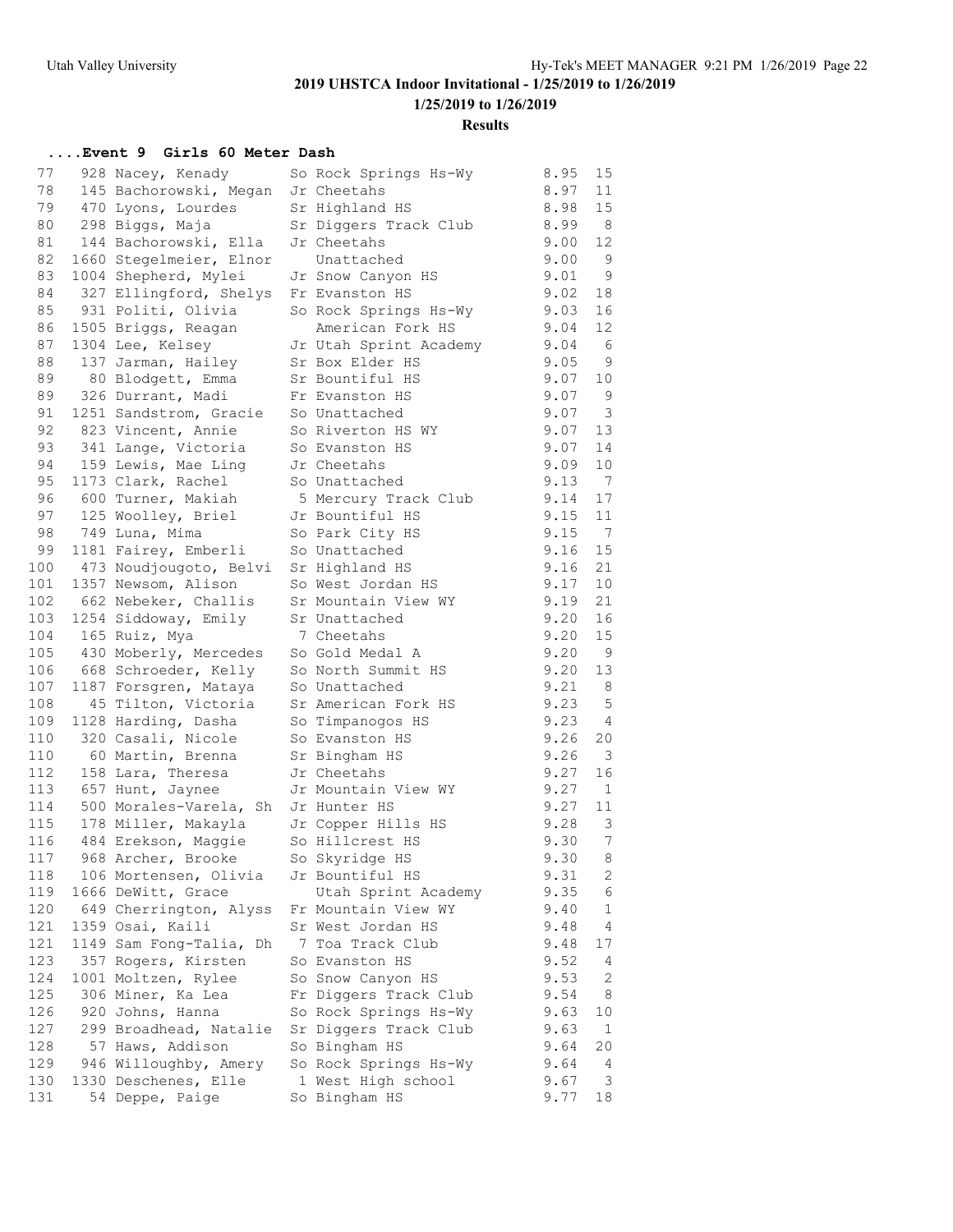### **1/25/2019 to 1/26/2019**

### **Results**

## **....Event 9 Girls 60 Meter Dash**

| 132      | 933 Proz, Brissa                           | Fr Rock Springs Hs-Wy                       | 9.77    | 9              |
|----------|--------------------------------------------|---------------------------------------------|---------|----------------|
| 133      | 807 Hnilicka, Felicity Jr Riverton HS WY   |                                             | 9.79    | 20             |
| 134      | 1139 Smith, Malina                         | So Timpanogos HS                            | 9.80    | 3              |
| 135      | 68 Telford, Marley                         | Fr Bingham HS                               | 9.80    | 15             |
| 136      | 854 Holdaway, Aubrey Jr Riverton HS        |                                             | 9.82    | 19             |
| 137      | 800 Cornale, Anastasia Sr Riverton HS WY   |                                             | 9.83    | 2              |
| 138      | 146 Barnes, Tavia                          | Fr Cheetahs                                 | 9.87    | 9              |
| 139      | 795 Bookless, Ashlynn So Riverton HS WY    |                                             | 9.87    | 14             |
| 140      | 594 Heywood, Tessa                         | Fr Mercury Track Club                       | 9.90    | 11             |
| 141      | 819 Silla, Noemi                           | Sr Riverton HS WY                           | 9.95    | 12             |
| 142      |                                            | 305 Meza, Ashley Fr Diggers Track Club      | 9.97    | 18             |
| 143      | 342 Larocco, Willow                        | So Evanston HS                              | 10.02   | 21             |
| 144      | 796 Castro, Bethany                        | So Riverton HS WY                           | 10.05   | 13             |
| 145      |                                            | 913 Frolic, Ashlie Jr Rock Springs Hs-Wy    | 10.07   | $5^{\circ}$    |
| 146      | 1185 Fillmore, Claire                      | So Unattached                               | 10.11   | 19             |
| 147      | 498 Vincent, Ella                          | Fr Hillcrest HS                             | 10.15   | $\overline{1}$ |
| 148      | 665 Pombar, Carlota                        | Jr Mountain View WY                         | 10.18   | 13             |
| 149      | 312 Arnold, Carlyna                        | Fr Evanston HS                              | 10.42   | 14             |
| 150      | 652 Fleischhauer, Dali Jr Mountain View WY |                                             | 10.43   | 15             |
| 151      | 1016 Larsen, Alyssa                        | Jr Spanish Fork HS                          | 10.55   | 12             |
| 152      | 499 Walton, Lee                            | So Hillcrest HS                             | 10.58   | 16             |
| 153      | 1015 Fox, Emma                             | Fr Spanish Fork HS                          | 10.60   | $\overline{7}$ |
| 154      | 63 Morgan, Danielle                        | So Bingham HS                               | 10.64   | 12             |
| 155      | 810 Loomis, Piper                          | Fr Riverton HS WY                           | 10.71   | 21             |
| 156      | 65 Rowe, Makenna                           | So Bingham HS                               | 10.98   | $-5$           |
| 157      |                                            | 914 Gatley, Jayda     Fr Rock Springs Hs-Wy | 11.01 5 |                |
| 158      | 1503 Falkner, Libby                        | Hillcrest HS                                | 11.22   | 18             |
| 159      | 154 Jefferies, Eve So Cheetahs             |                                             | 13.72   | 11             |
| $- \, -$ | 1156 Stuart, Emma Fr Tooele HS             |                                             | DQ.     | 16             |

### **Event 9 Girls 60 Meter Dash**

|                | Name |                         | Year School            | Finals Points |               |
|----------------|------|-------------------------|------------------------|---------------|---------------|
|                |      |                         |                        |               |               |
| Finals         |      |                         |                        |               |               |
|                |      | 375 Holiday, Sydney     | Jr FK Elite            | 7.74          | 1 O           |
| $\mathcal{L}$  |      | 1300 Henderson, Cassidy | Sr Utah Sprint Academy | 7.89          | - 8           |
| 3              |      | 409 Adamson, Calli      | Sr Gold Medal A        | 7.90          | 6             |
| $\overline{4}$ |      | 412 Ballard, Amy        | Sr Gold Medal A        | 7.98          | 5             |
| 5              |      | 415 Cardall, Brittany   | Sr Gold Medal A        | 8.12          |               |
| 6              |      | 142 Mundell, Ashlyn     | 6 Casper               | 8.12          | 3             |
| 7              |      | 1662 Norton, Ellie      | Lone Peak HS           | 8.12          | $\mathcal{L}$ |
| 8              |      | 1243 Richter, Alison    | So Unattached          | 8.18          |               |
|                |      |                         |                        |               |               |

### **Event 10 Boys 60 Meter Dash**

| Name          |                          | Year School            | Prelims           | H#  |
|---------------|--------------------------|------------------------|-------------------|-----|
| Preliminaries |                          |                        |                   |     |
|               | 1 424 Ivie, Braiden      | Jr Gold Medal A        | $6.93q$ 2         |     |
|               | 2 164 Prettyman, William | Sr Cheetahs            | $6.95q$ 4         |     |
|               | 3 1103 Kaufusi, Nathan   | Sr Syracuse HS         | $7.07q$ 3         |     |
|               | 4 1078 Moore, Wyatt      | Sr Star Valley Hs-Wy   | $7.14q$ 3         |     |
|               | 5 1445 Robinson, Kwaku   | Sr Woods Cross HS      | $7.20q$ 7         |     |
|               | 6 1308 Post, Liam        | Sr Utah Sprint Academy | 7.27 <sub>q</sub> | - 6 |
|               |                          |                        |                   |     |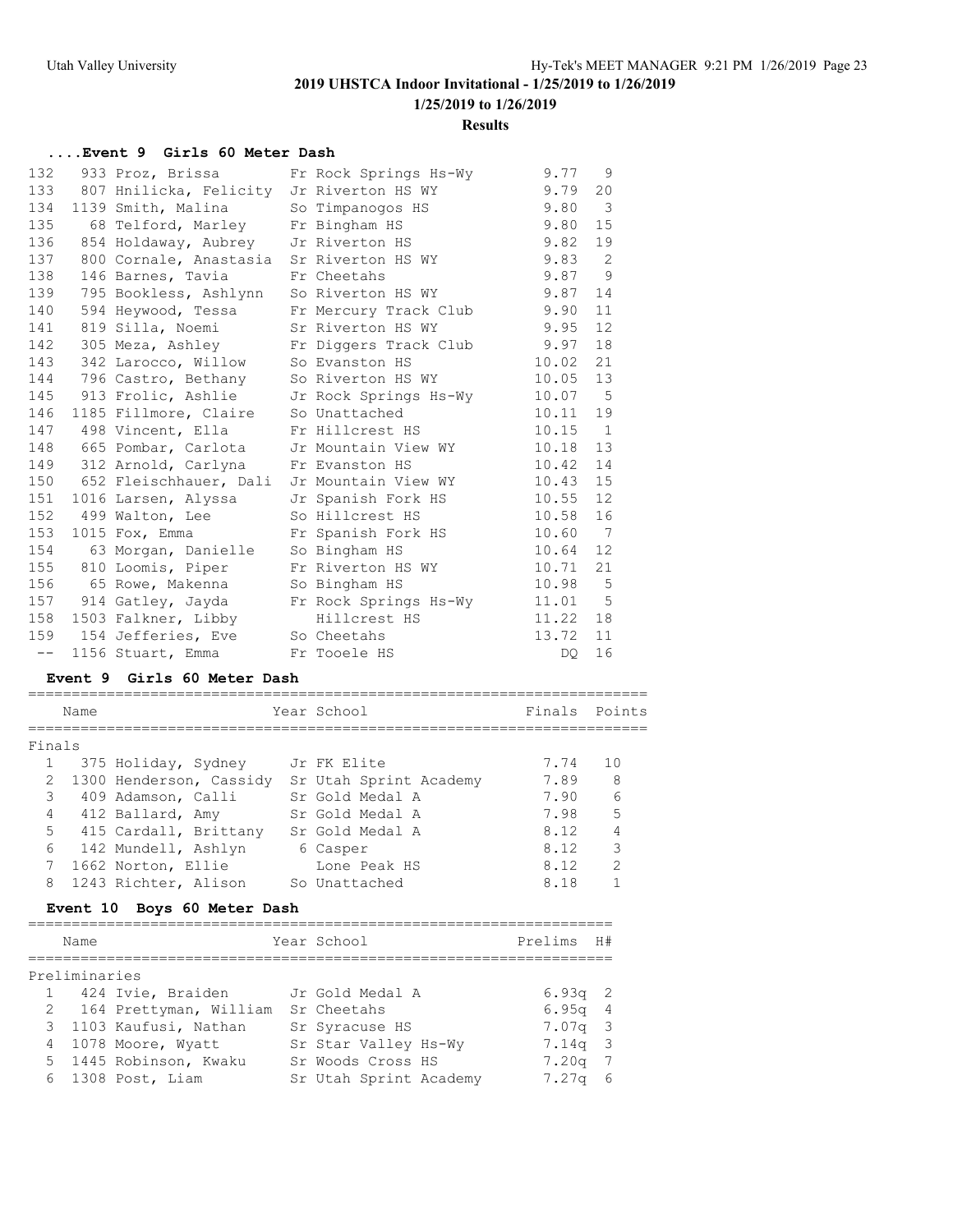**1/25/2019 to 1/26/2019**

#### **Results**

### **....Event 10 Boys 60 Meter Dash**

| 7  | 300 Butandu, Benjamin                   | Sr Diggers Track Club  | 7.29q 13 |                            |
|----|-----------------------------------------|------------------------|----------|----------------------------|
| 8  | 1302 Keil, A.J.                         | Sr Utah Sprint Academy | 7.32q 12 |                            |
| 9  | 1307 Peterson, Austin                   | Sr Utah Sprint Academy | 7.33     | 16                         |
| 9  | 410 Ammons, William                     | Sr Gold Medal A        | 7.33     | 17                         |
| 11 | 426 Johnson, Jaedin                     | Jr Gold Medal A        | 7.34     | - 8                        |
| 12 | 1291 Merril, Isaac                      | Jr Utah Prospects      | 7.34     | 16                         |
| 13 | 1129 Heinz, Tyson                       | Sr Timpanogos HS       | 7.35     | $\overline{\phantom{0}}^2$ |
| 14 | 1113 Adams, Tyler                       | Jr Timpanogos HS       | 7.36     | 23                         |
| 15 | 281 Kenney, Cooper                      | Sr Desert Hills HS     | 7.40     | 17                         |
| 16 | 436 Taylor, Colin                       | Jr Gold Medal A        | 7.40     | 14                         |
| 17 | 425 Jackson, Kaleb                      | Jr Gold Medal A        | 7.42     | 11                         |
| 18 | 1186 Flax, Ervin                        | Jr Unattached          | 7.42     | 13                         |
| 19 | 937 Salcido, Erick                      | Sr Rock Springs Hs-Wy  | 7.42     | 20                         |
| 20 | 706 Kitiona, Timothy                    | Sr Olympus HS          | 7.43     | 21                         |
| 21 | 1437 Nerdin, Jonas                      | So Woods Cross HS      | 7.43     | 26                         |
| 22 | 287 Squires, Braden                     | Sr Desert Hills HS     | 7.45     | 22                         |
| 23 | 1661 Sandstrom, Haydn                   | Gold Medal A           | 7.45     | 25                         |
| 24 | 1299 Guiness, Carter                    | Jr Utah Sprint Academy | 7.45     | 22                         |
| 25 | 486 Hart, Nicholas                      | Sr Hillcrest HS        | 7.46     | 24                         |
| 26 | 1279 Brown, Immanuel                    | Sr Utah Prospects      | 7.46     | 7                          |
| 27 | 1246 Rinslisbacher, Cyr                 | Sr Unattached          | 7.47     | 12                         |
| 28 | 1317 Ogden, Riley                       | Sr Velocitas Tr        | 7.48     | 10                         |
| 29 | 924 Mei, Kevin                          | Sr Rock Springs Hs-Wy  | 7.50     | 1                          |
| 30 | 1288 Lehr, Connor                       | Sr Utah Prospects      | 7.51     | 9                          |
| 31 | 1047 Snapp, Connor                      | Jr Springville HS      | 7.51     | 11                         |
| 32 | 736 Baynes, Paul                        | Jr Park City HS        | 7.51     | 15                         |
| 33 | 423 Hill, Connely                       | 2 Gold Medal A         | 7.53     | $\mathbf{3}$               |
| 34 | 138 Lewis, Nash                         | So Box Elder HS        | 7.54     | 25                         |
| 35 | 1272 Wood, Josh                         | Sr Unattached          | 7.54     | $\overline{4}$             |
| 36 | 1390 Hill, Devan                        | Jr Westlake HS         | 7.55     | 1                          |
| 37 | 1294 Pendleton, Will                    | Sr Utah Prospects      | 7.55     | 25                         |
| 38 | 1179 Deyoung, Parker                    | So Unattached          | 7.55     | 13                         |
| 39 | 1157 Wilkins, Joseph                    | So Tooele HS           | 7.55     | 19                         |
| 40 | 466 Aung, Lynn                          | Sr Highland HS         | 7.56     | $\overline{4}$             |
| 41 | 1296 Roby, Darrian                      | Sr Utah Prospects      | 7.57     | 4                          |
| 42 | 433 Moulton, Keenan                     | Jr Gold Medal A        | 7.58     | 15                         |
| 43 | 1006 Washington, Keilen                 | So Snow Canyon HS      | 7.58     | 9                          |
| 44 | 620 Bennett, Ethan                      | Sr Mountain View HS    | 7.58     | 26                         |
| 45 | 156 Jones, Luke                         | Fr Cheetahs            | 7.59     | 3                          |
| 46 | 322 Cornia, Tyus                        | Sr Evanston HS         | 7.59     | $7\phantom{.0}$            |
|    | 46 893 Thurman, Jared Jr Riverton HS    |                        | 7.59     | $7\phantom{.0}$            |
| 48 | 292 Wilstead, Logan                     | Jr Desert Hills HS     | 7.61     | - 8                        |
| 49 | 139 Malone, Caleb                       | Sr Box Elder HS        | 7.61     | 5                          |
| 49 | 364 Smith, Kody                         | Sr Evanston HS         | 7.61     | 6                          |
| 51 | 729 Rockey, Trevor                      | Sr Orem HS             | 7.62     | 10                         |
| 52 | 1147 Perez, Matthias                    | So Toa Track Club      | 7.63     | 24                         |
| 53 | 1310 White, Aj                          | Jr Utah Sprint Academy | 7.63     | 17                         |
| 54 | 171 Breck, Marshall                     | Sr Copper Hills HS     | 7.66     | 18                         |
| 55 | 420 Hardy, Gaige                        | Sr Gold Medal A        | 7.66     | 19                         |
| 56 | 1205 Hulet, Nick                        | Sr Unattached          | 7.67     | 17                         |
| 57 | 516 McFarland, Aiton                    | Jr Juab HS             | 7.67     | 21                         |
| 58 | 562 Whisman, Elijah                     | Jr Lone Peak HS        | 7.68     | 13                         |
| 59 | 1371 Warren, Anthony                    | Jr West Jordan HS      | 7.68     | $\overline{7}$             |
| 59 | 224 Lokonobei, Lawrenc Sr Cottonwood HS |                        | 7.68     | 18                         |
| 61 | 304 Mertlich, Parker                    | Sr Diggers Track Club  | 7.69     | 20                         |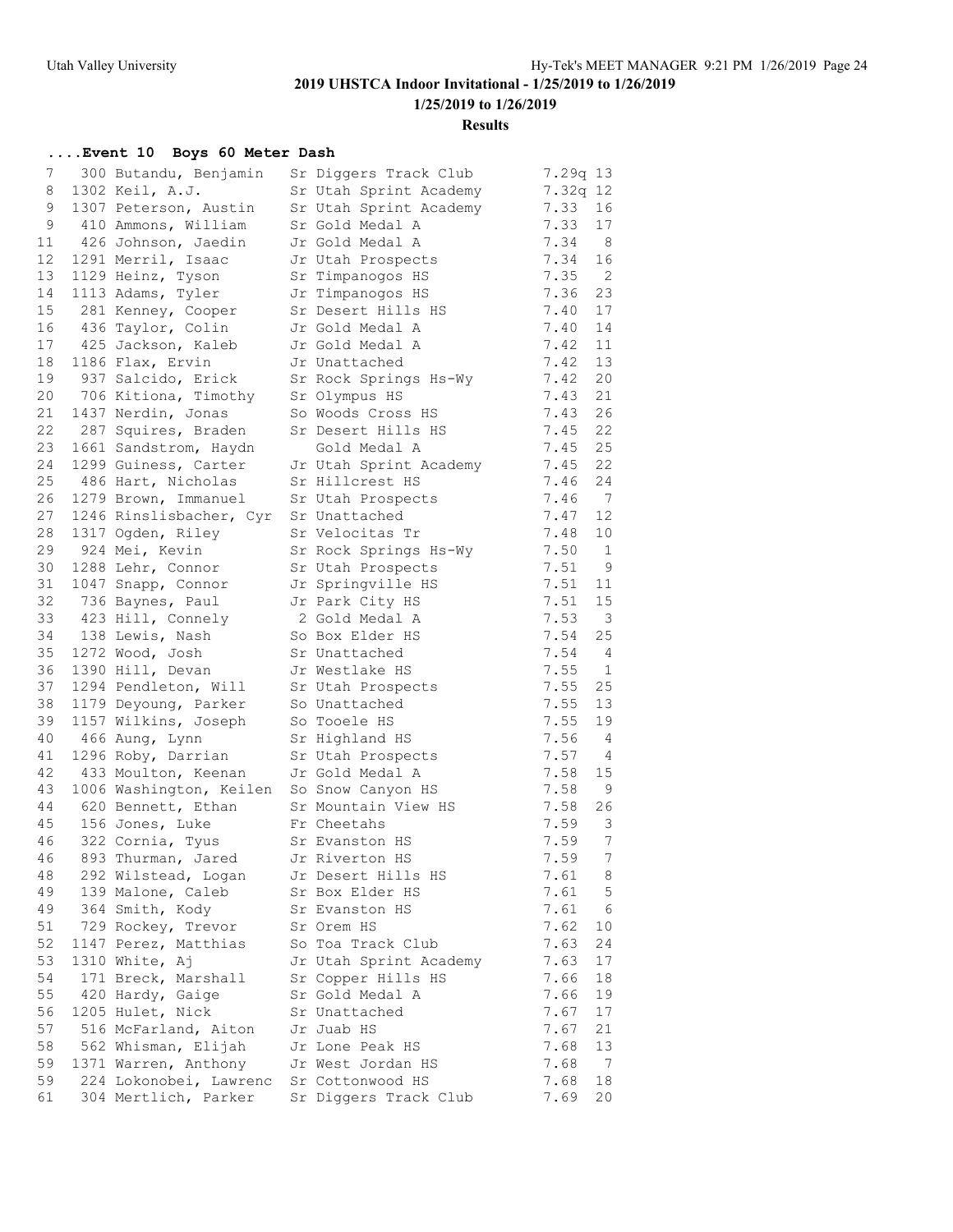### **Results**

### **....Event 10 Boys 60 Meter Dash**

| 62  | 745 Hickey, Ethan                          | Jr Park City HS        | 7.70 | 5                        |
|-----|--------------------------------------------|------------------------|------|--------------------------|
| 63  | 1020 Parry, Koby                           | Jr Spanish Fork HS     | 7.70 | 21                       |
| 64  | 1146 Moa, Sione                            | Jr Toa Track Club      | 7.71 | - 9                      |
| 65  | 757 Vlaun, Kai                             | So Park City HS        | 7.71 | 14                       |
| 66  | 1397 Johnson, Kaden                        | Sr Westlake HS         | 7.71 | $\overline{2}$           |
| 67  | 944 Stevenson, Destry                      | So Rock Springs Hs-Wy  | 7.71 | 19                       |
| 68  | 1114 Ashdown, Kaleb                        | Sr Timpanogos HS       | 7.71 | 14                       |
| 69  | 86 Del toro, David                         | 2 Bountiful HS         | 7.72 | 11                       |
| 70  | 979 Loria, Josh                            | So Skyridge HS         | 7.73 | 20                       |
| 71  | 744 Greenholtz, Ethan                      | So Park City HS        | 7.74 | 18                       |
| 72  | 1315 Johnson, Ethan                        | Fr Velocitas Tr        | 7.75 | 13                       |
| 73  | 286 Smith, Ammon                           | Jr Desert Hills HS     | 7.76 | 23                       |
| 74  | 565 Wright, Jonas                          | Sr Lone Peak HS        | 7.76 | 12                       |
| 75  | 794 Bever, Justin Jr Riverton HS WY        |                        | 7.77 | 25                       |
|     | 76 1271 Winn, Cory                         | Sr Unattached          | 7.78 | $\overline{2}$           |
| 77  | 417 Coleman, Michael Sr Gold Medal A       |                        | 7.79 | 19                       |
|     | 78 1039 Lee, Tyson                         | Jr Springville HS      | 7.79 | 24                       |
|     | 79 1183 Farr, Porter                       | Sr Unattached          | 7.79 | $6\overline{6}$          |
| 80  | 351 Periman, Cris                          | Sr Evanston HS         | 7.80 | 10                       |
| 81  | 802 Fawson, John                           | Jr Riverton HS WY      | 7.80 | 26                       |
|     | 82 1229 Naea, Devin                        | So Unattached          | 7.82 | 10                       |
| 83  | 1376 Ballard, James                        | Jr Westlake HS         | 7.82 | 14                       |
| 84  | 650 Cherrington, Hunte Sr Mountain View WY |                        | 7.84 | 22                       |
| 85  | 563 Whisman, Julian                        | Fr Lone Peak HS        | 7.85 | $\overline{4}$           |
| 86  | 825 Watkins, Tristan                       | Fr Riverton HS WY      | 7.85 | 10                       |
| 87  | 1170 Cannon, Quincy                        | Jr Unattached          | 7.85 | 21                       |
| 88  | 669 Adams, Taylor So Northridge HS         |                        | 7.86 | 14                       |
| 89  | 67 Suitter, Payton Jr Bingham HS           |                        | 7.86 | 12                       |
| 90  | 768 Durfey, Cort                           | Sr Pleasant Grove HS   | 7.87 | $5\overline{)}$          |
| 91  | 1673 Majors, Braycow                       | Unattached             | 7.87 | $\overline{\phantom{a}}$ |
| 92  | 1125 Fox, Derek                            | So Timpanogos HS       | 7.88 | - 8                      |
| 93  | 149 Cox, Tyler                             | So Cheetahs            | 7.88 | 20                       |
| 94  | 929 Odogwu, Emmanuel                       | Jr Rock Springs Hs-Wy  | 7.91 | 22                       |
| 95  | 753 Paas, Frank                            | So Park City HS        | 7.91 | 19                       |
| 96  | 406 Wangsgard, Isaac                       | So Farmington HS       | 7.92 | 20                       |
|     | 97 1506 Brinkerhoff, Josh                  | Desert Hills HS        | 7.93 | 12                       |
| 98  | 1667 Shipp, Jared                          | Skyridge HS            | 7.93 | 25                       |
| 99  | 37 Rasmussen, Tim                          | So American Fork HS    | 7.94 | 15                       |
| 100 | 495 Morton, Jacob                          | Jr Hillcrest HS        | 7.95 | $5^{\circ}$              |
| 101 | 1306 Newman, Davey                         | Jr Utah Sprint Academy | 7.95 | $\overline{\phantom{0}}$ |
| 102 | 660 Knutson, Caleb                         | Jr Mountain View WY    | 7.96 | 24                       |
| 103 | 25 Lawrence, Zachary                       | Sr American Fork HS    | 7.97 | 16                       |
| 104 | 1290 Manwill, Elijah                       | Jr Utah Prospects      | 7.98 | 10                       |
| 105 | 630 Kunz, Kaden                            | So Mountain View HS    | 7.98 | $\mathbf{1}$             |
| 106 | 1028 Trafny, Josh                          | Sr Spanish Fork HS     | 7.99 | 16                       |
| 106 | 916 Granados, Edgar                        | Jr Rock Springs Hs-Wy  | 7.99 | 5                        |
| 108 | 815 Mumme, Will                            | Sr Riverton HS WY      | 7.99 | 12                       |
| 109 | 1143 Fe'a, Micah                           | So Toa Track Club      | 8.00 | 23                       |
| 110 | 1089 Bearnson, Cooper                      | So Syracuse HS         | 8.00 | 9                        |
| 111 | 1041 Noll, Alec                            | Fr Springville HS      | 8.01 | 15                       |
| 112 | 551 Allen, Clayton                         | So Lone Peak HS        | 8.02 | 21                       |
| 113 | 824 Walig, Samuel                          | Sr Riverton HS WY      | 8.02 | 18                       |
| 114 | 1654 Reeder, Josh                          | So West Side HS        | 8.02 | 17                       |
| 114 | 94 Hanson, Austin                          | Jr Bountiful HS        | 8.02 | 6                        |
| 116 | 110 Nelson, Brenden                        | So Bountiful HS        | 8.03 | 13                       |
|     |                                            |                        |      |                          |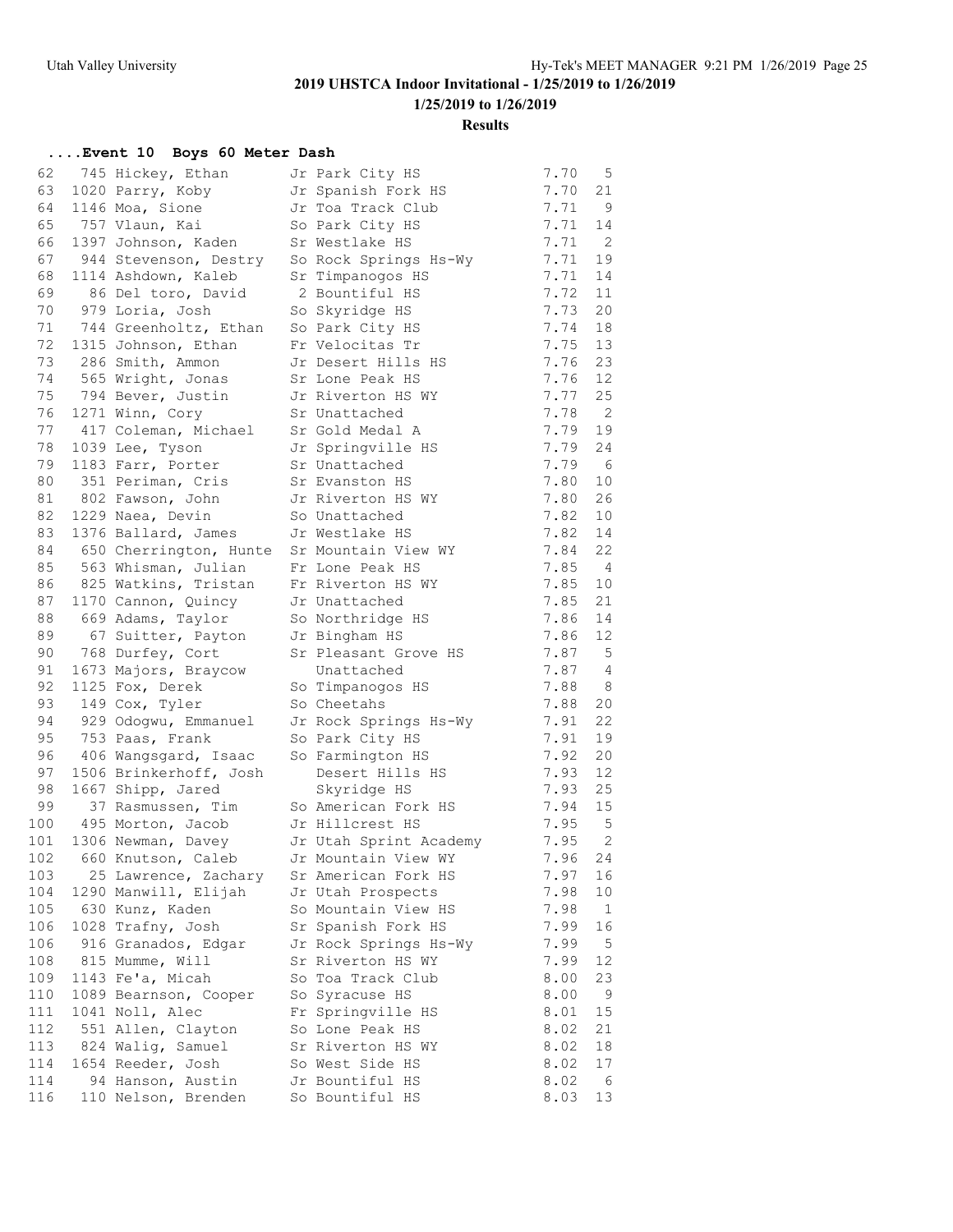### **Results**

### **....Event 10 Boys 60 Meter Dash**

| 117 | 1046 Sadler, Brandon                       | Sr Springville HS                            | 8.04   | - 6            |
|-----|--------------------------------------------|----------------------------------------------|--------|----------------|
| 118 | 556 Heimuli, Jonah                         | So Lone Peak HS                              | 8.04   | - 6            |
| 119 | 162 Parke, Kevin                           | Sr Cheetahs                                  | 8.05   | 23             |
| 120 | 1438 Nerdin, Sam                           | Sr Woods Cross HS                            | 8.06   | 3              |
|     | 121 1680 Goodwin, Aidan                    | Westlake HS                                  | 8.06   | 26             |
|     |                                            | 8 Mercury Track Club                         | 8.06   | 7              |
|     | 121 587 Adams, Amari<br>123 513 Dye, Jared | Fr Juab HS                                   | 8.07   | - 9            |
| 124 | 240 Funk, Paul                             | Fr Davis HS                                  | 8.07   | 24             |
| 125 | 1320 Rymer, Damon                          | So Velocitas Tr                              | 8.08   | 26             |
| 126 | 1210 Johnson, Chris                        | Sr Unattached                                | 8.10   | 26             |
| 127 | 222 Butterfield, Bryso Fr Cottonwood HS    |                                              | 8.10   | 16             |
| 128 | 333 Gross, Reid                            | Sr Evanston HS                               | 8.11   | 18             |
| 129 | 654 Gooding, Caleb                         | So Mountain View WY                          | 8.12   | 20             |
| 130 | 509 Wood, Kort                             | Jr Iron Athleti                              | 8.13   | 18             |
| 131 | 1118 Chan, Lin                             | Sr Timpanogos HS                             | 8.13   | 11             |
| 132 | 266 Sagers, Parker                         | So Davis HS                                  | 8.14   | - 8            |
| 133 | 101 Macarilay, Jared                       | Sr Bountiful HS                              | 8.14   | $\overline{1}$ |
| 134 | 1337 Allen, Kaiden                         | Fr West Jordan HS                            | 8.15   | 15             |
| 135 | 549 Tellez-Quiroz, Jai Fr Logan HS         |                                              | 8.17   | $\mathbf{1}$   |
| 136 | 1674 White, Easton                         | Unattached                                   | 8.18   | 2              |
| 137 |                                            | 906 Bettelyoun, Michea Fr Rock Springs Hs-Wy | 8.21   | $\overline{4}$ |
| 138 | 323 Dean, Logan                            | So Evanston HS                               | 8.22 6 |                |
| 139 | 1311 Butcher, Braden Jr Velocitas Tr       |                                              | 8.25   | 16             |
| 139 | 642 Smith, Elijah                          | So Mountain View HS                          | 8.25   | 5              |
|     | 141 492 Lloyd, Brock                       | Sr Hillcrest HS                              | 8.25   | 1              |
| 142 | 1270 Wilson, Harrison                      | 4 Unattached                                 | 8.27   | 21             |
| 143 | 517 McFarland, Josh Jr Juab HS             |                                              | 8.27   | 19             |
| 144 | 830 Allan, Gage                            | Fr Riverton HS                               | 8.28   | 8              |
| 145 | 488 Holladay, Spencer So Hillcrest HS      |                                              | 8.28   | 11             |
| 146 | 1370 Vuyk, Adam                            | Sr West Jordan HS                            | 8.30   | 5              |
| 146 | 358 Ross, Blake                            | Fr Evanston HS                               | 8.30   | - 6            |
| 148 | 601 Bird, Payton                           | Sr Morgan                                    | 8.30   | 20             |
| 149 | 910 Copeland, Gabe                         | So Rock Springs Hs-Wy                        | 8.33   | 17             |
| 150 | 1676 Bremser, Preston                      | Bingham HS                                   | 8.34   | 25             |
| 151 | 183 Traver, Trey                           | So Copper Hills HS                           | 8.34   | 14             |
| 152 | 1670 Kidane, Nathaeie                      | Layton High School                           | 8.36   | $\overline{1}$ |
| 153 | 911 Faigl, Nick                            | Jr Rock Springs Hs-Wy                        | 8.37   | 22             |
| 154 | 659 Kellum, Morgan                         | Fr Mountain View WY                          | 8.37   | 14             |
|     | 155 541 Daly, Carter                       | Fr Logan HS                                  | 8.38   | 17             |
| 156 | 629 Jex, Josh                              | Jr Mountain View HS                          | 8.38   | 12             |
| 157 | 938 Salcido, Ivan                          | Fr Rock Springs Hs-Wy                        | 8.39   | 1              |
| 158 | 58 Hunter, McKay                           | So Bingham HS                                | 8.44   | 2              |
| 159 | 526 Cobabe, Nathan                         | Jr Lehi HS                                   | 8.46   | 15             |
| 160 | 1144 Ma'ae, Jonah                          | 7 Toa Track Club                             | 8.47   | 11             |
| 161 | 343 Lester, Spencer                        | Fr Evanston HS                               | 8.48   | 9              |
| 162 | 936 Ross, Parker                           | So Rock Springs Hs-Wy                        | 8.48   | 10             |
| 163 | 801 Dencher, Hjalte                        | Sr Riverton HS WY                            | 8.49   | 17             |
| 164 | 1343 Butterfield, Brand                    | Jr West Jordan HS                            | 8.50   | 11             |
| 165 | 1671 Morris, Tykai                         | Olympus HS                                   | 8.51   | 24             |
| 166 | 995 Bitsoie, Caleb                         | Sr Snow Canyon HS                            | 8.54   | $\overline{3}$ |
| 167 | 546 Mendiola, Owen                         | Fr Logan HS                                  | 8.55   | 25             |
| 168 | 59 Larson, Kade                            | Sr Bingham HS                                | 8.55   | 16             |
| 169 | 1133 Jenson, Kevin                         | So Timpanogos HS                             | 8.58   | 8              |
| 170 | 61 Martin, Brett                           | So Bingham HS                                | 8.59   | 24             |
| 171 | 352 Quintero, Tyler                        | So Evanston HS                               | 8.60   | 16             |
|     |                                            |                                              |        |                |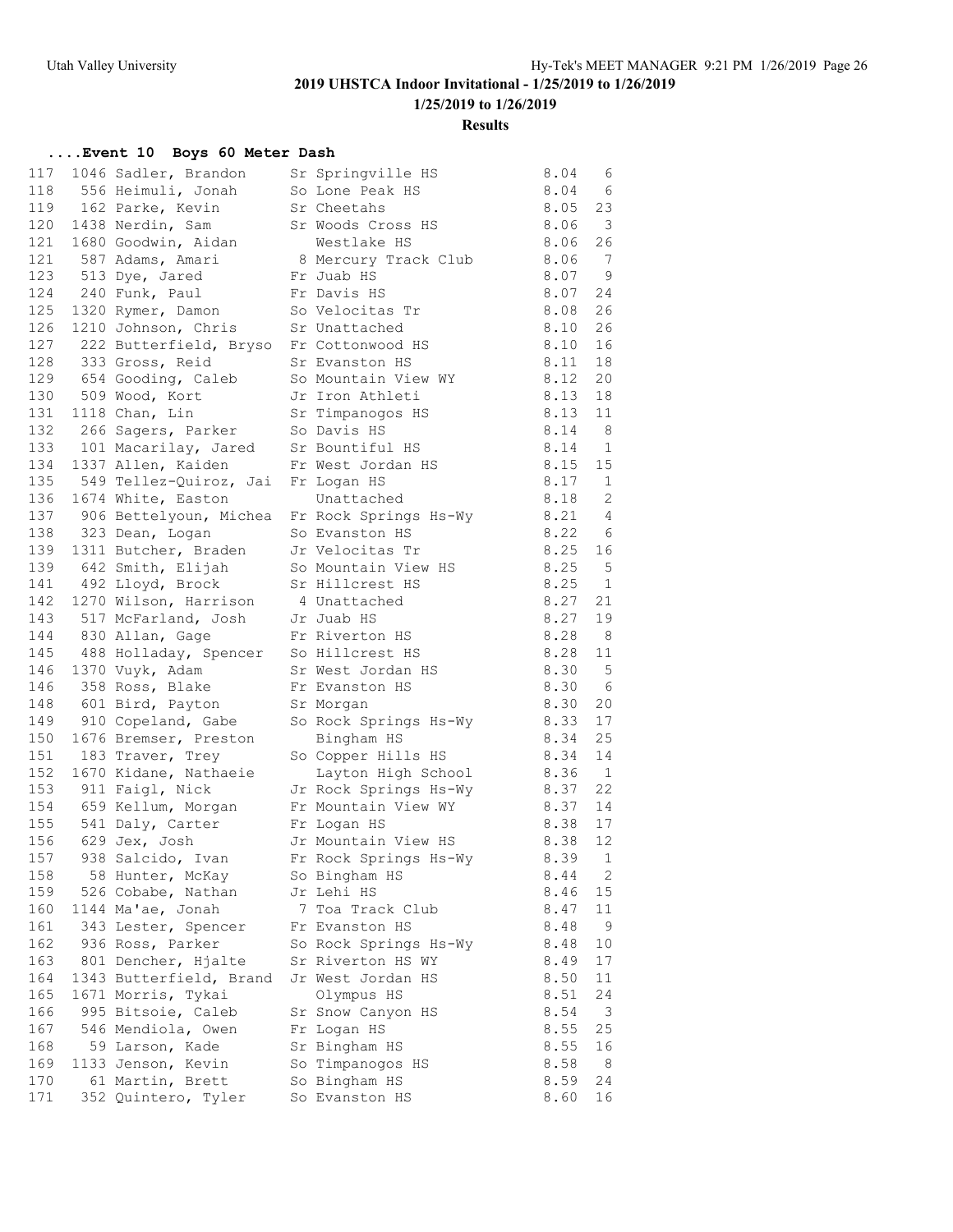#### **Results**

### **....Event 10 Boys 60 Meter Dash**

|      | 172 718 Young, Whitland Fr Olympus HS     |                                                    | 8.61        | 13                       |
|------|-------------------------------------------|----------------------------------------------------|-------------|--------------------------|
|      |                                           | 173 912 Franklin, Tyler So Rock Springs Hs-Wy 8.61 |             | 15                       |
| 174  |                                           | 1373 Ashton, Braxton Jr Westlake HS 8.62           |             | 19                       |
|      |                                           | 175 663 Nebeker, Preston So Mountain View WY 8.64  |             | 20                       |
| 176  | 161 Lofa, Ezekiel Fr Cheetahs             |                                                    | 8.70        | 23                       |
| 177  |                                           | 1309 Post, Spencer Fr Utah Sprint Academy 8.71     |             | 15                       |
|      | 178 117 Stevens, Malachi 8 Bountiful HS   | 8.71                                               |             | 26                       |
|      | 179 611 London, Liam Fr Morgan            |                                                    | 8.73        | 21                       |
| 180  |                                           | 1151 Tokelau, Maligi Jo 8 Toa Track Club 8.75      |             | 24                       |
| 181  | 477 Collinson, Asiah Fr Hillcrest HS      | 8.77 12                                            |             |                          |
| 182  | 1249 Robinson, Jarren Jr Unattached       |                                                    | 8.77        | $\overline{\phantom{a}}$ |
| 183  | 1124 Dunn, Spencer So Timpanogos HS       |                                                    | 8.78        | 25                       |
| 184  | 331 Green, Schyuler Fr Evanston HS        |                                                    | 8.80        | 26                       |
| 185  | 1010 Carlson, Diego So Spanish Fork HS    |                                                    | 8.81        | $_{\rm 8}$               |
| 186  | 444 Gwynn, Sam So Herriman HS             |                                                    | 8.86 3      |                          |
|      | 187 315 Banry, Fox Fr Evanston HS         |                                                    | 8.89 22     |                          |
| 188  | 1358 Osai, Enoch So West Jordan HS        | 8.90                                               |             | $5^{\circ}$              |
| 189  | 538 Alvizures, Cabel So Logan HS          |                                                    | $8.92$ 2    |                          |
|      | 190 1131 Hintze, Jacob So Timpanogos HS   |                                                    | 9.05        | 13                       |
| 191  | 478 Conlon, Caleb So Hillcrest HS         |                                                    | 9.10        | 23                       |
| 192  | 811 Marchant, Kaden Fr Riverton HS WY     |                                                    | $9.21 \t 4$ |                          |
| 193  | 1117 Brown, Kaison So Timpanogos HS       | $9.28$ 9                                           |             |                          |
| 194  | 1150 Sam Fong-Talia, Kh 6 Toa Track Club  |                                                    | 9.39        | 23                       |
| 195  | 1171 Christensen, Colto Fr Unattached     |                                                    | 9.65        | 22                       |
| 196  | 1352 Jorgensen, Tayson So West Jordan HS  |                                                    | 9.71        | 19                       |
| $--$ | 1679 Ballard, Blain Gold Medal A          |                                                    | FS          | 21                       |
|      | -- 553 Ellis, Porter Sr Lone Peak HS      |                                                    | FS          | 18                       |
|      | -- 645 Strauss, Mckay So Mountain View HS |                                                    | DO          | $\overline{7}$           |

### **Event 10 Boys 60 Meter Dash**

|             | Name |                                    | Year School            | Finals Points |               |
|-------------|------|------------------------------------|------------------------|---------------|---------------|
|             |      |                                    |                        |               |               |
| Finals      |      |                                    |                        |               |               |
|             |      | 164 Prettyman, William Sr Cheetahs |                        | 6.89          | 1 N           |
| $2^{\circ}$ |      | 424 Ivie, Braiden                  | Jr Gold Medal A        | 6.91          | - 8           |
|             |      | 3 1103 Kaufusi, Nathan             | Sr Syracuse HS         | 6.93          | $\epsilon$    |
|             |      | 4 1078 Moore, Wyatt                | Sr Star Valley Hs-Wy   | 7.01          | 5             |
|             |      | 5 1308 Post, Liam                  | Sr Utah Sprint Academy | 7.24          | 4             |
| 6           |      | 300 Butandu, Benjamin              | Sr Diggers Track Club  | 7.27          | 3             |
|             |      | 7 1445 Robinson, Kwaku             | Sr Woods Cross HS      | 7.28          | $\mathcal{L}$ |
| 8           |      | 1302 Keil, A.J.                    | Sr Utah Sprint Academy | 7.34          |               |

### **Event 11 Girls 4x200 Meter Relay**

| School                                                                          |    |                                                      | Finals H# Points |   |
|---------------------------------------------------------------------------------|----|------------------------------------------------------|------------------|---|
| 1 Desert Hills HS 'B'<br>1) 291 Welch, Jenna Jr                                 | 2) |                                                      | $1:48.85$ 2 10   |   |
| 3) 279 Echohawk, Mia So<br>2 Rock Springs Hs-Wy 'A'<br>1) 905 Bedard, Alyssa Jr |    | 4) 283 Myers, Rachel Sr<br>2) 907 Brandt, Rhys Jr    | $1:49.56$ 1 8    |   |
| 3) 934 Ramirez, Jenae Sr<br>3 Desert Hills HS 'A'<br>1) 285 Peck, Kennedy Sr    |    | 4) 945 Wanjoku, Favour Jr<br>2) 288 Stewart, Kiki Sr | 1:50.00 1        | 6 |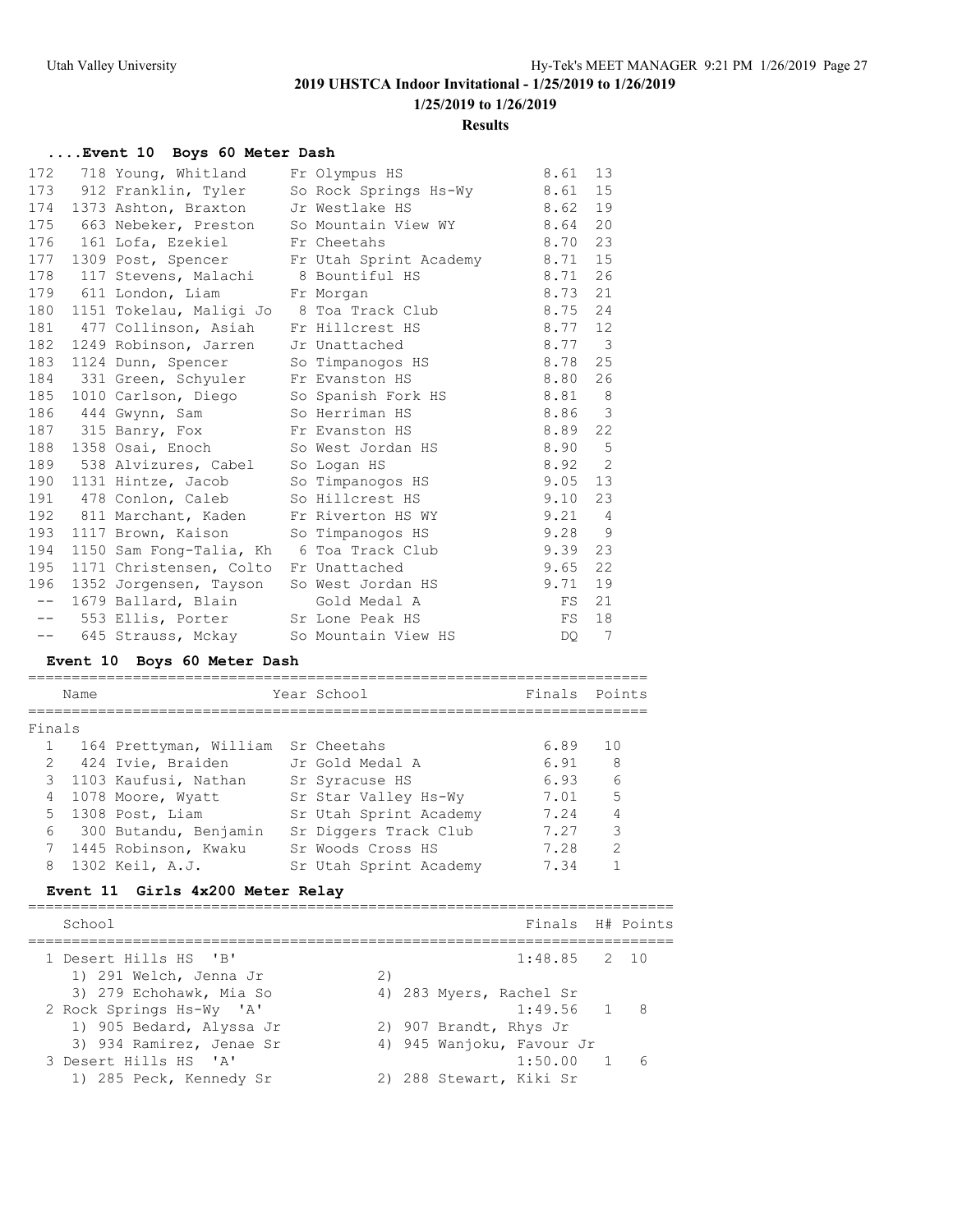**1/25/2019 to 1/26/2019**

#### **Results**

### **....Event 11 Girls 4x200 Meter Relay**

| 3) 293 Woolley, Makenzie Sr                 |    | 4) 290 Taylor, Chloe Sr            |
|---------------------------------------------|----|------------------------------------|
| 4 Cheetahs<br>$\mathbf{B}$                  |    | 1:52.77<br>$\mathbf{1}$<br>5       |
| 1) 166 Shepherd, Katie Sr                   |    | 2) 143 Andam, Camilla Sr           |
| 3) 157 Kuhn, Brittany Sr                    |    | 4) 147 Bilic, Anna Jr              |
| 5 Park City HS<br>$^{\prime}$ A $^{\prime}$ |    | 1:52.96<br>$\mathbf{1}$<br>4       |
| 1) 737 Brotherson, Katie Sr                 |    | 2) 750 Maki, Haley Sr              |
| 3) 740 Crossland, Coral Jr                  |    | 4) 746 Jackenthal, Skylar Sr       |
| 6 Cheetahs 'A'                              |    | 1:54.39<br>2<br>3                  |
| 1) 148 Blaylock, Brooklyn Fr                |    | 2) 159 Lewis, Mae Ling Jr          |
| 3) 163 Prettyman, Lucie Fr                  |    | 4) 152 Heideman, Kaya Jr           |
| 7 Highland HS<br>$^{\prime}$ A $^{\prime}$  |    | 1:56.79<br>$\overline{4}$<br>2     |
| 1) 467 Frank, Amy Sr                        |    | 2) 473 Noudjougoto, Belvia Sr      |
| 3) 470 Lyons, Lourdes Sr                    |    | 4) 472 Martin, Molly Jr            |
| 8 Rock Springs Hs-Wy 'B'                    |    | 1:57.67<br>3<br>$\mathbf{1}$       |
| 1) 922 Longfellow, Shaunti Jr               |    | 2) 931 Politi, Olivia So           |
| 3) 928 Nacey, Kenady So                     |    | 4) 920 Johns, Hanna So             |
| 9 Mountain View WY 'A'                      |    | 1:58.92<br>4                       |
| 1) 651 Flake, Savannah So                   |    | 2) 653 Giorgis, Kelsey Sr          |
| 3) 658 Kellum, Kenzy Jr                     |    | 4) 657 Hunt, Jaynee Jr             |
| 10 Uintah High School 'A'                   |    | 1:59.09<br>4                       |
| 1) 1159 Fairey, Emberli So                  | 2) |                                    |
| 11 Spanish Fork HS 'A'                      |    | 1:59.80<br>3                       |
| 12 Mercury Track Club 'A'                   |    | 2:00.69<br>$\overline{2}$          |
| 1) 599 Ragin, Harmonie 8                    |    | 2) 598 Pontvianne, Nisa 8          |
| 3) 600 Turner, Makiah 5                     |    | 4) 596 Medina, Nadia 6             |
| 13 Snow Canyon HS 'A'                       |    | 2:01.28<br>2                       |
| 1) 997 Chandler, Sophia Jr                  |    | 2) 999 Jackson, Darcy So           |
| 3) 1003 Rowley, Kenya So                    |    | 4) 1004 Shepherd, Mylei Jr         |
| 14 Cheetahs 'C'                             |    | 2:02.34<br>$\overline{\mathbf{3}}$ |
| 1) 153 Iradykynda, Esperance Jr             |    | 2) 145 Bachorowski, Megan Jr       |
| 3) 144 Bachorowski, Ella Jr                 |    | 4) 158 Lara, Theresa Jr            |
| 15 Bountiful HS<br>' A'                     |    | 2:03.76<br>4                       |
| -- Evanston HS<br>' A'                      |    | 3<br>DO                            |
| 1) 324 Demander, Lexi Sr                    |    | 2) 334 Hall, Gabby Sr              |
| 3) 327 Ellingford, Shelyse Fr               |    | 4) 348 Nelson, Tia So              |

### **Event 12 Boys 4x200 Meter Relay**

| School                      | Finals H# Points                        |                 |
|-----------------------------|-----------------------------------------|-----------------|
| 1 Utah Prospects 'A'        | 5 10<br>1:33.46                         |                 |
| 1) 1279 Brown, Immanuel Sr  | 2) 1288 Lehr, Connor Sr                 |                 |
| 3) 1291 Merril, Isaac Jr    | 4) 1296 Roby, Darrian Sr                |                 |
| 2 Timpanogos HS 'A'         | $1:34.32$ 3 8                           |                 |
| 3 Rock Springs Hs-Wy 'A'    | 1:35.11 1                               | $6\overline{6}$ |
| 1) 915 Goich, Cole Sr       | 2) 919 Hymas, Seth Jr                   |                 |
| 3) 921 Longfellow, Damon Sr | 4) 937 Salcido, Erick Sr                |                 |
| 4 Evanston HS 'A'           | $1:35.73$ 1                             | 5               |
| 1) 322 Cornia, Tyus Sr      | 2) 364 Smith, Kody Sr                   |                 |
| 3) 351 Periman, Cris Sr     | 4) 347 Morris, Gabe Jr                  |                 |
| 5 Rock Springs Hs-Wy 'B'    | $1:36.45$ 2                             | $\overline{4}$  |
| 1) 924 Mei, Kevin Sr        | 2) 925 Melvin, Garrett So               |                 |
| 3) 929 Odogwu, Emmanuel Jr  | 4) 944 Stevenson, Destry So             |                 |
| 6 Westlake HS 'A'           | $\overline{\phantom{a}}$<br>$1:37.21$ 2 |                 |
| 1) 1375 Ballard, Blain Sr   | 2) 1387 Halliburton, Jake Sr            |                 |

==========================================================================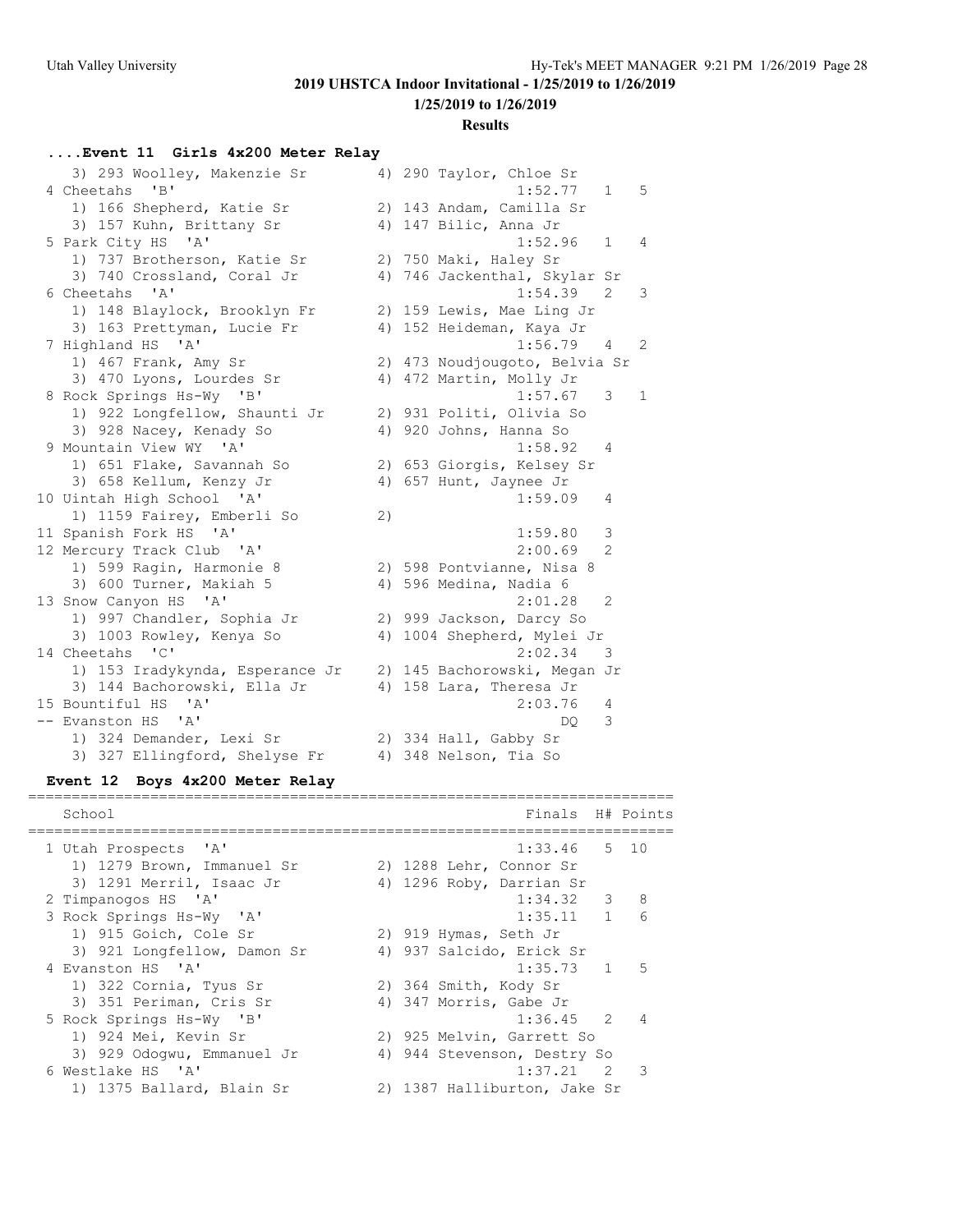**1/25/2019 to 1/26/2019**

#### **Results**

### **....Event 12 Boys 4x200 Meter Relay**

| 3) 1397 Johnson, Kaden Sr     | 4) 1390 Hill, Devan Jr        |
|-------------------------------|-------------------------------|
| 7 Desert Hills HS 'A'         | 2<br>1:37.42 1                |
| 1) 281 Kenney, Cooper Sr      | 2) 292 Wilstead, Logan Jr     |
| 3) 282 Marsden, Zachary Sr    | 4) 287 Squires, Braden Sr     |
| 8 Cheetahs 'B'                | $1:38.08$ 2<br>$\overline{1}$ |
| 1) 161 Lofa, Ezekiel Fr       | 2) 149 Cox, Tyler So          |
| 3) 156 Jones, Luke Fr         | 4) 162 Parke, Kevin Sr        |
| 9 Riverton HS WY 'A'          | $1:38.97$ 5                   |
| 1) 794 Bever, Justin Jr       | 2) 802 Fawson, John Jr        |
| 3) 815 Mumme, Will Sr         | 4) 825 Watkins, Tristan Fr    |
| 10 Juab HS 'A'                | 1:39.69 5                     |
| 1) 516 McFarland, Aiton Jr    | 2) 512 Bradley, Justus So     |
| 3) 515 Matheson, Bryton So    | 4) 514 Fletcher, Coltin Jr    |
| 11 Mountain View WY 'A'       | $1:40.81$ 4                   |
| 1) 650 Cherrington, Hunter Sr | 2) 656 Harmon, Travis Jr      |
| 3) 660 Knutson, Caleb Jr      | 4) 654 Gooding, Caleb So      |
| 12 Skyridge HS 'A'            | 1:41.86<br>4                  |
| 1) 977 Johnson, Chris Jr      | 2) 979 Loria, Josh So         |
| 3) 982 Mortenson, Nate Jr     | 4) 988 Pack, Bridger Sr       |
| 13 Spanish Fork HS 'A'        | 1:43.32<br>3                  |
| 14 Olympus HS 'A'             | 3<br>1:44.02                  |
| 1) 716 Uyeda, Tyler Sr        | 2) 702 Delaney, Alex Jr       |
| 3) 718 Young, Whitland Fr     | 4) 706 Kitiona, Timothy Sr    |
| 15 Bountiful HS 'A'           | 1:46.94<br>2                  |
| 16 Timpanogos HS 'B'          | 1:58.13<br>$\overline{4}$     |

### **Event 13 Girls 800 Meter Run**

|                | Name | =============================== | Year School Finals Points                                                                                                                       |                |
|----------------|------|---------------------------------|-------------------------------------------------------------------------------------------------------------------------------------------------|----------------|
|                |      |                                 | 1 1432 Hansen, Carlee So Woods Cross HS 2:15.35 10                                                                                              |                |
|                |      |                                 | 2 108 Murphy, Laurie Sr Bountiful HS 2:18.61 8                                                                                                  |                |
|                |      |                                 | 3 438 York, Jasie Sr Gold Medal A 2:19.50 6                                                                                                     |                |
|                |      |                                 | 4 709 Rasmussen, Abby Sr Olympus HS 2:19.67                                                                                                     | 5              |
|                |      |                                 |                                                                                                                                                 | $\overline{4}$ |
|                |      |                                 | 5 1653 Preston, Hope So Davis HS 2:23.96<br>6 505 Klemic, Kaysie Sr Iron Athleti 2:24.91                                                        | $\mathcal{S}$  |
| 7 <sup>7</sup> |      |                                 | 1192 Goff, Alexia Fr Unattached 2:25.45                                                                                                         | 2              |
|                |      |                                 | 8 564 Wilcox, Brylee Jr Lone Peak HS 2:26.37                                                                                                    | $\mathbf{1}$   |
|                |      |                                 | 9 579 Richmond, Kelcie Sr Maple Mountain 2:26.48                                                                                                |                |
|                |      |                                 | 10 550 Ainsworth, Kenia So Lone Peak HS 2:26.72                                                                                                 |                |
|                |      |                                 | 11 1217 Lundahl, Laura Jr Unattached 2:27.11                                                                                                    |                |
|                |      |                                 | 12 967 White, Amy Sr Shelley HS 2:27.31<br>13 1201 Holiday, Kelli Sr Unattached 2:27.35                                                         |                |
|                |      |                                 |                                                                                                                                                 |                |
|                |      |                                 | 14 329 Fuller, Breila Sr Evanston HS 2:27.59                                                                                                    |                |
|                |      |                                 | 15 922 Longfellow, Shaunt Jr Rock Springs Hs-Wy 2:29.03                                                                                         |                |
|                |      |                                 | 16 1071 Heywood, Emmy Sr Star Valley Hs-Wy 2:29.50                                                                                              |                |
|                |      |                                 | 17 1406 Pitcher, Makayla Fr Westlake HS 2:31.23<br>18 440 Bruening, Addi Fr Herriman HS 2:31.32<br>19 1374 Ballard, Anne Fr Westlake HS 2:31.47 |                |
|                |      |                                 |                                                                                                                                                 |                |
|                |      |                                 |                                                                                                                                                 |                |
|                |      |                                 | 20 1687 Rookstool, Ashley Unattached 2:31.65<br>21 940 Shuler, Hanna So Rock Springs Hs-Wy 2:31.97                                              |                |
|                |      |                                 |                                                                                                                                                 |                |
|                |      |                                 | 22 741 Crossland, Maude So Park City HS 2:32.13                                                                                                 |                |
|                |      |                                 | 23 504 Gilbert, Kailey So Iron Athleti 2:32.47                                                                                                  |                |
|                |      |                                 | 24 1269 West, Lydia 18 Unattached 2:32.56<br>25 167 Tartaro, Madi 15 Cheetahs 2:32.63                                                           |                |
|                |      |                                 |                                                                                                                                                 |                |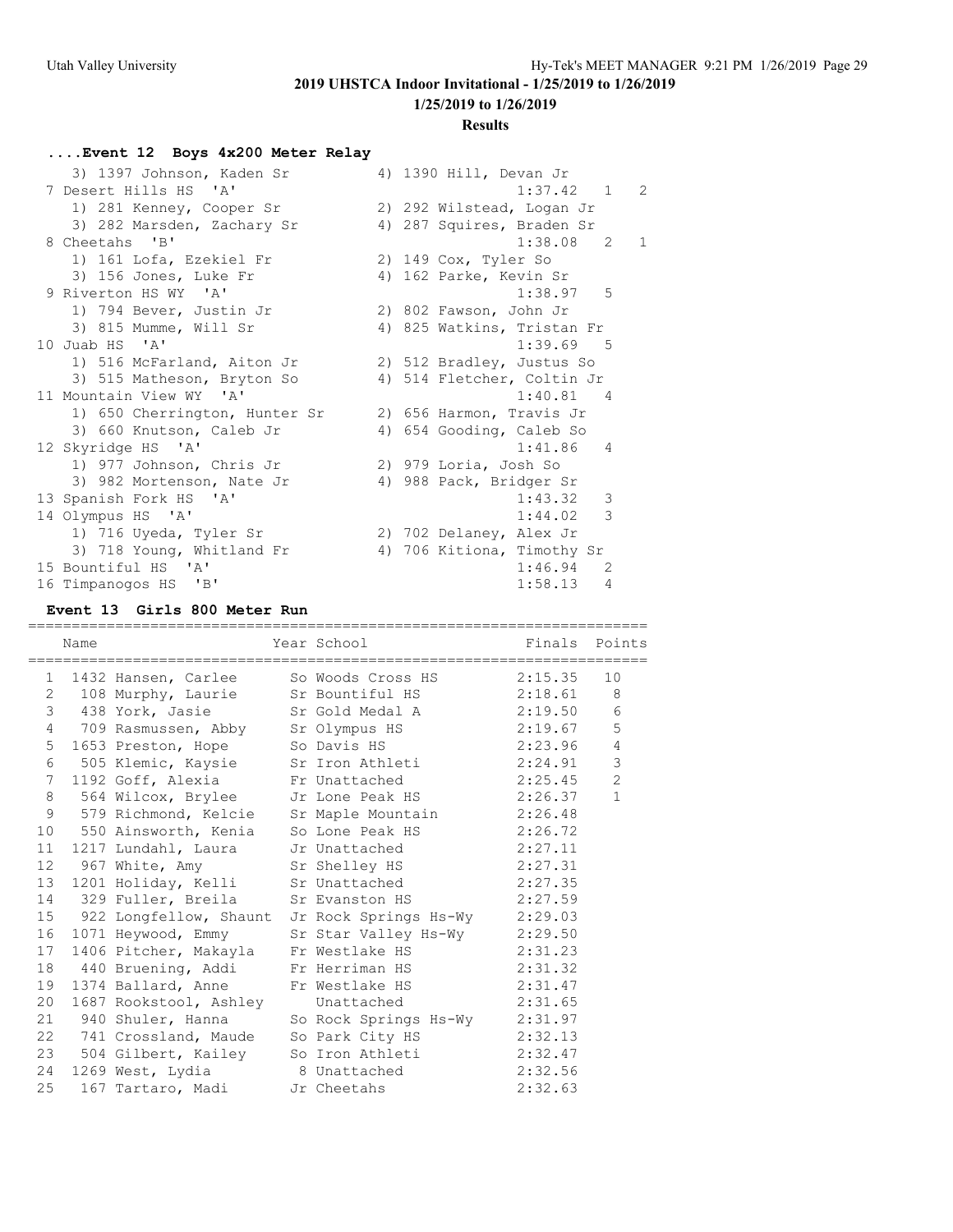**1/25/2019 to 1/26/2019**

#### **Results**

### **....Event 13 Girls 800 Meter Run**

| 26 | 1263 Thornley, Lauren   | Fr Unattached                      | 2:33.26 |
|----|-------------------------|------------------------------------|---------|
| 27 | 1243 Richter, Alison    | So Unattached                      | 2:34.43 |
| 28 | 596 Medina, Nadia       | 6 Mercury Track Club               | 2:34.75 |
| 29 | 92 Hanks, Isabella      | Fr Bountiful HS                    | 2:34.98 |
| 30 | 1394 Jensen, Molly      | Jr Westlake HS                     | 2:36.63 |
| 31 | 404 Vasquez, Tilly      | Jr Farmington HS                   | 2:37.05 |
| 32 | 657 Hunt, Jaynee        | Jr Mountain View WY                | 2:37.09 |
| 33 | 87 Gardner, Meghan      | So Bountiful HS                    | 2:37.27 |
| 34 | 1410 Sampson, Lizzie    | Fr Westlake HS                     | 2:37.44 |
| 35 | 118 Stewart, Sammi      | Fr Bountiful HS                    | 2:37.79 |
| 36 | 96 Jenkins, Maddy       | Jr Bountiful HS                    | 2:37.93 |
| 37 | 1502 Lindly, Alysa      | Mountain View HS                   | 2:37.96 |
| 38 | 555 Hansen, Alyce       | So Lone Peak HS                    | 2:38.16 |
| 39 | 1662 Norton, Ellie      | Lone Peak HS                       | 2:38.54 |
| 40 | 821 Stingley, Trysta    | Sr Riverton HS WY                  | 2:39.24 |
| 41 | 90 Guzman, Adelaide     | So Bountiful HS                    | 2:39.48 |
| 42 | 764 Carver, Samantha    | Fr Pleasant Grove HS               | 2:40.01 |
| 43 | 1164 Black, Brynn       | Jr Unattached                      | 2:40.26 |
| 44 | 1083 Strasburg, Emily   | So Star Valley Hs-Wy               | 2:40.74 |
| 45 | 84 Campbell, Naomi      | So Bountiful HS                    | 2:40.93 |
| 46 | 1062 Angell, Shaelee    | Jr Star Valley Hs-Wy               | 2:41.27 |
| 47 | 805 Gose, Lily          | Jr Riverton HS WY                  | 2:41.48 |
| 48 | 1130 Hickman, Shelbie   | Sr Timpanogos HS                   | 2:41.68 |
| 49 | 935 Riley, Alex         | So Rock Springs Hs-Wy              | 2:41.75 |
| 50 | 1381 Brower, Isabella   | Jr Westlake HS                     | 2:42.29 |
| 51 | 720 Bergeson, Susanna   | Sr Orem HS                         | 2:42.35 |
| 52 | 798 Chatfield, Sydney   | Jr Riverton HS WY                  | 2:43.34 |
| 53 | 1077 Mavy, Eve          | Fr Star Valley Hs-Wy               | 2:43.68 |
| 54 | 324 Demander, Lexi      | Sr Evanston HS                     | 2:43.80 |
| 55 | 78 Adamson, Sami        | So Bountiful HS                    | 2:44.26 |
| 56 | 730 Smith, Ally         | Sr Orem HS                         | 2:44.37 |
| 57 | 1616 Shale, Brynna      |                                    | 2:45.17 |
| 58 | 319 Cardon, Hailey      | West High school<br>So Evanston HS | 2:45.62 |
| 59 |                         |                                    | 2:46.70 |
| 60 | 1070 Hendricks, Gentry  | Fr Star Valley Hs-Wy               |         |
|    | 615 Stevenson, Ella     | Fr Morgan                          | 2:47.00 |
| 61 | 966 Rickabaugh, Anna    | Jr Shelley HS                      | 2:47.38 |
| 62 | 941 Sisemore, Scarlett  | Sr Rock Springs Hs-Wy              | 2:47.41 |
| 63 | 947 Wolfe, Ashlyn       | So Rock Springs Hs-Wy              | 2:47.98 |
| 64 | 302 Glauser, Kaleigh    | So Diggers Track Club              | 2:48.67 |
| 65 | 1329 Dellapenta, Sophia | So West High school                | 2:49.06 |
| 66 | 519 Rosquist, Whitlee   | Jr Juab HS                         | 2:49.46 |
| 67 | 359 Saxton, Katy        | Fr Evanston HS                     | 2:49.52 |
| 68 | 1066 England, Jill      | So Star Valley Hs-Wy               | 2:50.12 |
| 69 | 785 Cornell, Rebecca    | So Provo HS                        | 2:50.58 |
| 70 | 114 Schmitt, Hannah     | Fr Bountiful HS                    | 2:51.66 |
| 71 | 1264 Tripp, Christina   | Jr Unattached                      | 2:52.28 |
| 72 | 236 Cox, Katie          | Fr Davis HS                        | 2:52.54 |
| 73 | 274 Willden, Jane       | Fr Davis HS                        | 2:52.79 |
| 74 | 1689 Taylor, Madison    | Skyridge HS                        | 2:52.89 |
| 75 | 985 Nelson, Livi        | Fr Skyridge HS                     | 2:53.15 |
| 76 | 120 Vance, Keri         | So Bountiful HS                    | 2:54.45 |
| 77 | 668 Schroeder, Kelly    | So North Summit HS                 | 2:54.68 |
| 78 | 1024 Romney, Addison    | Sr Spanish Fork HS                 | 2:55.02 |
| 79 | 1257 Srianan, Malina    | Sr Unattached                      | 2:55.10 |
| 80 | 345 Lyman, Sydney       | So Evanston HS                     | 2:55.29 |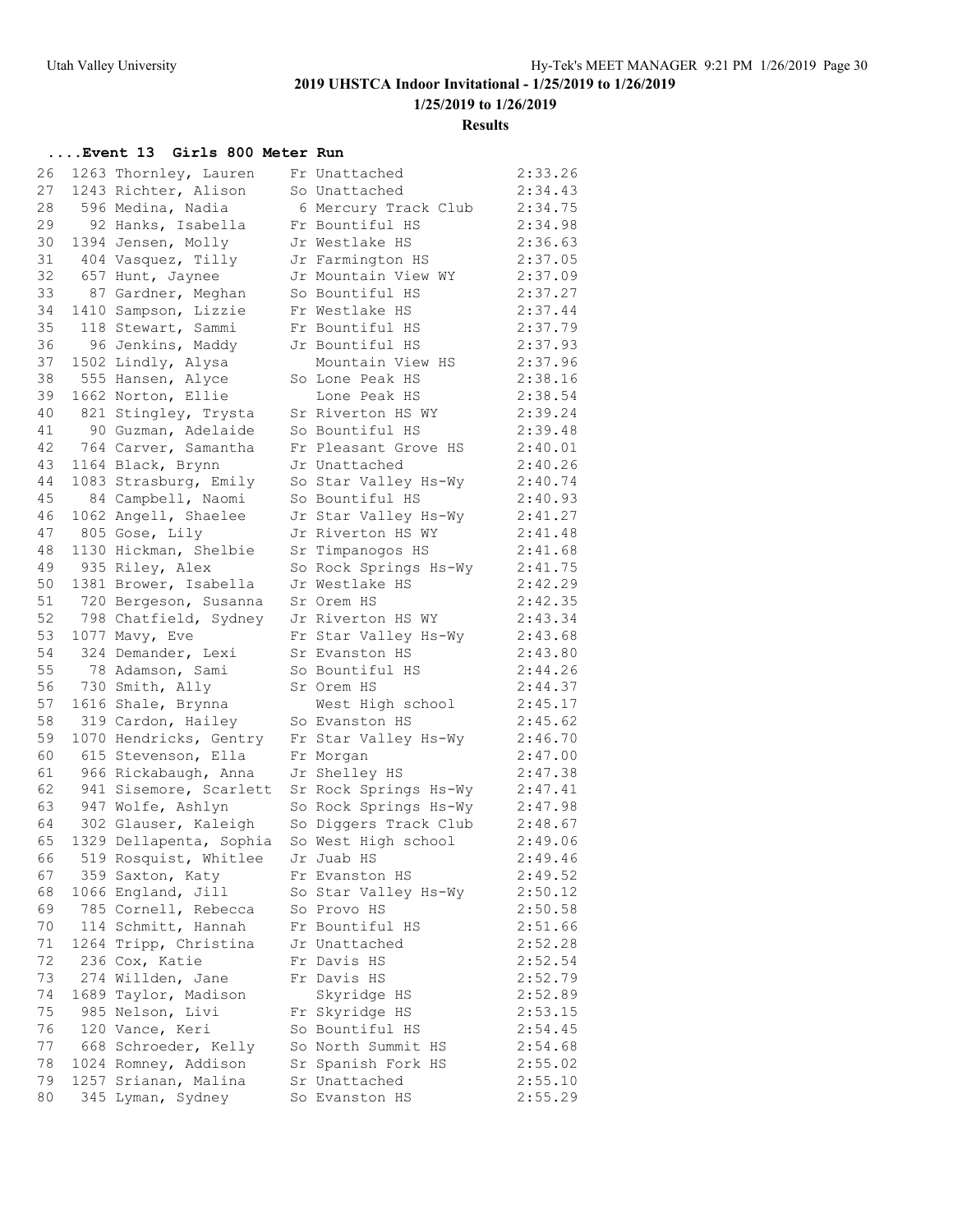**1/25/2019 to 1/26/2019**

#### **Results**

### **....Event 13 Girls 800 Meter Run**

| 81  | 1069 Hale, Emmalee     | Fr Star Valley Hs-Wy | 2:55.36 |
|-----|------------------------|----------------------|---------|
| 82  | 670 Brinn, Keely       | Jr Northridge HS     | 2:57.69 |
| 83  | 797 Castro, Mariah     | Fr Riverton HS WY    | 2:58.81 |
| 84  | 338 Horrocks, Ellie    | So Evanston HS       | 2:58.84 |
| 85  | 1075 Long, Caelyn      | Sr Star Valley Hs-Wy | 2:59.58 |
| 86  | 501 Wallace, Elizabeth | Jr Hunter HS         | 2:59.82 |
| 87  | 647 Antonino, Riley    | Fr Mountain View WY  | 3:00.16 |
| 88  | 786 Frey, Allyson      | Jr Provo HS          | 3:00.20 |
| 89  | 984 Muhlestein, Rachel | So Skyridge HS       | 3:00.41 |
| 90  | 592 Hansen, Genevieve  | 8 Mercury Track Club | 3:00.71 |
| 91  | 1617 Gill, Catherine   | Jr West Jordan HS    | 3:01.03 |
| 92  | 89 Goble, Rylee        | Fr Bountiful HS      | 3:01.52 |
| 93  | 1082 Sitter, Celestie  | Jr Star Valley Hs-Wy | 3:01.71 |
| 94  | 953 Maestas, Erica     | So Salem Hills HS    | 3:02.10 |
| 95  | 1122 Corbett, Melinda  | Sr Timpanogos HS     | 3:03.38 |
| 96  | 81 Brady, Breann       | Fr Bountiful HS      | 3:04.54 |
| 97  | 762 Blanco, Monica     | Sr Pleasant Grove HS | 3:04.97 |
| 98  | 531 Hunt, Aimee        | So Lehi HS           | 3:05.27 |
| 99  | 111 Orgill, April      | Sr Bountiful HS      | 3:05.37 |
| 100 | 229 Stettler, Kaylee   | Sr Cottonwood HS     | 3:06.02 |
| 101 | 356 Robertson, Kamery  | Fr Evanston HS       | 3:07.55 |
| 102 | 1677 Estrada, Gabby    | Logan HS             | 3:08.15 |
| 103 | 79 Baker, Jessica      | Jr Bountiful HS      | 3:08.73 |
| 104 | 1065 Dyer, Tatum       | Fr Star Valley Hs-Wy | 3:09.34 |
| 105 | 1079 Olsen, Onikka     | Fr Star Valley Hs-Wy | 3:09.82 |
| 106 | 361 Sepos, Mallory     | Fr Evanston HS       | 3:10.87 |
| 107 | 1042 Ogles, Naomi      | So Springville HS    | 3:10.97 |
| 108 | 957 Tribett, Tori      | Jr Salem Hills HS    | 3:11.65 |
| 109 | 1663 Haskell, Kylie    | Skyview HS           | 3:13.63 |
| 110 | 1050 Wilson, Jane      | So Springville HS    | 3:14.27 |
| 111 | 1350 Gonzalez, Bianca  | Fr West Jordan HS    | 3:16.61 |
| 112 | 1452 Wiberg, Avery     | So Woods Cross HS    | 3:17.27 |
| 113 | 951 Janis, Taylor      | Jr Salem Hills HS    | 3:18.78 |
| 114 | 591 Hansen, Gabriella  | 8 Mercury Track Club | 3:20.31 |
| 115 | 1139 Smith, Malina     | So Timpanogos HS     | 3:21.62 |
| 116 | 1319 Rymer, Bailey     | Fr Velocitas Tr      | 3:22.07 |
| 117 | 1664 Grana Dino, Leah  | Skyview HS           | 3:23.80 |
| 118 | 1351 Haslam, Hayley    | Sr West Jordan HS    | 3:25.14 |
| 119 | 1338 Bailey, Breena    | So West Jordan HS    | 3:27.76 |
| 120 | 841 Chidester, Hayley  | So Riverton HS       | 3:34.21 |
| 121 | 852 Graham, Tess       | Fr Riverton HS       | 3:35.31 |
| 122 | 1342 Burrup, Allie     | Sr West Jordan HS    | 3:37.44 |
| 123 | 336 Harvey, Victoria   | Fr Evanston HS       | 3:41.61 |

### **Event 14 Boys 800 Meter Run**

|   | Name |                       | Year School           | Finals  | Points        |
|---|------|-----------------------|-----------------------|---------|---------------|
|   |      | 69 Tidwell, Dylan     | Sr Bingham HS         | 1:56.48 | 1 O           |
| 2 |      | 923 Medina, David     | Sr Rock Springs Hs-Wy | 1:57.04 | -8            |
|   |      | 3 1086 Wetzel, Asefa  | Sr Star Valley Hs-Wy  | 1:57.71 | 6             |
|   |      | 4 1002 Proffit, Zarek | Jr Snow Canyon HS     | 1:58.52 | 5             |
|   |      | 5 1163 Belnap, Carson | Jr Unattached         | 1:58.60 | 4             |
|   |      | 6 1085 Visser, Peter  | So Star Valley Hs-Wy  | 1:59.67 | 3             |
|   |      | 7 1403 Masias, Matt   | Jr Westlake HS        | 1:59.73 | $\mathcal{D}$ |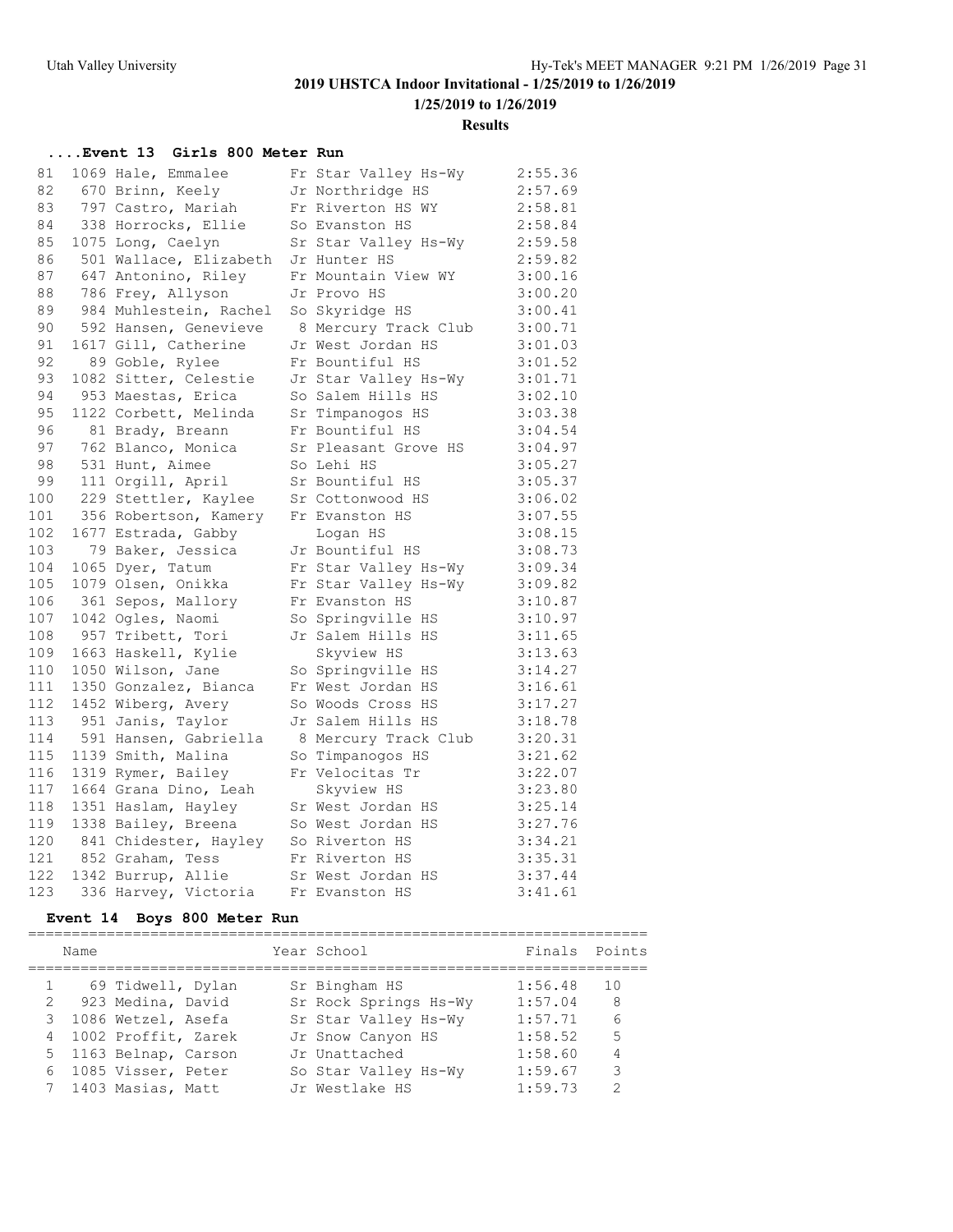**1/25/2019 to 1/26/2019**

#### **Results**

| 8  | 1231 Oblad, Josh                         | Jr Unattached         | 1:59.88 | 1 |
|----|------------------------------------------|-----------------------|---------|---|
| 9  | 1345 DeHaan, Drake                       | Sr West Jordan HS     | 2:01.25 |   |
| 10 | 586 Woolford, Isaac                      | Fr Maple Mountain     | 2:02.78 |   |
| 11 | 53 Calder, Morgan                        | Sr Bingham HS         | 2:03.06 |   |
| 12 | 1227 Moffat, Jacob                       | Jr Unattached         | 2:03.72 |   |
| 13 | 51 Cortes, Jorge                         | Sr Ben Lomond         | 2:04.57 |   |
| 14 | 1043 Paxton, Carter                      | Sr Springville HS     | 2:04.64 |   |
| 15 | 589 Coon, Evan                           | 8 Mercury Track Club  | 2:04.82 |   |
| 16 | 973 Hansen, Kade                         | So Skyridge HS        | 2:05.59 |   |
| 17 | 766 Christen, Eric                       | Sr Pleasant Grove HS  | 2:05.79 |   |
| 18 | 1340 Birchum, Spencer                    | Jr West Jordan HS     | 2:06.65 |   |
| 19 | 700 Cedillo, Hector                      | Sr Olympus HS         | 2:07.15 |   |
| 20 | 100 Mabey, Ethan                         | 8 Bountiful HS        | 2:07.17 |   |
| 21 | 98 Leszynski, Daniel                     | So Bountiful HS       | 2:07.51 |   |
| 22 | 402 Thornton, Kurt                       | Jr Farmington HS      | 2:07.84 |   |
| 23 | 1080 Ramos, Anival                       | Sr Star Valley Hs-Wy  | 2:07.98 |   |
| 24 | 1213 Jones, Hunter                       | Sr Unattached         | 2:08.69 |   |
| 25 | 1441 Nuttall, Gabe                       | So Woods Cross HS     | 2:09.06 |   |
| 26 | 1121 Christensen, Micha                  | Sr Timpanogos HS      | 2:09.41 |   |
| 27 | 318 Cardon, Dallin                       | Sr Evanston HS        | 2:09.48 |   |
| 28 | 1425 Clarke, Tim                         | Fr Woods Cross HS     | 2:10.53 |   |
| 29 | 685 Doxey, Thomas                        | Jr Oqden HS           | 2:10.68 |   |
| 30 | 1419 Bott, Landon                        | So Woods Cross HS     | 2:11.00 |   |
| 31 | 584 West, Benny                          | Fr Maple Mountain     | 2:11.04 |   |
| 32 | 1681 Blackhurst, Brayde                  | American Fork HS      | 2:11.20 |   |
| 33 | 1076 Loveland, Jessie                    | Jr Star Valley Hs-Wy  | 2:11.26 |   |
| 34 | 113 Sanders, Kohl                        | So Bountiful HS       | 2:11.37 |   |
| 35 | 996 Bryan, Tim                           | So Snow Canyon HS     | 2:11.63 |   |
| 36 | 583 Turley, Josh                         | Sr Maple Mountain     | 2:12.19 |   |
| 37 | 1451 White, Caleb                        | Fr Woods Cross HS     | 2:12.36 |   |
| 38 | 576 Meredith, Brandon                    | Sr Maple Mountain     | 2:12.47 |   |
| 39 | 809 Kistemann, Micah                     | Sr Riverton HS WY     | 2:12.52 |   |
| 40 | 176 Manwaring, Spencer                   | Sr Copper Hills HS    | 2:12.55 |   |
| 41 | 1421 Christian, James                    | So Woods Cross HS     | 2:12.79 |   |
| 42 | 269 Spencer, Tyler                       | Fr Davis HS           | 2:12.98 |   |
| 43 | 735 Barnhart, Kaleb                      | Jr Park City HS       | 2:13.01 |   |
| 44 | 1415 Westphal, Kyler                     | Westlake HS           | 2:13.37 |   |
| 45 | 904 Babcock, Micah                       | Jr Rock Springs Hs-Wy | 2:13.83 |   |
| 46 | 1642 Stevenson, Jake                     | Bountiful HS          | 2:13.99 |   |
| 47 | 1384 Chappell, Tanner                    | Sr Westlake HS        | 2:14.26 |   |
| 48 | 1368 Scott, Joshua     Jr West Jordan HS |                       | 2:14.37 |   |
| 49 | 963 Murdoch, Brigham                     | Sr Shelley HS         | 2:14.40 |   |
| 50 | 761 Bean, Cameron                        | Jr Pleasant Grove HS  | 2:14.60 |   |
| 51 | 672 Garaway, Noam                        | So Northridge HS      | 2:14.63 |   |
| 52 | 1334 Roach, Andrew                       | Jr West High school   | 2:14.75 |   |
| 53 | 1005 Verespey, Daniel                    | So Snow Canyon HS     | 2:14.81 |   |
| 54 | 177 Maylett, Carson                      | Jr Copper Hills HS    | 2:14.96 |   |
| 55 | 369 Wiley, Weston                        | Sr Evanston HS        | 2:14.99 |   |
| 56 | 926 Morrell, Taden                       | So Rock Springs Hs-Wy | 2:15.03 |   |
| 57 | 124 Wood, Justin                         | Sr Bountiful HS       | 2:15.12 |   |
| 58 | 1412 Smith, Matthew                      | Westlake HS           | 2:15.79 |   |
| 59 | 1000 Mehr, Jared                         | Jr Snow Canyon HS     | 2:15.89 |   |
| 60 | 1044 Paxton, Kaden                       | So Springville HS     | 2:15.90 |   |
| 61 | 775 Hayes, Dylan                         | Sr Pleasant Grove HS  | 2:16.04 |   |
| 62 | 688 Eagleton, Nate                       | Jr Ogden HS           | 2:16.43 |   |
|    |                                          |                       |         |   |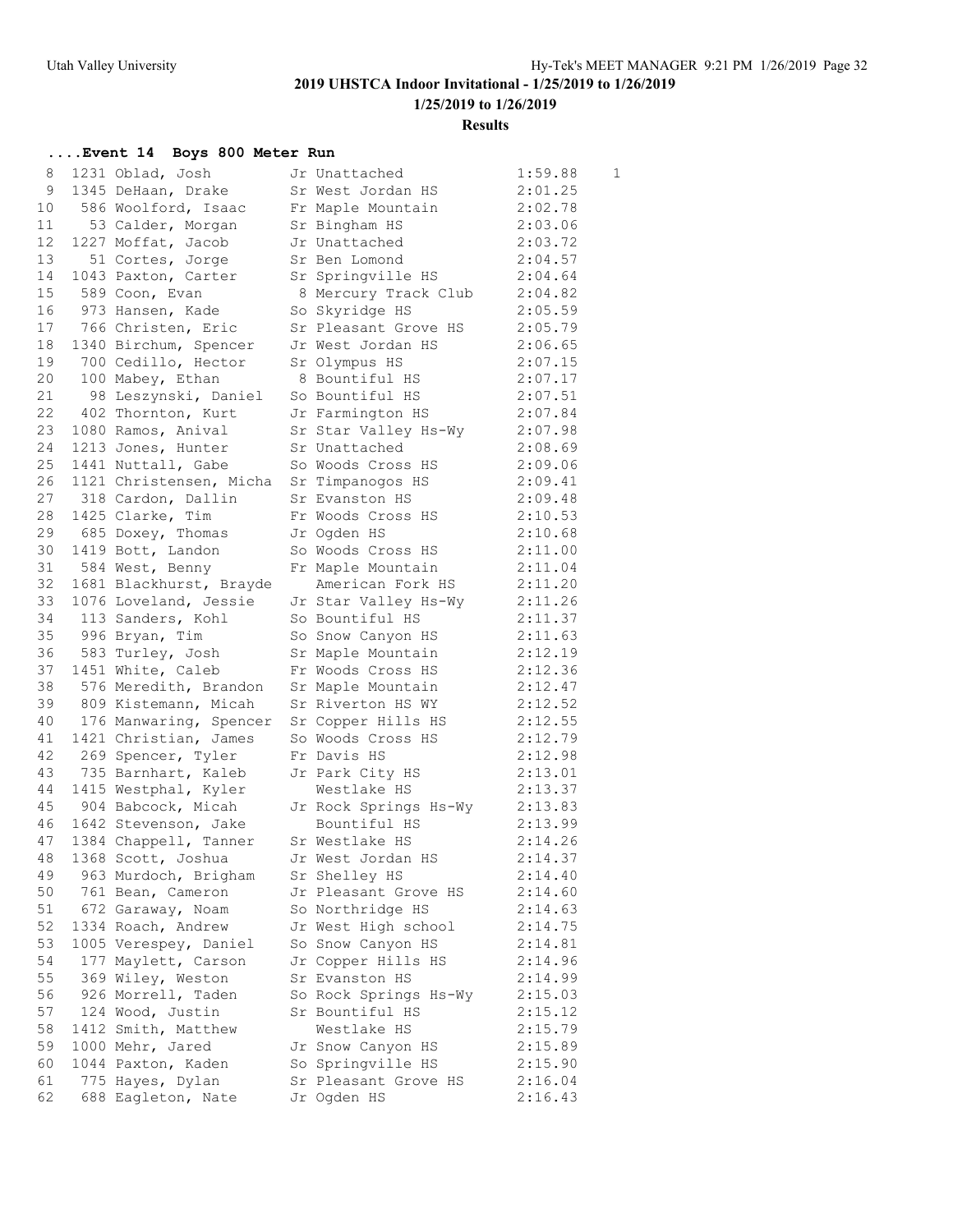**1/25/2019 to 1/26/2019**

#### **Results**

| 63  | 1321 Sparks, Benjamin  | Jr Velocitas Tr       | 2:16.44 |
|-----|------------------------|-----------------------|---------|
| 64  | 52 Medsker, Joshua     | Sr Ben Lomond         | 2:16.49 |
| 65  | 395 Siddoway, Nick     | So Farmington HS      | 2:16.89 |
| 66  | 1450 Tidwell, Dylan    | So Woods Cross HS     | 2:17.20 |
| 67  | 168 Turak, Asa         | Jr Cheetahs           | 2:17.34 |
| 68  | 1335 Turner, Torin     | Jr West High school   | 2:17.43 |
| 69  | 224 Lokonobei, Lawrenc | Sr Cottonwood HS      | 2:17.46 |
| 70  | 107 Murphy, Brandon    | Sr Bountiful HS       | 2:17.58 |
| 71  | 965 Poulsen, Dawson    | Sr Shelley HS         | 2:17.74 |
| 72  | 116 Steenblik, Cole    | Jr Bountiful HS       | 2:18.23 |
| 73  | 4 Brailsford, Derek    | Sr American Fork HS   | 2:18.40 |
| 74  | 569 Asay, Tyler        | So Maple Mountain     | 2:18.49 |
| 75  | 455 Reading, Carson    | So Herriman HS        | 2:18.72 |
| 76  | 514 Fletcher, Coltin   | Jr Juab HS            | 2:19.15 |
| 77  | 228 Sintyl, Wilkerlin  | So Cottonwood HS      | 2:19.22 |
| 78  | 1433 Hunter, Chris     | Fr Woods Cross HS     | 2:19.50 |
| 79  | 99 Mabey, Adam         | 8 Bountiful HS        | 2:19.63 |
| 80  | 908 Christopherson, Dy | Jr Rock Springs Hs-Wy | 2:19.95 |
| 81  | 1442 Olsen, Jackson    | So Woods Cross HS     | 2:19.96 |
| 82  | 1207 Jacobo, Anthony   | Sr Unattached         | 2:20.04 |
| 83  | 1266 Tveit, Ries       | So Unattached         | 2:20.24 |
| 84  | 503 Ford, Jaren        | Fr Iron Athleti       | 2:20.30 |
| 85  | 29 Miller, Ashton      | So American Fork HS   | 2:20.40 |
| 86  | 1651 Boss, Matthew     | Cottonwood HS         | 2:20.48 |
| 87  | 109 Murphy, Scott      | Sr Bountiful HS       | 2:20.76 |
| 88  | 231 Bown, Michael      | So Davis HS           | 2:20.88 |
| 89  | 360 Sepos, Brandon     | Sr Evanston HS        | 2:21.03 |
| 90  | 573 Hunter, Holden     | Sr Maple Mountain     | 2:21.38 |
| 91  | 330 Gomez, Robert      | So Evanston HS        | 2:21.61 |
| 92  | 97 Jensen, Jaden       | Jr Bountiful HS       | 2:21.75 |
| 93  | 237 Eldredge, Josh     | So Davis HS           | 2:21.81 |
| 94  | 563 Whisman, Julian    | Fr Lone Peak HS       | 2:22.15 |
| 95  | 1067 Foley, Dillon     | Jr Star Valley Hs-Wy  | 2:22.16 |
| 96  | 1449 Thornell, Jason   | Sr Woods Cross HS     | 2:22.17 |
| 97  | 917 Huang, Edmon       | So Rock Springs Hs-Wy | 2:23.13 |
| 98  | 927 Murphy, Thomas     | So Rock Springs Hs-Wy | 2:23.32 |
| 99  | 1064 Draney, Noah      | So Star Valley Hs-Wy  | 2:23.70 |
| 100 | 808 Johnson, Hayden    | Jr Riverton HS WY     | 2:23.82 |
| 101 | 462 Waite, Mason       | Fr Herriman HS        | 2:23.99 |
| 102 | 1636 White, Sam        | Bountiful HS          | 2:24.36 |
| 103 | 1430 Goodman, Cole     | Jr Woods Cross HS     | 2:24.77 |
| 104 | 1665 Mortensen, Dylan  | Skyview HS            | 2:24.90 |
| 105 | 826 Whiteplume, Taryn  | Sr Riverton HS WY     | 2:24.90 |
| 106 | 1268 Webster, Corbin   | Jr Unattached         | 2:25.12 |
| 107 | 1380 Boles, Samuel     | So Westlake HS        | 2:25.18 |
| 108 | 175 Hilbig, Nathan     | So Copper Hills HS    | 2:25.50 |
| 109 | 803 Gabel, Tristan     | Jr Riverton HS WY     | 2:26.79 |
| 110 | 1354 Luna, Alex        | Sr West Jordan HS     | 2:26.83 |
| 111 | 748 Laurence, Kelton   | So Park City HS       | 2:26.92 |
| 112 | 1084 Strgar, Joshua    | So Star Valley Hs-Wy  | 2:26.93 |
| 113 | 275 Willden, Sam       | Jr Davis HS           | 2:27.42 |
| 114 | 998 Doty, Jd           | Jr Snow Canyon HS     | 2:27.79 |
| 115 | 262 Perry, Anderson    | Fr Davis HS           | 2:27.81 |
| 116 | 580 Rober, Briggs      | So Maple Mountain     | 2:28.24 |
| 117 | 181 Scholes, Paeton    | Sr Copper Hills HS    | 2:28.80 |
|     |                        |                       |         |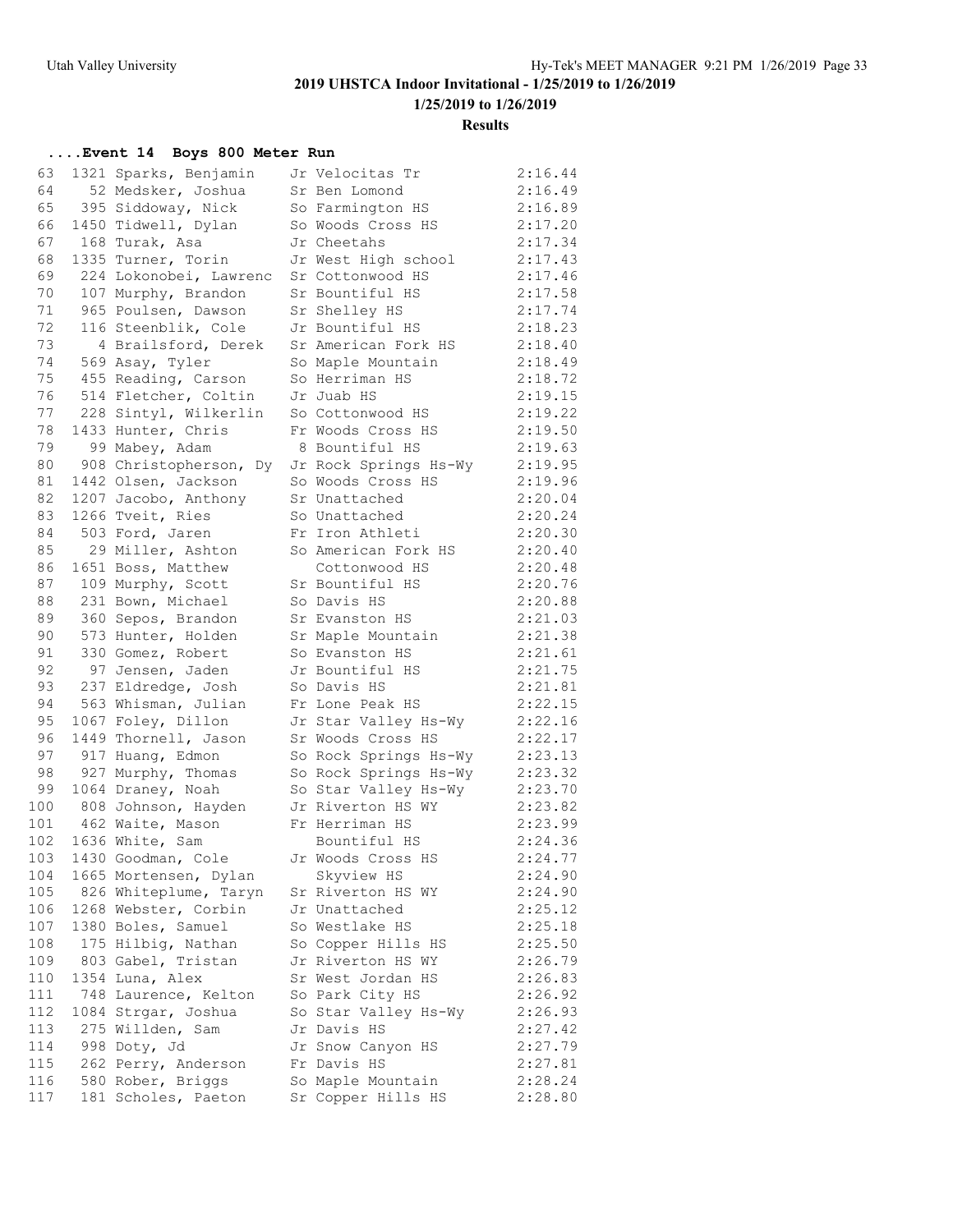**1/25/2019 to 1/26/2019**

#### **Results**

### **....Event 14 Boys 800 Meter Run**

| 118 | 459 Tarr, Caleb                       | Fr Herriman HS        | 2:29.30 |
|-----|---------------------------------------|-----------------------|---------|
| 119 | 779 Price, Bryant                     | Jr Pleasant Grove HS  | 2:29.61 |
| 120 | 376 Bauco, Carson                     | So Farmington HS      | 2:29.80 |
| 121 | 549 Tellez-Quiroz, Jai                | Fr Logan HS           | 2:29.98 |
| 122 | 816 Oldman, Caelen                    | So Riverton HS WY     | 2:30.31 |
| 123 | 1424 Chuong, Brian                    | Jr Woods Cross HS     | 2:30.34 |
| 124 | 349 Palmer, Lance                     | Jr Evanston HS        | 2:31.23 |
| 125 | 918 Hunt, Paxton                      | Jr Rock Springs Hs-Wy | 2:31.45 |
| 126 | 818 Sharp, Donald                     | Jr Riverton HS WY     | 2:32.52 |
| 127 | 83 Calder, James                      | Fr Bountiful HS       | 2:33.19 |
| 128 | 452 Peterson, Benjamin SO Herriman HS |                       | 2:33.24 |
| 129 | 95 Hess, Andrew                       | Jr Bountiful HS       | 2:33.50 |
| 130 | 1236 Paxton, Garrett                  | 8 Unattached          | 2:34.15 |
| 131 | 793 Abeyta, Gabriel                   | Jr Riverton HS WY     | 2:34.95 |
| 132 | 943 Smith, Levi                       | So Rock Springs Hs-Wy | 2:35.27 |
| 133 | 1063 Buchanan, Connor                 | So Star Valley Hs-Wy  | 2:35.57 |
| 134 | 1372 Williams, Richard                | Sr West Jordan HS     | 2:36.65 |
| 135 | 593 Hansen, Truman                    | 8 Mercury Track Club  | 2:39.77 |
| 136 | 1413 Spencer, Abram                   | So Westlake HS        | 2:40.13 |
| 137 | 1346 Draper, Zak                      | 3 West Jordan HS      | 2:40.61 |
| 138 | 1650 Dastrup, David                   | Jr Unattached         | 2:40.74 |
| 139 | 1081 Schwab, Steven                   | Fr Star Valley Hs-Wy  | 2:46.61 |
| 140 | 309 Rapoza, Kaden                     | Fr Diggers Track Club | 2:47.25 |
| 141 | 1073 Hyde, Aaron                      | So Star Valley Hs-Wy  | 2:47.36 |
| 142 | 1074 Jardine, Paul                    | Jr Star Valley Hs-Wy  | 2:47.44 |
| 143 | 799 Cooper, Jamison                   | Fr Riverton HS WY     | 2:51.14 |
| 144 | 294 Avila, Charles                    | Fr Diggers Track Club | 2:53.20 |
| 145 | 1072 Heywood, James                   | Fr Star Valley Hs-Wy  | 2:56.12 |
| 146 | 1427 Duncan, Sanford                  | Jr Woods Cross HS     | 2:58.04 |
| 147 | 889 Stewart, Kamden                   | Fr Riverton HS        | 2:58.70 |
| 148 | 899 White, Matthew                    | Fr Riverton HS        | 3:15.70 |
| 149 | 367 Welling, Kaden                    | So Evanston HS        | 3:25.20 |
| 150 | 845 Colledge, Beau                    | Jr Riverton HS        | 3:46.20 |

### **Event 15 Girls 200 Meter Dash**

|                       | Name |                                   | Year School in the School and the School and the School and the School and the School and the School | Finals H# Points |                |                |
|-----------------------|------|-----------------------------------|------------------------------------------------------------------------------------------------------|------------------|----------------|----------------|
| $\mathbf{1}$          |      | 375 Holiday, Sydney Jr FK Elite   |                                                                                                      | 25.31 2 10       |                |                |
| $\mathbf{2}^{\prime}$ |      |                                   | 409 Adamson, Calli Sr Gold Medal A 25.95                                                             |                  | $\mathbf{1}$   | 8              |
| 3                     |      |                                   | 1300 Henderson, Cassidy Sr Utah Sprint Academy 25.96 4                                               |                  |                | 6              |
| 4                     |      | 412 Ballard, Amy                  | Sr Gold Medal A                                                                                      | 26.11 1          |                | 5              |
| 5                     |      | 438 York, Jasie                   | Sr Gold Medal A                                                                                      | 26.12            | $\overline{2}$ | 4              |
| 6                     |      | 1223 McCloy, Makenna              | Jr Unattached                                                                                        | 26.18 1          |                | 3              |
| 7                     |      | 435 Reeves, Emma                  | Jr Gold Medal A 26.37 3                                                                              |                  |                | $\overline{2}$ |
| 8                     |      | 1298 Butterfield, Kayla           | Sr Utah Sprint Academy 26.41                                                                         |                  | 37             | $\mathbf{1}$   |
| 9                     |      | 434 Nielson, Adi So Gold Medal A  |                                                                                                      | 26.45            | 6              |                |
| 10                    |      |                                   | 9 Edwards, Madeline Jr American Fork HS   26.50 4                                                    |                  |                |                |
| 11                    |      |                                   | 494 Miller, Morgan Jr Hillcrest HS 26.65 5                                                           |                  |                |                |
| 12                    |      | 415 Cardall, Brittany             | Sr Gold Medal A                                                                                      | 26.68            | $\overline{2}$ |                |
| 13                    |      | 520 Walker, Ronnie                | Jr Juab HS                                                                                           | 26.69            | 3              |                |
| 14                    |      | 905 Bedard, Alyssa                | Jr Rock Springs Hs-Wy 26.77                                                                          |                  | 6              |                |
| 15                    |      | 418 Dabb, Larissa                 | Sr Gold Medal A                                                                                      | 26.85            | 3              |                |
| 16                    |      | 413 Beus, Mandy                   | Sr Gold Medal A                                                                                      | 26.97            | 5              |                |
| 17                    |      | 1322 Wimmer, Jade Jr Velocitas Tr |                                                                                                      | 26.98            | 4              |                |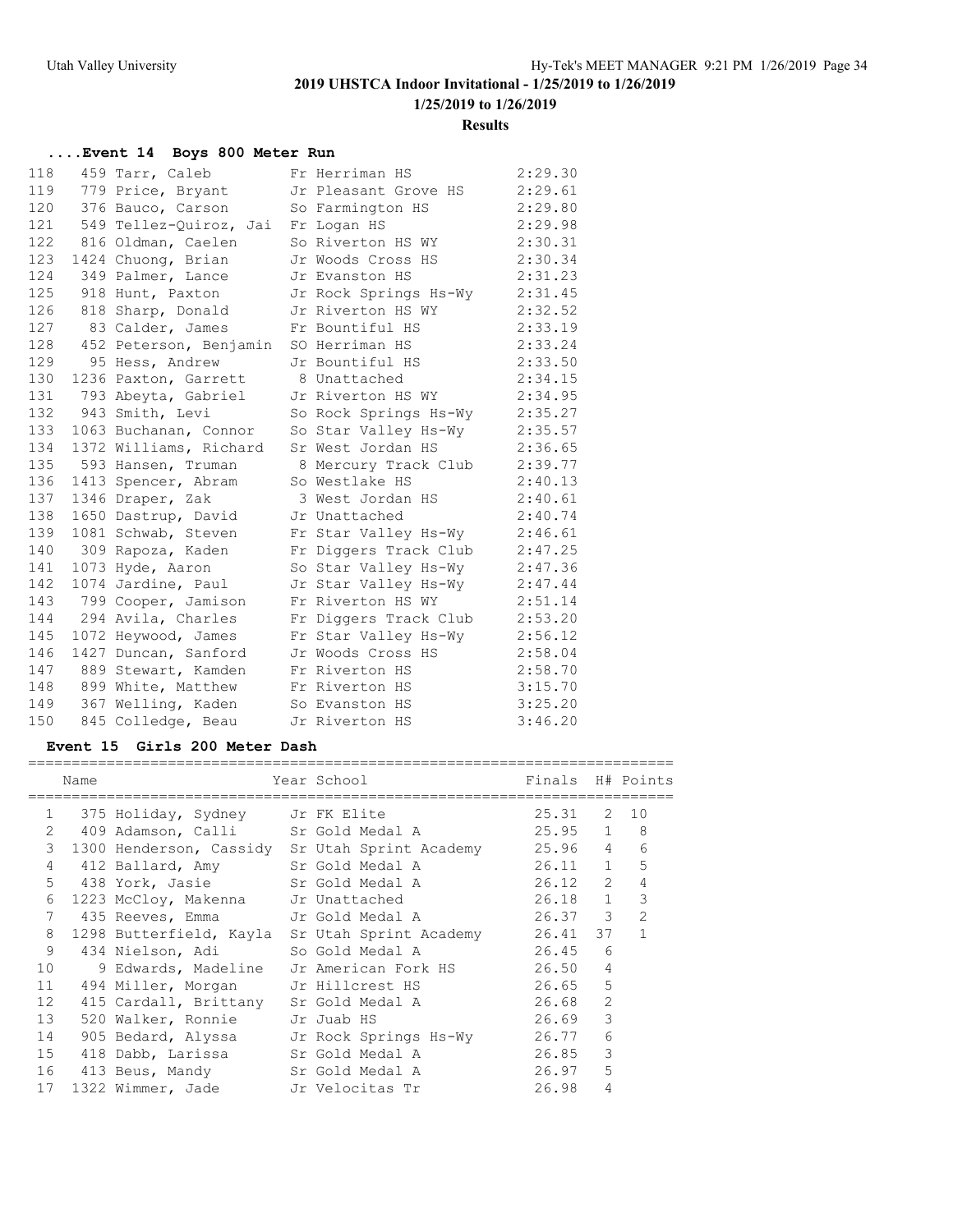**Results**

### **....Event 15 Girls 200 Meter Dash**

| 18 | 1683 Crockett, Jada                    | Unattached             | 27.06 | 3               |
|----|----------------------------------------|------------------------|-------|-----------------|
| 19 | 1314 Hightower, Isabell                | Jr Velocitas Tr        | 27.11 | 21              |
| 20 | 279 Echohawk, Mia                      | So Desert Hills HS     | 27.41 | -8              |
| 21 | 497 Stonebraker, Alain                 | So Hillcrest HS        | 27.49 | 7               |
| 22 | 411 Andrewsen, Shelby                  | Jr Gold Medal A        | 27.50 | - 6             |
| 23 | 934 Ramirez, Jenae                     | Sr Rock Springs Hs-Wy  | 27.51 | 14              |
| 24 | 1303 Lankford, Scarlet                 | Jr Utah Sprint Academy | 27.52 | - 9             |
| 25 | 740 Crossland, Coral                   | Jr Park City HS        | 27.54 | 12              |
| 26 | 945 Wanjoku, Favour                    | Jr Rock Springs Hs-Wy  | 27.58 | 11              |
| 27 | 416 Cheney, Aubree                     | Sr Gold Medal A        | 27.58 | 1               |
| 28 | 152 Heideman, Kaya                     | Jr Cheetahs            | 27.72 | $5^{\circ}$     |
| 29 | 560 Schow, Sadie                       | So Lone Peak HS        | 27.76 | 11              |
| 30 | 1305 Madsen, Olivia                    | So Utah Sprint Academy | 27.78 | 33              |
| 31 | 1297 Brandt, Bailey                    | Sr Utah Sprint Academy | 27.80 | 11              |
| 32 | 559 Proffit, Brooklyn                  | So Lone Peak HS        | 27.80 | 39              |
| 33 | 831 Allan, Kyla                        | Jr Riverton HS         | 27.84 | 19              |
| 34 | 972 Foster, Rachel                     | Fr Skyridge HS         | 27.85 | 9               |
| 35 | 1672 Phippen, Kathryn                  | Northridge HS          | 27.89 | 8               |
| 36 | 467 Frank, Amy                         | Sr Highland HS         | 28.00 | $\overline{7}$  |
| 37 | 170 Butler, Elizabeth                  | Jr Clearfield H        | 28.08 | $\overline{4}$  |
| 38 | 5 Brailsford, Rebeka                   | So American Fork HS    | 28.12 | 12              |
| 39 | 288 Stewart, Kiki                      | Sr Desert Hills HS     | 28.19 | - 8             |
| 40 | 737 Brotherson, Katie                  | Sr Park City HS        | 28.21 | 13              |
| 41 | 1329 Dellapenta, Sophia                | So West High school    | 28.23 | 31              |
| 42 | 1201 Holiday, Kelli                    | Sr Unattached          | 28.26 | $-5$            |
| 43 | 428 Manuel, Kalissa                    | Fr Gold Medal A        | 28.30 | 33              |
| 44 | 595 Kitiona, Oteta                     | 8 Mercury Track Club   | 28.30 | 22              |
| 45 | 182 Stock, Sadie                       | So Copper Hills HS     | 28.38 | 15              |
| 46 | 750 Maki, Haley                        | Sr Park City HS        | 28.42 | 18              |
| 47 | 1316 Liddiard, Annika                  | Sr Velocitas Tr        | 28.43 | 15              |
| 48 | 1003 Rowley, Kenya                     | So Snow Canyon HS      | 28.43 | 17              |
| 49 | 293 Woolley, Makenzie                  | Sr Desert Hills HS     | 28.51 | $\overline{9}$  |
| 50 | 429 Merrill, Lauren                    | Sr Gold Medal A        | 28.51 | 12              |
| 51 | 1158 Bennion, Kacee                    | So Uintah High School  | 28.52 | 32              |
| 52 | 427 Larsen, Madison                    | Jr Gold Medal A        | 28.56 | $\overline{7}$  |
| 53 | 36 Pitcher, Ella                       | So American Fork HS    | 28.62 | 32              |
| 54 | 1278 Holl, Madeline                    | Sr Utah Profits        | 28.63 | 28              |
| 55 | 788 Johnson, Emily Sr Provo HS         |                        | 28.64 | 37              |
| 56 | 49 Hemond, Kaitlyn Sr Beaver HS        |                        | 28.66 | 16              |
| 57 | 746 Jackenthal, Skylar Sr Park City HS |                        | 28.68 | 36              |
| 58 | 1688 Dehart, Taygin                    | Olympus HS             | 28.73 | $7\phantom{.0}$ |
| 59 | 1156 Stuart, Emma                      | Fr Tooele HS           | 28.73 | 38              |
| 60 | 289 Stuart, Hannah                     | So Desert Hills HS     | 28.77 | 17              |
| 61 | 1301 Jensen, Emery                     | Sr Utah Sprint Academy | 28.78 | 35              |
| 62 | 861 Lawson, Makayla                    | Jr Riverton HS         | 28.79 | 15              |
| 63 | 1238 Peck, Katyrra                     | So Unattached          | 28.80 | 35              |
| 64 | 600 Turner, Makiah                     | 5 Mercury Track Club   | 28.83 | 20              |
| 65 | 1142 Aspinall, Boots                   | Sr Toa Track Club      | 28.85 | 9               |
| 66 | 1240 Reddish, Jessica                  | Sr Unattached          | 28.89 | 11              |
| 67 | 542 Davidson, Shea                     | Sr Logan HS            | 28.90 | 22              |
| 68 | 506 Leavitt, Kayley                    | Fr Iron Athleti        | 28.96 | 28              |
| 69 | 230 Baird, Miranda                     | Sr Davis HS            | 28.98 | 39              |
| 70 | 976 Harper, Kimberley                  | Sr Skyridge HS         | 29.02 | 32              |
| 71 | 1013 Fallon, Kate                      | Fr Spanish Fork HS     | 29.03 | 18              |
| 72 | 974 Hanson, Bailee                     | Jr Skyridge HS         | 29.04 | 40              |
|    |                                        |                        |       |                 |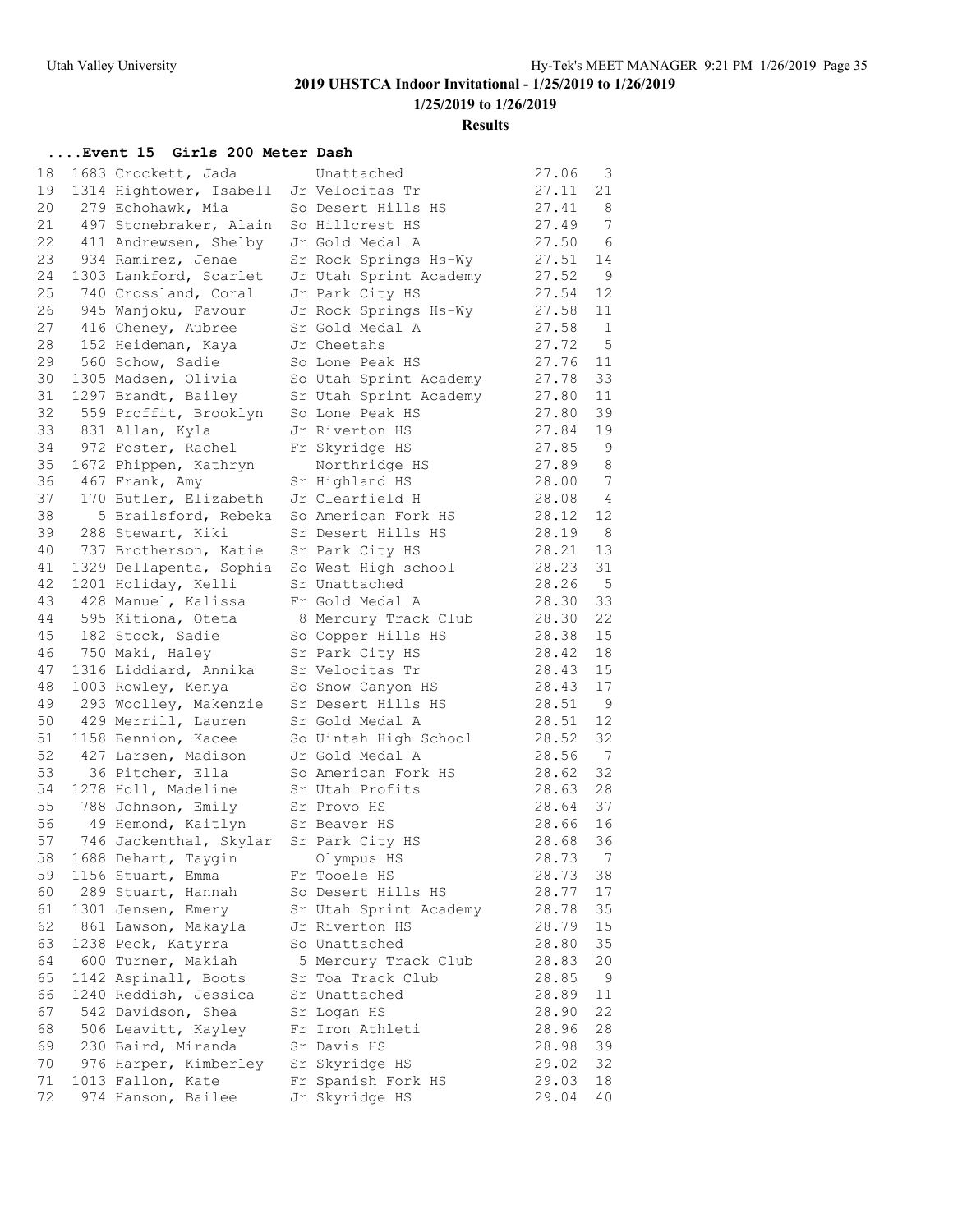**1/25/2019 to 1/26/2019**

### **Results**

### **....Event 15 Girls 200 Meter Dash**

| 73<br>74 | 1367 Sadler, Alissa<br>1148 Perez, Neriah | So West Jordan HS<br>7 Toa Track Club | 29.05<br>29.10 | 19<br>14        |
|----------|-------------------------------------------|---------------------------------------|----------------|-----------------|
| 75       | 1504 Anderson, Hannah                     | Desert Hills HS                       | 29.11          | 33              |
| 76       | 928 Nacey, Kenady                         | So Rock Springs Hs-Wy                 | 29.12          | 20              |
| 77       | 493 Martin, Elizabeth                     | So Hillcrest HS                       | 29.15          | 36              |
| 78       | 710 Safford, Allix                        | Jr Olympus HS                         | 29.24          | 38              |
| 79       | 1095 Davies, Sara                         | Sr Syracuse HS                        | 29.26          | 17              |
| 80       | 907 Brandt, Rhys                          | Jr Rock Springs Hs-Wy                 | 29.26          | 19              |
| 81       | 1202 Holiday, Kenna                       | 8 Unattached                          | 29.32          | 14              |
| 82       | 931 Politi, Olivia                        | So Rock Springs Hs-Wy                 | 29.33          | 20              |
| 83       | 422 Hill, Annie                           | Jr Gold Medal A                       | 29.39          | 13              |
| 84       | 743 Eichner, Remy                         | Jr Park City HS                       | 29.41          | 13              |
| 85       | 997 Chandler, Sophia Jr Snow Canyon HS    |                                       | 29.45          | 17              |
| 86       | 62 Miller, Emily                          | So Bingham HS                         | 29.65          | 10              |
| 87       | 1336 Adams, Sadie                         | Sr West Jordan HS                     | 29.69          | 10              |
| 88       | 1145 Maile, Aria                          | 6 Toa Track Club                      | 29.74          | 15              |
| 89       | 1173 Clark, Rachel                        | So Unattached                         | 29.75          | 16              |
| 90       | 1431 Hall, Brielle                        | Fr Woods Cross HS                     | 29.77          | 14              |
| 91       | 341 Lange, Victoria                       | So Evanston HS                        | 29.77          | 28              |
| 92       | 1251 Sandstrom, Gracie                    | So Unattached                         | 30.11          | 41              |
| 93       | 749 Luna, Mima                            | So Park City HS                       | 30.16          | 30              |
| 94       | 670 Brinn, Keely                          | Jr Northridge HS                      | 30.19          | 16              |
| 95       | 430 Moberly, Mercedes                     | So Gold Medal A                       | 30.25          | 13              |
| 96       | 348 Nelson, Tia                           | So Evanston HS                        | 30.26          | 23              |
| 97       | 823 Vincent, Annie                        | So Riverton HS WY                     | 30.26          | 16              |
| 98       | 80 Blodgett, Emma                         | Sr Bountiful HS                       | 30.26          | 22              |
| 99       | 968 Archer, Brooke                        | So Skyridge HS                        | 30.33          | 29              |
| 100      | 153 Iradykynda, Espera                    | Jr Cheetahs                           | 30.43          | $6\overline{6}$ |
| 101      | 1004 Shepherd, Mylei                      | Jr Snow Canyon HS                     | 30.49          | 21              |
| 102      | 651 Flake, Savannah                       | So Mountain View WY                   | 30.50          | 36              |
| 103      | 93 Hanks, Mary                            | Jr Bountiful HS                       | 30.53          | 24              |
| 104      | 1357 Newsom, Alison                       | So West Jordan HS                     | 30.60          | 41              |
| 105      | 470 Lyons, Lourdes                        | Sr Highland HS                        | 30.63          | 20              |
| 106      | 159 Lewis, Mae Ling                       | Jr Cheetahs                           | 30.68          | 8 <sup>8</sup>  |
| 107      | 77 Adamson, Sadie                         | So Bountiful HS                       | 30.69          | 21              |
| 108      | 1254 Siddoway, Emily                      | Sr Unattached                         | 30.72          | 10              |
| 109      | 1378 Barrett, Alyse                       | Fr Westlake HS                        | 30.72          | 18              |
| 110      | 472 Martin, Molly                         | Jr Highland HS                        | 30.77          | 19              |
| 111      | 1159 Fairey, Emberli                      | So Uintah High School                 | 30.83          | 10              |
| 112      | 1200 Holiday, Brooke                      | 8 Unattached                          | 30.84          | 18              |
| 113      | 790 Johnson, Megan                        | Fr Provo HS                           | 30.90          | 30              |
| 114      | 284 Nielson, Darci                        | Sr Desert Hills HS                    | 31.00          | 34              |
| 115      | 1682 Runnels, Tristyn                     | Pleasant Grove HS                     | 31.22          | 24              |
| 116      | 789 Johnson, Emma                         | Sr Provo HS                           | 31.25          | 26              |
| 117      | 508 Slaughter, Kenzie                     | So Iron Athleti                       | 31.46          | 28              |
| 118      | 114 Schmitt, Hannah                       | Fr Bountiful HS                       | 31.70          | 27              |
| 119      | 1149 Sam Fong-Talia, Dh                   | 7 Toa Track Club                      | 31.71          | 23              |
| 120      | 854 Holdaway, Aubrey                      | Jr Riverton HS                        | 31.75          | 25              |
| 121      | 178 Miller, Makayla                       | Jr Copper Hills HS                    | 31.90          | 24              |
| 122      | 299 Broadhead, Natalie                    | Sr Diggers Track Club                 | 32.05          | 41              |
| 123      | 1293 Moon, Alyssa                         | Jr Utah Prospects                     | 32.13          | 40              |
| 124      | 920 Johns, Hanna                          | So Rock Springs Hs-Wy                 | 32.13          | 24              |
| 125      | 306 Miner, Ka Lea                         | Fr Diggers Track Club                 | 32.29          | 34              |
| 126      | 1353 Kay, London                          | Jr West Jordan HS                     | 32.32          | 31              |
| 127      | 1001 Moltzen, Rylee                       | So Snow Canyon HS                     | 32.33          | 23              |
|          |                                           |                                       |                |                 |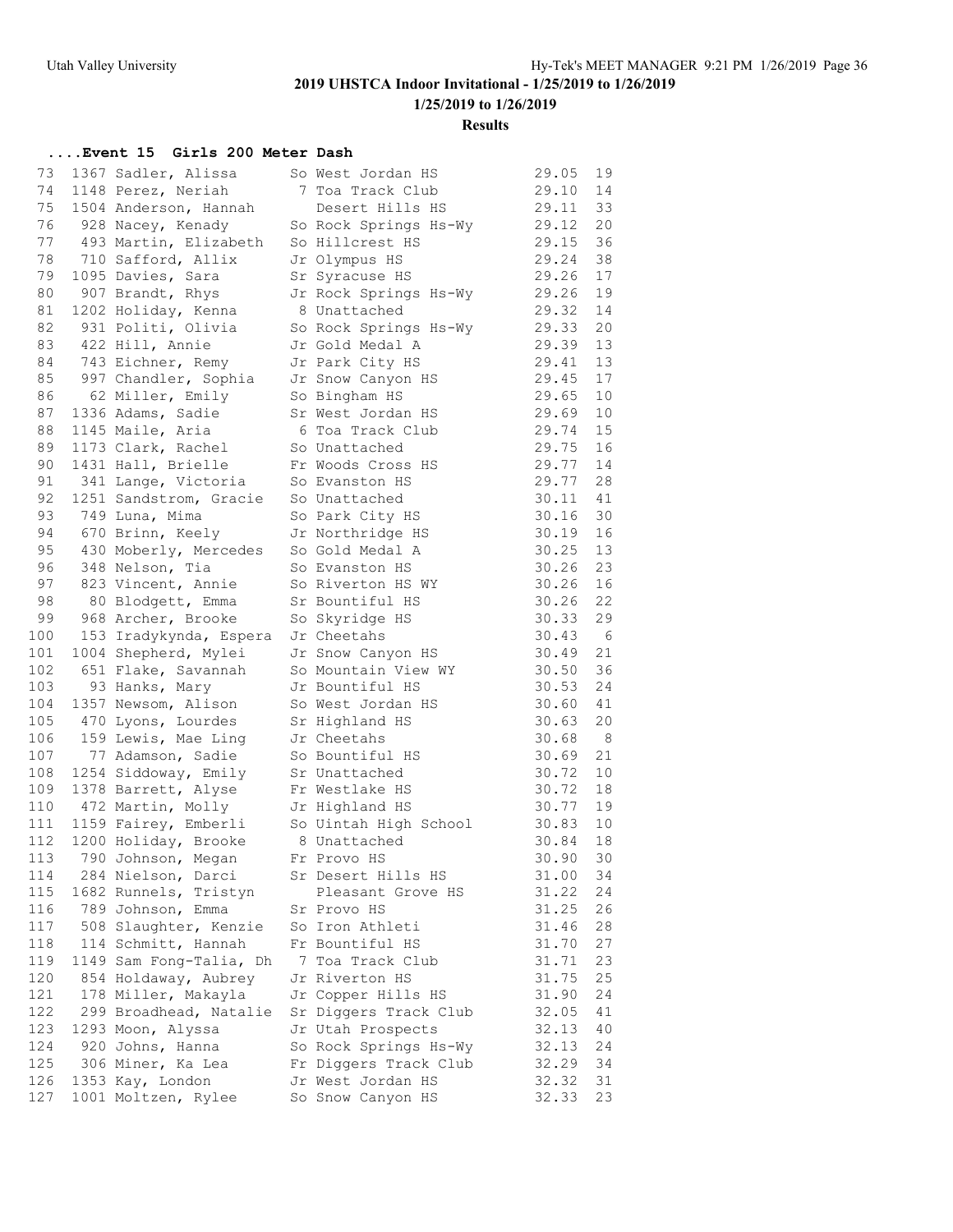# **1/25/2019 to 1/26/2019**

### **Results**

### **....Event 15 Girls 200 Meter Dash**

| 128 | 615 Stevenson, Ella                            | Fr Morgan                                   | 32.35 | 23 |
|-----|------------------------------------------------|---------------------------------------------|-------|----|
| 129 |                                                | 946 Willoughby, Amery So Rock Springs Hs-Wy | 32.36 | 22 |
|     | 130 649 Cherrington, Alyss Fr Mountain View WY |                                             | 32.45 | 39 |
| 131 | 357 Rogers, Kirsten                            | So Evanston HS                              | 32.53 | 34 |
| 132 | 1359 Osai, Kaili                               | Sr West Jordan HS                           | 32.61 | 29 |
| 133 | 1690 Haitt, Hailee                             | Herriman HS                                 | 32.69 | 38 |
| 134 |                                                | 594 Heywood, Tessa Fr Mercury Track Club    | 32.85 | 21 |
| 135 | 507 Rich, Aubrey                               | Sr Iron Athleti                             | 32.88 | 38 |
| 136 | 933 Proz, Brissa                               | Fr Rock Springs Hs-Wy                       | 32.97 | 25 |
| 137 | 1330 Deschenes, Elle                           | 1 West High school                          | 33.09 | 33 |
| 138 | 1237 Payne, Emma                               | Fr Unattached                               | 33.10 | 34 |
| 139 | 1686 Lane, Grace                               | Morgan                                      | 33.12 | 27 |
| 140 | 320 Casali, Nicole                             | So Evanston HS                              | 33.14 | 35 |
| 141 | 807 Hnilicka, Felicity Jr Riverton HS WY       |                                             | 33.15 | 25 |
| 142 | 796 Castro, Bethany So Riverton HS WY          |                                             | 33.48 | 29 |
| 143 | 1166 Briggs, Karina                            | So Unattached                               | 33.91 | 36 |
| 144 | 1105 Naluai, Logan So Syracuse HS              |                                             | 34.09 | 27 |
| 145 | 804 Gard, Evelyn                               | Fr Riverton HS WY                           | 34.28 | 37 |
| 146 | 1185 Fillmore, Claire                          | So Unattached                               | 34.35 | 26 |
| 147 | 119 Tuttle, Karalyn Jr Bountiful HS            |                                             | 34.43 | 30 |
| 148 | 950 Insalaco, Amanda                           | Sr Salem Hills HS                           | 34.53 | 25 |
| 149 | 305 Meza, Ashley                               | Fr Diggers Track Club                       | 34.60 | 39 |
| 150 | 652 Fleischhauer, Dali                         | Jr Mountain View WY                         | 34.83 | 40 |
| 151 | 913 Frolic, Ashlie                             | Jr Rock Springs Hs-Wy                       | 34.97 | 29 |
| 152 | 498 Vincent, Ella                              | Fr Hillcrest HS                             | 35.15 | 31 |
| 153 | 819 Silla, Noemi Sr Riverton HS WY             |                                             | 35.64 | 26 |
| 154 | 312 Arnold, Carlyna Fr Evanston HS             |                                             | 35.82 | 27 |
| 155 | 810 Loomis, Piper                              | Fr Riverton HS WY                           | 36.66 | 26 |
| 156 | 827 Wildcat, Jazimine So Riverton HS WY        |                                             | 37.21 | 35 |
| 157 | 665 Pombar, Carlota     Jr Mountain View WY    |                                             | 39.48 | 37 |
| 158 | 914 Gatley, Jayda                              | Fr Rock Springs Hs-Wy                       | 42.41 | 32 |

### **Event 16 Boys 200 Meter Dash**

|                 | Name |                               | Year School<br>======================                  | Finals H# Points |                |                  |
|-----------------|------|-------------------------------|--------------------------------------------------------|------------------|----------------|------------------|
|                 |      | 1 424 Ivie, Braiden           | Jr Gold Medal A                                        | 21.49            |                | $1 \quad 10$     |
|                 |      |                               | 2 1078 Moore, Wyatt Sr Star Valley Hs-Wy 22.61 2       |                  |                | 8                |
|                 |      |                               | 3 1307 Peterson, Austin Sr Utah Sprint Academy 22.90 3 |                  |                | 6                |
|                 |      | 4 1647 bonney, Ian Unattached |                                                        | 22.95            |                | 5<br>$2^{\circ}$ |
| 5               |      | 524 Abudu, Ashraf Sr Lehi HS  |                                                        | 22.98            | $\mathbf{1}$   | $\overline{4}$   |
| 6               |      | 1302 Keil, A.J.               | Sr Utah Sprint Academy 23.12                           |                  | $\overline{2}$ | 3                |
| $7\phantom{.0}$ |      | 522 Forsyth, Bracken          | Sr Layton High School 23.16 1                          |                  |                | $\overline{2}$   |
|                 |      |                               | 8 1679 Ballard, Blain Gold Medal A 23.20               |                  | 3              | $\mathbf{1}$     |
| 9               |      | 937 Salcido, Erick            | Sr Rock Springs Hs-Wy 23.23                            |                  | 6              |                  |
| 10              |      | 736 Baynes, Paul              | 23.28<br>Jr Park City HS                               |                  | 4              |                  |
|                 |      | 11 553 Ellis, Porter          | Sr Lone Peak HS 23.28                                  |                  | $\overline{2}$ |                  |
| 12              |      |                               | 1445 Robinson, Kwaku Sr Woods Cross HS 23.29 3         |                  |                |                  |
| 13              |      | 1291 Merril, Isaac            | Jr Utah Prospects 23.44                                |                  | 38             |                  |
| 14              |      | 195 Hong, Kasey               | Jr Corner Canyon HS 23.45                              |                  | $\overline{4}$ |                  |
|                 |      | 15 436 Taylor, Colin          | Jr Gold Medal A 23.50                                  |                  | $\overline{4}$ |                  |
| 16              |      | 425 Jackson, Kaleb            | Jr Gold Medal A 23.52 5                                |                  |                |                  |
| 17              |      | 300 Butandu, Benjamin         | Sr Diggers Track Club 23.55                            |                  | 14             |                  |
| 18              |      | 1308 Post, Liam               | Sr Utah Sprint Academy 23.58                           |                  | $\mathbf{1}$   |                  |
| 19              |      | 138 Lewis, Nash               | So Box Elder HS                                        | 23.61            | 7              |                  |

==========================================================================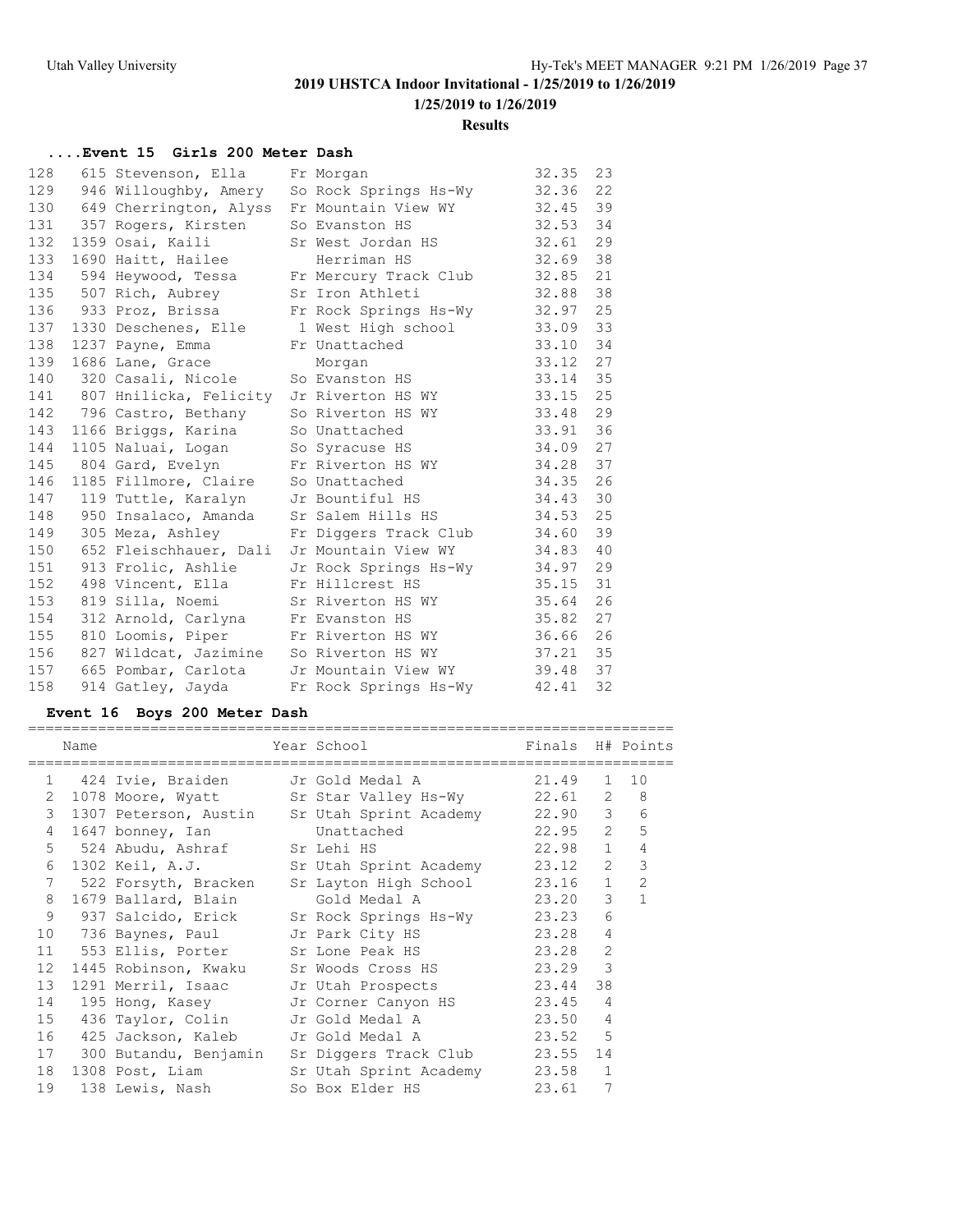**1/25/2019 to 1/26/2019**

### **Results**

### **....Event 16 Boys 200 Meter Dash**

| 20 | 1288 Lehr, Connor                                               | Sr Utah Prospects                  | 23.67          | 4        |
|----|-----------------------------------------------------------------|------------------------------------|----------------|----------|
| 21 | 280 Goulding, Kire                                              | Jr Desert Hills HS                 | 23.80          | 14       |
| 22 | 1661 Sandstrom, Haydn                                           | Gold Medal A                       | 23.83          | 5        |
| 23 | 1294 Pendleton, Will                                            | Sr Utah Prospects                  | 23.85          | 9        |
| 24 | 1006 Washington, Keilen                                         | So Snow Canyon HS                  | 23.90          | 8        |
| 25 | 673 Reaves, Dylan                                               | Sr Northridge HS                   | 23.94          | 5        |
| 26 | 224 Lokonobei, Lawrenc                                          | Sr Cottonwood HS                   | 23.95          | 37       |
| 27 | 775 Hayes, Dylan                                                | Sr Pleasant Grove HS               | 23.95          | 13       |
| 28 | 431 Mogensen, Hunter                                            | Sr Gold Medal A                    | 23.96          | 10       |
| 29 | 486 Hart, Nicholas                                              | Sr Hillcrest HS                    | 23.98          | - 8      |
| 30 | 287 Squires, Braden                                             | Sr Desert Hills HS                 | 23.98          | - 8      |
| 31 | 924 Mei, Kevin                                                  | Sr Rock Springs Hs-Wy              | 24.06          | 19       |
| 32 | 1157 Wilkins, Joseph                                            | So Tooele HS                       | 24.06          | 14       |
| 33 | 1272 Wood, Josh                                                 | Sr Unattached                      | 24.11          | 11       |
| 34 | 410 Ammons, William                                             | Sr Gold Medal A                    | 24.14          | 6        |
| 35 | 620 Bennett, Ethan                                              | Sr Mountain View HS                | 24.15          | 12       |
| 36 | 562 Whisman, Elijah                                             | Jr Lone Peak HS                    | 24.17          | -8       |
| 37 | 433 Moulton, Keenan                                             | Jr Gold Medal A                    | 24.18          | 17       |
| 38 | 1437 Nerdin, Jonas                                              | So Woods Cross HS                  | 24.27          | 7        |
| 39 | 1310 White, Aj                                                  | Jr Utah Sprint Academy             | 24.27          | 7        |
| 40 | 292 Wilstead, Logan                                             | Jr Desert Hills HS                 | 24.34          | 20       |
| 41 | 432 Moore, Jacob                                                | Jr Gold Medal A                    | 24.35          | 10       |
| 42 | 706 Kitiona, Timothy                                            | Sr Olympus HS                      | 24.47          | 15       |
| 43 | 423 Hill, Connely                                               | 2 Gold Medal A                     | 24.49          | 10       |
| 44 | 1317 Ogden, Riley                                               | Sr Velocitas Tr                    | 24.50          | 16       |
| 45 | 893 Thurman, Jared                                              | Jr Riverton HS                     | 24.56          | 16       |
| 46 | 1315 Johnson, Ethan                                             | Fr Velocitas Tr                    | 24.57          | 12       |
| 47 | 277 Crandall, Joshua                                            | So Desert Hills HS                 | 24.59          | 13       |
| 47 | 417 Coleman, Michael                                            | Sr Gold Medal A                    | 24.59          | 37       |
| 49 | 954 Miller, Seth                                                | Jr Salem Hills HS                  | 24.60          | 18       |
| 50 | 1290 Manwill, Elijah                                            | Jr Utah Prospects                  | 24.62          | 21       |
| 51 | 420 Hardy, Gaige                                                | Sr Gold Medal A                    | 24.67          | - 6      |
| 52 | 547 Orton, Nathan                                               | Jr Logan HS                        | 24.68          | 19       |
| 53 | 1147 Perez, Matthias                                            | So Toa Track Club                  | 24.69          | 40       |
| 54 | 437 Walker, Gaige                                               | Jr Gold Medal A                    | 24.70          | - 9      |
| 55 | 597 Nash Jr, Terrence                                           | Jr Mercury Track Club              | 24.75          | 15       |
| 56 | 915 Goich, Cole                                                 | Sr Rock Springs Hs-Wy              | 24.75          | 14       |
| 57 | 1299 Guiness, Carter                                            | Jr Utah Sprint Academy             | 24.77          | -5       |
| 57 | 745 Hickey, Ethan                                               | Jr Park City HS                    | 24.77          | 7        |
| 59 | 919 Hymas, Seth                                                 | Jr Rock Springs Hs-Wy              | 24.84          | 18       |
| 59 | 156 Jones, Luke                                                 | Fr Cheetahs                        | 24.84          | 11       |
| 61 | 988 Pack, Bridger                                               | Sr Skyridge HS                     | 24.87          | 45       |
| 62 | 171 Breck, Marshall                                             | Sr Copper Hills HS                 | 24.87          | 40       |
| 63 | 1397 Johnson, Kaden                                             | Sr Westlake HS                     | 24.90          | 12       |
| 64 | 979 Loria, Josh                                                 |                                    | 24.92          | 11       |
| 65 | 67 Suitter, Payton                                              | So Skyridge HS<br>Jr Bingham HS    | 24.94          | 24       |
| 66 | 794 Bever, Justin                                               | Jr Riverton HS WY                  | 24.95          | 36       |
| 67 | 744 Greenholtz, Ethan                                           |                                    |                |          |
| 68 | 1183 Farr, Porter                                               | So Park City HS<br>Sr Unattached   | 24.96<br>25.00 | 18<br>17 |
| 69 |                                                                 |                                    |                | 15       |
| 70 | 1312 Carter, Ethan<br>554 Guymon, Kaleb                         | Jr Velocitas Tr                    | 25.00          | 23       |
| 71 | 495 Morton, Jacob                                               | So Lone Peak HS<br>Jr Hillcrest HS | 25.01<br>25.05 | 11       |
| 72 |                                                                 |                                    |                |          |
| 73 | 1205 Hulet, Nick<br>944 Stevenson, Destry So Rock Springs Hs-Wy | Sr Unattached                      | 25.05<br>25.07 | 47<br>20 |
| 74 | 757 Vlaun, Kai                                                  |                                    | 25.07          | 35       |
|    |                                                                 | So Park City HS                    |                |          |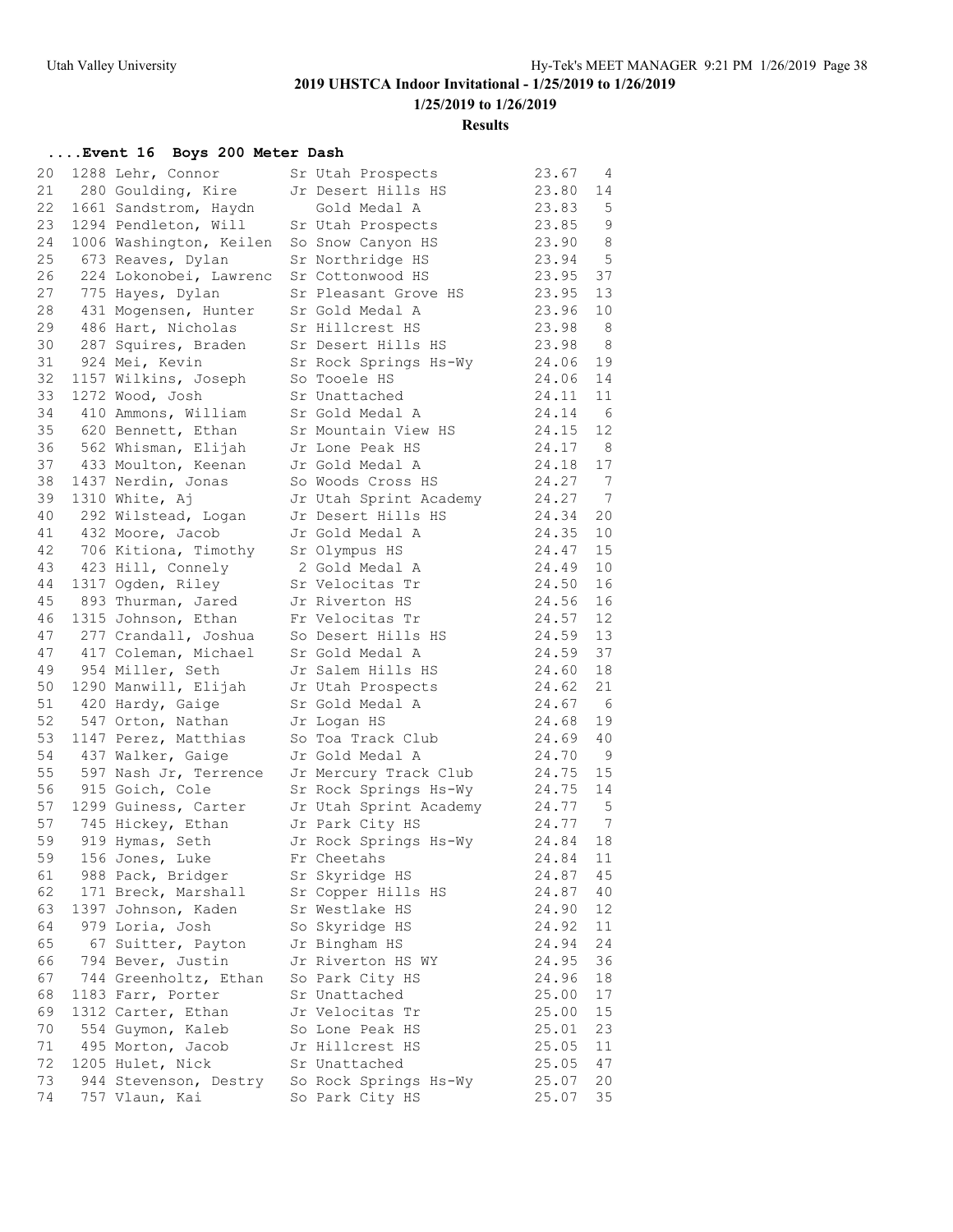**1/25/2019 to 1/26/2019**

**Results**

### **....Event 16 Boys 200 Meter Dash**

| 75         | 641 Sigua, Kynan                    | So Mountain View HS         | 25.08          | 27       |
|------------|-------------------------------------|-----------------------------|----------------|----------|
| 76         | 286 Smith, Ammon                    | Jr Desert Hills HS          | 25.09          | 36       |
| 77         | 1654 Reeder, Josh                   | So West Side HS             | 25.13          | 20       |
| 78         | 516 McFarland, Aiton                | Jr Juab HS                  | 25.13          | 35       |
| 79         | 825 Watkins, Tristan                | Fr Riverton HS WY           | 25.14          | 28       |
| 80         | 512 Bradley, Justus                 | So Juab HS                  | 25.16          | 38       |
| 80         | 630 Kunz, Kaden                     | So Mountain View HS         | 25.16          | 28       |
| 82         | 1306 Newman, Davey                  | Jr Utah Sprint Academy      | 25.17          | 45       |
| 83         | 650 Cherrington, Hunte              | Sr Mountain View WY         | 25.18          | 44       |
| 84         | 1376 Ballard, James                 | Jr Westlake HS              | 25.22          | 22       |
| 85         | 374 Bosgieter, Hunter               | Jr Falcon Elite             | 25.23          | 16       |
| 86         | 1658 Kelly, Reagan                  | Sr Springville HS           | 25.32          | 42       |
| 87         | 37 Rasmussen, Tim                   | So American Fork HS         | 25.34          | 36       |
| 88         | 929 Odogwu, Emmanuel                | Jr Rock Springs Hs-Wy       | 25.35          | 24       |
| 89         | 1220 Matheson, Bryton               | Jr Unattached               | 25.36          | 21       |
| 90         | 1232 Obray, Acelan                  | Sr Unattached               | 25.39          | 23       |
| 91         | 304 Mertlich, Parker                | Sr Diggers Track Club       | 25.39          | 43       |
| 92         | 669 Adams, Taylor                   | So Northridge HS            | 25.41          | 29       |
| 93         | 815 Mumme, Will                     | Sr Riverton HS WY           | 25.45          | 44       |
| 94         | 1271 Winn, Cory                     | Sr Unattached               | 25.50          | 13       |
| 95         | 1387 Halliburton, Jake              | Sr Westlake HS              | 25.57          | 12       |
| 96         | 110 Nelson, Brenden                 | So Bountiful HS             | 25.60          | 25       |
| 97         | 1143 Fe'a, Micah                    | So Toa Track Club           | 25.60          | 17       |
| 98         | 660 Knutson, Caleb                  | Jr Mountain View WY         | 25.62          | 46       |
| 99         | 1041 Noll, Alec                     | Fr Springville HS           | 25.64          | 26       |
| 100        | 1335 Turner, Torin                  | Jr West High school         | 25.65          | 21       |
| 101        | 642 Smith, Elijah                   | So Mountain View HS         | 25.65          | 27       |
| 102        | 722 Doussett, Ford                  | Jr Orem HS                  | 25.66          | 18       |
| 103        | 563 Whisman, Julian                 | Fr Lone Peak HS             | 25.66          | 15       |
| 104        | 551 Allen, Clayton                  | So Lone Peak HS             | 25.71          | 16       |
| 105        | 587 Adams, Amari                    | 8 Mercury Track Club        | 25.75          | 34       |
| 106        | 1320 Rymer, Damon                   | So Velocitas Tr             | 25.76          | 27       |
| 107        | 1438 Nerdin, Sam                    | Sr Woods Cross HS           | 25.79          | 19       |
| 108        | 609 Heywood, Joshua                 | 2 Morgan                    | 25.80          | 17       |
| 109        | 1685 Foster, Jake                   | Bountiful HS                | 25.80          | 25       |
| 110        | 406 Wangsgard, Isaac                | So Farmington HS            | 25.91          | 43       |
| 111        | 824 Walig, Samuel                   | Sr Riverton HS WY           | 25.93          | 28       |
| 112<br>113 | 983 Mortenson, Nathan               | Jr Skyridge HS              | 25.98          | 38<br>30 |
| 114        | 916 Granados, Edgar                 | Jr Rock Springs Hs-Wy       | 25.99<br>26.00 | 20       |
|            | 1673 Majors, Braycow                | Unattached                  |                | 37       |
| 115        | 1152 Downard, Jared                 | Sr Tooele HS                | 26.01<br>26.02 |          |
| 116<br>117 | 601 Bird, Payton<br>333 Gross, Reid | Sr Morgan<br>Sr Evanston HS | 26.05          | 24<br>25 |
| 118        | 1210 Johnson, Chris                 | Sr Unattached               | 26.06          | 30       |
| 119        | 323 Dean, Logan                     | So Evanston HS              | 26.08          | 39       |
| 120        | 556 Heimuli, Jonah                  | So Lone Peak HS             | 26.12          | 24       |
| 121        | 645 Strauss, Mckay                  | So Mountain View HS         | 26.12          | 26       |
| 122        | 1046 Sadler, Brandon                | Sr Springville HS           | 26.21          | 27       |
| 123        | 1101 Jeffs, Brennon                 | So Syracuse HS              | 26.23          | 44       |
| 124        | 514 Fletcher, Coltin                | Jr Juab HS                  | 26.26          | 29       |
| 125        | 1506 Brinkerhoff, Josh              | Desert Hills HS             | 26.28          | 22       |
| 126        | 523 Pasch, Trey                     | Sr Layton High School       | 26.30          | 21       |
| 127        | 830 Allan, Gage                     | Fr Riverton HS              | 26.34          | 42       |
| 128        | 509 Wood, Kort                      | Jr Iron Athleti             | 26.47          | 41       |
| 129        | 1337 Allen, Kaiden                  | Fr West Jordan HS           | 26.52          | 22       |
|            |                                     |                             |                |          |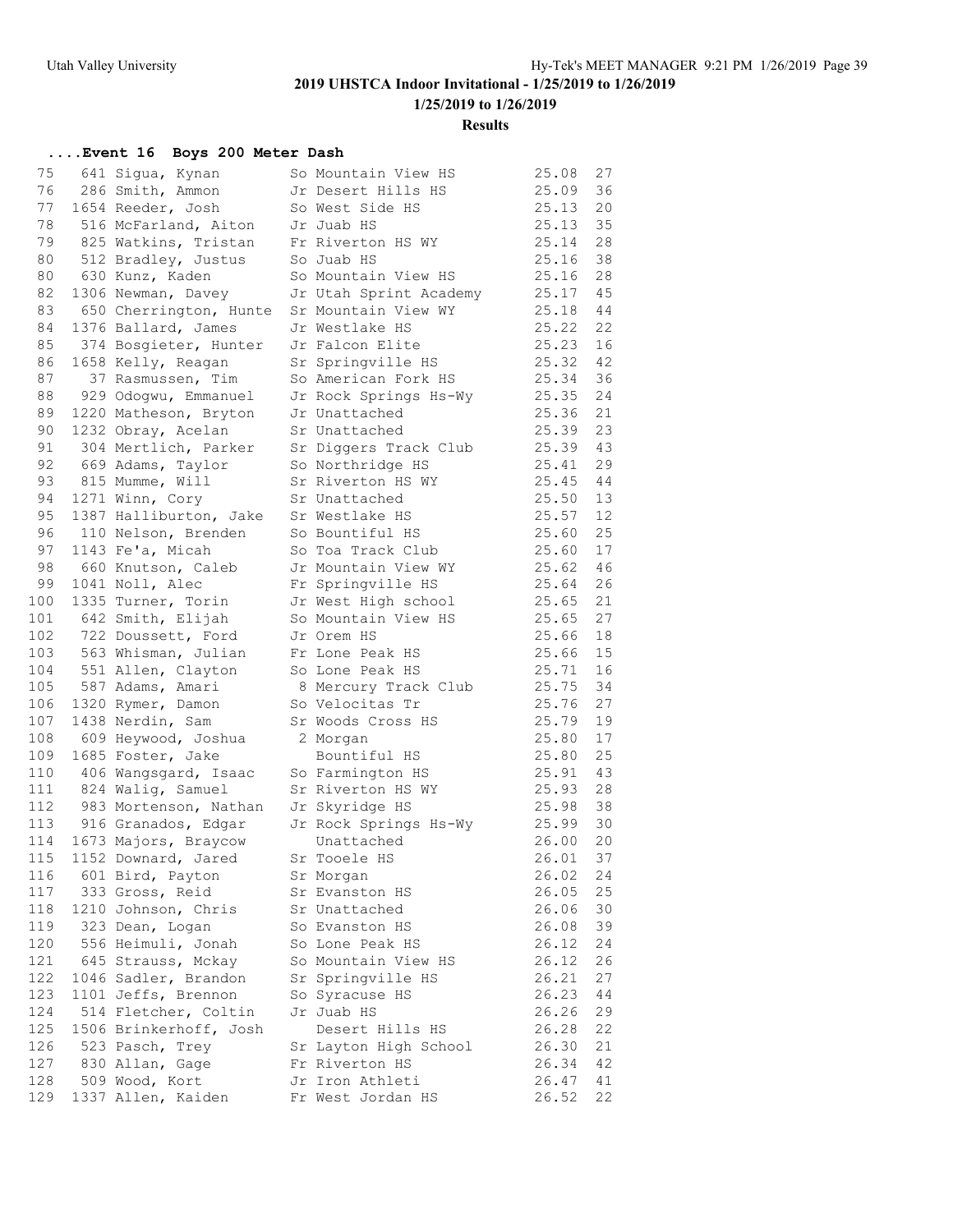## **Results**

### **....Event 16 Boys 200 Meter Dash**

| 240 Funk, Paul<br>Fr Davis HS<br>131<br>1036 Harlow, Timothy<br>39<br>Jr Springville HS<br>26.59<br>132<br>26.64<br>47<br>1674 White, Easton<br>Unattached<br>133 358 Ross, Blake<br>29<br>26.65<br>Fr Evanston HS<br>134<br>23<br>998 Doty, Jd<br>26.67<br>Jr Snow Canyon HS<br>654 Gooding, Caleb<br>135<br>26.70<br>45<br>So Mountain View WY<br>136<br>26.71<br>32<br>1311 Butcher, Braden<br>Jr Velocitas Tr<br>137<br>26.75<br>10<br>492 Lloyd, Brock<br>Sr Hillcrest HS<br>138<br>26.87<br>26<br>1678 Meyers, Alexander<br>Olympus HS<br>139<br>26.90<br>30<br>912 Franklin, Tyler<br>So Rock Springs Hs-Wy<br>140<br>26.90<br>23<br>488 Holladay, Spencer<br>So Hillcrest HS<br>659 Kellum, Morgan<br>141<br>26.91<br>40<br>Fr Mountain View WY<br>142 911 Faigl, Nick<br>30<br>27.05<br>Jr Rock Springs Hs-Wy<br>143<br>27.06<br>38<br>541 Daly, Carter<br>Fr Logan HS<br>144<br>27.13<br>33<br>1270 Wilson, Harrison<br>4 Unattached<br>145<br>27.17<br>31<br>1423 Christiansen, Kale<br>Sr Woods Cross HS<br>27.24<br>146<br>$\overline{9}$<br>222 Butterfield, Bryso<br>Fr Cottonwood HS<br>938 Salcido, Ivan<br>147<br>27.32<br>28<br>Fr Rock Springs Hs-Wy<br>148<br>27.33<br>1370 Vuyk, Adam<br>Sr West Jordan HS<br>- 6<br>149<br>27.37<br>42<br>1671 Morris, Tykai<br>Olympus HS<br>150<br>27.39<br>40<br>56 Hall, Brandon<br>Fr Bingham HS<br>151<br>27.39<br>43<br>801 Dencher, Hjalte<br>Sr Riverton HS WY<br>152<br>27.56<br>34<br>1676 Bremser, Preston<br>Bingham HS<br>153<br>936 Ross, Parker<br>27.56<br>32<br>So Rock Springs Hs-Wy<br>154<br>25<br>1667 Shipp, Jared<br>Skyridge HS<br>27.63<br>155<br>27.65<br>19<br>1014 Fernandez, Jacob<br>Sr Spanish Fork HS<br>156<br>325 Driver, Logan<br>36<br>So Evanston HS<br>27.71<br>157<br>27.76<br>31<br>343 Lester, Spencer<br>Fr Evanston HS<br>158<br>Jr West Jordan HS<br>27.79<br>9<br>1343 Butterfield, Brand<br>159<br>477 Collinson, Asiah<br>Fr Hillcrest HS<br>27.80<br>46<br>160<br>31<br>1010 Carlson, Diego<br>So Spanish Fork HS<br>27.82<br>161<br>27.86<br>41<br>546 Mendiola, Owen<br>Fr Logan HS<br>162<br>28.00<br>31<br>61 Martin, Brett<br>So Bingham HS<br>35<br>163<br>28.02<br>349 Palmer, Lance<br>Jr Evanston HS<br>164<br>28.06<br>29<br>995 Bitsoie, Caleb<br>Sr Snow Canyon HS<br>165<br>13<br>1309 Post, Spencer<br>Fr Utah Sprint Academy<br>28.07<br>47<br>166<br>663 Nebeker, Preston<br>So Mountain View WY<br>28.22<br>167<br>33<br>59 Larson, Kade<br>Sr Bingham HS<br>28.42<br>168<br>28.54<br>46<br>820 Spoonhunter, Malco<br>Sr Riverton HS WY<br>32<br>28.80<br>169<br>1249 Robinson, Jarren<br>Jr Unattached<br>22<br>28.81<br>170 1358 Osai, Enoch<br>So West Jordan HS<br>611 London, Liam<br>39<br>171<br>28.83<br>Fr Morgan<br>172<br>88 Gilvear, Anders<br>Sr Bountiful HS<br>29.04<br>43<br>173<br>315 Banry, Fox<br>29.06<br>Fr Evanston HS<br>44<br>174<br>29.15<br>33<br>331 Green, Schyuler<br>Fr Evanston HS<br>175<br>So Herriman HS<br>29.20<br>42<br>444 Gwynn, Sam<br>176<br>1144 Ma'ae, Jonah<br>7 Toa Track Club<br>29.37<br>33<br>177<br>817 Petsche, Anthony<br>Sr Riverton HS WY<br>29.58<br>32<br>178<br>1151 Tokelau, Maligi Jo<br>8 Toa Track Club<br>30.66<br>41<br>179<br>1131 Hintze, Jacob<br>31.25<br>26<br>So Timpanogos HS<br>180<br>811 Marchant, Kaden<br>Fr Riverton HS WY<br>31.51<br>41<br>181<br>31.71<br>34<br>1171 Christensen, Colto<br>Fr Unattached | 130 |                         |                  | 26.54 | 39 |
|------------------------------------------------------------------------------------------------------------------------------------------------------------------------------------------------------------------------------------------------------------------------------------------------------------------------------------------------------------------------------------------------------------------------------------------------------------------------------------------------------------------------------------------------------------------------------------------------------------------------------------------------------------------------------------------------------------------------------------------------------------------------------------------------------------------------------------------------------------------------------------------------------------------------------------------------------------------------------------------------------------------------------------------------------------------------------------------------------------------------------------------------------------------------------------------------------------------------------------------------------------------------------------------------------------------------------------------------------------------------------------------------------------------------------------------------------------------------------------------------------------------------------------------------------------------------------------------------------------------------------------------------------------------------------------------------------------------------------------------------------------------------------------------------------------------------------------------------------------------------------------------------------------------------------------------------------------------------------------------------------------------------------------------------------------------------------------------------------------------------------------------------------------------------------------------------------------------------------------------------------------------------------------------------------------------------------------------------------------------------------------------------------------------------------------------------------------------------------------------------------------------------------------------------------------------------------------------------------------------------------------------------------------------------------------------------------------------------------------------------------------------------------------------------------------------------------------------------------------------------------------------------------------------------------------------------------------------------------------------------------------------------------------------------------------------------------------------------------------------------------------------------------------------------------------------------------------------------------------------------------------------------------------------------------------------------------------------------------------------------------------------------------------------|-----|-------------------------|------------------|-------|----|
|                                                                                                                                                                                                                                                                                                                                                                                                                                                                                                                                                                                                                                                                                                                                                                                                                                                                                                                                                                                                                                                                                                                                                                                                                                                                                                                                                                                                                                                                                                                                                                                                                                                                                                                                                                                                                                                                                                                                                                                                                                                                                                                                                                                                                                                                                                                                                                                                                                                                                                                                                                                                                                                                                                                                                                                                                                                                                                                                                                                                                                                                                                                                                                                                                                                                                                                                                                                                                  |     |                         |                  |       |    |
|                                                                                                                                                                                                                                                                                                                                                                                                                                                                                                                                                                                                                                                                                                                                                                                                                                                                                                                                                                                                                                                                                                                                                                                                                                                                                                                                                                                                                                                                                                                                                                                                                                                                                                                                                                                                                                                                                                                                                                                                                                                                                                                                                                                                                                                                                                                                                                                                                                                                                                                                                                                                                                                                                                                                                                                                                                                                                                                                                                                                                                                                                                                                                                                                                                                                                                                                                                                                                  |     |                         |                  |       |    |
|                                                                                                                                                                                                                                                                                                                                                                                                                                                                                                                                                                                                                                                                                                                                                                                                                                                                                                                                                                                                                                                                                                                                                                                                                                                                                                                                                                                                                                                                                                                                                                                                                                                                                                                                                                                                                                                                                                                                                                                                                                                                                                                                                                                                                                                                                                                                                                                                                                                                                                                                                                                                                                                                                                                                                                                                                                                                                                                                                                                                                                                                                                                                                                                                                                                                                                                                                                                                                  |     |                         |                  |       |    |
|                                                                                                                                                                                                                                                                                                                                                                                                                                                                                                                                                                                                                                                                                                                                                                                                                                                                                                                                                                                                                                                                                                                                                                                                                                                                                                                                                                                                                                                                                                                                                                                                                                                                                                                                                                                                                                                                                                                                                                                                                                                                                                                                                                                                                                                                                                                                                                                                                                                                                                                                                                                                                                                                                                                                                                                                                                                                                                                                                                                                                                                                                                                                                                                                                                                                                                                                                                                                                  |     |                         |                  |       |    |
|                                                                                                                                                                                                                                                                                                                                                                                                                                                                                                                                                                                                                                                                                                                                                                                                                                                                                                                                                                                                                                                                                                                                                                                                                                                                                                                                                                                                                                                                                                                                                                                                                                                                                                                                                                                                                                                                                                                                                                                                                                                                                                                                                                                                                                                                                                                                                                                                                                                                                                                                                                                                                                                                                                                                                                                                                                                                                                                                                                                                                                                                                                                                                                                                                                                                                                                                                                                                                  |     |                         |                  |       |    |
|                                                                                                                                                                                                                                                                                                                                                                                                                                                                                                                                                                                                                                                                                                                                                                                                                                                                                                                                                                                                                                                                                                                                                                                                                                                                                                                                                                                                                                                                                                                                                                                                                                                                                                                                                                                                                                                                                                                                                                                                                                                                                                                                                                                                                                                                                                                                                                                                                                                                                                                                                                                                                                                                                                                                                                                                                                                                                                                                                                                                                                                                                                                                                                                                                                                                                                                                                                                                                  |     |                         |                  |       |    |
|                                                                                                                                                                                                                                                                                                                                                                                                                                                                                                                                                                                                                                                                                                                                                                                                                                                                                                                                                                                                                                                                                                                                                                                                                                                                                                                                                                                                                                                                                                                                                                                                                                                                                                                                                                                                                                                                                                                                                                                                                                                                                                                                                                                                                                                                                                                                                                                                                                                                                                                                                                                                                                                                                                                                                                                                                                                                                                                                                                                                                                                                                                                                                                                                                                                                                                                                                                                                                  |     |                         |                  |       |    |
|                                                                                                                                                                                                                                                                                                                                                                                                                                                                                                                                                                                                                                                                                                                                                                                                                                                                                                                                                                                                                                                                                                                                                                                                                                                                                                                                                                                                                                                                                                                                                                                                                                                                                                                                                                                                                                                                                                                                                                                                                                                                                                                                                                                                                                                                                                                                                                                                                                                                                                                                                                                                                                                                                                                                                                                                                                                                                                                                                                                                                                                                                                                                                                                                                                                                                                                                                                                                                  |     |                         |                  |       |    |
|                                                                                                                                                                                                                                                                                                                                                                                                                                                                                                                                                                                                                                                                                                                                                                                                                                                                                                                                                                                                                                                                                                                                                                                                                                                                                                                                                                                                                                                                                                                                                                                                                                                                                                                                                                                                                                                                                                                                                                                                                                                                                                                                                                                                                                                                                                                                                                                                                                                                                                                                                                                                                                                                                                                                                                                                                                                                                                                                                                                                                                                                                                                                                                                                                                                                                                                                                                                                                  |     |                         |                  |       |    |
|                                                                                                                                                                                                                                                                                                                                                                                                                                                                                                                                                                                                                                                                                                                                                                                                                                                                                                                                                                                                                                                                                                                                                                                                                                                                                                                                                                                                                                                                                                                                                                                                                                                                                                                                                                                                                                                                                                                                                                                                                                                                                                                                                                                                                                                                                                                                                                                                                                                                                                                                                                                                                                                                                                                                                                                                                                                                                                                                                                                                                                                                                                                                                                                                                                                                                                                                                                                                                  |     |                         |                  |       |    |
|                                                                                                                                                                                                                                                                                                                                                                                                                                                                                                                                                                                                                                                                                                                                                                                                                                                                                                                                                                                                                                                                                                                                                                                                                                                                                                                                                                                                                                                                                                                                                                                                                                                                                                                                                                                                                                                                                                                                                                                                                                                                                                                                                                                                                                                                                                                                                                                                                                                                                                                                                                                                                                                                                                                                                                                                                                                                                                                                                                                                                                                                                                                                                                                                                                                                                                                                                                                                                  |     |                         |                  |       |    |
|                                                                                                                                                                                                                                                                                                                                                                                                                                                                                                                                                                                                                                                                                                                                                                                                                                                                                                                                                                                                                                                                                                                                                                                                                                                                                                                                                                                                                                                                                                                                                                                                                                                                                                                                                                                                                                                                                                                                                                                                                                                                                                                                                                                                                                                                                                                                                                                                                                                                                                                                                                                                                                                                                                                                                                                                                                                                                                                                                                                                                                                                                                                                                                                                                                                                                                                                                                                                                  |     |                         |                  |       |    |
|                                                                                                                                                                                                                                                                                                                                                                                                                                                                                                                                                                                                                                                                                                                                                                                                                                                                                                                                                                                                                                                                                                                                                                                                                                                                                                                                                                                                                                                                                                                                                                                                                                                                                                                                                                                                                                                                                                                                                                                                                                                                                                                                                                                                                                                                                                                                                                                                                                                                                                                                                                                                                                                                                                                                                                                                                                                                                                                                                                                                                                                                                                                                                                                                                                                                                                                                                                                                                  |     |                         |                  |       |    |
|                                                                                                                                                                                                                                                                                                                                                                                                                                                                                                                                                                                                                                                                                                                                                                                                                                                                                                                                                                                                                                                                                                                                                                                                                                                                                                                                                                                                                                                                                                                                                                                                                                                                                                                                                                                                                                                                                                                                                                                                                                                                                                                                                                                                                                                                                                                                                                                                                                                                                                                                                                                                                                                                                                                                                                                                                                                                                                                                                                                                                                                                                                                                                                                                                                                                                                                                                                                                                  |     |                         |                  |       |    |
|                                                                                                                                                                                                                                                                                                                                                                                                                                                                                                                                                                                                                                                                                                                                                                                                                                                                                                                                                                                                                                                                                                                                                                                                                                                                                                                                                                                                                                                                                                                                                                                                                                                                                                                                                                                                                                                                                                                                                                                                                                                                                                                                                                                                                                                                                                                                                                                                                                                                                                                                                                                                                                                                                                                                                                                                                                                                                                                                                                                                                                                                                                                                                                                                                                                                                                                                                                                                                  |     |                         |                  |       |    |
|                                                                                                                                                                                                                                                                                                                                                                                                                                                                                                                                                                                                                                                                                                                                                                                                                                                                                                                                                                                                                                                                                                                                                                                                                                                                                                                                                                                                                                                                                                                                                                                                                                                                                                                                                                                                                                                                                                                                                                                                                                                                                                                                                                                                                                                                                                                                                                                                                                                                                                                                                                                                                                                                                                                                                                                                                                                                                                                                                                                                                                                                                                                                                                                                                                                                                                                                                                                                                  |     |                         |                  |       |    |
|                                                                                                                                                                                                                                                                                                                                                                                                                                                                                                                                                                                                                                                                                                                                                                                                                                                                                                                                                                                                                                                                                                                                                                                                                                                                                                                                                                                                                                                                                                                                                                                                                                                                                                                                                                                                                                                                                                                                                                                                                                                                                                                                                                                                                                                                                                                                                                                                                                                                                                                                                                                                                                                                                                                                                                                                                                                                                                                                                                                                                                                                                                                                                                                                                                                                                                                                                                                                                  |     |                         |                  |       |    |
|                                                                                                                                                                                                                                                                                                                                                                                                                                                                                                                                                                                                                                                                                                                                                                                                                                                                                                                                                                                                                                                                                                                                                                                                                                                                                                                                                                                                                                                                                                                                                                                                                                                                                                                                                                                                                                                                                                                                                                                                                                                                                                                                                                                                                                                                                                                                                                                                                                                                                                                                                                                                                                                                                                                                                                                                                                                                                                                                                                                                                                                                                                                                                                                                                                                                                                                                                                                                                  |     |                         |                  |       |    |
|                                                                                                                                                                                                                                                                                                                                                                                                                                                                                                                                                                                                                                                                                                                                                                                                                                                                                                                                                                                                                                                                                                                                                                                                                                                                                                                                                                                                                                                                                                                                                                                                                                                                                                                                                                                                                                                                                                                                                                                                                                                                                                                                                                                                                                                                                                                                                                                                                                                                                                                                                                                                                                                                                                                                                                                                                                                                                                                                                                                                                                                                                                                                                                                                                                                                                                                                                                                                                  |     |                         |                  |       |    |
|                                                                                                                                                                                                                                                                                                                                                                                                                                                                                                                                                                                                                                                                                                                                                                                                                                                                                                                                                                                                                                                                                                                                                                                                                                                                                                                                                                                                                                                                                                                                                                                                                                                                                                                                                                                                                                                                                                                                                                                                                                                                                                                                                                                                                                                                                                                                                                                                                                                                                                                                                                                                                                                                                                                                                                                                                                                                                                                                                                                                                                                                                                                                                                                                                                                                                                                                                                                                                  |     |                         |                  |       |    |
|                                                                                                                                                                                                                                                                                                                                                                                                                                                                                                                                                                                                                                                                                                                                                                                                                                                                                                                                                                                                                                                                                                                                                                                                                                                                                                                                                                                                                                                                                                                                                                                                                                                                                                                                                                                                                                                                                                                                                                                                                                                                                                                                                                                                                                                                                                                                                                                                                                                                                                                                                                                                                                                                                                                                                                                                                                                                                                                                                                                                                                                                                                                                                                                                                                                                                                                                                                                                                  |     |                         |                  |       |    |
|                                                                                                                                                                                                                                                                                                                                                                                                                                                                                                                                                                                                                                                                                                                                                                                                                                                                                                                                                                                                                                                                                                                                                                                                                                                                                                                                                                                                                                                                                                                                                                                                                                                                                                                                                                                                                                                                                                                                                                                                                                                                                                                                                                                                                                                                                                                                                                                                                                                                                                                                                                                                                                                                                                                                                                                                                                                                                                                                                                                                                                                                                                                                                                                                                                                                                                                                                                                                                  |     |                         |                  |       |    |
|                                                                                                                                                                                                                                                                                                                                                                                                                                                                                                                                                                                                                                                                                                                                                                                                                                                                                                                                                                                                                                                                                                                                                                                                                                                                                                                                                                                                                                                                                                                                                                                                                                                                                                                                                                                                                                                                                                                                                                                                                                                                                                                                                                                                                                                                                                                                                                                                                                                                                                                                                                                                                                                                                                                                                                                                                                                                                                                                                                                                                                                                                                                                                                                                                                                                                                                                                                                                                  |     |                         |                  |       |    |
|                                                                                                                                                                                                                                                                                                                                                                                                                                                                                                                                                                                                                                                                                                                                                                                                                                                                                                                                                                                                                                                                                                                                                                                                                                                                                                                                                                                                                                                                                                                                                                                                                                                                                                                                                                                                                                                                                                                                                                                                                                                                                                                                                                                                                                                                                                                                                                                                                                                                                                                                                                                                                                                                                                                                                                                                                                                                                                                                                                                                                                                                                                                                                                                                                                                                                                                                                                                                                  |     |                         |                  |       |    |
|                                                                                                                                                                                                                                                                                                                                                                                                                                                                                                                                                                                                                                                                                                                                                                                                                                                                                                                                                                                                                                                                                                                                                                                                                                                                                                                                                                                                                                                                                                                                                                                                                                                                                                                                                                                                                                                                                                                                                                                                                                                                                                                                                                                                                                                                                                                                                                                                                                                                                                                                                                                                                                                                                                                                                                                                                                                                                                                                                                                                                                                                                                                                                                                                                                                                                                                                                                                                                  |     |                         |                  |       |    |
|                                                                                                                                                                                                                                                                                                                                                                                                                                                                                                                                                                                                                                                                                                                                                                                                                                                                                                                                                                                                                                                                                                                                                                                                                                                                                                                                                                                                                                                                                                                                                                                                                                                                                                                                                                                                                                                                                                                                                                                                                                                                                                                                                                                                                                                                                                                                                                                                                                                                                                                                                                                                                                                                                                                                                                                                                                                                                                                                                                                                                                                                                                                                                                                                                                                                                                                                                                                                                  |     |                         |                  |       |    |
|                                                                                                                                                                                                                                                                                                                                                                                                                                                                                                                                                                                                                                                                                                                                                                                                                                                                                                                                                                                                                                                                                                                                                                                                                                                                                                                                                                                                                                                                                                                                                                                                                                                                                                                                                                                                                                                                                                                                                                                                                                                                                                                                                                                                                                                                                                                                                                                                                                                                                                                                                                                                                                                                                                                                                                                                                                                                                                                                                                                                                                                                                                                                                                                                                                                                                                                                                                                                                  |     |                         |                  |       |    |
|                                                                                                                                                                                                                                                                                                                                                                                                                                                                                                                                                                                                                                                                                                                                                                                                                                                                                                                                                                                                                                                                                                                                                                                                                                                                                                                                                                                                                                                                                                                                                                                                                                                                                                                                                                                                                                                                                                                                                                                                                                                                                                                                                                                                                                                                                                                                                                                                                                                                                                                                                                                                                                                                                                                                                                                                                                                                                                                                                                                                                                                                                                                                                                                                                                                                                                                                                                                                                  |     |                         |                  |       |    |
|                                                                                                                                                                                                                                                                                                                                                                                                                                                                                                                                                                                                                                                                                                                                                                                                                                                                                                                                                                                                                                                                                                                                                                                                                                                                                                                                                                                                                                                                                                                                                                                                                                                                                                                                                                                                                                                                                                                                                                                                                                                                                                                                                                                                                                                                                                                                                                                                                                                                                                                                                                                                                                                                                                                                                                                                                                                                                                                                                                                                                                                                                                                                                                                                                                                                                                                                                                                                                  |     |                         |                  |       |    |
|                                                                                                                                                                                                                                                                                                                                                                                                                                                                                                                                                                                                                                                                                                                                                                                                                                                                                                                                                                                                                                                                                                                                                                                                                                                                                                                                                                                                                                                                                                                                                                                                                                                                                                                                                                                                                                                                                                                                                                                                                                                                                                                                                                                                                                                                                                                                                                                                                                                                                                                                                                                                                                                                                                                                                                                                                                                                                                                                                                                                                                                                                                                                                                                                                                                                                                                                                                                                                  |     |                         |                  |       |    |
|                                                                                                                                                                                                                                                                                                                                                                                                                                                                                                                                                                                                                                                                                                                                                                                                                                                                                                                                                                                                                                                                                                                                                                                                                                                                                                                                                                                                                                                                                                                                                                                                                                                                                                                                                                                                                                                                                                                                                                                                                                                                                                                                                                                                                                                                                                                                                                                                                                                                                                                                                                                                                                                                                                                                                                                                                                                                                                                                                                                                                                                                                                                                                                                                                                                                                                                                                                                                                  |     |                         |                  |       |    |
|                                                                                                                                                                                                                                                                                                                                                                                                                                                                                                                                                                                                                                                                                                                                                                                                                                                                                                                                                                                                                                                                                                                                                                                                                                                                                                                                                                                                                                                                                                                                                                                                                                                                                                                                                                                                                                                                                                                                                                                                                                                                                                                                                                                                                                                                                                                                                                                                                                                                                                                                                                                                                                                                                                                                                                                                                                                                                                                                                                                                                                                                                                                                                                                                                                                                                                                                                                                                                  |     |                         |                  |       |    |
|                                                                                                                                                                                                                                                                                                                                                                                                                                                                                                                                                                                                                                                                                                                                                                                                                                                                                                                                                                                                                                                                                                                                                                                                                                                                                                                                                                                                                                                                                                                                                                                                                                                                                                                                                                                                                                                                                                                                                                                                                                                                                                                                                                                                                                                                                                                                                                                                                                                                                                                                                                                                                                                                                                                                                                                                                                                                                                                                                                                                                                                                                                                                                                                                                                                                                                                                                                                                                  |     |                         |                  |       |    |
|                                                                                                                                                                                                                                                                                                                                                                                                                                                                                                                                                                                                                                                                                                                                                                                                                                                                                                                                                                                                                                                                                                                                                                                                                                                                                                                                                                                                                                                                                                                                                                                                                                                                                                                                                                                                                                                                                                                                                                                                                                                                                                                                                                                                                                                                                                                                                                                                                                                                                                                                                                                                                                                                                                                                                                                                                                                                                                                                                                                                                                                                                                                                                                                                                                                                                                                                                                                                                  |     |                         |                  |       |    |
|                                                                                                                                                                                                                                                                                                                                                                                                                                                                                                                                                                                                                                                                                                                                                                                                                                                                                                                                                                                                                                                                                                                                                                                                                                                                                                                                                                                                                                                                                                                                                                                                                                                                                                                                                                                                                                                                                                                                                                                                                                                                                                                                                                                                                                                                                                                                                                                                                                                                                                                                                                                                                                                                                                                                                                                                                                                                                                                                                                                                                                                                                                                                                                                                                                                                                                                                                                                                                  |     |                         |                  |       |    |
|                                                                                                                                                                                                                                                                                                                                                                                                                                                                                                                                                                                                                                                                                                                                                                                                                                                                                                                                                                                                                                                                                                                                                                                                                                                                                                                                                                                                                                                                                                                                                                                                                                                                                                                                                                                                                                                                                                                                                                                                                                                                                                                                                                                                                                                                                                                                                                                                                                                                                                                                                                                                                                                                                                                                                                                                                                                                                                                                                                                                                                                                                                                                                                                                                                                                                                                                                                                                                  |     |                         |                  |       |    |
|                                                                                                                                                                                                                                                                                                                                                                                                                                                                                                                                                                                                                                                                                                                                                                                                                                                                                                                                                                                                                                                                                                                                                                                                                                                                                                                                                                                                                                                                                                                                                                                                                                                                                                                                                                                                                                                                                                                                                                                                                                                                                                                                                                                                                                                                                                                                                                                                                                                                                                                                                                                                                                                                                                                                                                                                                                                                                                                                                                                                                                                                                                                                                                                                                                                                                                                                                                                                                  |     |                         |                  |       |    |
|                                                                                                                                                                                                                                                                                                                                                                                                                                                                                                                                                                                                                                                                                                                                                                                                                                                                                                                                                                                                                                                                                                                                                                                                                                                                                                                                                                                                                                                                                                                                                                                                                                                                                                                                                                                                                                                                                                                                                                                                                                                                                                                                                                                                                                                                                                                                                                                                                                                                                                                                                                                                                                                                                                                                                                                                                                                                                                                                                                                                                                                                                                                                                                                                                                                                                                                                                                                                                  |     |                         |                  |       |    |
|                                                                                                                                                                                                                                                                                                                                                                                                                                                                                                                                                                                                                                                                                                                                                                                                                                                                                                                                                                                                                                                                                                                                                                                                                                                                                                                                                                                                                                                                                                                                                                                                                                                                                                                                                                                                                                                                                                                                                                                                                                                                                                                                                                                                                                                                                                                                                                                                                                                                                                                                                                                                                                                                                                                                                                                                                                                                                                                                                                                                                                                                                                                                                                                                                                                                                                                                                                                                                  |     |                         |                  |       |    |
|                                                                                                                                                                                                                                                                                                                                                                                                                                                                                                                                                                                                                                                                                                                                                                                                                                                                                                                                                                                                                                                                                                                                                                                                                                                                                                                                                                                                                                                                                                                                                                                                                                                                                                                                                                                                                                                                                                                                                                                                                                                                                                                                                                                                                                                                                                                                                                                                                                                                                                                                                                                                                                                                                                                                                                                                                                                                                                                                                                                                                                                                                                                                                                                                                                                                                                                                                                                                                  |     |                         |                  |       |    |
|                                                                                                                                                                                                                                                                                                                                                                                                                                                                                                                                                                                                                                                                                                                                                                                                                                                                                                                                                                                                                                                                                                                                                                                                                                                                                                                                                                                                                                                                                                                                                                                                                                                                                                                                                                                                                                                                                                                                                                                                                                                                                                                                                                                                                                                                                                                                                                                                                                                                                                                                                                                                                                                                                                                                                                                                                                                                                                                                                                                                                                                                                                                                                                                                                                                                                                                                                                                                                  |     |                         |                  |       |    |
|                                                                                                                                                                                                                                                                                                                                                                                                                                                                                                                                                                                                                                                                                                                                                                                                                                                                                                                                                                                                                                                                                                                                                                                                                                                                                                                                                                                                                                                                                                                                                                                                                                                                                                                                                                                                                                                                                                                                                                                                                                                                                                                                                                                                                                                                                                                                                                                                                                                                                                                                                                                                                                                                                                                                                                                                                                                                                                                                                                                                                                                                                                                                                                                                                                                                                                                                                                                                                  |     |                         |                  |       |    |
|                                                                                                                                                                                                                                                                                                                                                                                                                                                                                                                                                                                                                                                                                                                                                                                                                                                                                                                                                                                                                                                                                                                                                                                                                                                                                                                                                                                                                                                                                                                                                                                                                                                                                                                                                                                                                                                                                                                                                                                                                                                                                                                                                                                                                                                                                                                                                                                                                                                                                                                                                                                                                                                                                                                                                                                                                                                                                                                                                                                                                                                                                                                                                                                                                                                                                                                                                                                                                  |     |                         |                  |       |    |
|                                                                                                                                                                                                                                                                                                                                                                                                                                                                                                                                                                                                                                                                                                                                                                                                                                                                                                                                                                                                                                                                                                                                                                                                                                                                                                                                                                                                                                                                                                                                                                                                                                                                                                                                                                                                                                                                                                                                                                                                                                                                                                                                                                                                                                                                                                                                                                                                                                                                                                                                                                                                                                                                                                                                                                                                                                                                                                                                                                                                                                                                                                                                                                                                                                                                                                                                                                                                                  |     |                         |                  |       |    |
|                                                                                                                                                                                                                                                                                                                                                                                                                                                                                                                                                                                                                                                                                                                                                                                                                                                                                                                                                                                                                                                                                                                                                                                                                                                                                                                                                                                                                                                                                                                                                                                                                                                                                                                                                                                                                                                                                                                                                                                                                                                                                                                                                                                                                                                                                                                                                                                                                                                                                                                                                                                                                                                                                                                                                                                                                                                                                                                                                                                                                                                                                                                                                                                                                                                                                                                                                                                                                  |     |                         |                  |       |    |
|                                                                                                                                                                                                                                                                                                                                                                                                                                                                                                                                                                                                                                                                                                                                                                                                                                                                                                                                                                                                                                                                                                                                                                                                                                                                                                                                                                                                                                                                                                                                                                                                                                                                                                                                                                                                                                                                                                                                                                                                                                                                                                                                                                                                                                                                                                                                                                                                                                                                                                                                                                                                                                                                                                                                                                                                                                                                                                                                                                                                                                                                                                                                                                                                                                                                                                                                                                                                                  |     |                         |                  |       |    |
|                                                                                                                                                                                                                                                                                                                                                                                                                                                                                                                                                                                                                                                                                                                                                                                                                                                                                                                                                                                                                                                                                                                                                                                                                                                                                                                                                                                                                                                                                                                                                                                                                                                                                                                                                                                                                                                                                                                                                                                                                                                                                                                                                                                                                                                                                                                                                                                                                                                                                                                                                                                                                                                                                                                                                                                                                                                                                                                                                                                                                                                                                                                                                                                                                                                                                                                                                                                                                  |     |                         |                  |       |    |
|                                                                                                                                                                                                                                                                                                                                                                                                                                                                                                                                                                                                                                                                                                                                                                                                                                                                                                                                                                                                                                                                                                                                                                                                                                                                                                                                                                                                                                                                                                                                                                                                                                                                                                                                                                                                                                                                                                                                                                                                                                                                                                                                                                                                                                                                                                                                                                                                                                                                                                                                                                                                                                                                                                                                                                                                                                                                                                                                                                                                                                                                                                                                                                                                                                                                                                                                                                                                                  |     |                         |                  |       |    |
|                                                                                                                                                                                                                                                                                                                                                                                                                                                                                                                                                                                                                                                                                                                                                                                                                                                                                                                                                                                                                                                                                                                                                                                                                                                                                                                                                                                                                                                                                                                                                                                                                                                                                                                                                                                                                                                                                                                                                                                                                                                                                                                                                                                                                                                                                                                                                                                                                                                                                                                                                                                                                                                                                                                                                                                                                                                                                                                                                                                                                                                                                                                                                                                                                                                                                                                                                                                                                  |     |                         |                  |       |    |
|                                                                                                                                                                                                                                                                                                                                                                                                                                                                                                                                                                                                                                                                                                                                                                                                                                                                                                                                                                                                                                                                                                                                                                                                                                                                                                                                                                                                                                                                                                                                                                                                                                                                                                                                                                                                                                                                                                                                                                                                                                                                                                                                                                                                                                                                                                                                                                                                                                                                                                                                                                                                                                                                                                                                                                                                                                                                                                                                                                                                                                                                                                                                                                                                                                                                                                                                                                                                                  |     |                         |                  |       |    |
|                                                                                                                                                                                                                                                                                                                                                                                                                                                                                                                                                                                                                                                                                                                                                                                                                                                                                                                                                                                                                                                                                                                                                                                                                                                                                                                                                                                                                                                                                                                                                                                                                                                                                                                                                                                                                                                                                                                                                                                                                                                                                                                                                                                                                                                                                                                                                                                                                                                                                                                                                                                                                                                                                                                                                                                                                                                                                                                                                                                                                                                                                                                                                                                                                                                                                                                                                                                                                  |     |                         |                  |       |    |
|                                                                                                                                                                                                                                                                                                                                                                                                                                                                                                                                                                                                                                                                                                                                                                                                                                                                                                                                                                                                                                                                                                                                                                                                                                                                                                                                                                                                                                                                                                                                                                                                                                                                                                                                                                                                                                                                                                                                                                                                                                                                                                                                                                                                                                                                                                                                                                                                                                                                                                                                                                                                                                                                                                                                                                                                                                                                                                                                                                                                                                                                                                                                                                                                                                                                                                                                                                                                                  |     |                         |                  |       |    |
|                                                                                                                                                                                                                                                                                                                                                                                                                                                                                                                                                                                                                                                                                                                                                                                                                                                                                                                                                                                                                                                                                                                                                                                                                                                                                                                                                                                                                                                                                                                                                                                                                                                                                                                                                                                                                                                                                                                                                                                                                                                                                                                                                                                                                                                                                                                                                                                                                                                                                                                                                                                                                                                                                                                                                                                                                                                                                                                                                                                                                                                                                                                                                                                                                                                                                                                                                                                                                  |     |                         |                  |       |    |
|                                                                                                                                                                                                                                                                                                                                                                                                                                                                                                                                                                                                                                                                                                                                                                                                                                                                                                                                                                                                                                                                                                                                                                                                                                                                                                                                                                                                                                                                                                                                                                                                                                                                                                                                                                                                                                                                                                                                                                                                                                                                                                                                                                                                                                                                                                                                                                                                                                                                                                                                                                                                                                                                                                                                                                                                                                                                                                                                                                                                                                                                                                                                                                                                                                                                                                                                                                                                                  | 182 | 1150 Sam Fong-Talia, Kh | 6 Toa Track Club | 31.81 | 34 |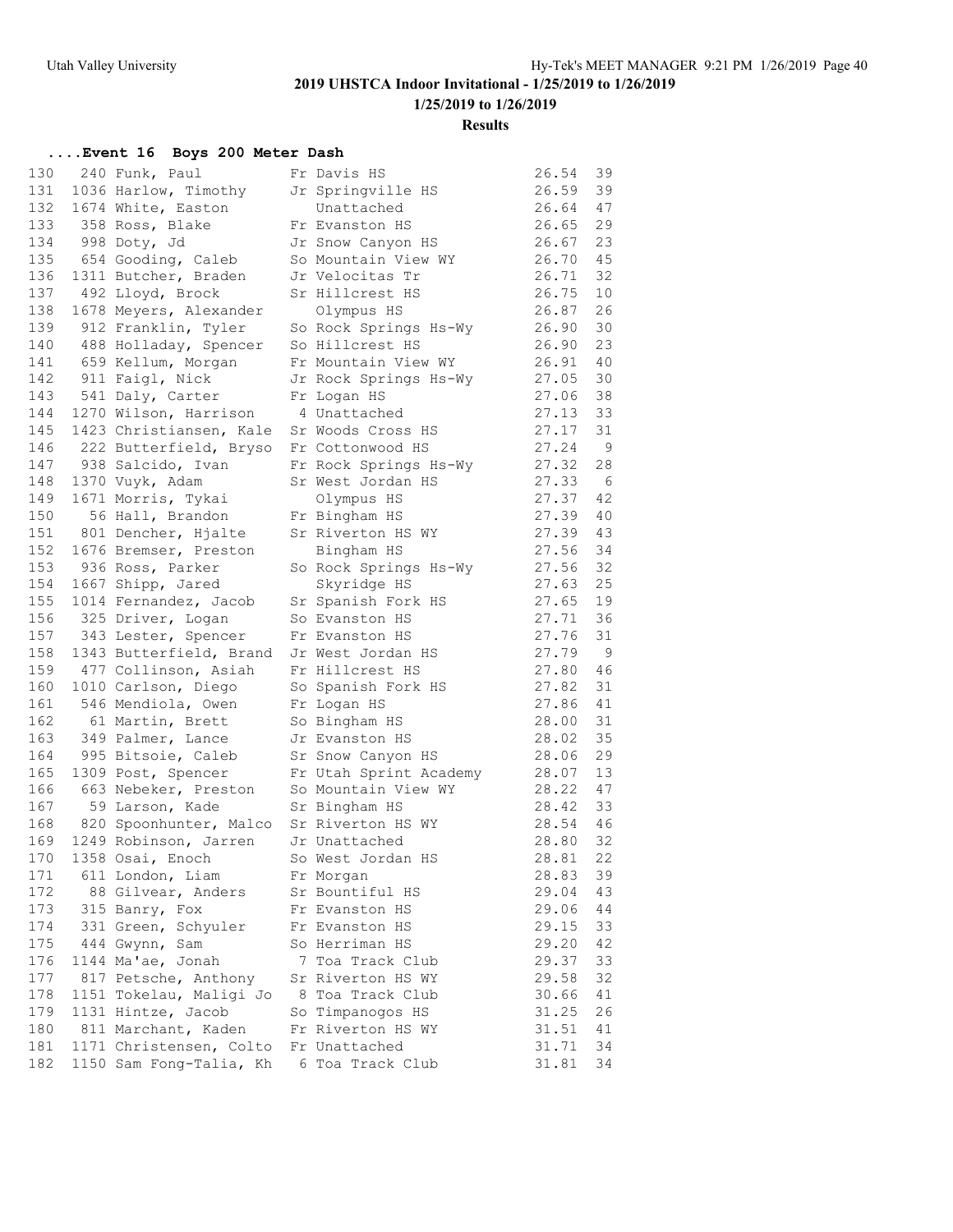**1/25/2019 to 1/26/2019**

#### **Results**

### **Event 17 Girls 3200 Meter Run**

|              | Name |                         | Year School           | Finals   | Points         |
|--------------|------|-------------------------|-----------------------|----------|----------------|
| 1            |      | 108 Murphy, Laurie      | Sr Bountiful HS       | 11:04.91 | 10             |
| $\mathbf{2}$ |      | 257 Lundgreen, Ellie    | Sr Davis HS           | 11:10.37 | 8              |
| 3            |      | 1262 Thompson, Trisha   | So Unattached         | 11:18.69 | 6              |
| 4            |      | 382 Ferrell, Elisabeth  | So Farmington HS      | 11:20.19 | 5              |
| 5            |      | 1393 Jensen, Abby       | Sr Westlake HS        | 11:31.57 | $\overline{4}$ |
| 6            |      | 1422 Christian, Michell | Sr Woods Cross HS     | 11:42.52 | 3              |
| 7            |      | 882 Seegmiller, Madiso  | Jr Riverton HS        | 11:51.33 | $\overline{c}$ |
| 8            |      | 112 Rorrer Warren, Ann  | Sr Bountiful HS       | 12:07.61 | $\mathbf{1}$   |
| 9            |      | 778 McKown, Mya         | Sr Pleasant Grove HS  | 12:09.37 |                |
| 10           |      | 780 Runnels, Makaila    | Sr Pleasant Grove HS  | 12:12.62 |                |
| 11           |      | 697 Barnett, Emma       | Jr Olympus HS         | 12:14.49 |                |
| 12           |      | 767 Cryer, Becca        | Jr Pleasant Grove HS  | 12:22.76 |                |
| 13           |      | 773 Harbertson, Makena  | Jr Pleasant Grove HS  | 12:26.37 |                |
| 14           |      | 952 Lindstrom, Eliza    | Sr Salem Hills HS     | 12:29.89 |                |
| 15           |      | 271 Stanley, Hope       | Fr Davis HS           | 12:30.52 |                |
| 16           |      | 849 Gee, Brooklynn      | Sr Riverton HS        | 12:31.28 |                |
| 17           |      | 270 Stanley, Elizabeth  | Fr Davis HS           | 12:32.49 |                |
| 18           |      | 1169 Callahan, Karlie   | Sr Unattached         | 12:32.81 |                |
| 19           |      | 372 Worley, Reghan      | Sr Evanston HS        | 12:33.65 |                |
| 20           |      | 118 Stewart, Sammi      | Fr Bountiful HS       | 12:35.08 |                |
| 21           |      | 96 Jenkins, Maddy       | Jr Bountiful HS       | 12:35.81 |                |
| 22           |      | 695 Willey, Sasha       | So Ogden HS           | 12:35.89 |                |
| 23           |      | 446 Hatch, Morgan       | Fr Herriman HS        | 12:36.57 |                |
| 24           |      | 1401 Lee, Macie         | Sr Westlake HS        | 12:38.17 |                |
| 25           |      | 1411 Scoresby, Alivia   | So Westlake HS        | 12:44.89 |                |
| 26           |      | 521 Williams, Maura     | Sr Juab HS            | 12:45.93 |                |
| 27           |      | 1071 Heywood, Emmy      | Sr Star Valley Hs-Wy  | 12:50.72 |                |
| 28           |      | 939 Shannon, Syd        | Sr Rock Springs Hs-Wy | 12:53.19 |                |
| 29           |      | 964 Nield, Amy          | So Shelley HS         | 13:01.92 |                |
| 30           |      | 869 Naylor, Erin        | Fr Riverton HS        | 13:05.45 |                |
| 31           |      | 732 Tresner, Suzanna    | Fr Orem HS            | 13:05.93 |                |
| 32           |      | 860 Larson, Ashlea      | Fr Riverton HS        | 13:06.63 |                |
| 33           |      | 962 Moulton, Jenna      | Fr Shelley HS         | 13:09.37 |                |
| 34           |      | 1062 Angell, Shaelee    | Jr Star Valley Hs-Wy  | 13:10.64 |                |
| 35           |      | 1077 Mavy, Eve          | Fr Star Valley Hs-Wy  | 13:14.36 |                |
| 36           |      | 821 Stingley, Trysta    | Sr Riverton HS WY     | 13:16.80 |                |
| 37           |      | 941 Sisemore, Scarlett  | Sr Rock Springs Hs-Wy | 13:19.05 |                |
| 38           |      | 268 Smith, Maren        | So Davis HS           | 13:19.34 |                |
| 39           |      | 791 Maroney, McKenna    | Fr Provo HS           | 13:25.00 |                |
| 40           |      | 833 Andrus, Rylee       | Sr Riverton HS        | 13:26.79 |                |
| 41           |      | 120 Vance, Keri         | So Bountiful HS       | 13:29.26 |                |
| 42           |      | 853 Hamilton, Adrianne  | So Riverton HS        | 13:31.91 |                |
| 43           |      | 769 Evans, Emma         | Jr Pleasant Grove HS  | 13:33.02 |                |
| 44           |      | 942 Smith, Kayla        | So Rock Springs Hs-Wy | 13:40.20 |                |
| 45           |      | 835 Bartlome, Brynlee   | Sr Riverton HS        | 13:40.30 |                |
| 46           |      | 844 Coleman, Abigail    | Sr Riverton HS        | 13:49.63 |                |
| 47           |      | 891 Thomas, Anna        | Jr Riverton HS        | 13:49.91 |                |
| 48           |      | 519 Rosquist, Whitlee   | Jr Juab HS            | 13:53.49 |                |
| 49           |      | 501 Wallace, Elizabeth  | Jr Hunter HS          | 14:05.00 |                |
| 50           |      | 180 Price, Victoria     | Jr Copper Hills HS    | 14:12.29 |                |
| 51           |      | 894 Tucker, Kennedy     | So Riverton HS        | 14:17.32 |                |
| 52           |      | 868 Murdock, Chelise    | Sr Riverton HS        | 14:19.30 |                |
| 53           |      | 403 Van Noy, Coral      |                       |          |                |
|              |      |                         | Jr Farmington HS      | 14:19.51 |                |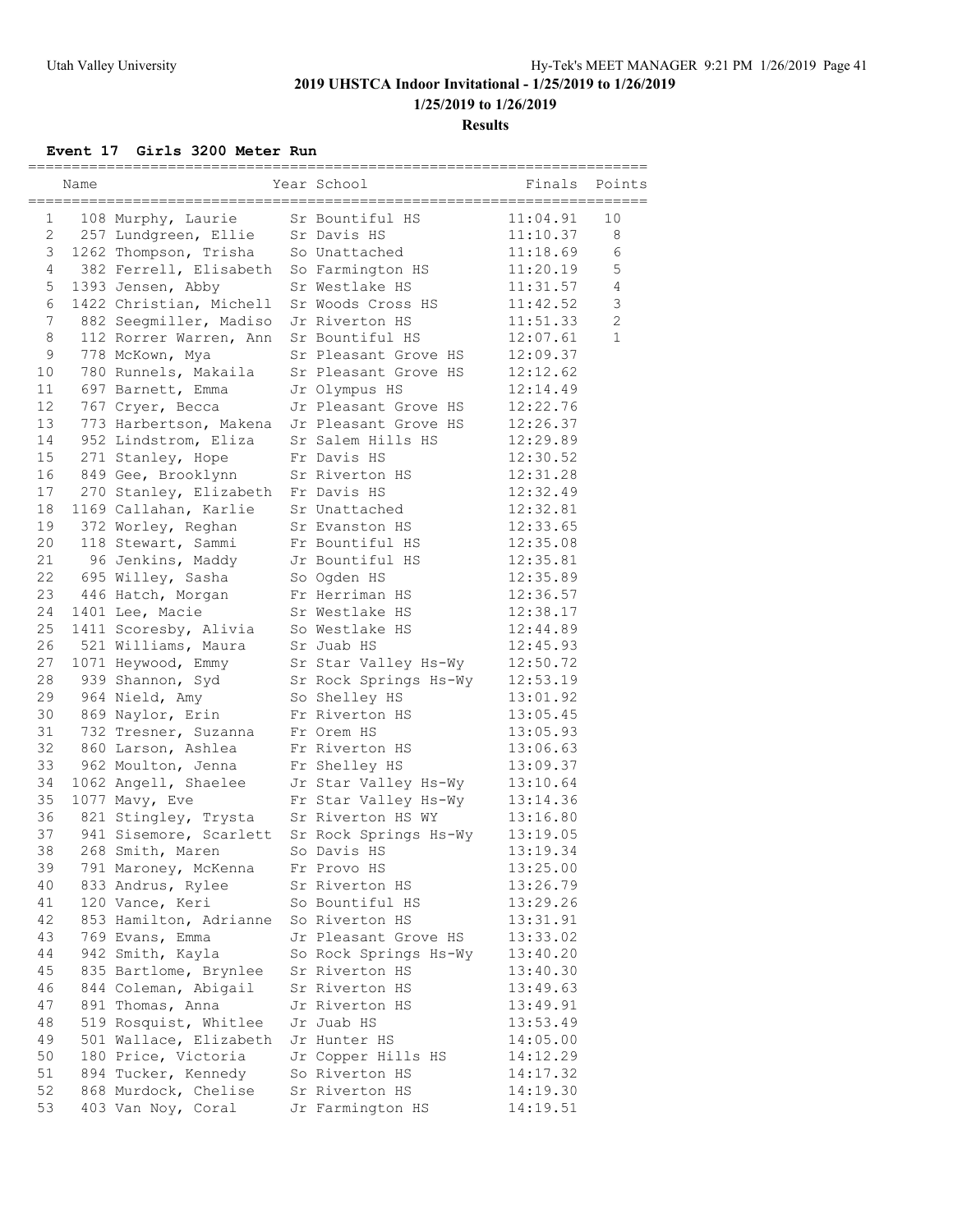#### **Results**

### **....Event 17 Girls 3200 Meter Run**

| 54 | 401 Taylor, Jessie       | Jr Farmington HS     | 14:21.18 |
|----|--------------------------|----------------------|----------|
| 55 | 781 Tueller, Halle       | So Pleasant Grove HS | 14:41.46 |
|    | 56 812 McDonald, Kate    | Fr Riverton HS WY    | 15:10.72 |
|    | 57 772 Giles, Averie     | So Pleasant Grove HS | 15:36.24 |
|    | 58 1663 Haskell, Kylie   | Skyview HS           | 15:54.69 |
|    | 59 1221 Matheson, Nicole | Jr Unattached        | 16:41.70 |
|    | 60 1664 Grana Dino, Leah | Skyview HS           | 17:52.66 |

### **Event 18 Boys 3200 Meter Run**

|                   | Name |                         | Year School          | Finals   | Points         |
|-------------------|------|-------------------------|----------------------|----------|----------------|
| 1                 |      | 14 Grundvig, Luke       | Sr American Fork HS  | 9:22.86  | 10             |
| 2                 |      | 1086 Wetzel, Asefa      | Sr Star Valley Hs-Wy | 9:24.45  | 8              |
| 3                 |      | 675 Wehrli, Max         | Sr Northridge HS     | 9:33.76  | 6              |
| 4                 |      | 880 Rogers, Tanner      | Jr Riverton HS       | 9:34.20  | 5              |
| 5                 |      | 1426 Davis, Jason       | Sr Woods Cross HS    | 9:39.16  | 4              |
| 6                 |      | 617 Wilkins, Carson     | Sr Morgan            | 9:40.05  | 3              |
| $7\phantom{.}$    |      | 846 Davis, Ty           | Sr Riverton HS       | 9:40.65  | $\overline{2}$ |
| 8                 |      | 1691 Nokes, Joey        | Riverton HS          | 9:41.99  | $\mathbf{1}$   |
| 9                 |      | 723 Harmon, Kayden      | Sr Orem HS           | 9:43.25  |                |
| 10                |      | 1085 Visser, Peter      | So Star Valley Hs-Wy | 9:46.85  |                |
| 11                |      | 234 Coleman, Carson     | Jr Davis HS          | 9:52.38  |                |
| $12 \overline{ }$ |      | 105 Mortensen, Dalton   | So Bountiful HS      | 9:54.45  |                |
| 13                |      | 405 Wall, Adam          | Jr Farmington HS     | 9:57.53  |                |
| 14                |      | 1405 Moffat, Michael    | So Westlake HS       | 9:59.06  |                |
| 15                |      | 713 Spence, Skyler      | Jr Olympus HS        | 9:59.30  |                |
| 16                |      | 1440 Neuenschwander, Ky | Sr Woods Cross HS    | 10:00.24 |                |
| 17                |      | 676 Allred, Christophe  | Sr Ogden HS          | 10:00.25 |                |
| 18                |      | 239 Ferrin, Trey        | Sr Davis HS          | 10:02.35 |                |
| 19                |      | 23 Kelley, Ethan        | Sr American Fork HS  | 10:02.79 |                |
| 20                |      | 256 Larsen, Daniel      | So Davis HS          | 10:03.19 |                |
| 21                |      | 1383 Case, Matthew      | Sr Westlake HS       | 10:11.07 |                |
| 22                |      | 381 Direda, Garrett     | Jr Farmington HS     | 10:11.45 |                |
| 23                |      | 948 Crossley, Luke      | So Roy High School   | 10:14.25 |                |
| 24                |      | 225 Madsen, Cody        | Jr Cottonwood HS     | 10:14.42 |                |
| 25                |      | 439 Valerio, Marcos     | Sr Green River HS WY | 10:15.24 |                |
| 26                |      | 102 Mason, Daniel       | Jr Bountiful HS      | 10:16.26 |                |
| 27                |      | 369 Wiley, Weston       | Sr Evanston HS       | 10:17.13 |                |
| 28                |      | 1033 Eifert, Michael    | Jr Springville HS    | 10:17.66 |                |
| 29                |      | 992 Thompson, Davin     | So Skyridge HS       | 10:18.51 |                |
| 30                |      | 388 Hogan, Spencer      | Jr Farmington HS     | 10:19.39 |                |
| 31                |      | 1203 Hoon, Kage         | So Unattached        | 10:20.23 |                |
| 32                |      | 391 Mitchell, Simon     | So Farmington HS     | 10:20.55 |                |
| 33                |      | 726 Koster, Skyler      | Jr Orem HS           | 10:21.17 |                |
| 34                |      | 656 Harmon, Travis      | Jr Mountain View WY  | 10:23.15 |                |
| 35                |      | 1234 Palmer, Jerin      | Jr Unattached        | 10:24.60 |                |
| 36                |      | 902 Willis, Spencer     | Jr Riverton HS       | 10:28.70 |                |
| 37                |      | 721 Campregher, Joao    | So Orem HS           | 10:28.73 |                |
| 38                |      | 724 Jacobs, Cameron     | So Orem HS           | 10:29.37 |                |
| 39                |      | 133 Gerlach, Sam        | Jr Box Elder HS      | 10:29.86 |                |
| 40                |      | 113 Sanders, Kohl       | So Bountiful HS      | 10:30.58 |                |
| 41                |      | 581 Skelton, David      | Jr Maple Mountain    | 10:31.17 |                |
| 42                |      | 1025 Scott, Jordon      | Sr Spanish Fork HS   | 10:32.90 |                |
| 43                |      | 103 Mason, Kimball      | So Bountiful HS      | 10:33.50 |                |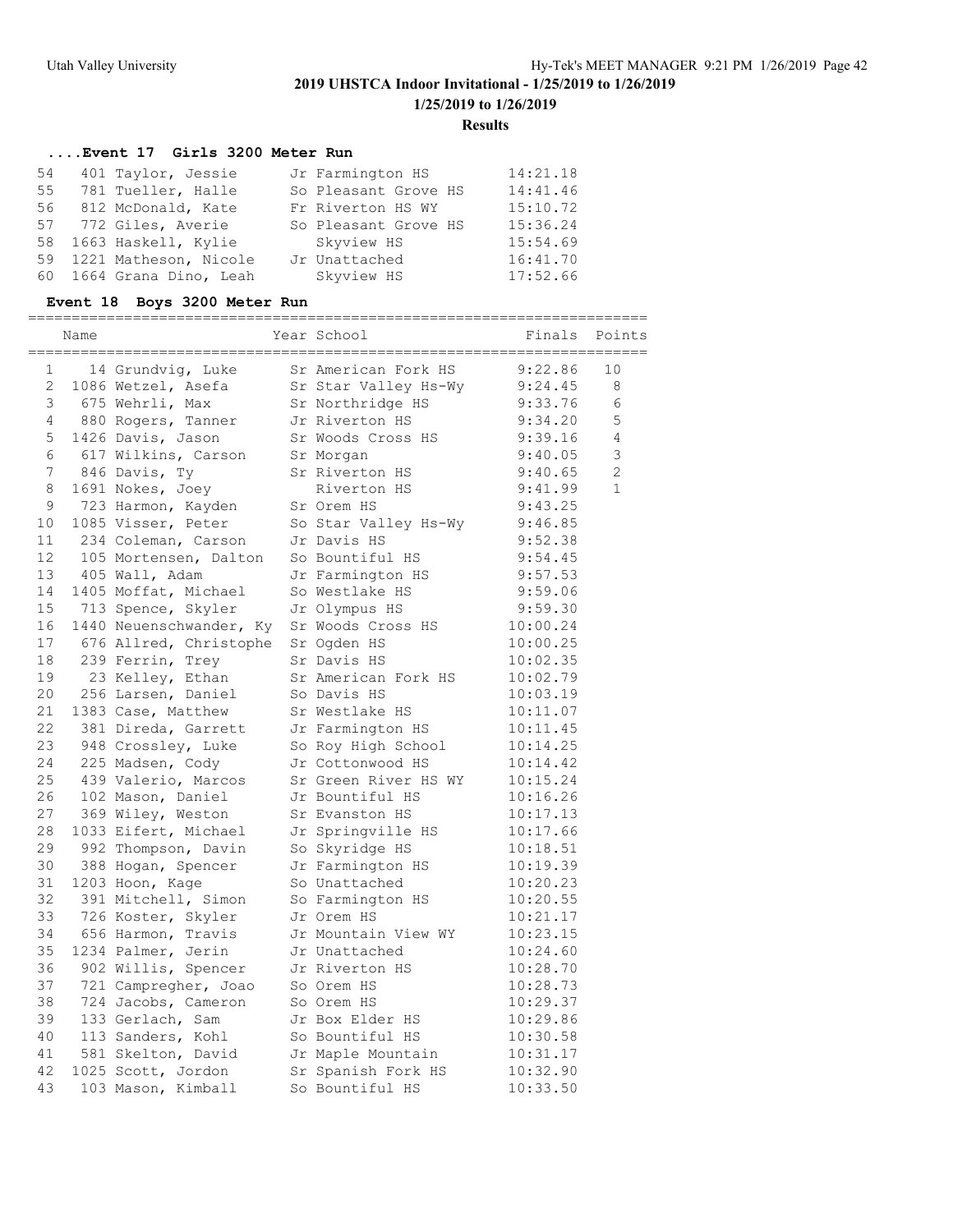**1/25/2019 to 1/26/2019**

#### **Results**

### **....Event 18 Boys 3200 Meter Run**

| 44 | 1398 Jones, Nicolas      | Jr Westlake HS        | 10:33.66 |
|----|--------------------------|-----------------------|----------|
| 45 | 445 Harris, Evan         | So Herriman HS        | 10:35.14 |
| 46 | 832 Andrews, Jacob       | Sr Riverton HS        | 10:36.09 |
| 47 | 1429 Gehring, Calvin     | So Woods Cross HS     | 10:36.29 |
| 48 | 530 Howell, Luke         | Jr Lehi HS            | 10:36.65 |
| 49 | 766 Christen, Eric       | Sr Pleasant Grove HS  | 10:37.97 |
| 50 | 1067 Foley, Dillon       | Jr Star Valley Hs-Wy  | 10:38.07 |
| 51 | 774 Harbertson, Trevin   | Fr Pleasant Grove HS  | 10:39.53 |
| 52 | 897 Warnick, Treven      | So Riverton HS        | 10:40.14 |
| 53 | 219 Allen, Willis        | Sr Cottonwood HS      | 10:40.66 |
| 54 | 867 Morgan, Chandler     | Sr Riverton HS        | 10:44.25 |
| 55 | 655 Hamblin, Justin      | Sr Mountain View WY   | 10:46.12 |
| 56 |                          |                       | 10:47.27 |
|    | 28 Merkley, Will         | Fr American Fork HS   |          |
| 57 | 1428 Dustin, Zach        | Sr Woods Cross HS     | 10:49.17 |
| 58 | 124 Wood, Justin         | Sr Bountiful HS       | 10:49.37 |
| 59 | 99 Mabey, Adam           | 8 Bountiful HS        | 10:49.85 |
| 60 | 1037 Johns, Chase        | So Springville HS     | 10:53.32 |
| 61 | 1414 Turner, Ryan        | Jr Westlake HS        | 10:53.44 |
| 62 | 574 Jensen, John         | Jr Maple Mountain     | 10:55.53 |
| 63 | 672 Garaway, Noam        | So Northridge HS      | 10:57.63 |
| 64 | 272 Thornton, Nathan     | Sr Davis HS           | 11:05.80 |
| 65 | 687 Draper, Ford         | Sr Ogden HS           | 11:11.28 |
| 66 | 686 Draper, Carter       | So Ogden HS           | 11:12.01 |
| 67 | 1005 Verespey, Daniel    | So Snow Canyon HS     | 11:12.33 |
| 68 | 890 Taylor, Paul         | Sr Riverton HS        | 11:15.98 |
| 69 | 1436 McNair, Bryson      | Fr Woods Cross HS     | 11:16.19 |
| 70 | 1382 Call, Jay           | Jr Westlake HS        | 11:17.23 |
| 71 | 961 Campbell, Josh       | Sr Shelley HS         | 11:17.95 |
|    | 72 888 Stewart, Griffin  | Jr Riverton HS        | 11:18.05 |
| 73 | 1064 Draney, Noah        | So Star Valley Hs-Wy  | 11:20.33 |
| 74 | 733 Vanburen, Brevin     | So Orem HS            | 11:22.02 |
| 75 | 453 Potter, Tony         | So Herriman HS        | 11:25.49 |
| 76 | 330 Gomez, Robert        |                       | 11:28.28 |
|    | 77 864 Maxfield, Jackson | So Evanston HS        | 11:28.87 |
|    |                          | Jr Riverton HS        |          |
|    | 78 227 Simpson, Crew     | Fr Cottonwood HS      | 11:29.07 |
| 79 | 1332 Krikov, Aleksandr   | Jr West High school   | 11:30.75 |
| 80 | 881 Seegmiller, Jake     | 8 Riverton HS         | 11:36.10 |
| 81 | 339 Hunt, Logan          | Jr Evanston HS        | 11:36.44 |
| 82 | 1055 Hales, Noah         | So Stansbury HS       | 11:37.86 |
| 83 | 858 Jones, Brigham       | Fr Riverton HS        | 11:38.87 |
| 84 | 1389 Hatch, Trevor       | Jr Westlake HS        | 11:39.03 |
| 85 | 462 Waite, Mason         | Fr Herriman HS        | 11:40.73 |
| 86 | 886 Stephens, Malakai    | Sr Riverton HS        | 11:43.15 |
| 87 | 1665 Mortensen, Dylan    | Skyview HS            | 11:45.16 |
| 88 | 172 Colton, Ethan        | So Copper Hills HS    | 11:45.77 |
| 89 | 360 Sepos, Brandon       | Sr Evanston HS        | 11:45.82 |
| 90 | 917 Huang, Edmon         | So Rock Springs Hs-Wy | 11:46.27 |
| 91 | 1395 Jensen, Ozkar       | So Westlake HS        | 11:47.66 |
| 92 | 859 Kartchner, Cade      | Sr Riverton HS        | 11:50.79 |
| 93 | 862 Le, Jaiden           | Jr Riverton HS        | 11:52.50 |
| 94 | 792 Briggs, Luke         | 8 Race Cats           | 11:52.69 |
| 95 | 847 Eldredge, Tyler      | Jr Riverton HS        | 11:58.11 |
| 96 | 539 Bradford, Timothy    | So Logan HS           | 11:58.15 |
| 97 | 373 Worley, Rylan        | So Evanston HS        | 11:59.62 |
| 98 | 447 Messel, Taylor       | So Herriman HS        | 12:01.13 |
|    |                          |                       |          |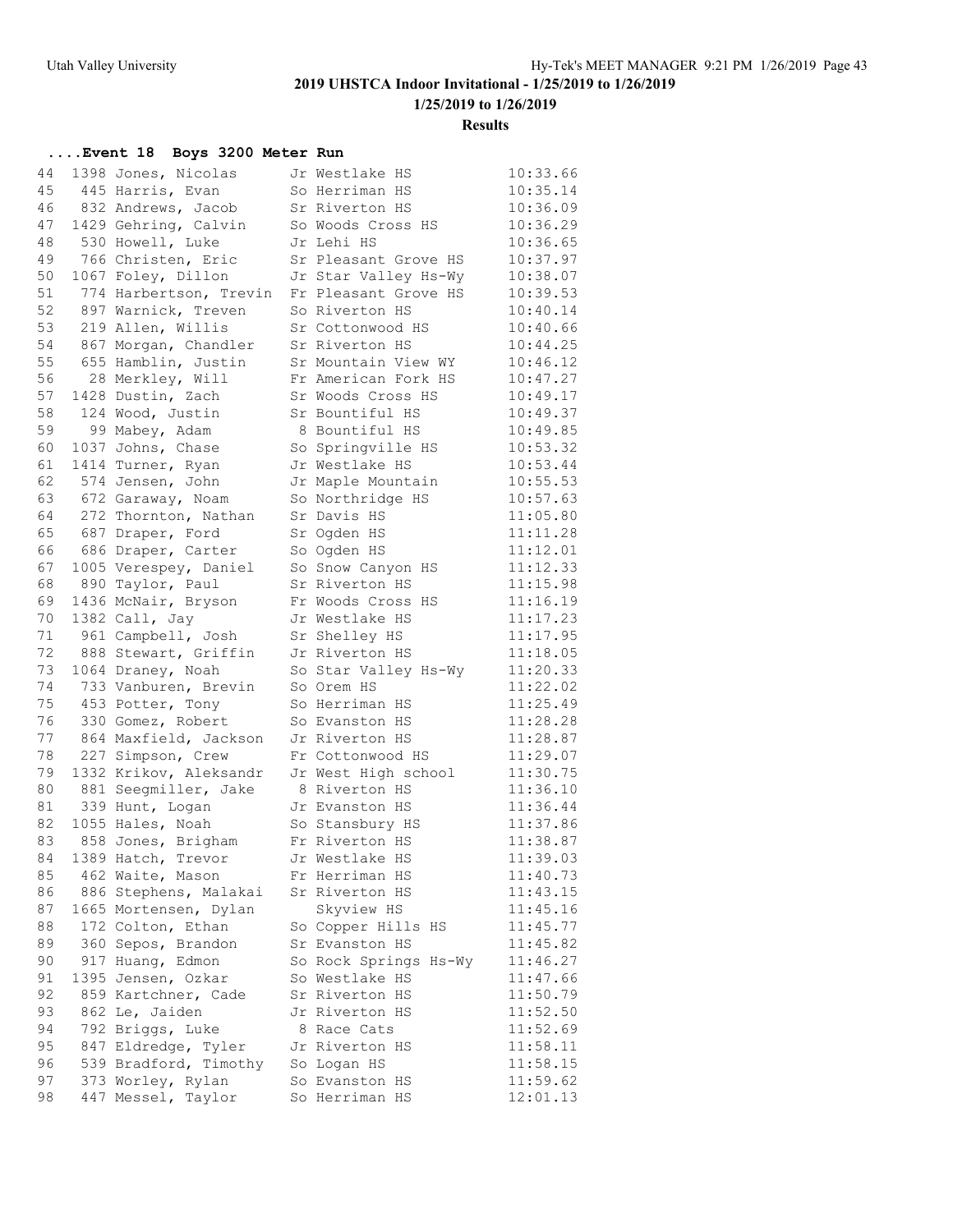**1/25/2019 to 1/26/2019**

#### **Results**

### **....Event 18 Boys 3200 Meter Run**

|     | 99 1000 Mehr, Jared     | Jr Snow Canyon HS    | 12:07.73 |
|-----|-------------------------|----------------------|----------|
|     | 100 97 Jensen, Jaden    | Jr Bountiful HS      | 12:08.12 |
| 101 | 371 Winfield, Charles   | Jr Evanston HS       | 12:09.24 |
|     | 102 184 Watts, Merrick  | Jr Copper Hills HS   | 12:09.56 |
|     | 103 1084 Strgar, Joshua | So Star Valley Hs-Wy | 12:11.29 |

### **Event 19 Girls 4x400 Meter Relay**

| School                        | Finals Points                 |                |
|-------------------------------|-------------------------------|----------------|
| 1 Gold Medal Athletics 'A'    | 4:05.80 10                    |                |
| 1) 434 Nielson, Adi So        | 2) 435 Reeves, Emma Jr        |                |
| 3) 418 Dabb, Larissa Sr       | 4) 438 York, Jasie Sr         |                |
| 2 Gold Medal Athletics 'B'    | 4:11.60 8                     |                |
| 1) 429 Merrill, Lauren Sr     | 2) 411 Andrewsen, Shelby Jr   |                |
| 3) 415 Cardall, Brittany Sr   | 4) 416 Cheney, Aubree Sr      |                |
| 3 Utah Sprint Academy 'A'     | 4:13.18                       | 6              |
| 1) 1300 Henderson, Cassidy Sr | 2) 1297 Brandt, Bailey Sr     |                |
| 3) 1303 Lankford, Scarlet Jr  | 4) 1298 Butterfield, Kayla Sr |                |
| 4 Rock Springs Hs-Wy 'A'      | 4:23.08                       | -5             |
| 5 Olympus HS 'A'              | 4:25.08                       | $\overline{4}$ |
| 6 Evanston HS 'A'             | 4:29.53                       | 3              |
| 1) 324 Demander, Lexi Sr      | 2) 334 Hall, Gabby Sr         |                |
| 3) 348 Nelson, Tia So         | 4) 329 Fuller, Breila Sr      |                |
| 7 Bountiful HS 'A'            | 4:40.82                       | 2              |
| 8 Rock Springs Hs-Wy 'B'      | 4:54.24                       |                |
| 9 Bountiful HS 'B'            | 4:54.28                       |                |
| 10 Bountiful HS 'C'           | 5:06.40                       |                |

### **Event 20 Boys 4x400 Meter Relay**

=======================================================================

| School                        | Finals<br>Points           |
|-------------------------------|----------------------------|
| 1 Utah Sprint Academy 'A'     | 3:35.78<br>10              |
| 2 Utah Prospects 'A'          | $3:37.25$ 8                |
| 1) 1288 Lehr, Connor Sr       | 2) 1290 Manwill, Elijah Jr |
| 3) 1279 Brown, Immanuel Sr    | 4) 1286 Layton, Will Sr    |
| 3 Evanston HS 'A'             | $3:37.41$ 6                |
| 1) 364 Smith, Kody Sr         | 2) 335 Halladay, Tyrell Sr |
| 3) 351 Periman, Cris Sr       | 4) 347 Morris, Gabe Jr     |
| 4 Rock Springs Hs-Wy 'A'      | $3:38.22$ 5                |
| 5 Gold Medal Athletics 'A'    | 3:39.66<br>4               |
| 1) 431 Mogensen, Hunter Sr    | 2) 417 Coleman, Michael Sr |
| 6 Snow Canyon HS 'A'          | 3:43.63<br>3               |
| 1) 996 Bryan, Tim So          | 2) 1002 Proffit, Zarek Jr  |
| 3) 1006 Washington, Keilen So | 4) 998 Doty, Jd Jr         |
| 7 Bountiful HS 'A'            | 2<br>3:44.71               |
| 8 Hillcrest HS 'A'            | $\mathbf{1}$<br>3:47.24    |
| 1) 481 Davies, Anthony So     | 2) 482 Diggins, Nathan Jr  |
| 3) 483 Engar, Chandler Jr     | 4) 487 Hastings, Zac Sr    |
| 9 Bountiful HS 'B'            | 3:57.70                    |
| 10 Rock Springs Hs-Wy 'B'     | 3:59.99                    |
| 11 Bountiful HS 'C'           | 4:10.94                    |
| 12 Hillcrest HS 'B'           | 4:20.53                    |
| 1) 480 Croft, Derek Fr        | 2) 489 Holman, Niclas Jr   |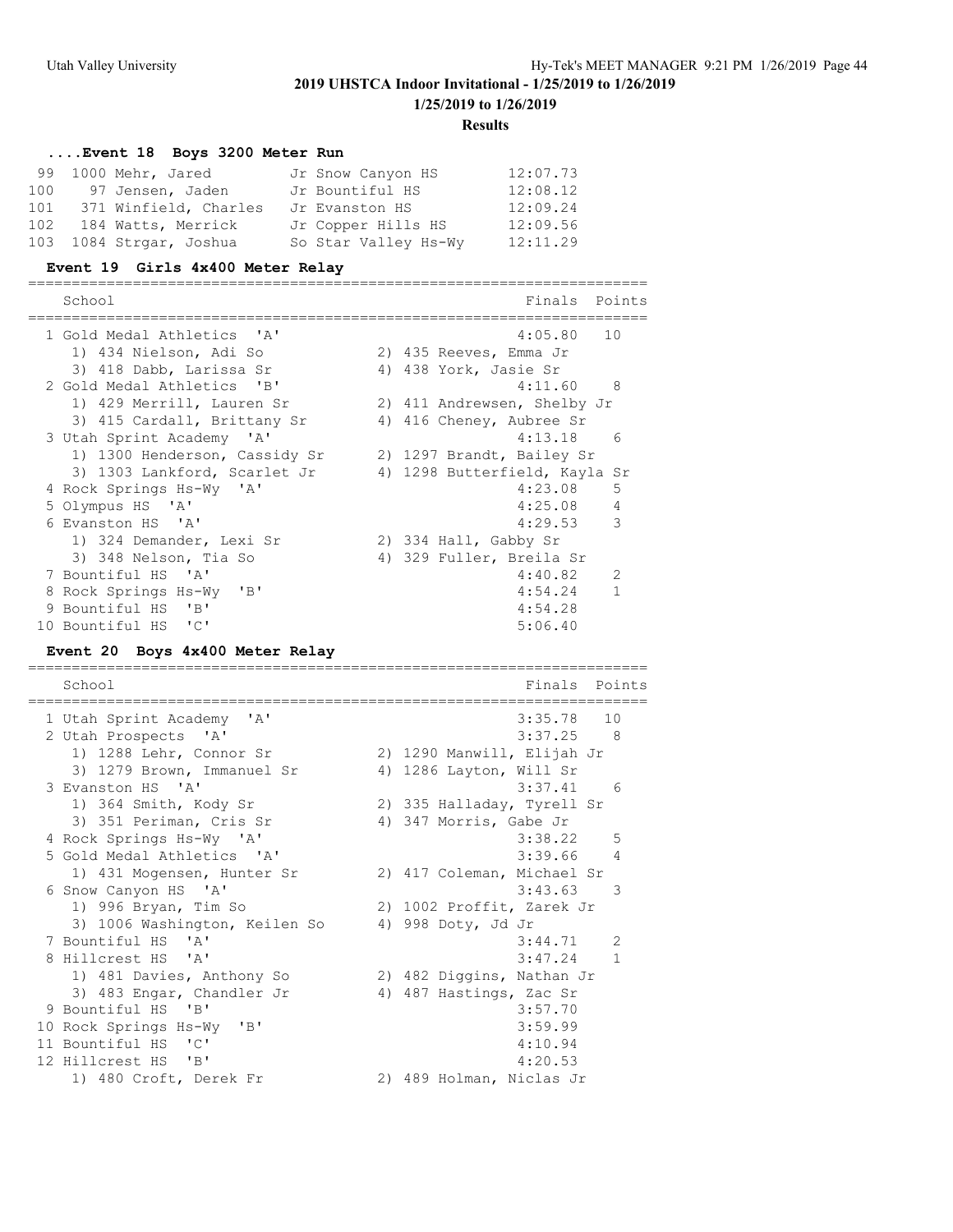**1/25/2019 to 1/26/2019**

#### **Results**

### **....Event 20 Boys 4x400 Meter Relay**

 3) 490 Hooper, Charles Fr 4) 485 Gonzalez, Jordan Jr 13 Bountiful HS 'D' 4:21.68

### **Event 23 Girls Pole Vault**

|       | Name |                             |                                                     |    |                |
|-------|------|-----------------------------|-----------------------------------------------------|----|----------------|
|       |      |                             | 1 66 Stetler, Hannah Jr Bingham HS 11-06.00         |    | 10             |
|       |      |                             | 2 1233 Ortiz, India Fr Unattached 10-06.00 8        |    |                |
|       |      |                             | 3 174 Davis, Brielle Fr Copper Hills HS J10-06.00 6 |    |                |
|       |      |                             | 4 1275 Fairbanks, Sabrina 8 Utah Pole Va $10-00.00$ |    | 5              |
|       |      |                             | 5 429 Merrill, Lauren Sr Gold Medal A J10-00.00     |    | $\overline{4}$ |
|       |      |                             | 6 885 Steeneck, Summer Jr Riverton HS 9-06.00       |    | $\mathsf 3$    |
|       |      |                             | 7 250 Jenkins, Mariah Sr Davis HS 59-06.00          |    | $\overline{c}$ |
| 8     |      |                             | 1214 Jones, Raigan Sr Unattached J9-06.00           |    | $\mathbf{1}$   |
| 9     |      |                             | 1274 Carr, Shaylie Jr Utah Pole Va 9-00.00          |    |                |
| 9     |      |                             | 806 Hawk, Rheannon Sr Riverton HS WY 9-00.00        |    |                |
|       |      |                             | 11 1277 Spigarelli, Ella Sr Utah Pole Va 8-06.00    |    |                |
|       |      |                             | 12 1267 Vest, Kendra Jr Unattached 8-00.00          |    |                |
|       |      |                             | 12 570 Branch, Sienna So Maple Mountain 8-00.00     |    |                |
|       |      |                             | 14 341 Lange, Victoria So Evanston HS 7-06.00       |    |                |
|       |      |                             | 14 261 Olander, Ana Jr Davis HS 7-06.00             |    |                |
|       |      |                             | 16 131 Brown, Hannah So Box Elder HS 7-00.00        |    |                |
| 16    |      |                             | 276 Wood, Shaelynn Jr Davis HS 7-00.00              |    |                |
| 16    |      |                             | 1276 Pace, Lacee 5 Utah Pole Va 7-00.00             |    |                |
|       |      |                             | 19 130 Bradbury, Shaylee So Box Elder HS 6-06.00    |    |                |
|       |      |                             | 20 1110 Yardley, Lucy So Syracuse HS 6-00.00        |    |                |
|       |      |                             | 20 230 Baird, Miranda Sr Davis HS 6-00.00           |    |                |
|       |      |                             | -- 892 Thorell, Whitney Jr Riverton HS              | NH |                |
|       |      |                             | -- 662 Nebeker, Challis Sr Mountain View WY         | NH |                |
| $--$  |      |                             | 1068 Friend, Madison Sr Star Valley Hs-Wy           | ΝH |                |
| $- -$ |      | 248 Hoki, Robyn Sr Davis HS |                                                     | ΝH |                |
| $- -$ |      |                             | 828 Yorgason, Kelsi Jr Riverton HS WY               | NH |                |

### **Event 24 Boys Pole Vault**

|                       | Name |                                        | Year School and the School                           | Finals       | Points         |
|-----------------------|------|----------------------------------------|------------------------------------------------------|--------------|----------------|
| $\mathbf{1}$          |      |                                        | 896 Walker, Robbie       Sr Riverton HS              | 15-06.00     | 10             |
| $\mathbf{2}^{\prime}$ |      |                                        | 866 McMullin, Bryant - Jr Riverton HS                | 13-06.00     | 8              |
| 3                     |      | 1644 Schmitz, Colton                   | Copper Hills HS                                      | 13-00.00     | 6              |
| $\overline{4}$        |      | 259 Marcyes, D.A. Sr Davis HS          |                                                      | J13-00.00    | 5              |
| 5                     |      |                                        | 1245 Riley, Dallin Jr Unattached                     | $12 - 06.00$ | $\overline{4}$ |
| 6                     |      |                                        | 351 Periman, Cris Sr Evanston HS                     | 12-00.00     | 3              |
| 7                     |      |                                        | 876 Park, Joshua Jr Riverton HS 11-06.00             |              | $\overline{2}$ |
| 8                     |      |                                        | 1256 Smith, Jarom Sr American Fork HS J11-06.00      |              | $\mathbf{1}$   |
| 9                     |      |                                        | 898 Wheeler, Watson Sr Riverton HS                   | $11 - 00.00$ |                |
| 9                     |      |                                        | 1368 Scott, Joshua Jr West Jordan HS                 | $11 - 00.00$ |                |
| 9                     |      | 235 Conrad, Hayden Sr Davis HS         |                                                      | $11 - 00.00$ |                |
| 12                    |      |                                        | 1363 Phippen, Russell Jr West Jordan HS              | $10 - 06.00$ |                |
| 13                    |      | 26 Lott, Austin                        | So American Fork HS                                  | $10 - 00.00$ |                |
| 13                    |      | 1607 Jackson, Bryar                    | Unattached                                           | $10 - 00.00$ |                |
| 15                    |      |                                        | 1167 Bronson, Kaleb Sr Unattached 9-06.00            |              |                |
| 16                    |      | 316 Barker, Jamin       Jr Evanston HS |                                                      | $9 - 00.00$  |                |
| 16                    |      |                                        | 906 Bettelyoun, Michea Fr Rock Springs Hs-Wy 9-00.00 |              |                |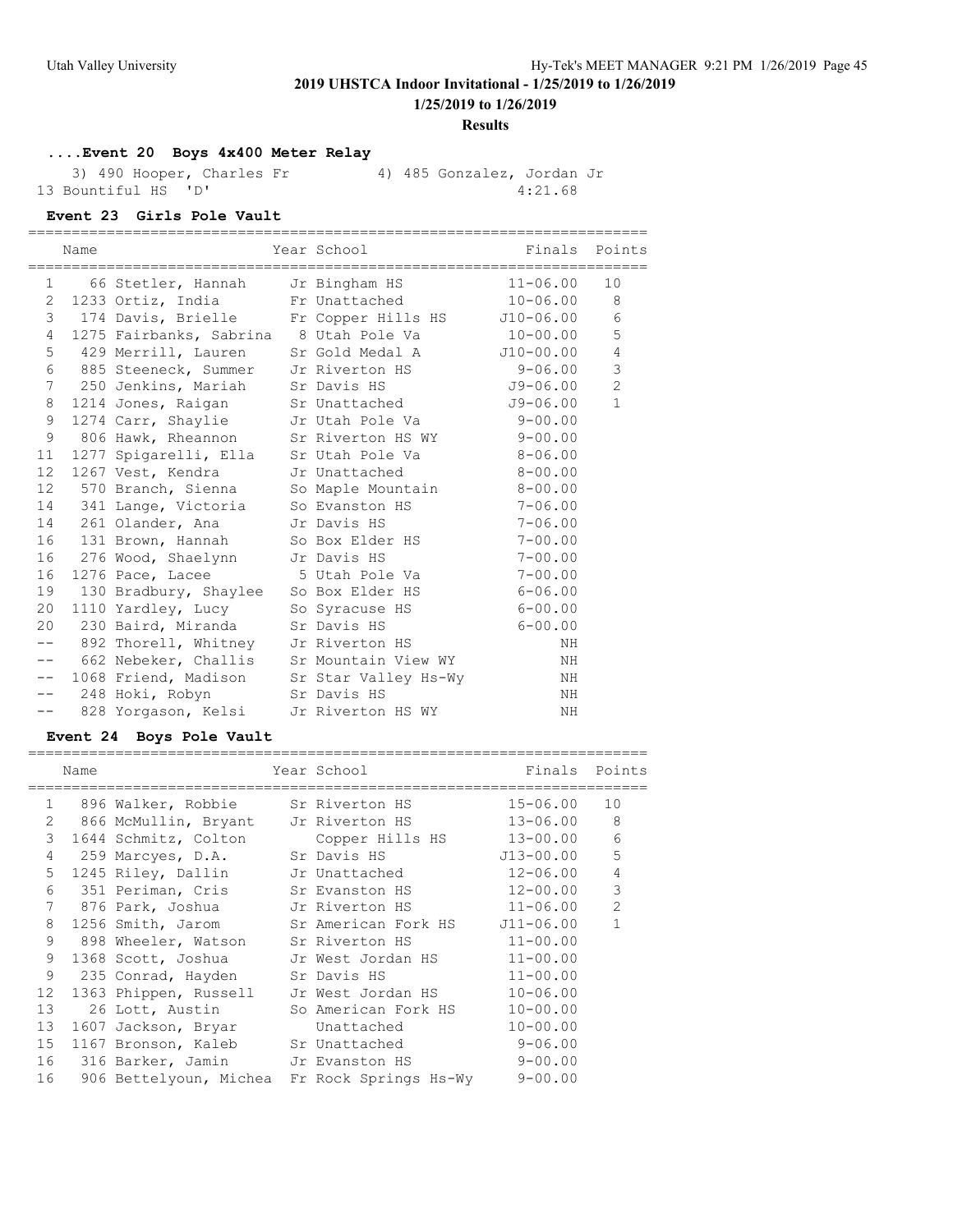#### **Results**

### **....Event 24 Boys Pole Vault**

| 16 1633 Leary, Bryson  | Copper Hills HS       | $9 - 00.00$ |
|------------------------|-----------------------|-------------|
| 16 910 Copeland, Gabe  | So Rock Springs Hs-Wy | $9 - 00.00$ |
| 20 1218 Maloy, Timothy | Sr Unattached         | $8 - 06.00$ |
| -- 722 Doussett, Ford  | Jr Orem HS            | NΗ          |
|                        |                       |             |

### **Event 25 Girls Long Jump**

| Name          |                    | Year School | Prelims             |
|---------------|--------------------|-------------|---------------------|
|               |                    |             |                     |
| Preliminaries |                    |             |                     |
|               | 143 Andam. Camilla | Sr Cheetahs | 00a<br>$17 - 10.00$ |

| 1               | 143 Andam, Camilla                       | Sr Cheetahs           | $17 - 10.00q$ |
|-----------------|------------------------------------------|-----------------------|---------------|
| 2               | 542 Davidson, Shea                       | Sr Logan HS           | $16 - 06.00q$ |
| 3               | 945 Wanjoku, Favour                      | Jr Rock Springs Hs-Wy | $16 - 03.50q$ |
| 4               | 520 Walker, Ronnie                       | Jr Juab HS            | $15 - 10.50q$ |
| 5               | 997 Chandler, Sophia                     | Jr Snow Canyon HS     | $15 - 10.00q$ |
| 5               | 1173 Clark, Rachel                       | So Unattached         | $15 - 10.00q$ |
| 7               | 1211 Johnson, Kyla                       | Sr Unattached         | $15 - 09.50q$ |
| 8               | 1212 Johnson, McKenna                    | Jr Unattached         | $15 - 07.00q$ |
| 9               | 298 Biggs, Maja                          | Sr Diggers Track Club | $15 - 06.50q$ |
| 10              | 393 Packer, Jayne                        | So Farmington HS      | $15 - 05.00$  |
| 11              | 412 Ballard, Amy                         | Sr Gold Medal A       | $15 - 02.75$  |
| 12 <sup>2</sup> | 49 Hemond, Kaitlyn                       | Sr Beaver HS          | $15 - 02.25$  |
| 13              | 725 Johnson, Adelaide                    | Sr Orem HS            | $15 - 02.00$  |
| 13              | 166 Shepherd, Katie                      | Sr Cheetahs           | $15 - 02.00$  |
| 15              | 999 Jackson, Darcy                       | So Snow Canyon HS     | $15 - 01.50$  |
| 16              | 1095 Davies, Sara                        | Sr Syracuse HS        | $15 - 00.00$  |
| 16              | 1068 Friend, Madison                     | Sr Star Valley Hs-Wy  | $15 - 00.00$  |
| 18              | 157 Kuhn, Brittany                       | Sr Cheetahs           | $14 - 10.00$  |
| 19              | 1158 Bennion, Kacee                      | So Uintah High School | $14 - 08.00$  |
| 20              | 36 Pitcher, Ella                         | So American Fork HS   | $14 - 06.25$  |
| 21              | 658 Kellum, Kenzy                        | Jr Mountain View WY   | $14 - 02.00$  |
| 22              | 147 Bilic, Anna                          | Jr Cheetahs           | $14 - 01.50$  |
| 23              | 45 Tilton, Victoria                      | Sr American Fork HS   | $13 - 07.00$  |
| 24              | 104 Misener, Katelynn                    | So Bountiful HS       | $13 - 06.50$  |
| 25              | 327 Ellingford, Shelys                   | Fr Evanston HS        | $13 - 06.00$  |
| 26              | 670 Brinn, Keely                         | Jr Northridge HS      | $13 - 05.00$  |
| 27              | 885 Steeneck, Summer                     | Jr Riverton HS        | $13 - 04.00$  |
| 28              | 1242 Richins, Kaitlyn                    | So Unattached         | $13 - 02.00$  |
| 29              | 1139 Smith, Malina                       | So Timpanogos HS      | $12 - 01.50$  |
| 30              | 813 McDonald, Kiersten                   | Sr Riverton HS WY     | $12 - 00.00$  |
| 31              | 913 Frolic, Ashlie                       | Jr Rock Springs Hs-Wy | $11 - 08.50$  |
| 32              | 518 Oveson, Rose                         | Sr Juab HS            | $11 - 08.00$  |
| 33              | 648 Bross, Maddie                        | Fr Mountain View WY   | $10 - 10.25$  |
| 34              | 731 Tovar, Eve                           | Jr Orem HS            | $9 - 04.50$   |
| 35              | 594 Heywood, Tessa                       | Fr Mercury Track Club | $8 - 07.50$   |
| 36              | 819 Silla, Noemi                         | Sr Riverton HS WY     | $8 - 06.00$   |
| $--$            | 807 Hnilicka, Felicity Jr Riverton HS WY |                       | FOUL          |
| $--$            | 810 Loomis, Piper                        | Fr Riverton HS WY     | FOUL          |
| $- -$           | 909 Comstock, Kia                        | Sr Rock Springs Hs-Wy | FOUL          |
| $-1$            | 63 Morgan, Danielle                      | So Bingham HS         | FOUL          |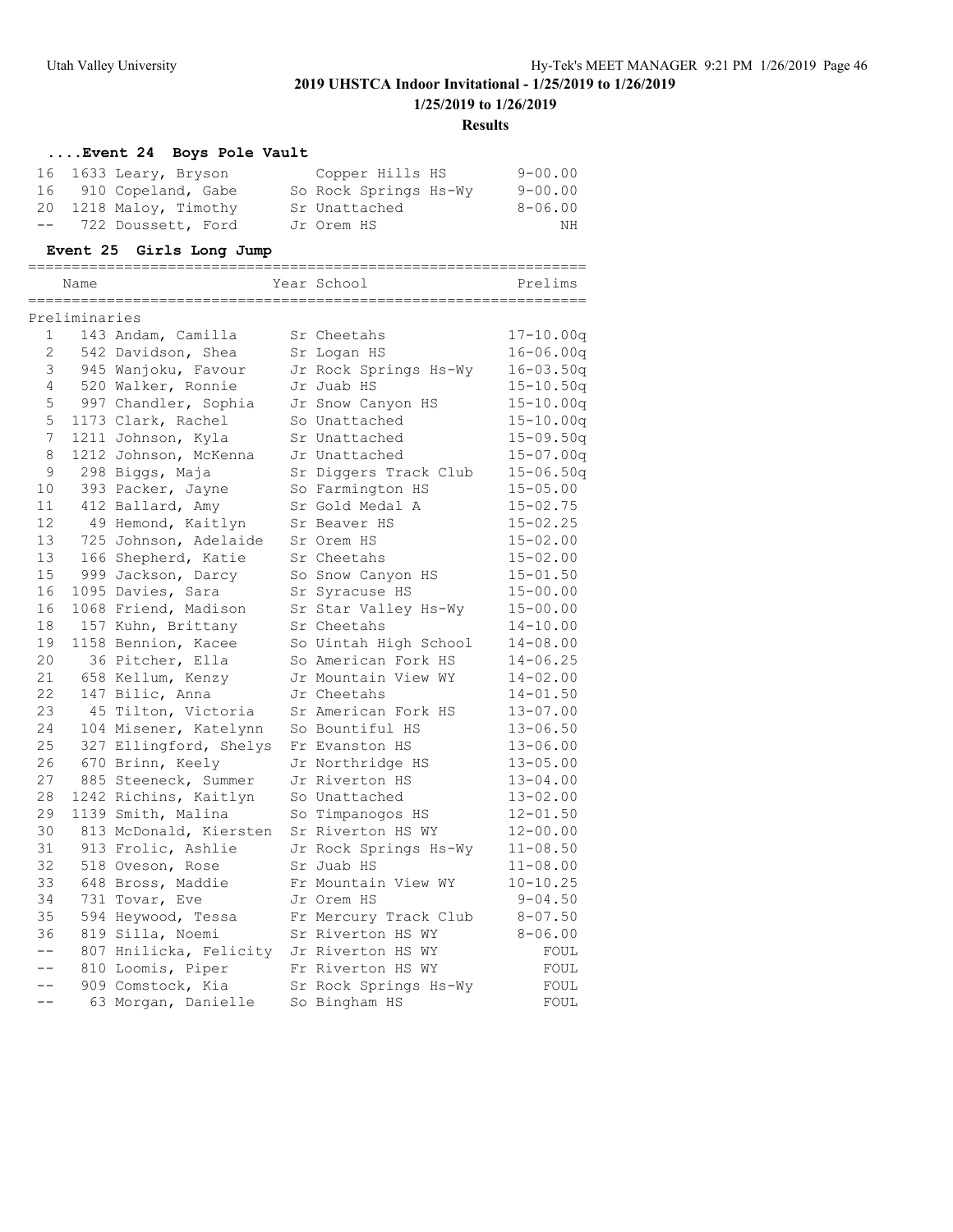**1/25/2019 to 1/26/2019**

**Results**

# **Event 25 Girls Long Jump**

|        | Name<br>========== |                                     | Year School<br>________________________        | Finals        | Points         |
|--------|--------------------|-------------------------------------|------------------------------------------------|---------------|----------------|
| Finals |                    |                                     |                                                |               |                |
| 1      |                    | 143 Andam, Camilla                  | Sr Cheetahs                                    | $17 - 10.00$  | 10             |
| 2      |                    | 945 Wanjoku, Favour                 | Jr Rock Springs Hs-Wy                          | $16 - 11.00$  | 8              |
| 3      |                    | 542 Davidson, Shea                  | Sr Logan HS                                    | $16 - 06.00$  | 6              |
| 4      |                    | 520 Walker, Ronnie                  | Jr Juab HS                                     | $16 - 05.00$  | 5              |
| 5      |                    | 1211 Johnson, Kyla                  | Sr Unattached                                  | $16 - 02.50$  | 4              |
| 6      |                    | 1173 Clark, Rachel                  | So Unattached                                  | $15 - 10.00$  | $\mathcal{S}$  |
| 7      |                    | 997 Chandler, Sophia                | Jr Snow Canyon HS                              | $J15 - 10.00$ | $\overline{2}$ |
| 8      |                    | 1212 Johnson, McKenna               | Jr Unattached                                  | $15 - 07.00$  | $\mathbf{1}$   |
| 9      |                    | 298 Biggs, Maja                     | Sr Diggers Track Club                          | $15 - 06.50$  |                |
|        |                    | Event 26 Boys Long Jump             |                                                |               |                |
|        | Name               | =================================== | ===============================<br>Year School | Prelims       |                |
|        | Preliminaries      |                                     |                                                |               |                |
| 1      |                    | 150 Hartvigsen, Joshua              | Sr Cheetahs                                    | $21 - 07.75q$ |                |
| 2      |                    | 1256 Smith, Jarom                   | Sr American Fork HS                            | $21 - 06.50q$ |                |
| 3      |                    | 1279 Brown, Immanuel                | Sr Utah Prospects                              | $21 - 03.50q$ |                |
| 4      |                    | 1103 Kaufusi, Nathan                | Sr Syracuse HS                                 | $20 - 09.50q$ |                |
| 5      |                    | 1093 Burton, Edward                 | Sr Syracuse HS                                 | $20 - 07.75q$ |                |
| 6      |                    | 468 Graham, Rex                     | Sr Highland HS                                 | $20 - 01.50q$ |                |
| 7      |                    | 664 Ozuna, Mason                    | Sr Mountain View WY                            | $19 - 07.25q$ |                |
| 8      |                    | 919 Hymas, Seth                     | Jr Rock Springs Hs-Wy                          | $19 - 05.75q$ |                |
| 9      |                    | 1371 Warren, Anthony                | Jr West Jordan HS                              | $19 - 05.00q$ |                |
| 10     |                    | 1174 Cleverly, Brandon              | Sr Unattached                                  | $19 - 04.25$  |                |
| 11     |                    | 86 Del toro, David                  | 2 Bountiful HS                                 | $19 - 02.50$  |                |
| 12     |                    | 1307 Peterson, Austin               | Sr Utah Sprint Academy                         | 19-00.75      |                |
| 13     |                    | 745 Hickey, Ethan                   | Jr Park City HS                                | $18 - 08.75$  |                |
| 14     |                    | 1296 Roby, Darrian                  | Sr Utah Prospects                              | $18 - 08.50$  |                |
| 14     |                    | 545 McKinnon, Brody                 | Jr Logan HS                                    | $18 - 08.50$  |                |
| 16     |                    | 425 Jackson, Kaleb                  | Jr Gold Medal A                                | $18 - 05.50$  |                |
| 17     |                    | 956 Southwick, Dallin               | Sr Salem Hills HS                              | $18 - 05.00$  |                |
| 17     |                    | 753 Paas, Frank                     | So Park City HS                                | $18 - 05.00$  |                |
| 19     |                    | 183 Traver, Trey                    | So Copper Hills HS                             | $18 - 02.75$  |                |
| 20     |                    | 1290 Manwill, Elijah                | Jr Utah Prospects                              | $18 - 02.50$  |                |
| 21     |                    | 1219 Matern, Sean                   | So Unattached                                  | $18 - 01.50$  |                |
| 22     |                    | 512 Bradley, Justus                 | So Juab HS                                     | $18 - 01.00$  |                |
| 22     |                    | 802 Fawson, John                    | Jr Riverton HS WY                              | $18 - 01.00$  |                |
| 24     |                    | 1310 White, Aj                      | Jr Utah Sprint Academy                         | $18 - 00.50$  |                |
| 25     |                    | 908 Christopherson, Dy              | Jr Rock Springs Hs-Wy                          | $17 - 11.50$  |                |
| 26     |                    | 1302 Keil, A.J.                     | Sr Utah Sprint Academy                         | $17 - 10.50$  |                |
| 27     |                    | 706 Kitiona, Timothy                | Sr Olympus HS                                  | $17 - 06.00$  |                |
| 28     |                    | 958 Westenskow, Matthe              | Sr Salem Hills HS                              | $17 - 04.25$  |                |
| 29     |                    | 156 Jones, Luke                     | Fr Cheetahs                                    | $17 - 03.00$  |                |
| 30     |                    | 666 Sweeney, Colter                 | So Mountain View WY                            | $17 - 02.00$  |                |
| 31     |                    | 794 Bever, Justin                   | Jr Riverton HS WY                              | $17 - 01.50$  |                |
| 32     |                    | 825 Watkins, Tristan                | Fr Riverton HS WY                              | $17 - 00.50$  |                |
| 33     |                    | 25 Lawrence, Zachary                | Sr American Fork HS                            | $17 - 00.00$  |                |
| 34     |                    | 578 Pontious, Dylan                 | So Maple Mountain                              | $16 - 10.50$  |                |
| 35     |                    | 944 Stevenson, Destry               | So Rock Springs Hs-Wy                          | 16-10.00      |                |
| 36     |                    | 925 Melvin, Garrett                 | So Rock Springs Hs-Wy                          | 16-09.00      |                |
| 37     |                    | 1098 Gollaher, Kaden                | Sr Syracuse HS                                 | $16 - 05.00$  |                |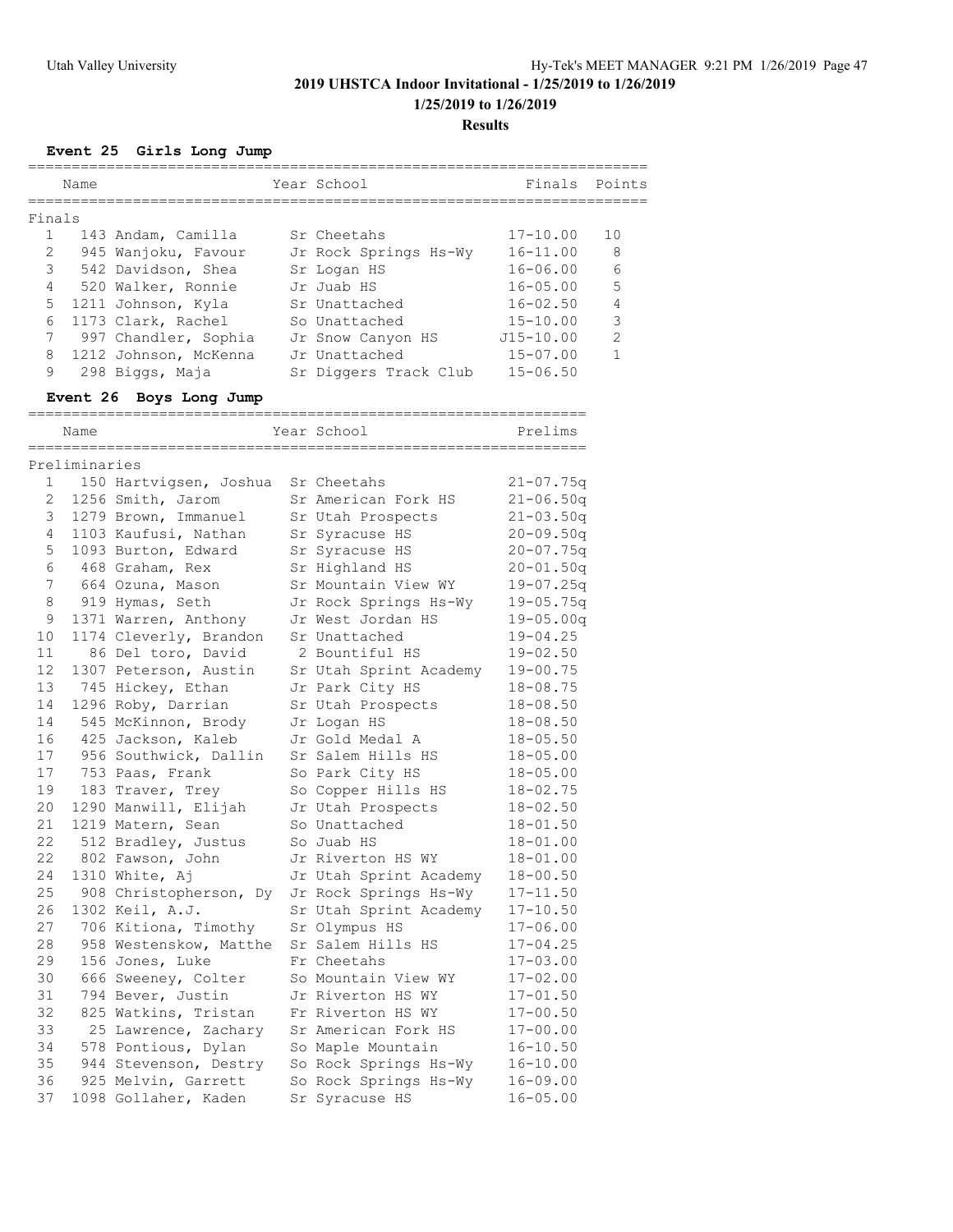### **Results**

### **....Event 26 Boys Long Jump**

| 38    | 162 Parke, Kevin      | Sr Cheetahs            | $16 - 01.00$ |
|-------|-----------------------|------------------------|--------------|
| 39    | 317 Burgos, Omar      | Fr Evanston HS         | $15 - 09.50$ |
| 40    | 824 Walig, Samuel     | Sr Riverton HS WY      | $15 - 07.50$ |
| 41    | 1270 Wilson, Harrison | 4 Unattached           | $15 - 07.00$ |
| 42    | 654 Gooding, Caleb    | So Mountain View WY    | $15 - 06.75$ |
| 43    | 1021 Ramirez, Kanon   | Jr Spanish Fork HS     | $15 - 06.00$ |
| 44    | 659 Kellum, Morgan    | Fr Mountain View WY    | $14 - 08.00$ |
| 45    | 587 Adams, Amari      | 8 Mercury Track Club   | $12 - 11.50$ |
| 46    | 1309 Post, Spencer    | Fr Utah Sprint Academy | $12 - 09.00$ |
| 47    | 362 Sharp, Garet      | Jr Evanston HS         | $12 - 08.00$ |
| 48    | 801 Dencher, Hjalte   | Sr Riverton HS WY      | $12 - 06.00$ |
| 49    | 1615 wilkerson, tarsh | Morgan                 | $12 - 04.50$ |
| 50    | 938 Salcido, Ivan     | Fr Rock Springs Hs-Wy  | $11 - 10.00$ |
| $- -$ | 811 Marchant, Kaden   | Fr Riverton HS WY      | FOUL         |
|       | 94 Hanson, Austin     | Jr Bountiful HS        | FOUL         |

### **Event 26 Boys Long Jump**

|        | Name |                        | Year School           | Finals Points |               |
|--------|------|------------------------|-----------------------|---------------|---------------|
| Finals |      |                        |                       |               |               |
|        |      | 1 1279 Brown, Immanuel | Sr Utah Prospects     | $22 - 04.75$  | 10            |
| 2      |      | 150 Hartvigsen, Joshua | Sr Cheetahs           | $22 - 00.00$  | 8             |
| 3      |      | 1256 Smith, Jarom      | Sr American Fork HS   | $21 - 06.50$  | 6             |
| 4      |      | 1103 Kaufusi, Nathan   | Sr Syracuse HS        | $20 - 09.50$  | 5             |
| 5      |      | 1093 Burton, Edward    | Sr Syracuse HS        | $20 - 08.00$  |               |
| 6      |      | 664 Ozuna, Mason       | Sr Mountain View WY   | $20 - 02.25$  | 3             |
| 7      |      | 468 Graham, Rex        | Sr Highland HS        | $20 - 01.50$  | $\mathcal{P}$ |
| 8      |      | 919 Hymas, Seth        | Jr Rock Springs Hs-Wy | $19 - 05.75$  |               |
| 9      |      | 1371 Warren, Anthony   | Jr West Jordan HS     | $19 - 05.00$  |               |
|        |      |                        |                       |               |               |

### **Event 27 Girls Triple Jump**

|                | Name |                      | Year School           | Finals Points |               |
|----------------|------|----------------------|-----------------------|---------------|---------------|
|                |      | 945 Wanjoku, Favour  | Jr Rock Springs Hs-Wy | $35 - 07.00$  | 10            |
| 2              |      | 49 Hemond, Kaitlyn   | Sr Beaver HS          | $32 - 05.00$  | - 8           |
| 3              |      | 658 Kellum, Kenzy    | Jr Mountain View WY   | $31 - 09.75$  | 6             |
| $\overline{4}$ |      | 1068 Friend, Madison | Sr Star Valley Hs-Wy  | $31 - 05.50$  | 5             |
|                | 5    | 885 Steeneck, Summer | Jr Riverton HS        | $29 - 08.00$  |               |
|                | 6    | 338 Horrocks, Ellie  | So Evanston HS        | $29 - 00.50$  | 3             |
| $7\phantom{0}$ |      | 326 Durrant, Madi    | Fr Evanston HS        | $27 - 01.75$  | $\mathcal{L}$ |
| 8              |      | 648 Bross, Maddie    | Fr Mountain View WY   | $25 - 08.00$  |               |
|                |      |                      |                       |               |               |

### **Event 28 Boys Triple Jump**

|   | Name      |                        | Year School            | Finals       | Points        |
|---|-----------|------------------------|------------------------|--------------|---------------|
|   |           | 1 1279 Brown, Immanuel | Sr Utah Prospects      | $41 - 05.00$ | 10            |
| 2 |           | 929 Odogwu, Emmanuel   | Jr Rock Springs Hs-Wy  | $39 - 10.00$ | -8            |
|   |           | 3 664 Ozuna, Mason     | Sr Mountain View WY    | $39 - 09.00$ | 6             |
|   | $4 \quad$ | 468 Graham, Rex        | Sr Highland HS         | $39 - 08.00$ | 5             |
|   | 5         | 545 McKinnon, Brody    | Jr Logan HS            | $38 - 07.00$ | 4             |
| 6 |           | 666 Sweeney, Colter    | So Mountain View WY    | $37 - 07.00$ | 3             |
|   |           | 1308 Post, Liam        | Sr Utah Sprint Academy | $37 - 04.00$ | $\mathcal{P}$ |